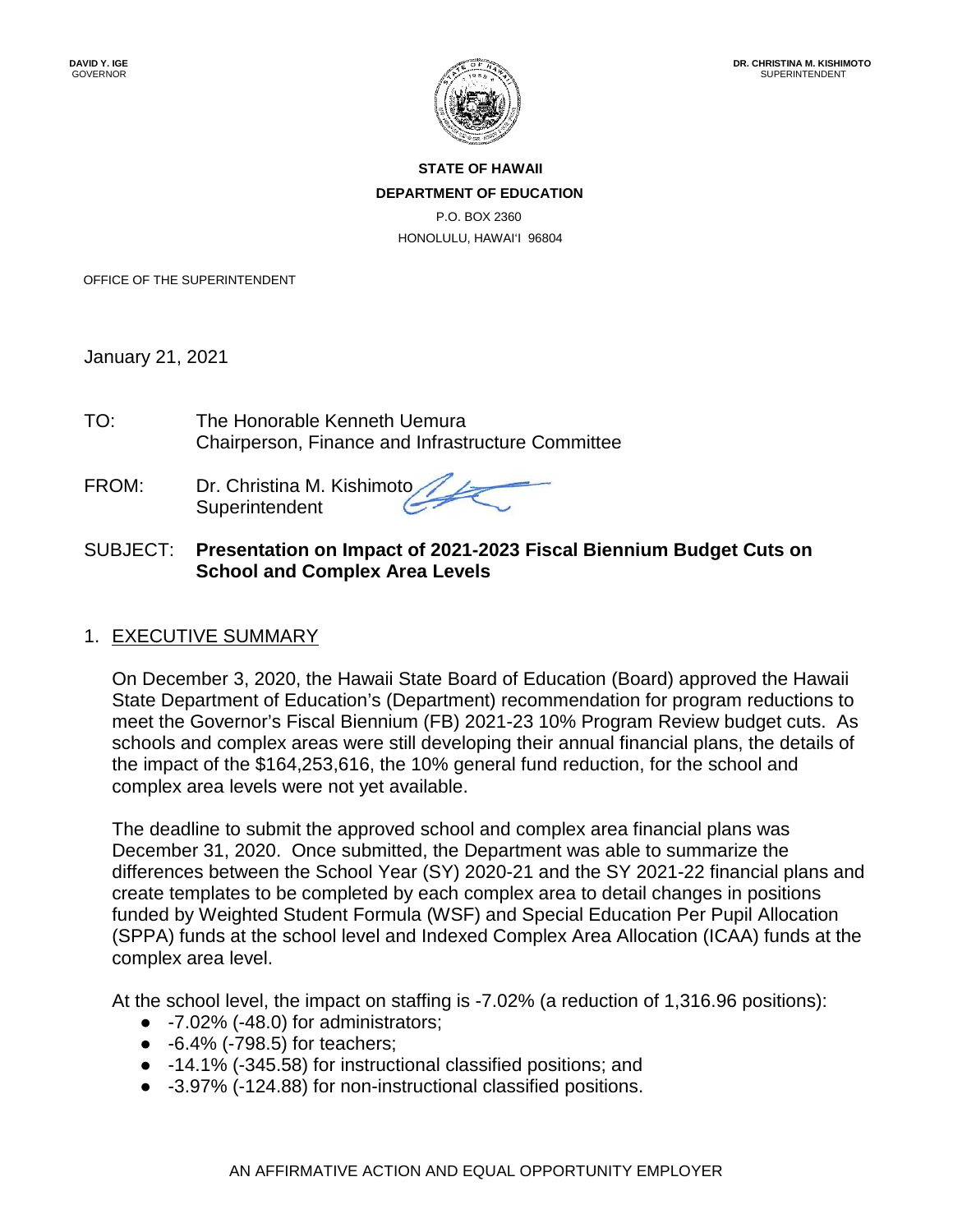In addition to staffing reductions, other critical reduction impacts on school-level operations and programming include support for smaller class size, casual hires that provide classroom support, after-school tutoring, enrichment classes, professional development, classroom cleaners, physical education, counseling, gifted and talented programs, band, art, textbooks and other instructional resources, 12-month positions (converting these to 10-month positions), dedicated English Learner program and technology coordination, Advanced Placement science labs, dedicated curriculum coordination, office and custodial supplies, clerical support, library support, on-line supplemental education programs like student transportation, sports and intramural programs, clubs, electives, summer school, peer education, robotics, replacement computers, security attendant services, school health aide services, and custodial services.

At the complex area level, the impact on staffing is -8.26% (a reduction of 21.0 positions):

- -2.78% (-2.0) for administrator positions;
- -12.69% (-8.5) for teacher positions; and
- -9.11% (-10.5) for classified positions.

In addition to staffing reductions, other critical reduction impacts for complex area operations include support and monitoring of lower-performing schools, teacher mentoring capacity, clerical capacity, and financial support for schools disproportionately impacted by enrollment fluctuations.

Both school and complex areas reported anticipated reliance on one-time general fund carryover funds to assist in maintaining positions for Fiscal Year (FY) 2021-22. If not for this ability to carryover funds, the level of staffing reduction would be higher. If this level of budget reduction is maintained in FY 2022-23, the second year of the biennium, we can anticipate further decreases in positions and additional programmatic impacts.

### 2. PURPOSE OF REPORT

As the follow-up to discussions concerning state-level reductions, the Department will share with the Board the impact of the imposed 10% Program Review budget reductions at the school and complex area levels.

### 3. BACKGROUND AND HISTORY

In November 2020, the Financial Plan templates were opened in the Electronic Human Resources (eHR) system for schools and complex areas to enter their FY 2021-22 Staffing Financial Plans. These plans provide details on the intended uses of the tentative allocations for WSF and SPPA funds for schools and ICAA funds for complex areas.

On December 3, 2020, the Department presented its proposed operating budget for FB 2021-23 to the Board Finance and Infrastructure Committee (FIC). During Committee discussion, it was noted that the materials provided contained program and state-level impacts from the reductions, but there was a desire for more information on school and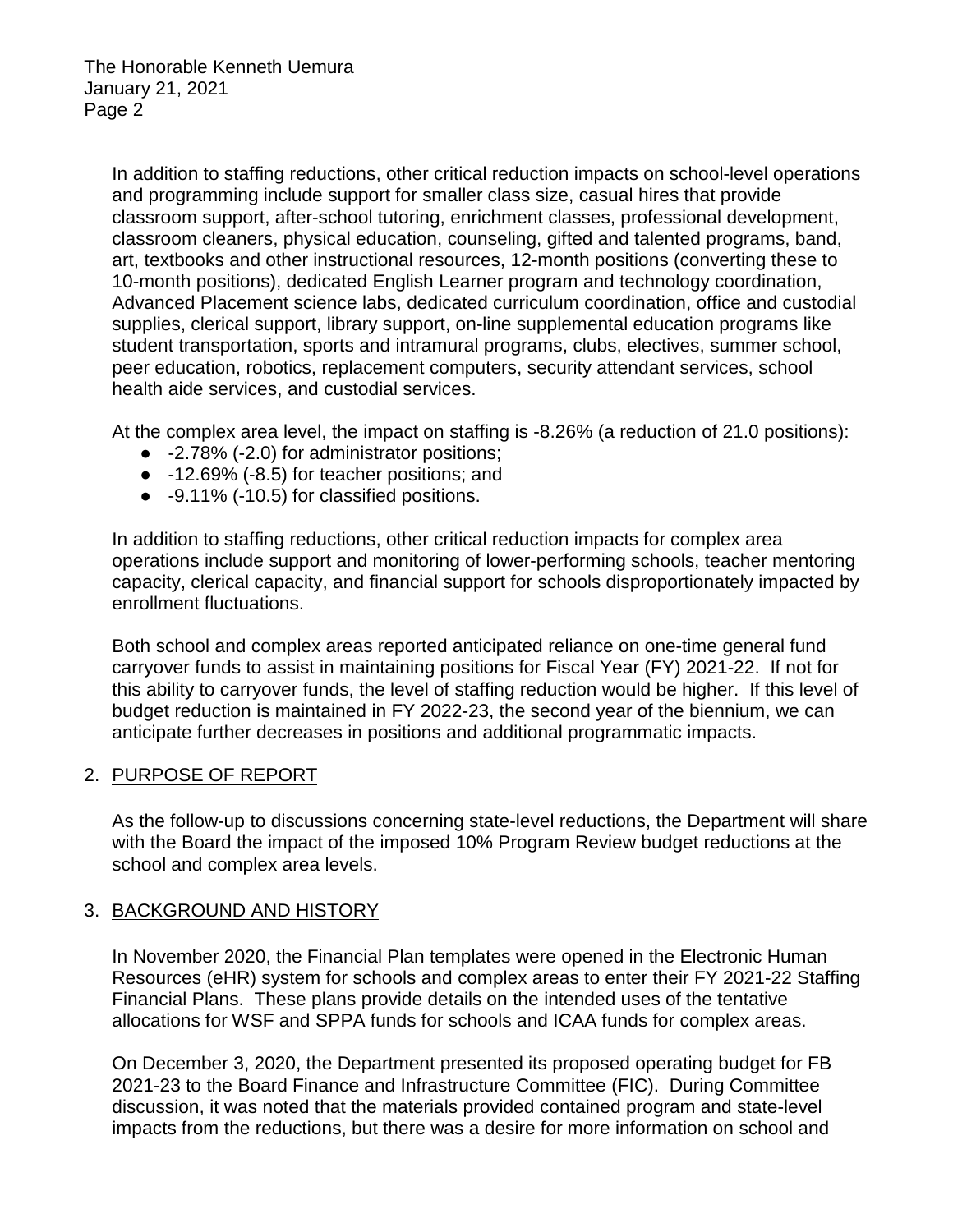complex area level impacts. The Board approved the Department's proposed operating budget noting their reservations. The memo regarding the Committee Action on Recommendation Concerning the Department of Education's Operating Budget for 2021- 2023 Fiscal Biennium may be viewed at:

[http://boe.hawaii.gov/Meetings/Notices/Meeting%20Material%20Library/FIC\\_12032020\\_Co](http://boe.hawaii.gov/Meetings/Notices/Meeting%20Material%20Library/FIC_12032020_Committee%20Action%20on%20Recommendation%20Concerning%20DOE%27s%20Operating%20Budget%20for%202021-2023%20Fiscal%20Biennium.pdf) [mmittee%20Action%20on%20Recommendation%20Concerning%20DOE%27s%20Operati](http://boe.hawaii.gov/Meetings/Notices/Meeting%20Material%20Library/FIC_12032020_Committee%20Action%20on%20Recommendation%20Concerning%20DOE%27s%20Operating%20Budget%20for%202021-2023%20Fiscal%20Biennium.pdf) [ng%20Budget%20for%202021-2023%20Fiscal%20Biennium.pdf](http://boe.hawaii.gov/Meetings/Notices/Meeting%20Material%20Library/FIC_12032020_Committee%20Action%20on%20Recommendation%20Concerning%20DOE%27s%20Operating%20Budget%20for%202021-2023%20Fiscal%20Biennium.pdf)

On December 21, 2020, the Governor submitted the FB 2021-23 Executive Budget to the Legislature. This budget incorporated the Department's 10% Program Review reductions totaling \$164,253,616 in the categories approved by the Board on December 3, 2020. The Executive Budget also incorporated the \$100.2 million non-recurring reduction to the Department's base budget for which detailed budget reductions have not been identified.

On December 31, 2020, all Salaried Financial Plans were due to be approved by Complex Area Superintendents for school plans and Deputy Superintendent for complex area plans. With all Salaries Financial Plans completed, the Department could extract from eHR information on the positions contained in the submitted 2021-22 plans and compare them to the respective 2020-21 plans to identify the impact of the budget reduction on schoollevel and complex area staffing.

### 4. UPDATE OR PRESENTATION

Each of the fifteen Complex Areas has prepared a summary of enrollment, funding, and programmatic impacts.

See Attached.

### CMK:bh

Attachments:

- Attachment B Kaimuki-McKinley-Roosevelt Complex Area
- Attachment C Aiea-Moanalua-Radford Complex Area
- Attachment D Leilehua-Mililani-Waialua Complex Area
- Attachment E Campbell-Kapolei Complex Area
- Attachment F Pearl City-Waipahu Complex Area
- Attachment G Nānākuli-Wai'anae Complex Area
- Attachment H Castle-Kahuku Complex Area
- Attachment I Kailua-Kalaheo-Complex Area
- Attachment J Hilo-Waiakea Complex Area
- Attachment K Kau-Keeau-Pahoa Complex Area
- Attachment L Honokaa-Kealakehe-Kohala-Konawaena Complex Area
- Attachment M Baldwin-Kekaulike-Maui Complex Area
- Attachment N Hana-Lahaina-Lanai-Molokai Complex Area
- Attachment O Kapaa-Kauai-Waimea Complex Area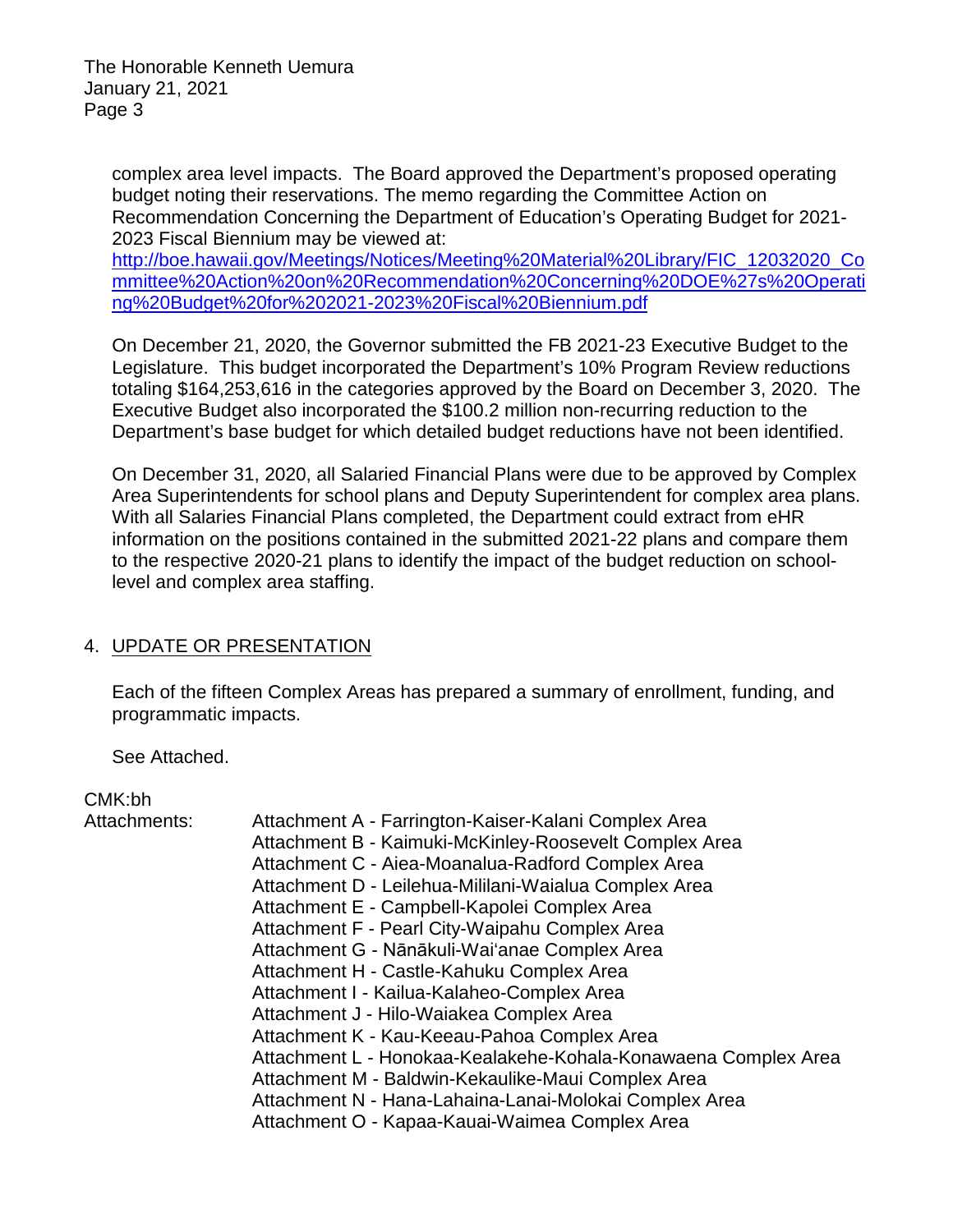

# **Farrington-Kaiser-Kalani Complex Area**

3 - High Schools, 4 - Middle Schools, 17 - Elementary Schools, 1 - Combination School Senate District No. 9, 10, 14, 15, 25 House District No. 17, 18, 19, 28, 29, 30

## **COMPLEX AREA INFORMATION**

### **FUNCTIONAL STATEMENT**

A Complex Area consists of one or more school complexes, each school complex consisting of a high school and its feeder middle and elementary schools that feed into it. The complex area office, led by a Complex Area Superintendent (CAS) consist of functions that meet the needs of the respective portfolio of schools, students, parents, employees, educators and community stakeholders to focus on transforming school design and learning experiences through strong leadership, student voice, and educator and school community collaboration that leads to strong student outcomes. The CAS and staff are tasked with providing support and direction to schools within that geographic region, by situating resources with decision making closer to schools as a means of improving student learning.

### **ALLOCATED INDEX COMPLEX AREA ALLOCATION (ICAA) FUNDS**

| School Year 2020-2021 | School Year 2021-2022 | Percentage Change |
|-----------------------|-----------------------|-------------------|
| \$1,689,595           | \$1,571,414           | $-10.26\%$        |

### **PROJECTED COMPLEX-LEVEL POSITIONS (ICAA only)**

| <b>Type of Position</b>    | <b>School Year 2020-</b><br>2021 | School Year 2021-<br>2022 | Percentage<br>Change |
|----------------------------|----------------------------------|---------------------------|----------------------|
| <b>Educational Officer</b> | 5                                | 5                         | 0%                   |
| Teacher                    |                                  | 8                         | $-11.11%$            |
| Classified                 | 8.75                             | 8.75                      | 0%                   |

### **COMPLEX PROGRAMMATIC IMPACTS**

● The Farrington-Kaiser-Kalani (FKK) Complex Area supports 25 schools including the Hawaii School for the Deaf and the Blind (HSDB). Two of our schools are Comprehensive School Improvement (CSI) and one is a Targeted School Improvement (TSI), which requires additional supports and monitoring. The complex area is diverse in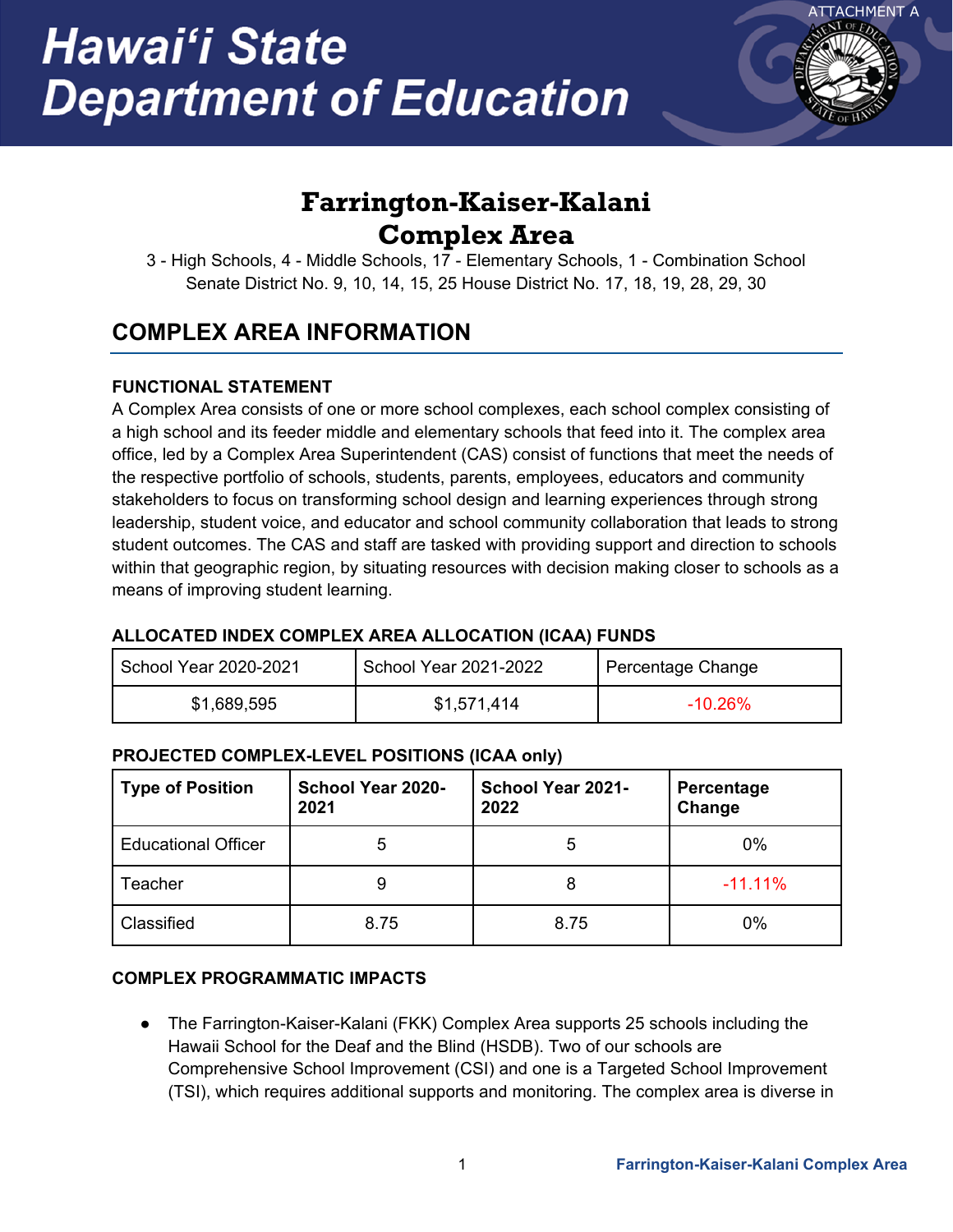student population and needs. We are the second largest complex area for school counts and student population (and largest percentages of subpopulations). For the most part, FKK has been self-reliant upon supporting the unique needs of the individual schools (e.g., student needs, teacher professional learning, and building capacity of the school-level classified staff)

- FKK is supported by one CAS, one private secretary, six Educational Officers, 14 resource teachers, and 9 classified employees. These positions are funded through federal funds, grants, state allocations, as well as complex area funds. With the current budget reductions, we are projected to lose at least three resource teacher positions. However, with a one-time carryover allowance, we will be able to maintain these positions for the next school year.
- In addition, an important note is that the Comprehensive Literacy State Development (CLSD) grant, awarded for SY 2020-2024, pays for additional EO and resource teacher position.

### **SCHOOL-LEVEL INFORMATION**

### **STUDENT ENROLLMENT**

| School Year (SY)<br>2020-2021<br>(projected) | SY 2020-2021<br>(official) | SY 2021-2022<br>(projected) | Percentage Change<br>(projected to<br>projected) |
|----------------------------------------------|----------------------------|-----------------------------|--------------------------------------------------|
| 15,545                                       | 15,228                     | 15,352                      | $-1.24%$                                         |

### **ALLOCATED WEIGHTED STUDENT FORMULA (WSF) FUNDS**

| SY 2020-2021<br>(projected) | SY 2020-2021<br>(official) | SY 2021-2022<br>(projected) | Percentage Change<br>(projected to<br>projected) |
|-----------------------------|----------------------------|-----------------------------|--------------------------------------------------|
| \$88,179,869                | \$84,565,762               | \$79,217,484                | $-10.14\%$                                       |

### **ALLOCATED SPECIAL EDUCATION PER PUPIL ALLOCATION (SPPA) FUNDS**

| SY 2020-2021          | SY 2020-2021         | SY 2021-2022          | Percentage Change |
|-----------------------|----------------------|-----------------------|-------------------|
| (projected: April 30, | (official: April 30, | (projected: April 30, |                   |
| 2019 count)           | 2020 count)          | 2020 count)           |                   |
| \$18,251,729          | \$17,614,028         | \$15,596,237          | $-14.55\%$        |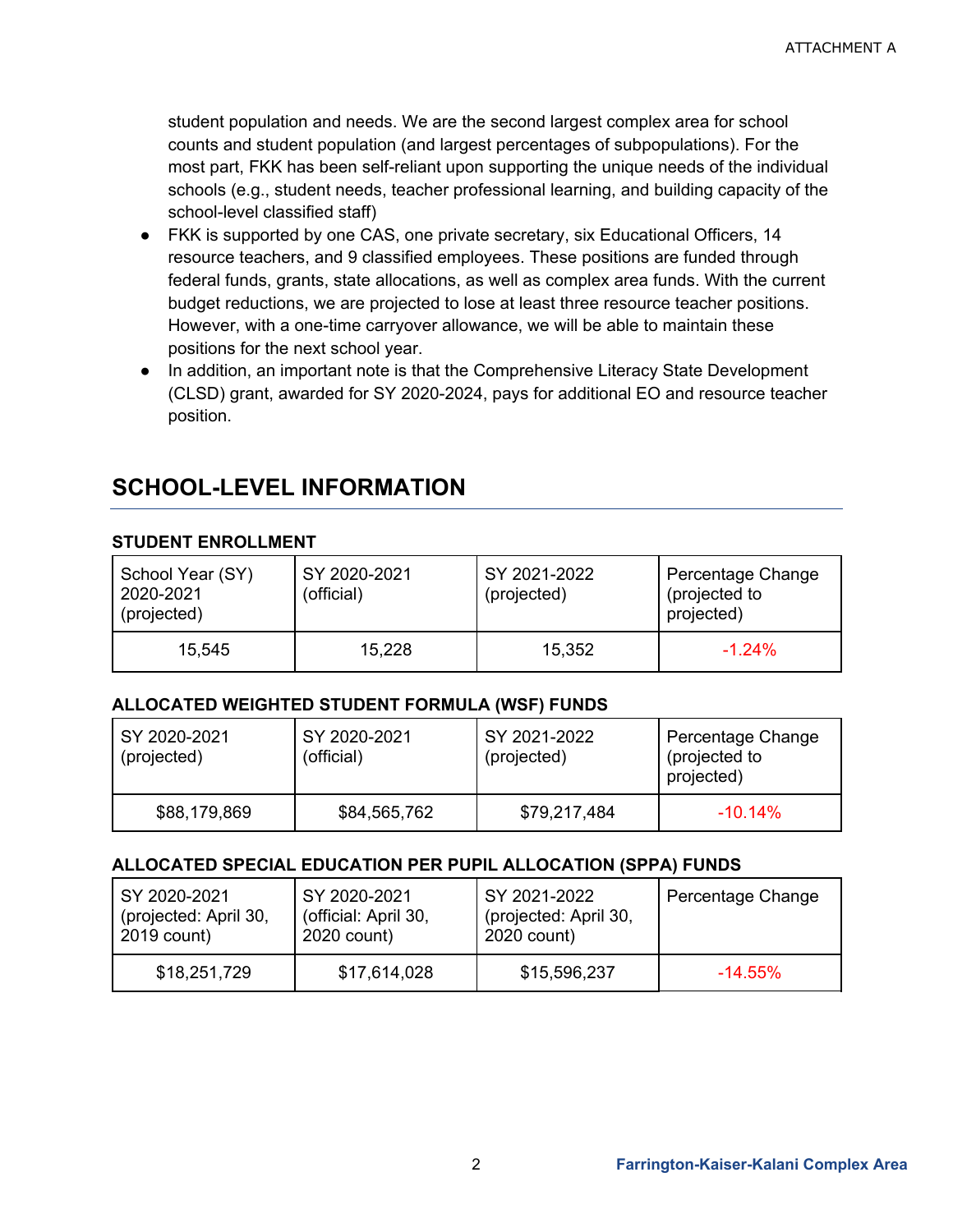| <b>Type of Position</b>              | SY 2020-2021<br><b>Financial Plan</b> | SY 2021-2022<br><b>Financial Plan</b> | Percentage<br>Change |
|--------------------------------------|---------------------------------------|---------------------------------------|----------------------|
| <b>Educational Officer</b>           | 62.0                                  | 58.0                                  | $-6.45%$             |
| <b>Teacher</b>                       | 1,105                                 | 1,064                                 | $-3.71%$             |
| Classified -<br>(Instructional)      | 165                                   | 150.75                                | $-8.64%$             |
| Classified - (Non-<br>Instructional) | 268                                   | 258.5                                 | $-3.54%$             |

### **PROJECTED SALARIED SCHOOL-LEVEL POSITIONS (WSF & SPPA)**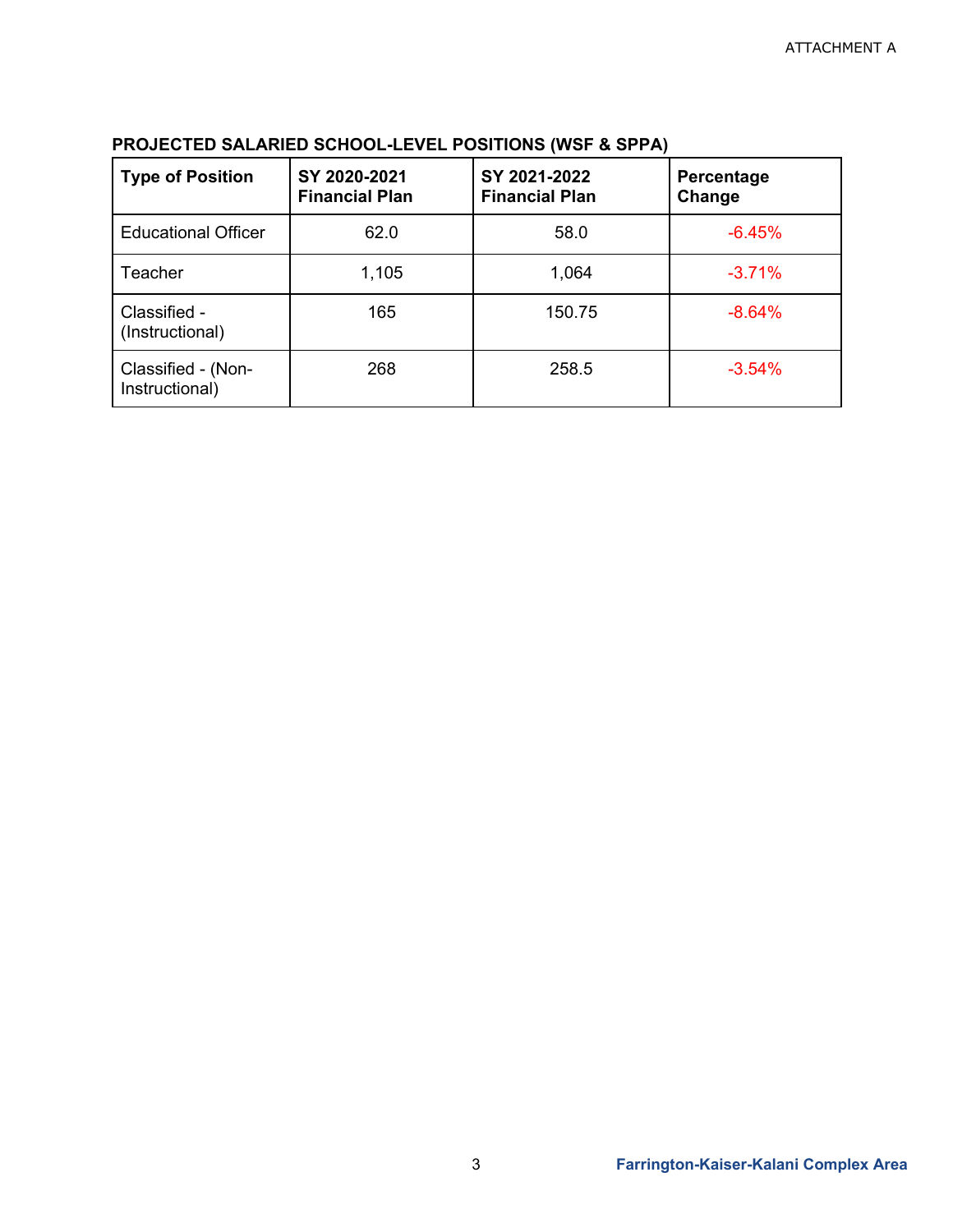# **Farrington-Kaiser-Kalani**

| <b>SCHOOL</b>             | <b>Impacts of Budget Reductions</b>                                                                                                                                                                                                                                                                                                                                                                                                                                                                                                      |  |  |
|---------------------------|------------------------------------------------------------------------------------------------------------------------------------------------------------------------------------------------------------------------------------------------------------------------------------------------------------------------------------------------------------------------------------------------------------------------------------------------------------------------------------------------------------------------------------------|--|--|
| <b>Farrington Complex</b> |                                                                                                                                                                                                                                                                                                                                                                                                                                                                                                                                          |  |  |
| Dole Middle               | Decrease of 1 SPED teacher, 2 EA position, 1 Accounts Clerk, 1<br>Security Officer and 1 PTT.                                                                                                                                                                                                                                                                                                                                                                                                                                            |  |  |
| Farrington High           | Decrease a total of 8 teacher positions. We are having department<br>and Academy meetings in early January to look at lines and cuts to<br>departments and Academies.                                                                                                                                                                                                                                                                                                                                                                    |  |  |
| Fern El                   | Cut 4 certificated positions and used WSF operating funds to avoid<br>cutting another teacher position. Positions cut - 2 EL teachers; 1 SpEd;<br>1 Article VI                                                                                                                                                                                                                                                                                                                                                                           |  |  |
| Kaewai El                 | Decrease of 2 WSF teacher positions (Literacy Coach and one<br>classroom teacher).                                                                                                                                                                                                                                                                                                                                                                                                                                                       |  |  |
| Kalakaua Middle           | Decrease of 2 WSF teacher positions and 1 SPPA teacher position.<br>Decrease of AVID and EL PTTs.                                                                                                                                                                                                                                                                                                                                                                                                                                        |  |  |
| Kalihi El                 | Decrease of 5 teaching positions and a .5 EA position. Teaching<br>positions reduced include the following positions: Special Education<br>Teacher, Instructional Math Coach, Instructional Literacy Coach,<br>School Counselor, and an English Learner Teacher. We also had to<br>reduce our half time Student Service Coordinator position from a 12-<br>month position to a 10-month position. In addition, we will need to<br>reduce the number of hours our PTTs and PPTs work with our<br>students.                                |  |  |
| Kalihi Kai El             | Decrease of 3 EA positions (2.0 FTE) and a teacher may be displaced<br>if CISL returns to Kalihi Kai because of VP positions being eliminated.<br>The only reason why more teaching positions weren't eliminated is the<br>school is trying to use carryover funds to maintain gen ed and sped<br>positions. Tech coordinator contract will be eliminated, making it<br>difficult to maintain the school's 1:1 program. The elimination of EAs<br>will make it difficult to provide as many inclusive opportunities for its<br>students. |  |  |
| Kalihi Uka El             | Decrease of 1 SPED Teacher and VP position (VP also serves as tech<br>coordinator, EL Coordinator and academic coach). If we had no<br>carryover funds we would have also needed to reduce 1 general<br>education teacher. Because of the carryover we will be able to<br>continue daily in person instruction for all students with 6 ft. social<br>distancing.                                                                                                                                                                         |  |  |
|                           | Cut 4 GenEd teaching positions, 3 EAs. Have to cut Computer Class,<br>Library Class, and STEM Class. Moving licensed teacher out of ELL<br>Newcomers class, will have to rely on PTTs to provide support. Will<br>cut academic coach, reducing support teacher position down to one<br>who will no longer coach, will only curriculum coordinate. Also reduced                                                                                                                                                                           |  |  |
| Kalihi Waena El           | PPEs who provide instructional support from 10 to 1.                                                                                                                                                                                                                                                                                                                                                                                                                                                                                     |  |  |
| Kapalama El               | We are cutting 2 positions, library and a general education teacher.<br>Decrease of 1 SPED Teacher/ 4 Classroom Teachers/1 EA                                                                                                                                                                                                                                                                                                                                                                                                            |  |  |
| Linapuni El               |                                                                                                                                                                                                                                                                                                                                                                                                                                                                                                                                          |  |  |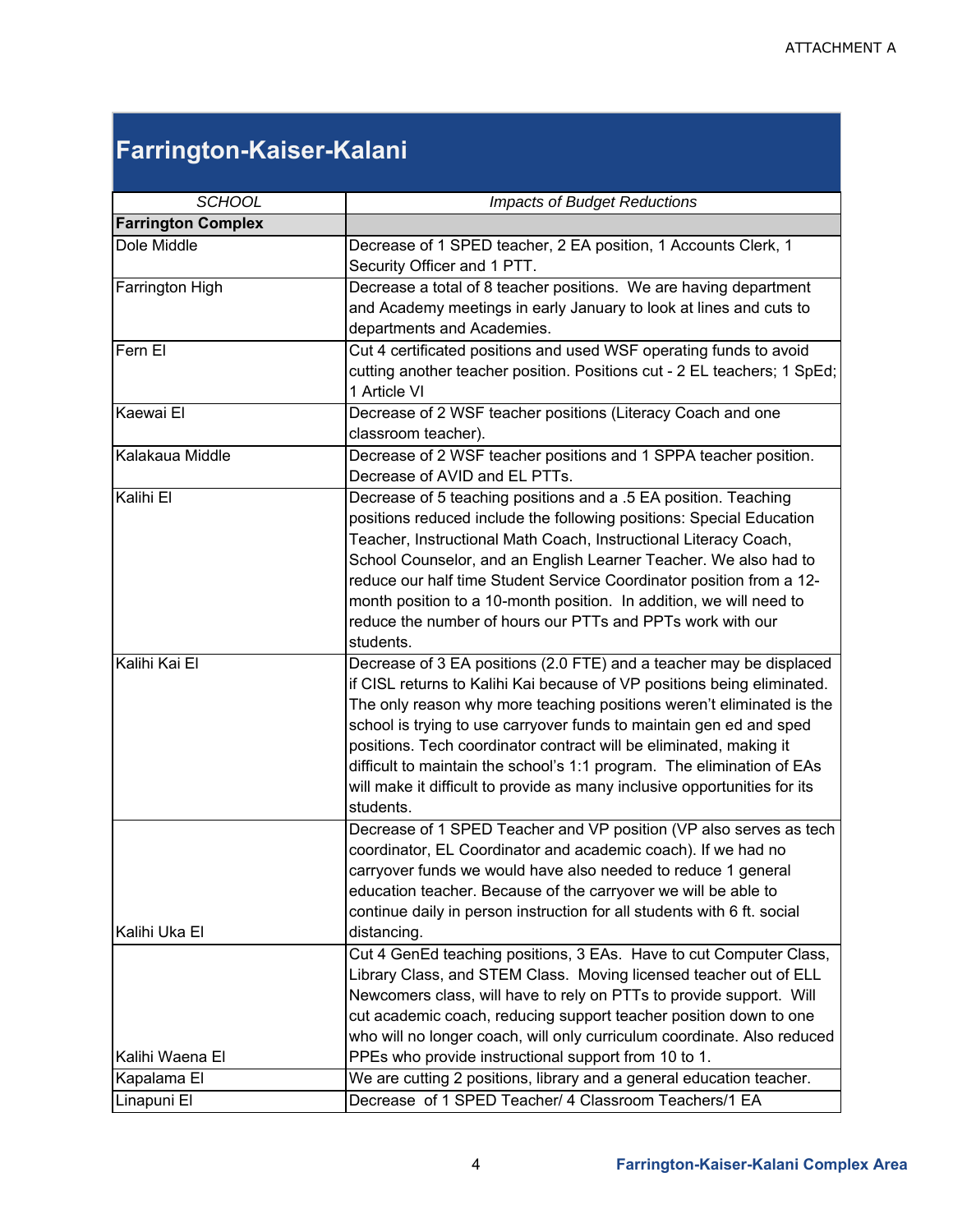|                                | Not able to buy a VP position; cut 3 teacher positions (2 gen ed and 1    |  |  |
|--------------------------------|---------------------------------------------------------------------------|--|--|
|                                | SPED); reduction of 1 12-month teacher to 10-month teacher; not able      |  |  |
|                                | to fund academic coach; not able to fund casual/hourly positions for      |  |  |
| Puuhale El                     | classroom supports and after school tutoring (EL tutors, PTTs, etc.)      |  |  |
| <b>Kaiser Complex</b>          |                                                                           |  |  |
| Aina Haina El                  | Decrease of 2 WSF teacher positions.                                      |  |  |
| Hahaione El                    | Equivalent of 4 teacher positions + 1 VP position                         |  |  |
|                                | WSF RIF: 4 teachers, 1 Librarian, 1 SpEd teacher                          |  |  |
|                                | SPPA RIF: 1 SpEd Teacher, 1 EA.                                           |  |  |
|                                | WSF: Non-funding: All classroom cleaners. Professional Development        |  |  |
| Kaiser High                    | related (e.g., Sub Days), Departmental Funding reduced by $\frac{2}{3}$ . |  |  |
| Kamiloiki El                   | Decrease of 2 teacher position and 1 EA position                          |  |  |
|                                | Decrease of 1 WSF teacher position and some part-time teaching            |  |  |
| Koko Head El                   | positions.                                                                |  |  |
|                                | Decrease of 2 SSAs, 2.25 EAs and 1 teacher.                               |  |  |
|                                | Reduction of 2 OAs by .25 FTE each, two 12-month teachers to 10-          |  |  |
| Niu Valley Middle              | month                                                                     |  |  |
| <b>Kalani Complex</b>          |                                                                           |  |  |
| Hawaii School for the Deaf and | No impact.                                                                |  |  |
| <b>Blind</b>                   | Non WSF/SPPA                                                              |  |  |
|                                | Decrease of 3 WSF positions (Librarian, Data Coach, and classroom         |  |  |
| Kahala El                      | teacher) and 4.50 SPPA positions (total of 5 EAs)                         |  |  |
|                                | Certificated staff decrease of 1 SPED and .5 General Education            |  |  |
|                                | teachers                                                                  |  |  |
|                                | Classified staff decrease of 2 EAs (1 Sped and 1 General Education)       |  |  |
| Kaimuki Middle                 | and a .5 Office Assistant                                                 |  |  |
| Kalani High                    | No impact. Will use carry-over monies to maintain status quo.             |  |  |
| Liholiho El                    | No impact. Utilized carry over and WSF/SPPA funds                         |  |  |
| Waikiki El                     | 2 retirements and carryover monies enable us to maintain status quo       |  |  |
| <b>Wilson El</b>               | Decrease of 2 WSF Specialty Teaching positions and 5 PTTs.                |  |  |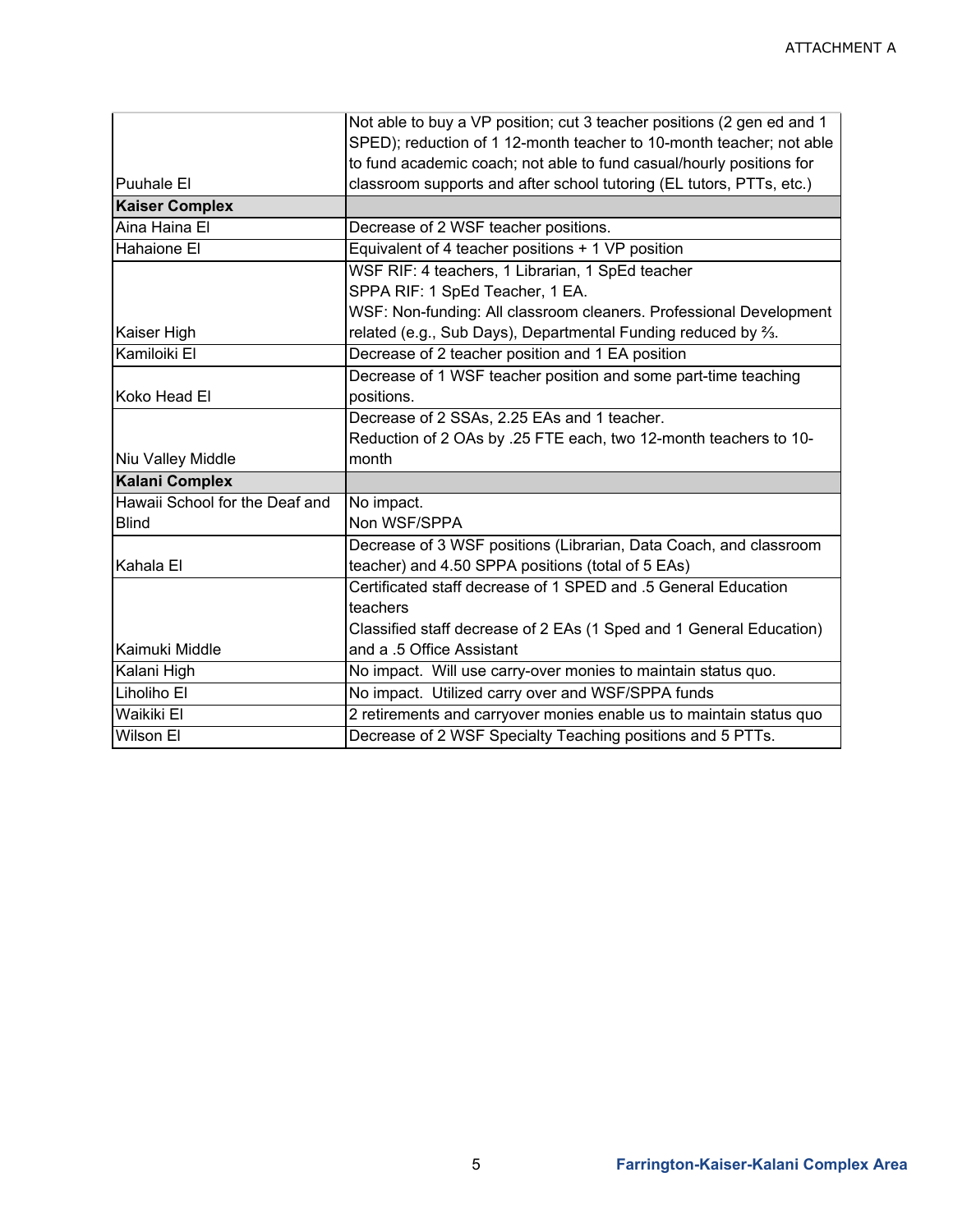

# **Kaimuki-McKinley-Roosevelt Complex Area**

3 - High Schools, 5 - Middle Schools, 19 - Elementary Schools, 1 - Combination School Senate District No. 10, 11, 12, 13 House District No. 20, 21, 22, 23, 24, 25, 26, 27, 29

## **COMPLEX AREA INFORMATION**

### **FUNCTIONAL STATEMENT**

A Complex Area consists of one or more school complexes, each school complex consisting of a high school and its feeder middle and elementary schools that feed into it. The complex area office, led by a Complex Area Superintendent (CAS) consist of functions that meet the needs of the respective portfolio of schools, students, parents, employees, educators, and community stakeholders to focus on transforming school design and learning experiences through strong leadership, student voice, and educator and school-community collaboration that leads to strong student outcomes. The CAS and staff are tasked with providing support and direction to schools within that geographic region, by situating resources with decision making closer to schools as a means of improving student learning.

### **ALLOCATED INDEX COMPLEX AREA ALLOCATION FUNDS**

| School Year 2020-2021 | School Year 2021-2022 | Percentage Change |
|-----------------------|-----------------------|-------------------|
| \$17,741,235          | \$1,587,216           | $-10.54\%$        |

### **PROJECTED COMPLEX-LEVEL POSITIONS (General Funds)**

| <b>Type of Position</b>    | School Year 2020-<br>2021 | <b>School Year 2021-</b><br>2022 | Percentage<br>Change |
|----------------------------|---------------------------|----------------------------------|----------------------|
| <b>Educational Officer</b> | 5.00                      | 5.00                             | 0.00%                |
| Teacher                    | 8.00                      | 7.00                             | $-12.5%$             |
| Classified                 | 7.50                      | 7.50                             | 0.00%                |

### **COMPLEX PROGRAMMATIC IMPACTS**

● A decreased budget will have negative impacts on HDO. With a decreased budget comes decreased personnel. As a very large complex area with 29 schools, schools depend heavily on district RT/CAO support for all initiatives and focus areas. The direct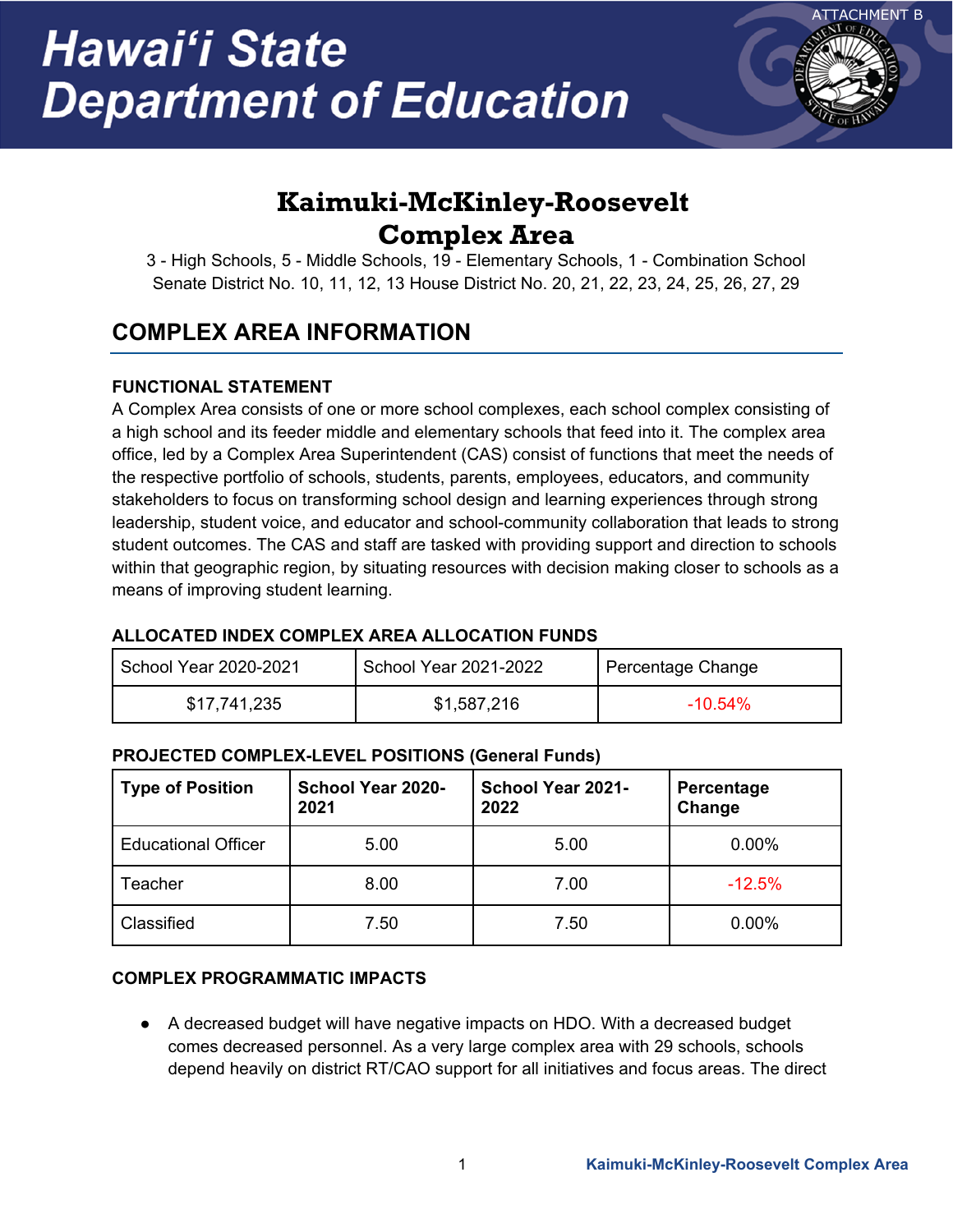school supports by the complex personnel will be decreased in key areas like New Teacher Mentoring, Inclusion, and Science.

- A decreased budget also means that the complex will not have the means to provide schools with any additional funding support for PPE, PD, and personnel when school funds are depleted.
- Complex wide initiatives will also be difficult to sustain without the needed funding.

## **SCHOOL-LEVEL INFORMATION**

### **STUDENT ENROLLMENT**

| School Year (SY)<br>2020-2021<br>(projected) | SY 2020-2021<br>(official) | SY 2021-2022<br>(projected) | Percentage Change<br>(projected to<br>projected) |
|----------------------------------------------|----------------------------|-----------------------------|--------------------------------------------------|
| 14,196                                       | 13,762                     | 14,006                      | $-1.34%$                                         |

### **ALLOCATED WEIGHTED STUDENT FORMULA FUNDS**

| SY 2020-2021<br>(projected) | SY 2020-2021<br>(official) | SY 2021-2022<br>(projected) | Percentage Change<br>(projected to<br>projected) |
|-----------------------------|----------------------------|-----------------------------|--------------------------------------------------|
| \$84,670,859                | \$80,463,149               | \$76,164,933                | $-10.05\%$                                       |

### **ALLOCATED SPECIAL EDUCATION PER PUPIL ALLOCATION FUNDS**

| SY 2020-2021          | SY 2020-2021         | SY 2021-2022          | Percentage Change |
|-----------------------|----------------------|-----------------------|-------------------|
| (projected: April 30, | (official: April 30, | (projected: April 30, |                   |
| 2019 count)           | 2020 count)          | 2020 count)           |                   |
| \$21,626,856          | \$22,034,503         | \$19,430,328          | $-10.16\%$        |

### **PROJECTED SALARIED SCHOOL-LEVEL POSITIONS (General Funds)**

| <b>Type of Position</b>              | SY 2020-2021<br><b>Financial Plan</b> | SY 2021-2022<br><b>Financial Plan</b> | Percentage<br>Change |
|--------------------------------------|---------------------------------------|---------------------------------------|----------------------|
| <b>Educational Officer</b>           | 61.00                                 | 56.00                                 | $-8.20%$             |
| Teacher                              | 1,034.00                              | 993.00                                | $-3.97%$             |
| Classified -<br>(Instructional)      | 179.75                                | 161.75                                | $-10.01%$            |
| Classified - (Non-<br>Instructional) | 292.25                                | 285.25                                | $-2.40%$             |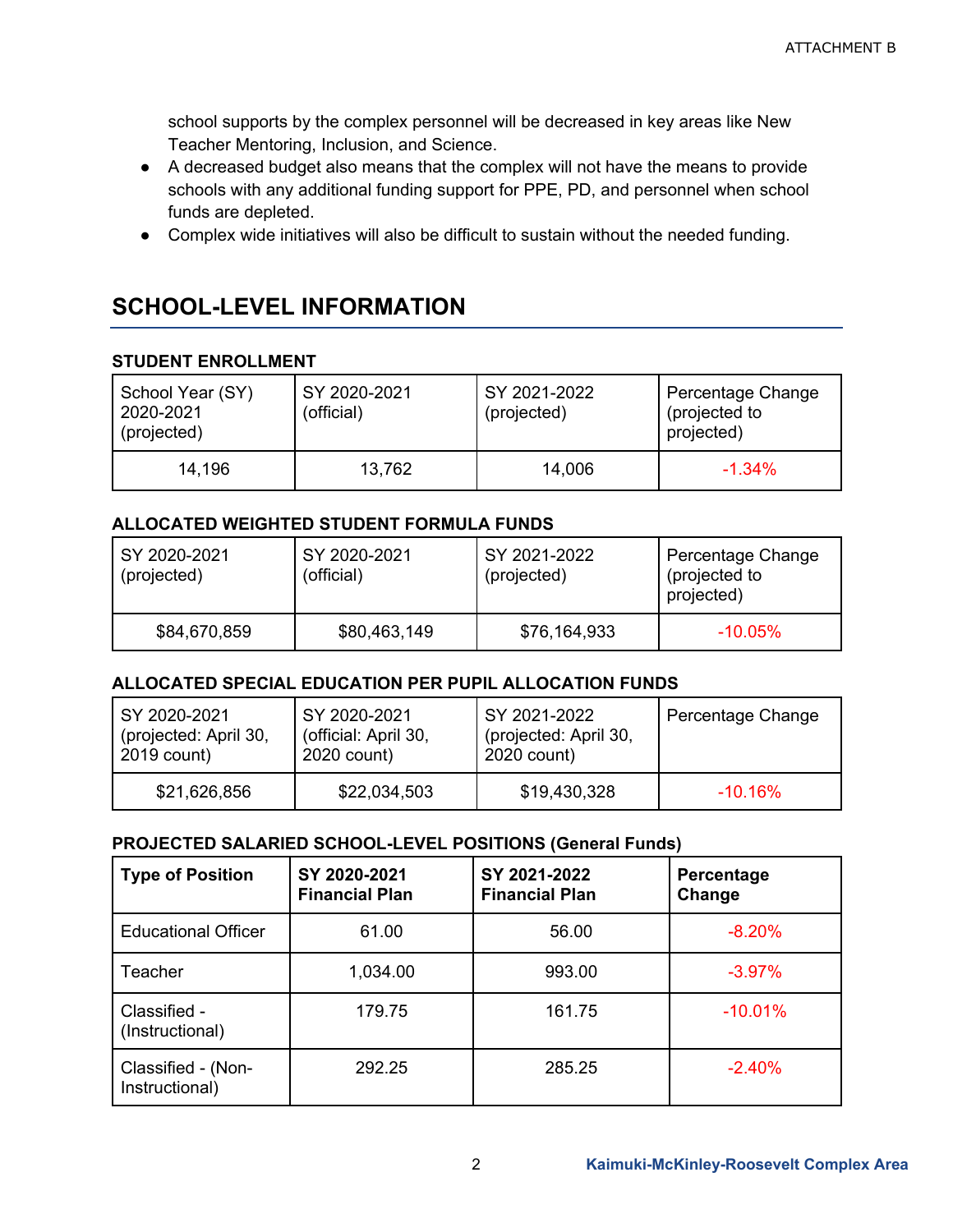### **Kaimuki-McKinley-Roosevelt** *SCHOOL Impacts of Budget Reductions* **Kaimuki Complex** Ala Wai El Our AWES school budget is greatly impacted this school year (SY 2020- 2021) by the increased demands to purchase PPE, safety materials, hotspots, teacher laptops, and furniture that include desks for social distancing. Our school spent nearly \$70,000 to ensure we have a safe school for students, teachers, and staff. Our school cut four PTT positions for in-class small group instruction and EL support. Our school cut one PTT support for music. Our school moved a PE teacher back to the classroom for additional grade-level support in grades K and 1. The impact of the decreased budget for SY 2021-2022 is challenging in that we may not have enough funding to cover additional demands for PPE. We may not have enough funds to cover instructional resources that are utilized by our teachers such as Reading A-Z and RAZ kids. Our Title I budget will supplement our core programs that include Wonders, Stepping Stones, Leader in Me, Imagine Learning, and IReady. We will lose three critical EA positions in SY 2021-2022. One EA provides school-wide support for all students in our HMTSS. Two other EAs service students with special needs. We will not have funds for PTT positions for literacy or EL support. We will not fund our PTT position for music. Aliiolani El Our AES Team will be losing our VP and will still not be able to fund a counselor. We run a really lean staff, many members of the staff wear multiple hats to support the school. We will have two teachers per grade level. Our projection is high and we currently have 93 GEs coming in. We hope that we will be able to make our projection enrollment or we will have to cut positions at the beginning of the year. We will be cutting all of our part-time staff, the part-time staff were hired to support the Multi-Tiered Systems of Support in the classroom and it was our goal to focus on RTI within each class thus supporting teachers with part-time help. To ensure that we do not have to cut full-time staff we made the decision to cut the part-time staff. The part-time staff also have been a huge support to facilitate the push in and pull out of our EL program, our main support for our special education program, and the staff to enforce student safety during lunchtime. Hokulani El Although we know that teachers make the greatest impact on student learning, we will be losing a dual-certified teacher who is not tenured and one tenured teacher. We will also be losing a temporary EA. A parttime EA retired in December and we will not be replacing this position. This was our PCNC and we are unsure how to continue engaging with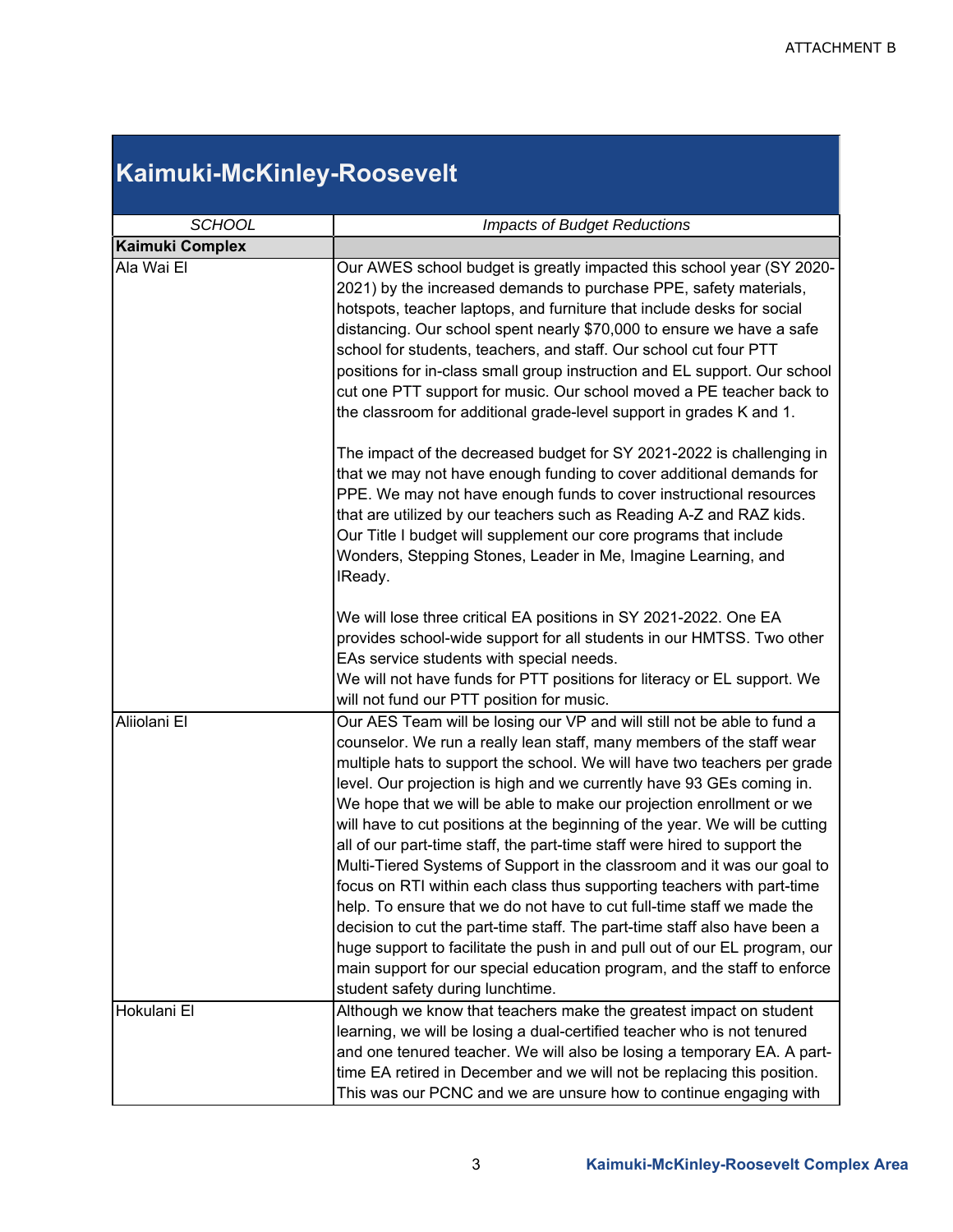|                | parents and the community without the dedicated position. Two other          |
|----------------|------------------------------------------------------------------------------|
|                | EAs are considering retiring and we do not have funds to retain the          |
|                | positions. This will greatly impact our school operations regarding safety   |
|                | and supervision. We already run a very lean ship in that most of the         |
|                |                                                                              |
|                | positions are classroom and direct instruction positions. The Counselor      |
|                | and Principal will need to pick up additional responsibilities in order to   |
|                | maintain school-wide functions. Our SSC is also our SpEd teacher             |
|                | supervising after school tutoring when he's not holding SpEd meetings        |
|                | and completing all of the SpEd documents. Our ELL Coordinator is also        |
|                | our ELL teacher, running after school tutoring through ELO. Any further      |
|                | cuts will impact classroom level positions. Additional responsibilities will |
|                | need to be assigned to teachers next year. Dedicated collaboration and       |
|                | articulation time will also be impacted if not eliminated.                   |
| Jarrett Middle | All my cuts were made last year and we have been functioning with the        |
|                |                                                                              |
|                | same cuts this year with a bare minimum staff without significantly          |
|                | affecting the students. Two GenEd teacher positions (One was an              |
|                | instructional position) were cut. A .5 custodial position was cut. Two EA    |
|                | positions were cut.                                                          |
|                |                                                                              |
|                | These cuts will continue through next year. Any further cuts will directly   |
|                | impact the students like having no SpEd teacher or Science teacher.          |
| Jefferson El   | Our JES TEAM will be losing: One regular education teacher (would've         |
|                | been two teachers, but we ended up using Title I funds to cover the cost     |
|                | for one teacher), one special education teacher, two educational             |
|                | assistants, two enrichment teachers, and six classroom support               |
|                | personnel. Delivering on our vision and mission (to develop and support      |
|                | the whole child by providing a variety of learning experiences) will be      |
|                |                                                                              |
|                | impacted by the budget reduction, as we are cutting back on enrichment       |
|                | classes and classroom support. These cutbacks also mean that                 |
|                | teachers will not be provided with dedicated time to articulate on a         |
|                | weekly basis.                                                                |
| Kaimukī High   | Kaimukī budget shortfall is over \$730,000 prior to implementing SY 21-      |
|                | 22 personnel financial plan. Reductions to impact this include:              |
|                | SPPA: 1.75 EA & three Teachers, one purchased Art VI;                        |
|                | .5 custodial;                                                                |
|                | WSF: two Teachers;                                                           |
|                | One Librarian Assistant                                                      |
|                | One VP                                                                       |
|                | Moved SAC from 12 month to 10-month position. Outside of this, we            |
|                | were able to keep two SPPA Teacher lines by purchasing forward in            |
|                | deficit; Current SPPA teacher is being bumped by fin plan-carried HDO        |
|                | position; added one WSF line back by selling positions and using profit      |
|                |                                                                              |
|                | to purchase forward to continue funding one teacher carried on CSI           |
|                | funding. Carrying 1 FTE on Title I.                                          |
|                | As with everyone, these cuts are not only impacting our positions but        |
|                |                                                                              |
|                | moreover our programs and pathways. This may cause us to again               |
|                | redesign our school and absorb our Freshman Academy into our 2 other         |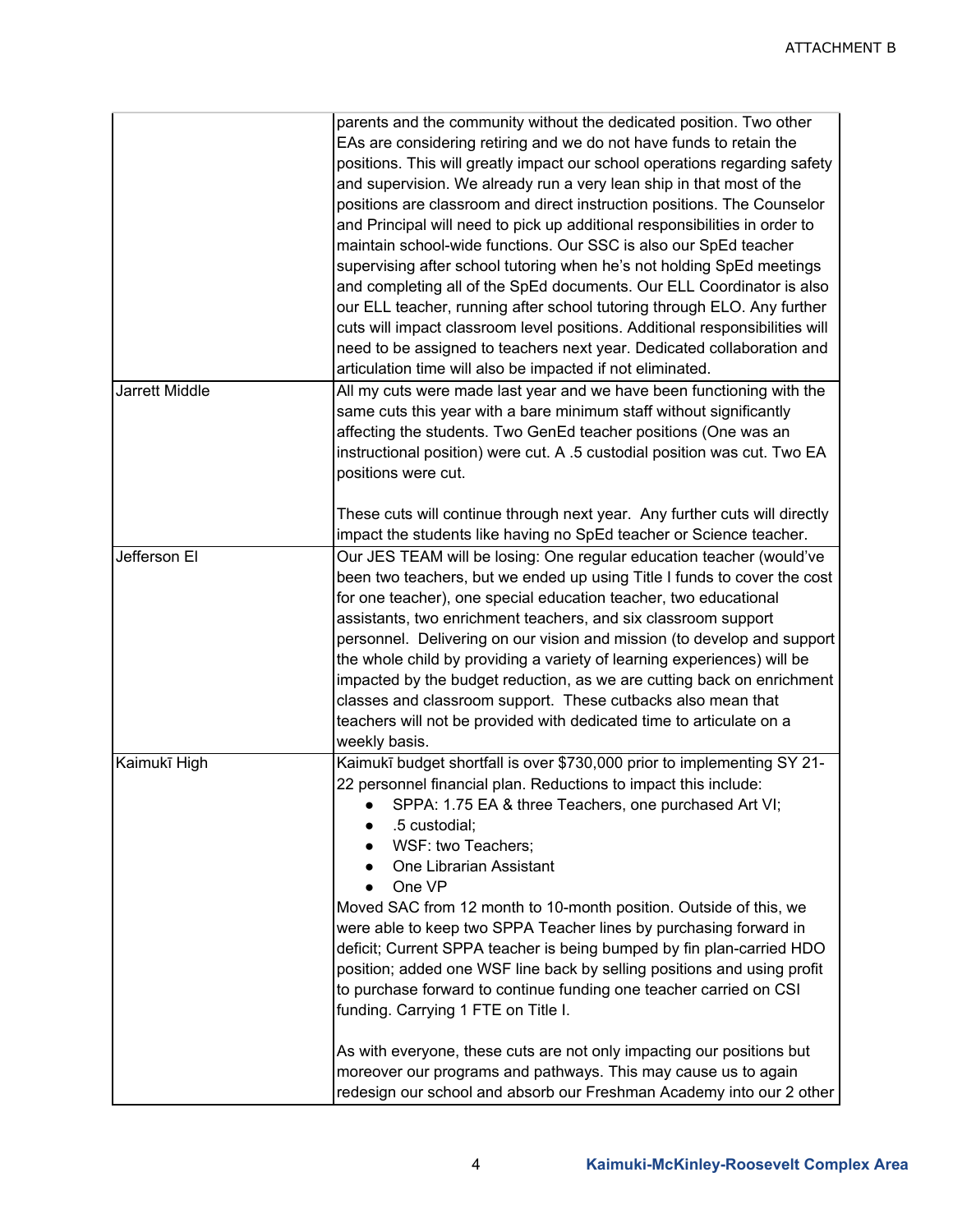|                          | academies. We are already planning forward regarding supplying our                |
|--------------------------|-----------------------------------------------------------------------------------|
|                          | classrooms through outside avenues. Wondering how DOE's                           |
|                          | partnership with Donors Choose might impact the process. The FinPlan              |
|                          | would not allow me to input '9995' codes to plan for expenditures should          |
|                          |                                                                                   |
|                          | additional funding become available either by PPA or other means. With            |
|                          | this said, I would add back my two 12 months vs 10 months; add back               |
|                          | the Student Support Specialist (SSS) +1, add back the math line, add              |
|                          | back the CTE line.                                                                |
| Kuhio El                 | From SY 19-20 to 20-21 Kuhio lost seven teacher positions. Due to                 |
|                          | enrollment being higher than anticipated, we were able to retain one of           |
|                          | those positions and purchase one additional, so we were only down five            |
|                          |                                                                                   |
|                          | teachers total. We had to shuffle around some positions - we used two             |
|                          | of our Sped dual-certified teachers to teach gen ed/sped inclusion                |
|                          | classes. This will continue into SY 21-22. Our Sped population remained           |
|                          | stable this year, so we were able to keep all our sped positions. Next            |
|                          | year, however, we had to cut one preschool sped teacher - we                      |
|                          | preserved her job by moving her to our Article VI position in an inclusion        |
|                          | classroom. We had to cut our NCT positions, so we no longer have a                |
|                          | full-time ELL coordinator or Tech. Our AC is covering our Tech needs,             |
|                          |                                                                                   |
|                          | Coordinating for ELL, and also coaching teachers. Because of the need             |
|                          | to purchase PPE and other CoVID-19 supplies, we were unable to                    |
|                          | provide supplies money for teachers so far this school year. For next             |
|                          | year we will need to reduce our counselor position to $\frac{1}{2}$ time and also |
|                          | reduce our SHA to 1/2.                                                            |
|                          | Lunalilo will lose one special education teacher and between two to four          |
|                          | PTTs for EL instruction. We are also losing one Office Assistant who              |
|                          | works as an SSC clerk. Our school is cutting the use of programs,                 |
|                          |                                                                                   |
|                          | consumables, and resource materials that support instruction. We are              |
|                          | also losing funds typically allocated for professional development.               |
|                          | Specialists like PE and Band teachers will not be brought back. This              |
|                          | impacts the K-12 construct as band bridges to the middle and high                 |
| Lunalilo El              | schools in the continuity of programs.                                            |
|                          | The impact of the budget reduction for Palolo Elementary School has               |
|                          | affected both personnel and student resources.                                    |
|                          |                                                                                   |
|                          | Palolo will be cutting two certificated teaching positions. Another position      |
|                          | will be filled with federal funding which will cost additional with the fringe    |
|                          | costs. In addition, four Educational Assistant positions as well as all PTT       |
|                          | positions have been eliminated.                                                   |
|                          | The use of federal funds for a teaching position has taken student                |
|                          | resources from our school. Science curriculum, reproducible, and                  |
|                          | technology equipment will not be purchased due to the budget                      |
| Palolo El                | reduction.                                                                        |
|                          | Grade 6-8 Middle Schools have had their budgets cut from last school              |
|                          |                                                                                   |
|                          | year due to the extra small incoming 6th grade class due to the change            |
|                          | in enrollment procedures in Kindergarten six years ago. There is                  |
|                          | anticipated only a small rebound in enrollment so Middle School budgets           |
|                          | will continue to be reduced as the small 6th grade enrollment rolls               |
| <b>Washington Middle</b> | through the subsequent grade levels. WMS has already cut a librarian              |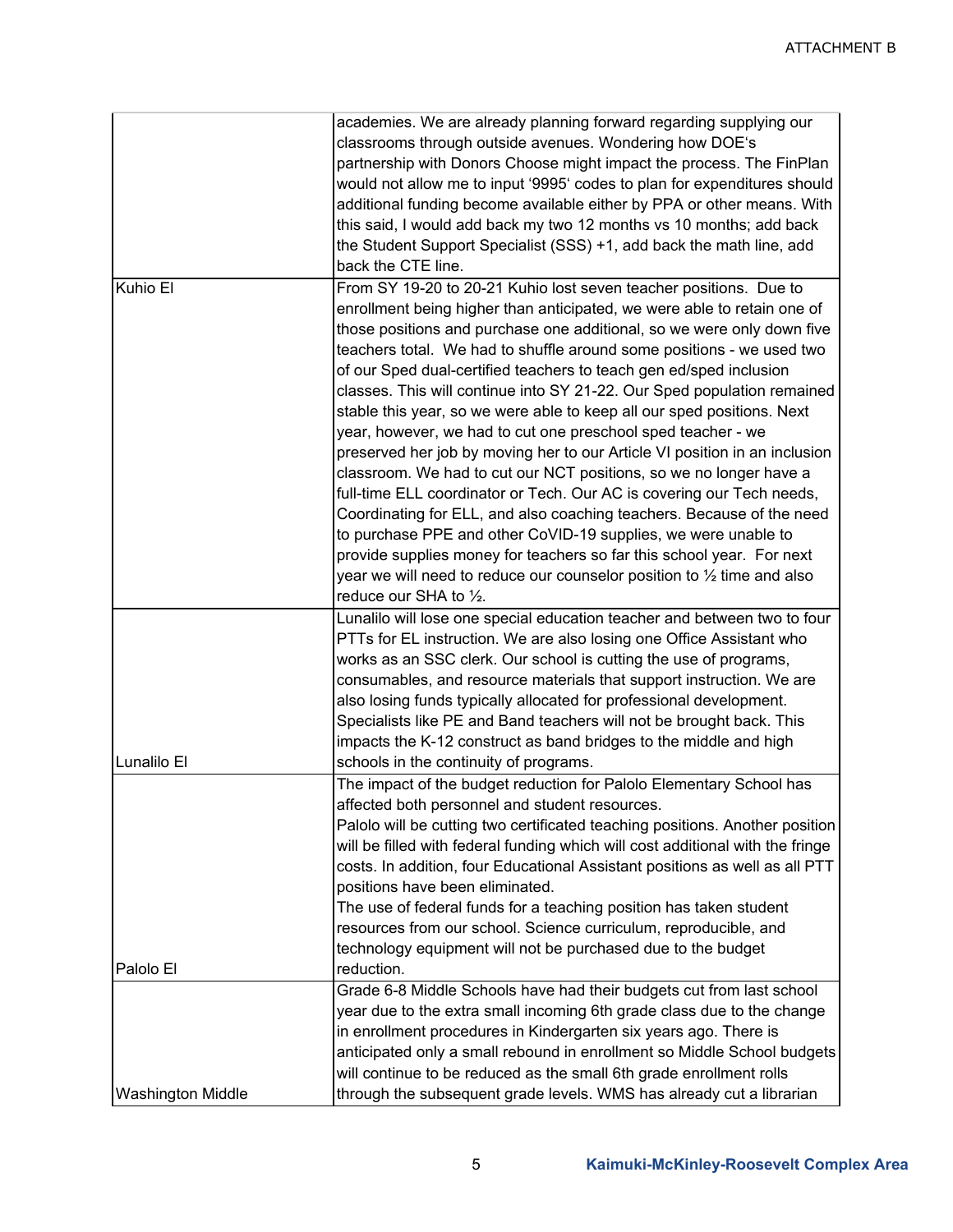|                         | position, a counselor position, a SpEd position, and a 6th grade position.<br>We will be cutting a 7th grade position for the upcoming school year. In                                                                                                                                                                                                                                                                                                                                                                                                                                                                                    |
|-------------------------|-------------------------------------------------------------------------------------------------------------------------------------------------------------------------------------------------------------------------------------------------------------------------------------------------------------------------------------------------------------------------------------------------------------------------------------------------------------------------------------------------------------------------------------------------------------------------------------------------------------------------------------------|
|                         | addition, we have spent about \$40,000 on PPE to prepare our school for<br>teachers, staff, and students to return which takes away from the                                                                                                                                                                                                                                                                                                                                                                                                                                                                                              |
|                         | curriculum, program, or tech needs.                                                                                                                                                                                                                                                                                                                                                                                                                                                                                                                                                                                                       |
| <b>McKinley Complex</b> |                                                                                                                                                                                                                                                                                                                                                                                                                                                                                                                                                                                                                                           |
|                         | Reduction of three positions requiring the reduction of two positions<br>(Grade 7 elective and Librarian) and one Student Success Coach<br>returning to a vacant classroom position.                                                                                                                                                                                                                                                                                                                                                                                                                                                      |
|                         | All casual hires will be shifted to Title 1 money (with little chance of<br>being filled based on the Title 1 requirements for casual hires)                                                                                                                                                                                                                                                                                                                                                                                                                                                                                              |
| <b>Central Middle</b>   | dramatically impacting the push in and pull out support for struggling<br>learners.                                                                                                                                                                                                                                                                                                                                                                                                                                                                                                                                                       |
|                         | Reduction of two Gen Ed teachers (it would have been three total, but<br>Title I monies will be used to fund the additional teacher position), one<br>school librarian, one of the EL teachers will be converted from 1 FTE to<br>$0.5$ FTE.                                                                                                                                                                                                                                                                                                                                                                                              |
|                         | Classroom instructional support (casual employees) - EL PTTs and RTI<br>PTTs will be 50% less next year, and adult supervisors will be reduced<br>by two casual hires. PCNC Coordinator will not be funded next year.                                                                                                                                                                                                                                                                                                                                                                                                                     |
| Kaahumanu El            | Minimal funds allocated for sub days, instructional materials, and<br>office/custodial/classroom/computer supplies (significant reduction to<br>operational costs).                                                                                                                                                                                                                                                                                                                                                                                                                                                                       |
| Kaiulani El             | Cutting three teacher positions, two PTT from ELL, two PPT from ELL,<br>and Title I, and two Adult Supervisors.                                                                                                                                                                                                                                                                                                                                                                                                                                                                                                                           |
| Kauluwela El            | We will be cutting three PTT and three PPT positions. These positions<br>provide push-in and pullout support for our English Learner students.<br>We will also be reducing our supply budget for teachers, custodians,<br>office staff, and our technology funding.                                                                                                                                                                                                                                                                                                                                                                       |
| Lanakila El             | A reduction of one to two General Education teaching positions and one<br>full-time Educational Assistant will be needed to account for the budget<br>reductions. As a result of the teacher reduction, increases in class roster<br>numbers in selected grades will occur. Special programs such as music<br>and PE will need to be conducted by part-time personnel. Teacher data<br>team and collaboration time will be reduced. As a result of the<br>Educational Assistant loss, inclusionary practices for students with<br>special needs may need to be adjusted based on the availability of staff<br>needed in various settings. |
|                         | LIKELIKE EI. will lose one vice-principal, two EA positions, and one 0.5<br>FTE custodial position. The school will also be forced to use Title 1<br>funds to fund a teacher position. Title 1 funds have previously been<br>used to fund instructional supports and materials. Part-time teachers                                                                                                                                                                                                                                                                                                                                        |
| <b>Likelike El</b>      | used to support reading instruction will not be hired.<br>Positions not funded:                                                                                                                                                                                                                                                                                                                                                                                                                                                                                                                                                           |
| <b>McKinley High</b>    | One Vice Principal                                                                                                                                                                                                                                                                                                                                                                                                                                                                                                                                                                                                                        |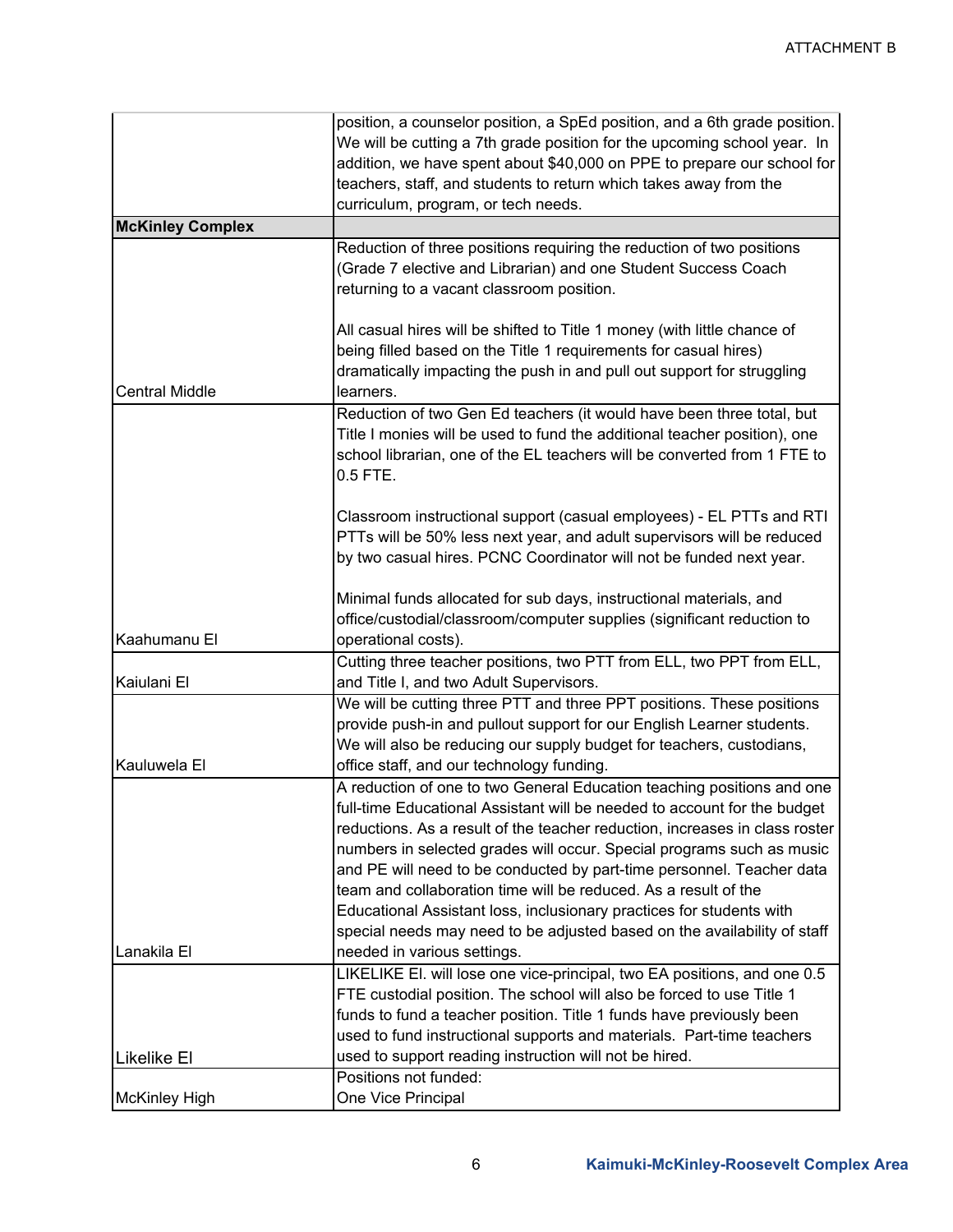|                          | One Sped                                                                  |
|--------------------------|---------------------------------------------------------------------------|
|                          | Two EA                                                                    |
|                          | To save teaching positions faculty supply monies and equipment funds      |
|                          | have been used. So B and C funds cut back on at minimum to maintain       |
|                          | operations. Faculty choice.                                               |
| Royal El                 | Reduction of one office assistant. Eliminate quarterly articulation days. |
| <b>Roosevelt Complex</b> |                                                                           |
|                          | The cuts made so far have had a negative impact on the student            |
|                          | budget. We have not yet cut any teacher positions but that is mainly due  |
|                          | to many years of our teachers graciously agreeing to teach classes        |
|                          | above the normal student to teacher ratio. Our high-class sizes prior to  |
|                          | COVID have kept our overall faculty number small so there was no need     |
|                          | to cut positions yet.                                                     |
|                          |                                                                           |
|                          | We will end up giving less money to teachers for classroom supplies       |
|                          | and have less to work with for PD, Immersion teacher training, and        |
| Anuenue School           | planned development of curriculum for Hawaiian Language Immersion.        |
|                          | Cut:                                                                      |
|                          | One SpEd position                                                         |
|                          | One security position                                                     |
|                          | Four PTT positions for ELL support                                        |
|                          | We are also funding one teaching position with Title I funds.             |
|                          |                                                                           |
|                          | We also cut a lot of money from our supplies to help make up the          |
|                          | difference.                                                               |
| Kawananakoa Middle       | We are also reducing the teacher support monies by 40%.                   |
|                          | Cut VP position and one non-classroom teacher (Librarian is retiring so   |
|                          | we didn't fund it). We will probably not have PTTs for specialty classes  |
|                          | but will probably be able to keep our PTTs for MTSS intervention. May     |
|                          | need to be creative with some of the other non-classroom teaching         |
|                          | positions as they may have to do double duty. IF enrollment is poor       |
|                          | because parents are still afraid, may need to make more cuts: will then   |
|                          | target temporary EA positions and may need to reduce our 1.0 FTE EAs      |
| Lincoln El               | down to .75 FTE EAs. Grade level articulation may need to change also.    |
|                          | Cutting the following positions:                                          |
|                          | Librarian                                                                 |
|                          | Music                                                                     |
|                          | <b>Office Assistant</b>                                                   |
|                          | Two Teachers (STEM and Curriculum)                                        |
|                          | EA                                                                        |
|                          | We will also have to cut PTT classroom support as well as cut down the    |
|                          | grade level budgets.                                                      |
|                          |                                                                           |
|                          | We are not a Title I school, so we count on our PTSA for support          |
|                          | funding. In these hard times, fundraising totals have dropped             |
|                          | significantly and our annual Family Fair will be canceled two years in a  |
| Maemae El                | row which generates approximately \$35,000-40,000 each year.              |
|                          | Cutting one classroom teacher position. Most likely will go without a     |
| Manoa El                 | Curriculum Coordinator. Depending on the social distancing limitations,   |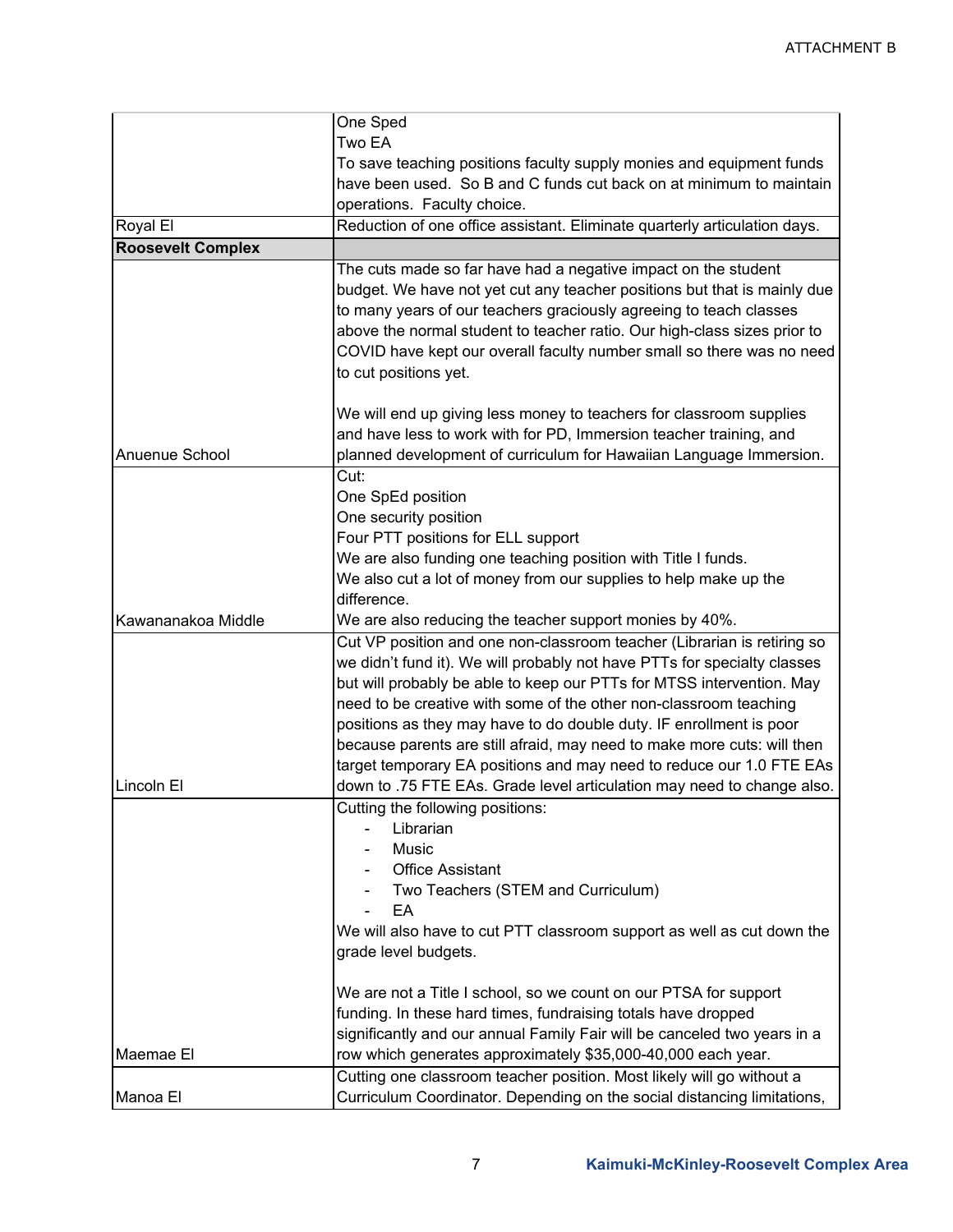|            | may have to have specialist positions serve as classroom grade level        |
|------------|-----------------------------------------------------------------------------|
|            | teachers like this year.                                                    |
|            |                                                                             |
|            | Typically ask for \$65,000 from our parent group (Manoa Association of      |
|            | Parents and Teachers), but may have to ask for less with a reduction of     |
|            | fundraising opportunities.                                                  |
|            | Classroom: - one regular education teacher (lower grades), -Lower           |
|            | grades ppt/ptt positions. This will impact our youngest/vulnerable          |
|            | learners by reducing the necessary supports and early interventions. We     |
|            | will feel the effects for years as those students move to the upper         |
|            | grades.                                                                     |
|            |                                                                             |
|            | We will also have to eliminate/reduce the number of teacher articulation    |
|            | days. These days provide teachers the opportunity to reflect on their       |
|            | teaching practice, conduct data teams, plan, calibrate, and build the       |
|            | necessary team dynamics needed for our students to be successful.           |
|            | Support: - One office assistant. This will obviously impact office          |
|            | operations, however, we use our OA's in a variety of ways like JPO,         |
| Noelani El | recess supervision, and cafeteria assistance.                               |
|            | Not a Title I school so all funding is through WSF. Because of the          |
|            | pandemic, several families opted to do homeschooling. If this number        |
|            | continues then can expect another five-digit loss in WSF funds to the       |
|            | already 10% state cut from the school budget. This translates into          |
|            | eliminating or curbing one content line (STEM) teacher and making a         |
|            | full-time EA into a .5.                                                     |
|            |                                                                             |
|            | Hiring of PTTs will be difficult, but will need to see what our official    |
|            | enrollment is for next year is first. This could and likely will directly   |
|            | impact grade level articulation.                                            |
|            |                                                                             |
|            | School depends on our parent organization for funds to buy most             |
|            | computers for the students. In the past, they've purchased over 100         |
|            | laptops for students' use, but since all their fundraising activities were  |
|            | canceled this year, they could not sustain or increase their equity         |
|            | position. Results will be school must now purchase about 120 laptops        |
|            | because nearly 90 laptops were loaned out to students/families this year    |
|            | in order for them to learn from home, and we realize that many will be      |
|            | returned either broken or malfunctioning. With no parent organization       |
|            | support, all computer purchases will be done using WSF funds. This will     |
|            | deeply cut into our ability to subscribe to other online programs like      |
|            | iReady, IXL, Brain Pop, etc. which we used for distance and in school       |
|            | instructions. Further cuts will also affect our ability to order workbooks, |
| Nuuanu El  | school supplies, custodial supplies, etc.                                   |
|            | Pauoa is unable to bring back three PTT's due to the budget cuts.           |
|            | Initially, these PTT's were brought in to help support student learning for |
|            | full distance learners. The PTT's assisted my two managers, certificated    |
| Pauoa El   | teachers, who changed their lines to provide support to the full distance   |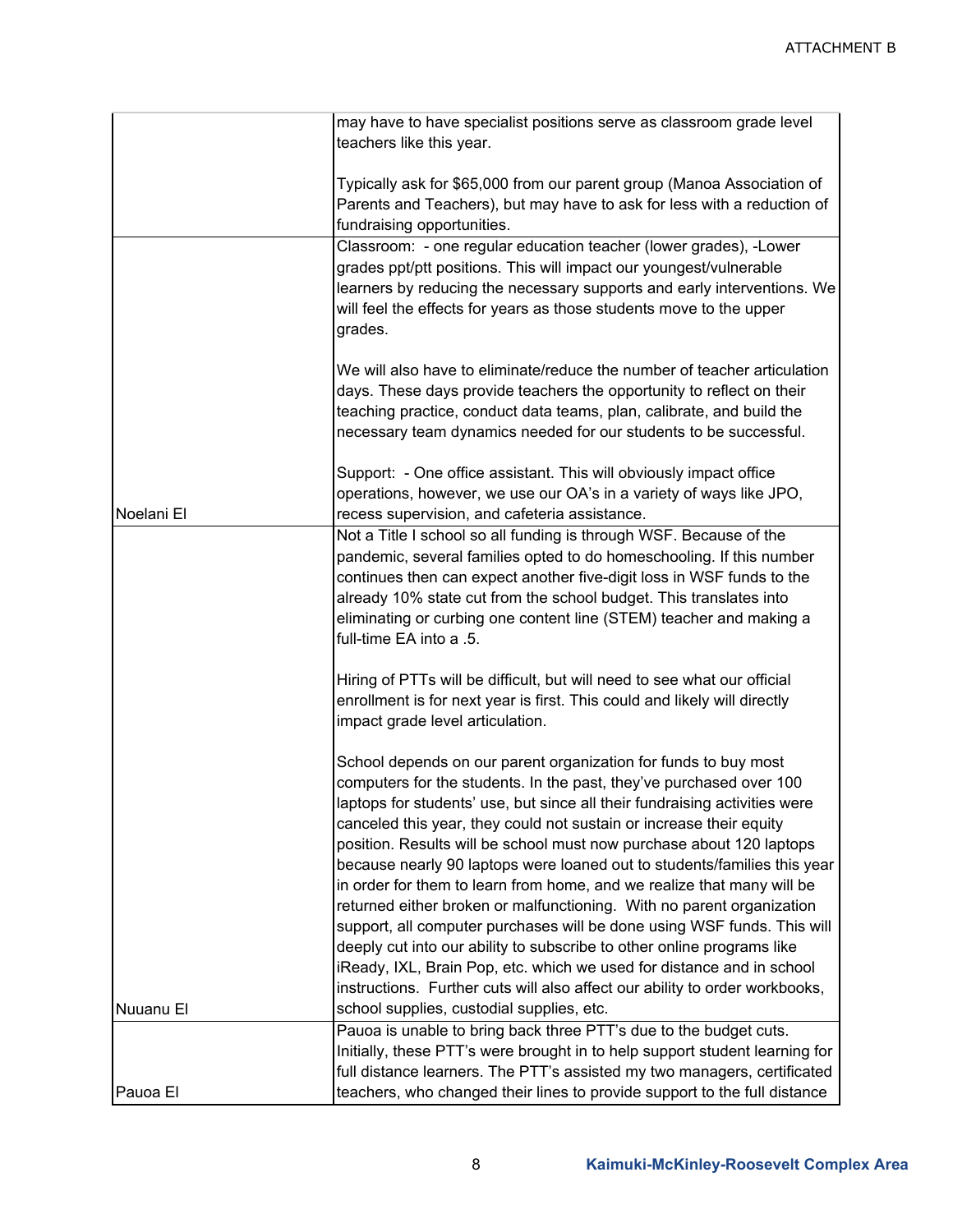|                  | learners. This coming year, they could have been used to provide          |
|------------------|---------------------------------------------------------------------------|
|                  | support in the classroom as more students are able to return and recoup   |
|                  | any lost learning.                                                        |
|                  | Cutting one Library Assistant and one Educational Assistant. Classroom    |
|                  | supply money will be decreased by at least 50%. May need to also          |
| Roosevelt High   | eliminate the budget set aside for teacher professional development.      |
|                  | In anticipation of continued reduced student enrollment due to COVID:     |
|                  | cutting one Counselor, one Librarian, one SpEd Teacher position (would    |
|                  | have been two but one SpEd Teacher moving into vacant 12-mo SSC           |
|                  | position); not funding 2.75 EA positions.                                 |
|                  | Title I monies earmarked for replacement and teacher laptops,             |
|                  | classroom technology, online science and math curriculums, and            |
|                  | curricular student consumables. WSF monies earmarked for an               |
|                  | additional EL PTT. Class sizes are difficult to determine w/o predictable |
|                  | Fall enrollment; should face-to-face enrollment increase beyond           |
|                  | projections, WSF will be considered for an additional classroom teacher   |
| Stevenson Middle | position.                                                                 |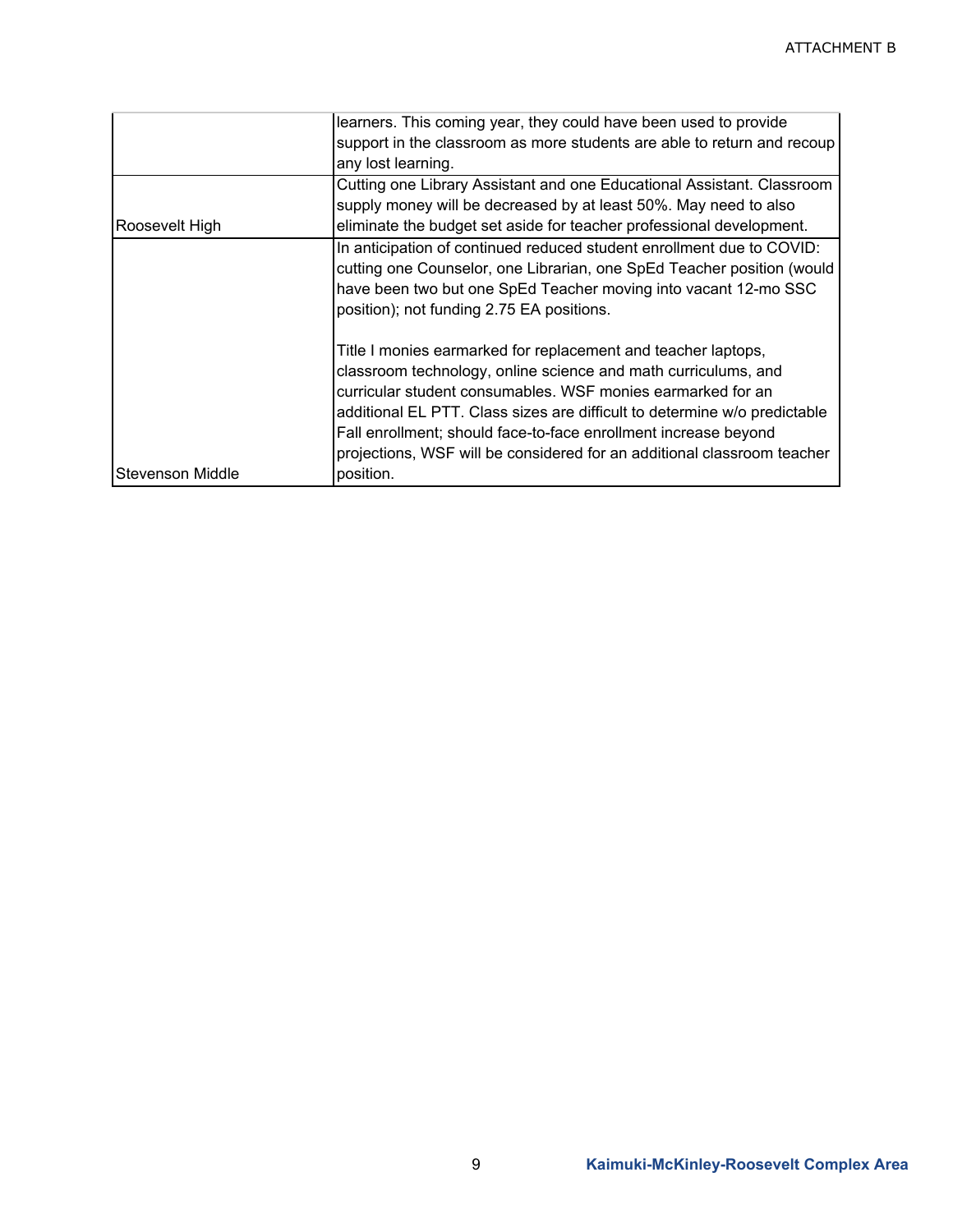# Hawai'i State **Department of Education**



# **Aiea-Moanalua-Radford Complex Area**

3 - High Schools, 3 - Middle Schools, 16 - Elementary Schools Senate District No. 14, 15, 16 House District No. 30, 31, 32, 33, 34

## **COMPLEX AREA INFORMATION**

### **FUNCTIONAL STATEMENT**

A Complex Area consists of one or more school complexes, each school complex consisting of a high school and its feeder middle and elementary schools that feed into it. The complex area office, led by a Complex Area Superintendent (CAS) consist of functions that meet the needs of the respective portfolio of schools, students, parents, employees, educators, and community stakeholders to focus on transforming school design and learning experiences through strong leadership, student voice, and educator and school-community collaboration that leads to strong student outcomes. The CAS and staff are tasked with providing support and direction to schools within that geographic region, by situating resources with decision making closer to schools as a means of improving student learning.

### **ALLOCATED INDEX COMPLEX AREA ALLOCATION FUNDS**

| School Year 2020-2021 | School Year 2021-2022 | Percentage Change |
|-----------------------|-----------------------|-------------------|
| \$1,571,338           | \$1,413,088           | $-10.07\%$        |

### **PROJECTED COMPLEX-LEVEL POSITIONS (General Funds)**

| <b>Type of Position</b>    | School Year 2020-<br>2021 | School Year 2021-<br>2022 | Percentage<br>Change |
|----------------------------|---------------------------|---------------------------|----------------------|
| <b>Educational Officer</b> | 6.00                      | 6.00                      | 0.00%                |
| Teacher                    | 2.00                      | 2.00                      | $0.00\%$             |
| Classified                 | 7.50                      | 5.50                      | $-26.67%$            |

### **COMPLEX PROGRAMMATIC IMPACTS**

● Loss of the 10-month SpEd Mentoring teacher will result in remaining SpEd RTs assuming mentoring roles for new SpEd teachers in our complex area. In the past, the district RTs assisted schools in high-end cases, served on peer review committees, and as consultants on due process and state complaint cases.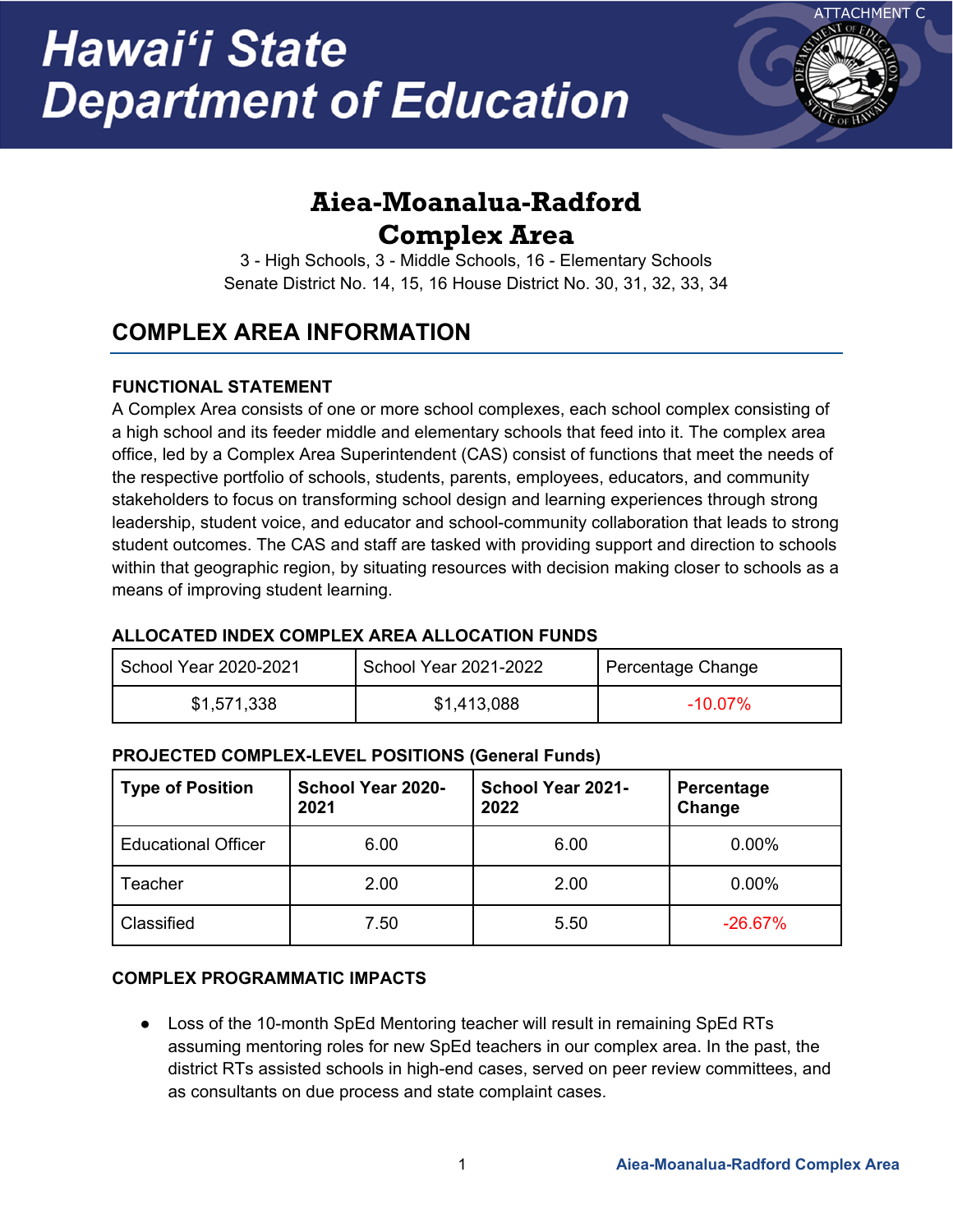- Front office clerk position has been cut resulting in duties being delegated to the remaining clerk to cover AMR and LMW schools.
- Currently waiting on confirmation on funding for support services positions (health and PE and CTE). Currently budget assumes that these positions will continue to be funded by the state. If the state does not continue funding these roles duties will then have to be absorbed by remaining district staff.
- Financial support to schools to cover operating expenses in lieu of decreased enrollment will no longer be available. Schools will have to either sell positions, move allocated funds, or carry deficits.

## **SCHOOL-LEVEL INFORMATION**

### **STUDENT ENROLLMENT**

| School Year (SY)<br>2020-2021<br>(projected) | SY 2020-2021<br>(official) | SY 2021-2022<br>(projected) | Percentage Change<br>(projected to<br>projected) |
|----------------------------------------------|----------------------------|-----------------------------|--------------------------------------------------|
| 14.291                                       | 13,630                     | 14,018                      | $-1.91%$                                         |

### **ALLOCATED WEIGHTED STUDENT FORMULA FUNDS**

| SY 2020-2021<br>(projected) | SY 2020-2021<br>(official) | SY 2021-2022<br>(projected) | Percentage Change<br>(projected to<br>projected) |
|-----------------------------|----------------------------|-----------------------------|--------------------------------------------------|
| \$78,591,101                | \$73,598,898               | \$70,184,292                | $-10.70\%$                                       |

### **ALLOCATED SPECIAL EDUCATION PER PUPIL ALLOCATION FUNDS**

| SY 2020-2021          | SY 2020-2021         | SY 2021-2022          | Percentage Change |
|-----------------------|----------------------|-----------------------|-------------------|
| (projected: April 30, | (official: April 30, | (projected: April 30, |                   |
| 2019 count)           | 2020 count)          | 2020 count)           |                   |
| \$24,492,704          | \$23,855,965         | \$20,888,667          | $-14.71\%$        |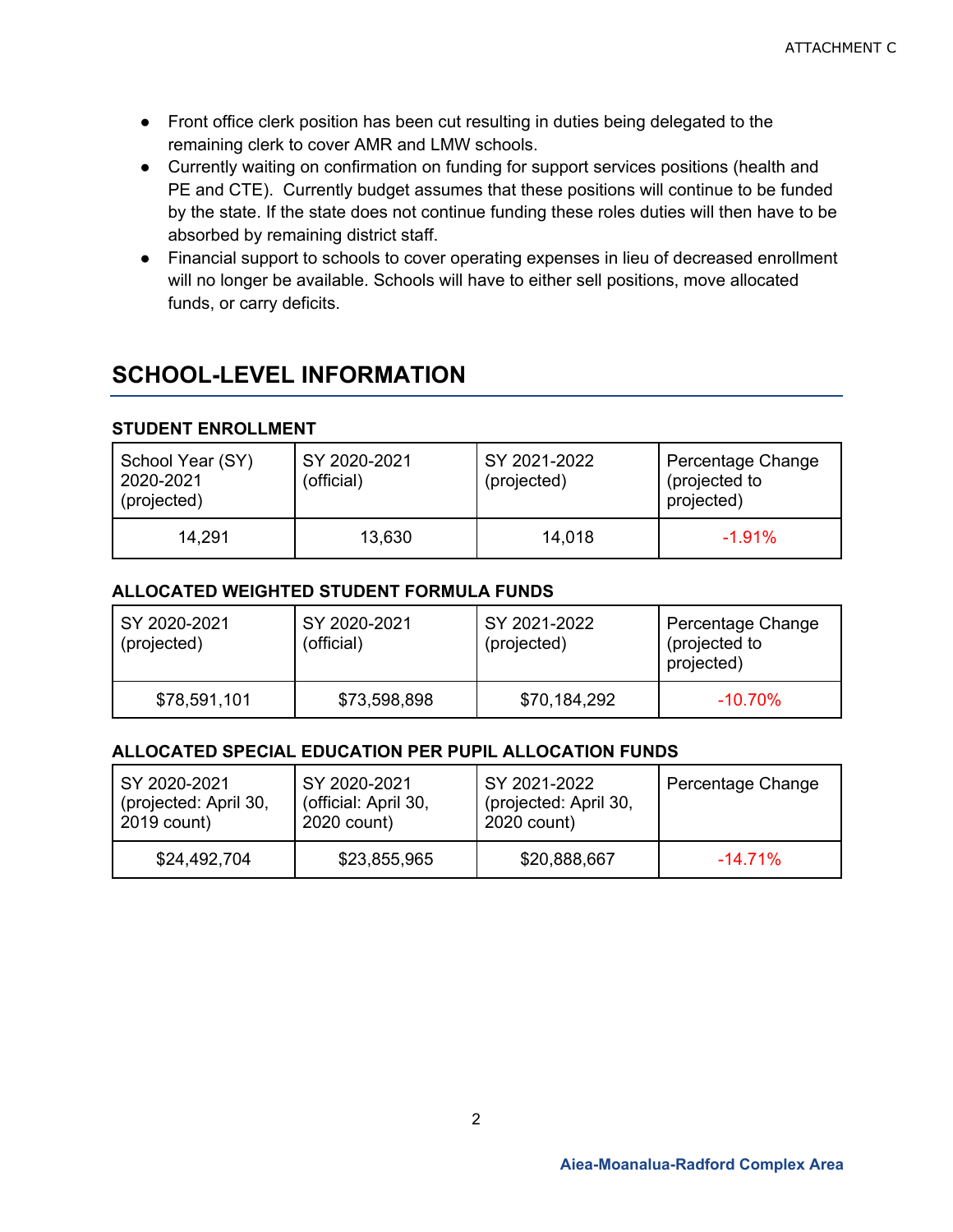| <b>Type of Position</b>              | SY 2020-2021<br><b>Financial Plan</b> | SY 2021-2022<br><b>Financial Plan</b> | Percentage<br>Change |
|--------------------------------------|---------------------------------------|---------------------------------------|----------------------|
| <b>Educational Officer</b>           | 53.00                                 | 49.00                                 | $-7.55%$             |
| <b>Teacher</b>                       | 1,078.00                              | 987.00                                | $-8.44%$             |
| Classified -<br>(Instructional)      | 244.00                                | 214.00                                | $-12.30%$            |
| Classified - (Non-<br>Instructional) | 253.50                                | 242.00                                | $-4.54%$             |

### **PROJECTED SALARIED SCHOOL-LEVEL POSITIONS (General Funds)**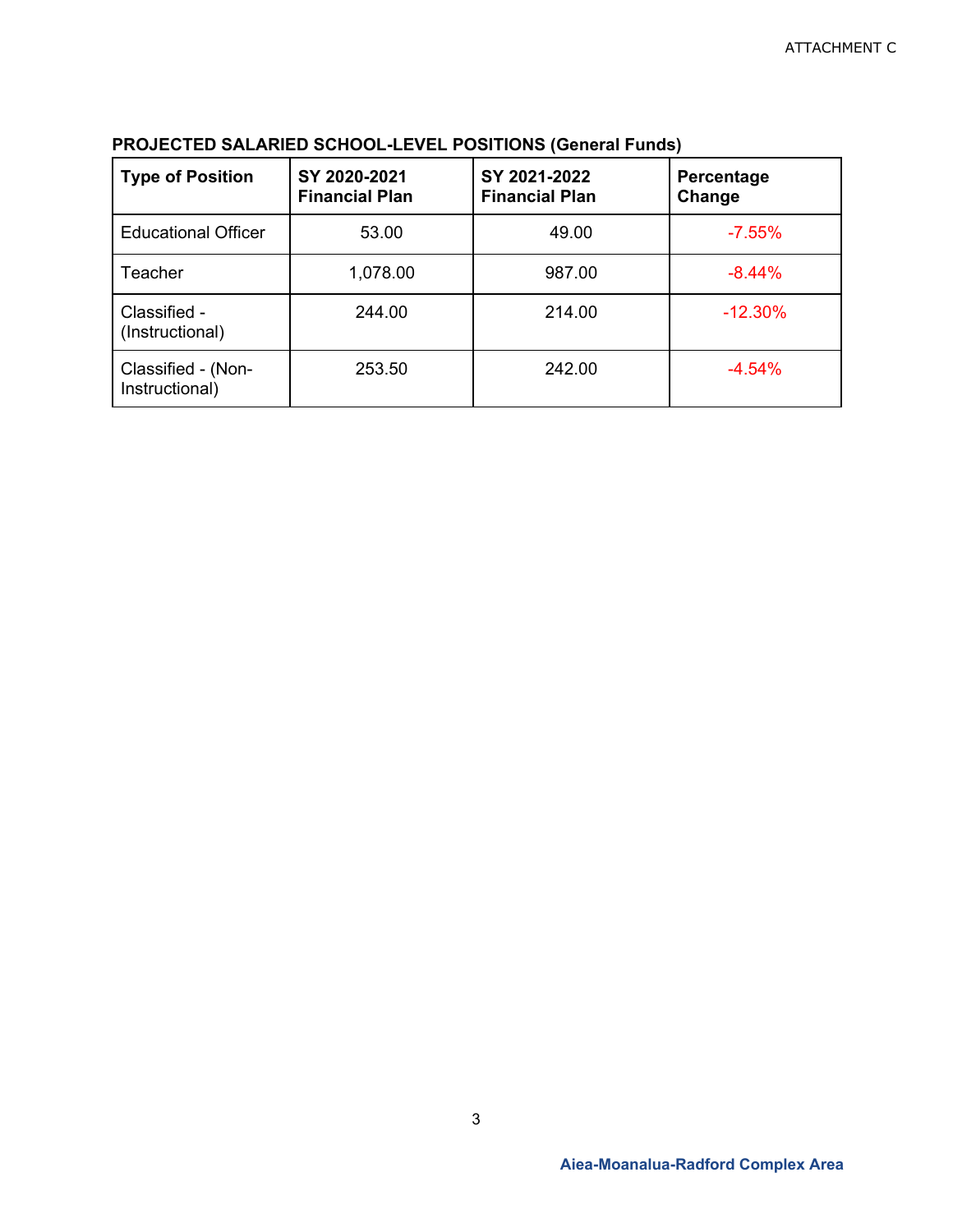# **Aiea-Moanalua-Radford**

| <b>SCHOOL</b>       | <b>Impacts of Budget Reductions</b>                                                                                                                                                                                                                                                                                                                                               |
|---------------------|-----------------------------------------------------------------------------------------------------------------------------------------------------------------------------------------------------------------------------------------------------------------------------------------------------------------------------------------------------------------------------------|
| <b>Aiea Complex</b> |                                                                                                                                                                                                                                                                                                                                                                                   |
| Aiea El             | FTE positions being lost in Personal Services:<br><b>Educational Assistants 2</b><br>Teachers 1<br>Counselors 1<br>SpEd Teachers 1<br>SpEd EAs 1<br>Other Personal Services being lost:<br>Stipends 10,000<br>Substitute pay Elimination of 70 days) - for PD and Collaboration<br>PTTs 8<br>Tutors 4                                                                             |
|                     | Other Expenses?<br>Classroom supplies Closing school "storeroom"<br>Textbooks 50%<br>Subscriptions Cancelling all (AVID, PBIS, etc.)                                                                                                                                                                                                                                              |
|                     | How many FTE positions are being lost in Support Services?<br><b>Office Assistants 1</b><br>Custodians .05<br>Classroom cleaners: Keeping 1<br><b>Adult Supervisors: Keeping 1</b>                                                                                                                                                                                                |
|                     | Other support expenses?<br>Technology funds - Only can purchase half of what we need. May<br>have to cancel iReady universal screener due to incompatibility.<br>Audio visual equipment<br>Library supplies<br>Custodial supplies - increased need due to pandemic<br>Office equipment (including leases) - downgrade Xerox contract,<br>alarm system, clean water delivery, etc. |
|                     | Are there programs that will no longer continue due to a decrease in<br>funding?<br>After school programs Canceling<br>Travel (buses) canceling<br>Sports programs/ intramurals canceling<br>Clubs canceling<br>Elective programs that will discontinue canceling<br>NO summer school                                                                                             |
|                     | Impacts of budget cuts:<br>With nearly the entire student body being at-risk (Title I, poverty,<br>EL, pacific islanders, Sped, etc.) these cuts will widen the gap of<br>educational equity for our students. We will need to cut personnel,<br>technological and program supports.                                                                                              |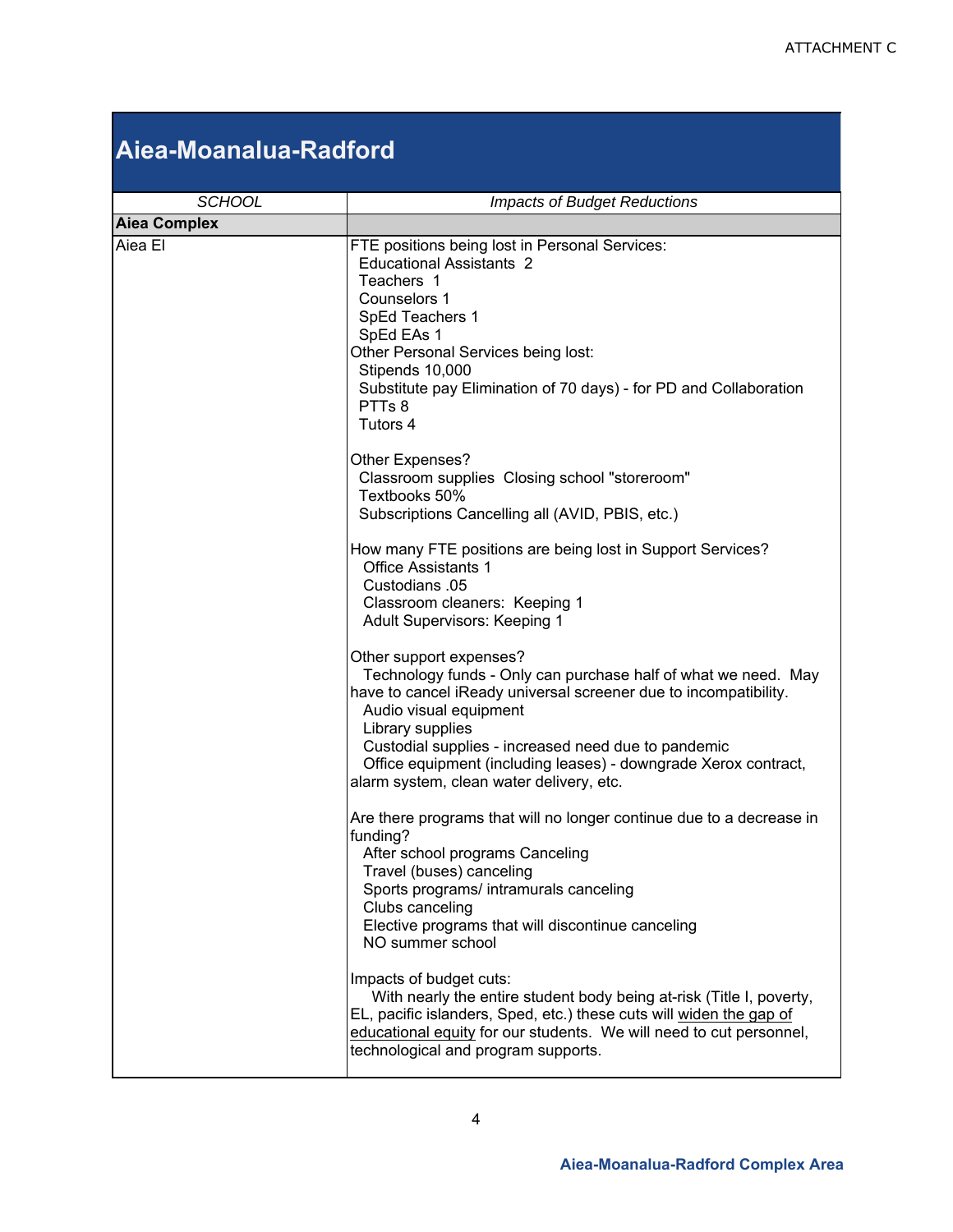|           | Cutting all Part-time teachers, tutors, educators, aides, etc.<br>will greatly hinder our ability to provide our students' needs<br>for small-group instruction, personal support (academic and<br>social), and safety (supervision, repairs, maintenance,<br>etc.). Cutting or reducing full time positions are also<br>damaging.<br>Technology - to keep our devices compatible with online<br>$\bullet$<br>programs we will NOT be a one-to-one school anymore.<br>Without upgraded Chromebooks, we cannot use the most<br>effective programs. Another option may be to use inferior<br>but cheaper programs (universal screener, tutorials, etc.).<br>Loss of SPED teacher and EAs makes it impossible for any<br>$\bullet$<br>inclusion classes. AES was headed to full inclusion until<br>the budget cuts for this school year. With these large cuts,<br>it's not even up for discussion.<br>Our complex emphasizes educating the whole child. Our<br>$\bullet$<br>priorities are now going to be academics and crisis level<br>social and emotional support. Programs being cut - after<br>school program, summer bridge, EL tutoring, intramurals,<br>Hawaiian culture, PE, performing arts, summer school, etc.<br>Personnel not being cut will now have to work even harder<br>$\bullet$<br>and possibly for less pay. The burnout is REAL. I can see<br>it and feel it this year.<br>Personally, I prefer a smaller furlough and the return of<br>$\bullet$<br>some of our budget instead of just canceling furloughs.<br>That would be what is best for our students who should be<br>our focus. |
|-----------|---------------------------------------------------------------------------------------------------------------------------------------------------------------------------------------------------------------------------------------------------------------------------------------------------------------------------------------------------------------------------------------------------------------------------------------------------------------------------------------------------------------------------------------------------------------------------------------------------------------------------------------------------------------------------------------------------------------------------------------------------------------------------------------------------------------------------------------------------------------------------------------------------------------------------------------------------------------------------------------------------------------------------------------------------------------------------------------------------------------------------------------------------------------------------------------------------------------------------------------------------------------------------------------------------------------------------------------------------------------------------------------------------------------------------------------------------------------------------------------------------------------------------------------------------------------------------------------------------------------|
| Aiea High | FTE positions being lost in Personal Services:<br>Teachers - 1 (Librarian)                                                                                                                                                                                                                                                                                                                                                                                                                                                                                                                                                                                                                                                                                                                                                                                                                                                                                                                                                                                                                                                                                                                                                                                                                                                                                                                                                                                                                                                                                                                                    |
|           | SpEd Teachers - 2<br><b>Other Personal Services being lost:</b>                                                                                                                                                                                                                                                                                                                                                                                                                                                                                                                                                                                                                                                                                                                                                                                                                                                                                                                                                                                                                                                                                                                                                                                                                                                                                                                                                                                                                                                                                                                                               |
|           | Stipends- \$8,000                                                                                                                                                                                                                                                                                                                                                                                                                                                                                                                                                                                                                                                                                                                                                                                                                                                                                                                                                                                                                                                                                                                                                                                                                                                                                                                                                                                                                                                                                                                                                                                             |
|           | Substitute pay - \$8,000                                                                                                                                                                                                                                                                                                                                                                                                                                                                                                                                                                                                                                                                                                                                                                                                                                                                                                                                                                                                                                                                                                                                                                                                                                                                                                                                                                                                                                                                                                                                                                                      |
|           | <b>Other Expenses:</b>                                                                                                                                                                                                                                                                                                                                                                                                                                                                                                                                                                                                                                                                                                                                                                                                                                                                                                                                                                                                                                                                                                                                                                                                                                                                                                                                                                                                                                                                                                                                                                                        |
|           | Classroom supplies. \$12,000<br>Textbooks - \$45,000                                                                                                                                                                                                                                                                                                                                                                                                                                                                                                                                                                                                                                                                                                                                                                                                                                                                                                                                                                                                                                                                                                                                                                                                                                                                                                                                                                                                                                                                                                                                                          |
|           | Other support expenses? \$30,000                                                                                                                                                                                                                                                                                                                                                                                                                                                                                                                                                                                                                                                                                                                                                                                                                                                                                                                                                                                                                                                                                                                                                                                                                                                                                                                                                                                                                                                                                                                                                                              |
|           | Technology funds                                                                                                                                                                                                                                                                                                                                                                                                                                                                                                                                                                                                                                                                                                                                                                                                                                                                                                                                                                                                                                                                                                                                                                                                                                                                                                                                                                                                                                                                                                                                                                                              |
| Aiea Int  | FTE positions being lost:                                                                                                                                                                                                                                                                                                                                                                                                                                                                                                                                                                                                                                                                                                                                                                                                                                                                                                                                                                                                                                                                                                                                                                                                                                                                                                                                                                                                                                                                                                                                                                                     |
|           | <b>Educational Assistants - 1</b><br>Teachers - 4                                                                                                                                                                                                                                                                                                                                                                                                                                                                                                                                                                                                                                                                                                                                                                                                                                                                                                                                                                                                                                                                                                                                                                                                                                                                                                                                                                                                                                                                                                                                                             |
|           | SpEd Teachers - 2                                                                                                                                                                                                                                                                                                                                                                                                                                                                                                                                                                                                                                                                                                                                                                                                                                                                                                                                                                                                                                                                                                                                                                                                                                                                                                                                                                                                                                                                                                                                                                                             |
|           | Other Personal Services where funds are no longer available:                                                                                                                                                                                                                                                                                                                                                                                                                                                                                                                                                                                                                                                                                                                                                                                                                                                                                                                                                                                                                                                                                                                                                                                                                                                                                                                                                                                                                                                                                                                                                  |
|           | Stipends - 0                                                                                                                                                                                                                                                                                                                                                                                                                                                                                                                                                                                                                                                                                                                                                                                                                                                                                                                                                                                                                                                                                                                                                                                                                                                                                                                                                                                                                                                                                                                                                                                                  |
|           | Substitute pay - 0<br>PTTs-0                                                                                                                                                                                                                                                                                                                                                                                                                                                                                                                                                                                                                                                                                                                                                                                                                                                                                                                                                                                                                                                                                                                                                                                                                                                                                                                                                                                                                                                                                                                                                                                  |
|           | Tutors - 0                                                                                                                                                                                                                                                                                                                                                                                                                                                                                                                                                                                                                                                                                                                                                                                                                                                                                                                                                                                                                                                                                                                                                                                                                                                                                                                                                                                                                                                                                                                                                                                                    |
|           | Other Expenses that were cut:                                                                                                                                                                                                                                                                                                                                                                                                                                                                                                                                                                                                                                                                                                                                                                                                                                                                                                                                                                                                                                                                                                                                                                                                                                                                                                                                                                                                                                                                                                                                                                                 |
|           | Classroom supplies - \$15,000                                                                                                                                                                                                                                                                                                                                                                                                                                                                                                                                                                                                                                                                                                                                                                                                                                                                                                                                                                                                                                                                                                                                                                                                                                                                                                                                                                                                                                                                                                                                                                                 |
|           | Textbooks - moving to online subscriptions \$35,000                                                                                                                                                                                                                                                                                                                                                                                                                                                                                                                                                                                                                                                                                                                                                                                                                                                                                                                                                                                                                                                                                                                                                                                                                                                                                                                                                                                                                                                                                                                                                           |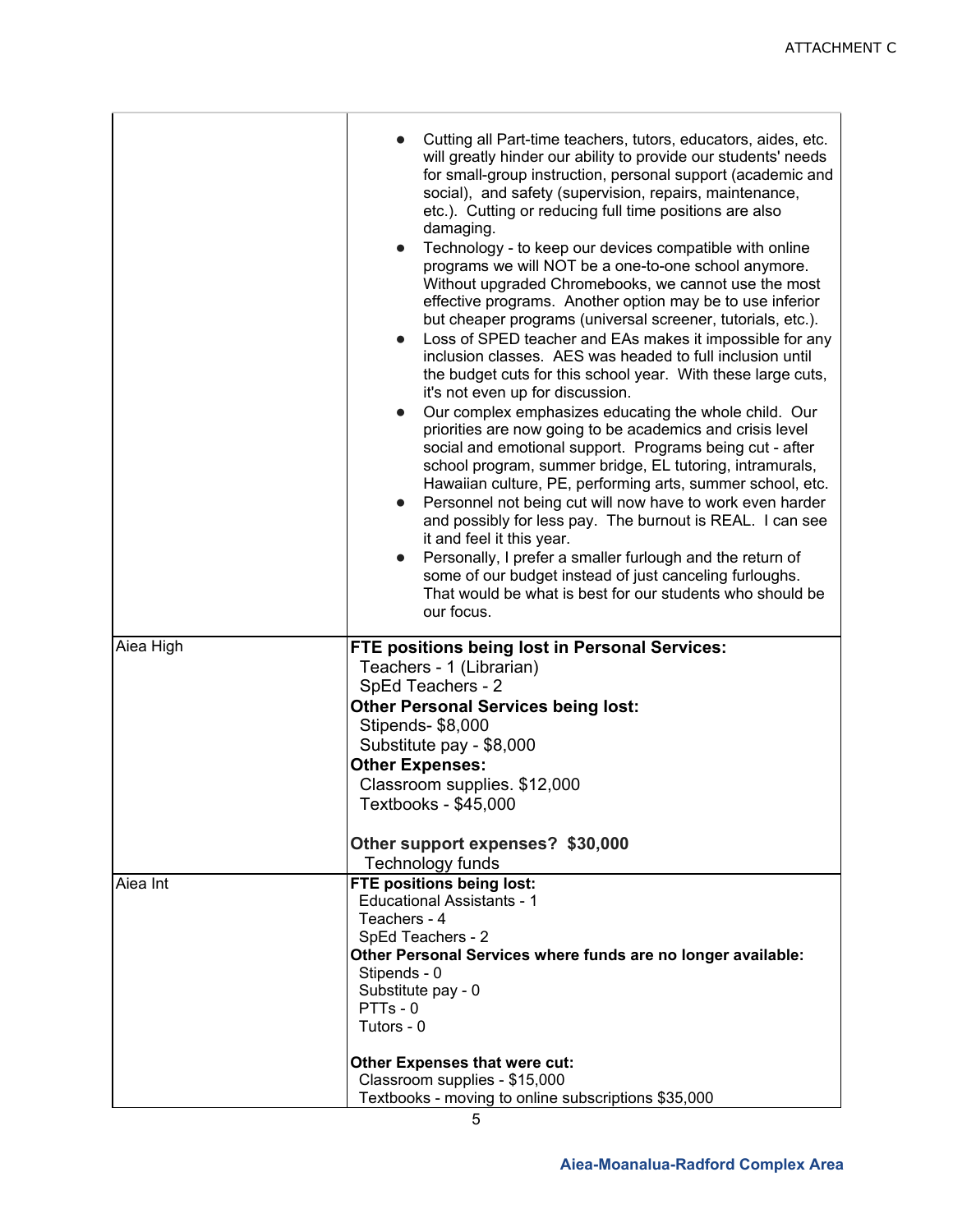|                   | Subscriptions - \$3,000<br>R & M Office Equipment - Maintenance contracts, office equipment.<br>\$2,500                                                                                                                                                                                                                                                                                                                                                                                                                                                                                                                                                                                                                        |
|-------------------|--------------------------------------------------------------------------------------------------------------------------------------------------------------------------------------------------------------------------------------------------------------------------------------------------------------------------------------------------------------------------------------------------------------------------------------------------------------------------------------------------------------------------------------------------------------------------------------------------------------------------------------------------------------------------------------------------------------------------------|
|                   | <b>Funds that were lost in Support Services:</b><br>Classroom cleaners - \$10,100                                                                                                                                                                                                                                                                                                                                                                                                                                                                                                                                                                                                                                              |
|                   | Programs that will no longer continue due to a decrease in<br>funding:<br>After school programs - 0<br>Travel (buses) - 0<br>Sports programs/ intramurals -0<br>Clubs - 0<br>Elective programs that will discontinue - 0                                                                                                                                                                                                                                                                                                                                                                                                                                                                                                       |
|                   | Other areas not mentioned above:<br>Substitute Costs (not previously budget and uncertainty of amount<br>needed)<br>LMS, Digital Curriculum, and OER Repository costs (not previously<br>budgeted and part of Distance/Blended Learning ecosystem)<br>College and Career Digital Tool (e-Portfolio) - (not previously                                                                                                                                                                                                                                                                                                                                                                                                          |
| Alvah A. Scott El | budgeted and part of K-12 CTE effort)<br>FTE positions being lost in Personal Services:<br>Teachers -4<br>SpEd Teachers -2<br><b>Other Personal Services being lost:</b><br>Substitute pay (2 teachers on leave, -\$180K last year spent on subs)<br>PTTs - \$40,000<br><b>Tutors -\$150</b><br><b>Other Expenses:</b><br>Classroom supplies loss of \$10,000<br>Textbooks -\$10,000<br>FTE positions being lost in Support Services:<br>Vice-Principals -1<br>Other support expenses:<br>Audio visual equipment/Technology funds -\$20,000<br>Library supplies -\$7,000<br>Custodial supplies (increase in cleaning, sanitizing, covid supplies)<br>Office supplies -\$4,000<br>Office equipment (including leases) -\$30,000 |
|                   | Programs that will no longer continue due to a decrease in<br>funding:<br>After school programs-No after school programs<br>Travel (buses)-Bus cost will be passed to students<br>Sports programs/ intramurals-No intramurals due to no substitute<br>funds<br>Clubs-No after school clubs<br>Elective programs that will discontinue-No PE or Library services<br>Other areas not mentioned above:<br>R&M Office Equipment -\$10,000<br>R&M BLDG & Structure - \$3,000                                                                                                                                                                                                                                                        |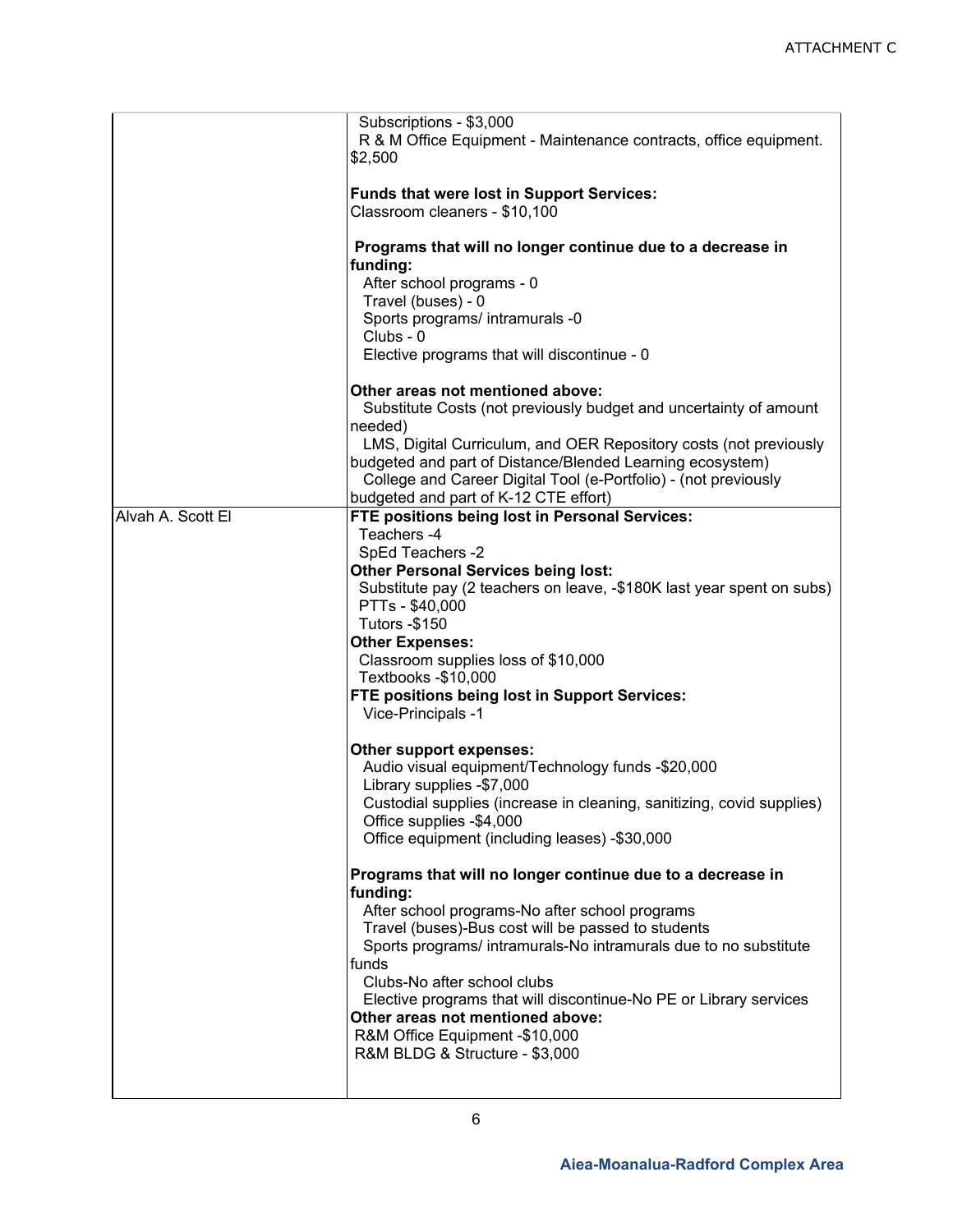|                | Note: Enrollment will dictate funds; falling short of enrollment will                                                          |
|----------------|--------------------------------------------------------------------------------------------------------------------------------|
|                | cause further cutbacks and a lack of services to students. I<br>understand that the state needs to cut back funds, but do they |
|                | understand they are cutting back the quality and the number of                                                                 |
|                | educational services offered? iReady alone costs nearly \$30,000 and                                                           |
|                | we must purchase iReady to match the data collecting mandates of                                                               |
|                | the state. The state should be looking at ways to EASE our                                                                     |
|                | compliance issues, this would reduce costs and the burden of                                                                   |
|                | choosing a program or an EA.                                                                                                   |
| Pearl Ridge El | FTE positions are being lost in Personal Services:                                                                             |
|                | <b>Educational Assistants 0</b>                                                                                                |
|                | Teachers 4                                                                                                                     |
|                | Counselors 0                                                                                                                   |
|                | SpEd Teachers 1                                                                                                                |
|                | SpEd EAs 0                                                                                                                     |
|                |                                                                                                                                |
|                | <b>Other Personal Services being lost:</b>                                                                                     |
|                | <b>Stipends \$12,489</b>                                                                                                       |
|                | Substitute pay                                                                                                                 |
|                | PTTs 2                                                                                                                         |
|                | <b>Tutors \$9,000</b>                                                                                                          |
|                | <b>Other Expenses?</b>                                                                                                         |
|                | Classroom supplies \$5,000                                                                                                     |
|                | <b>Textbooks</b>                                                                                                               |
|                | Subscriptions \$25,000                                                                                                         |
|                |                                                                                                                                |
|                | Other support expenses?                                                                                                        |
|                | Technology funds - \$50,000 to be used for new                                                                                 |
|                | Chromebooks. Chromebooks at the school can no longer be                                                                        |
|                | updated for i-Ready and SBA.                                                                                                   |
|                | Audio visual equipment -\$5,000 Replacement                                                                                    |
|                | Library supplies -\$1,000 lamination, toner                                                                                    |
|                | Custodial supplies - \$1500                                                                                                    |
|                | Office supplies - \$2000                                                                                                       |
|                |                                                                                                                                |
|                | Office equipment (including leases) \$10,000                                                                                   |
|                | Programs that will no longer continue due to a decrease in<br>funding?                                                         |
|                | After school programs- None                                                                                                    |
|                | Travel (buses) - No Travel                                                                                                     |
|                | Sports programs/ intramurals - Basketball, Volleyball                                                                          |
|                | Clubs - Robotics                                                                                                               |
|                | Elective programs that will discontinue - GT                                                                                   |
| Waimalu El     | <b>Salaried Positions/Casual Hires (WSF/SPPA):</b>                                                                             |
|                |                                                                                                                                |
|                | Cut:                                                                                                                           |
|                | 1 - Educational Assistant (Provide classroom support,                                                                          |
|                | lunchroom/recess supervision, and PCNC duties)                                                                                 |
|                | 1- Office Assistant (Provided clerical support for SSC)                                                                        |
|                | 1 - Teacher (K-6, EL)                                                                                                          |
|                | 1 - School Counselor                                                                                                           |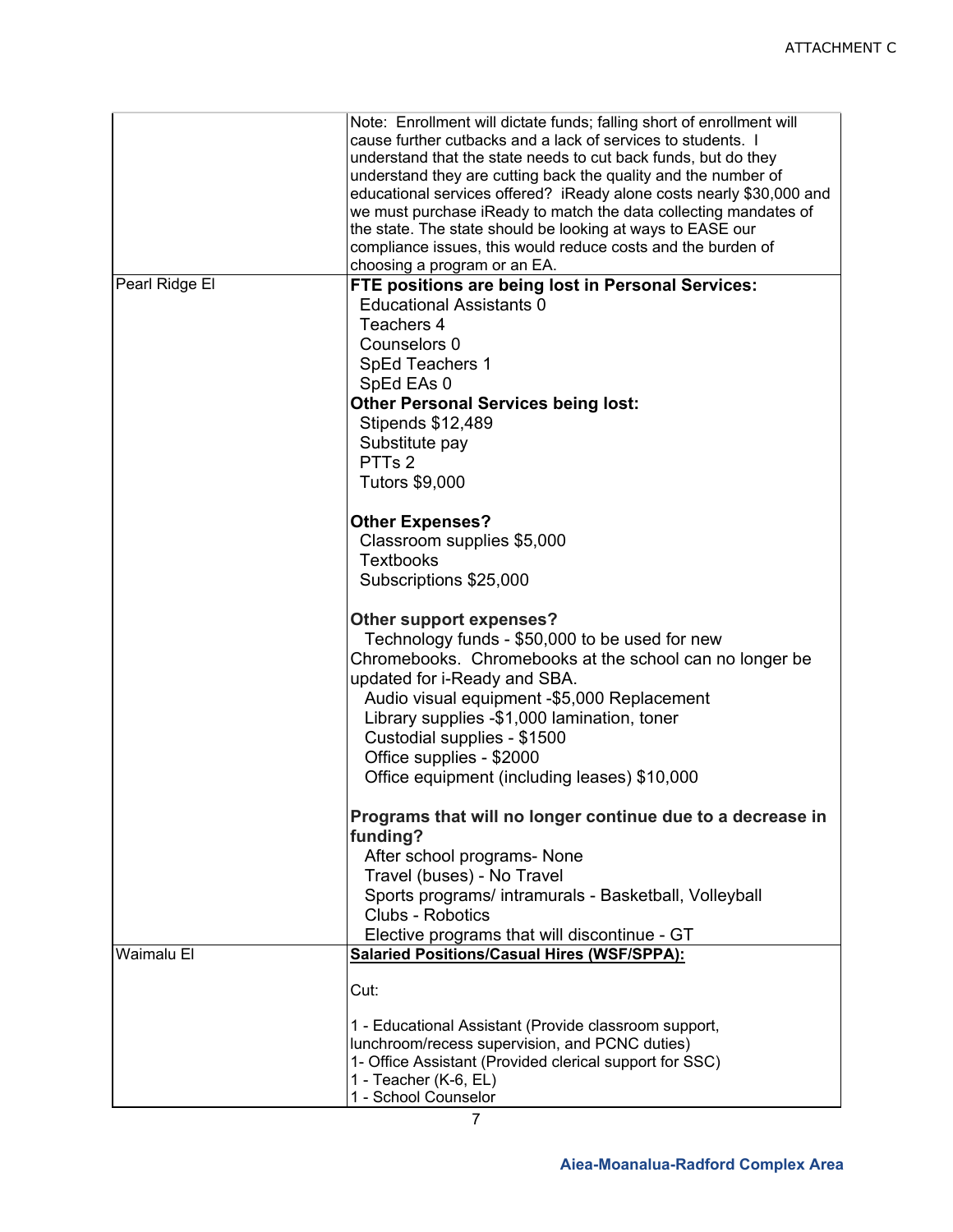|            | Cut (SPPA):                                                                                                                                                                                                                                                                                                                                                                                                                                                                                                           |
|------------|-----------------------------------------------------------------------------------------------------------------------------------------------------------------------------------------------------------------------------------------------------------------------------------------------------------------------------------------------------------------------------------------------------------------------------------------------------------------------------------------------------------------------|
|            | 2 - Special Education Teachers (1 - high needs; 1 - teacher of the<br>deaf)<br>2 - Educational Assistants<br>3 - PPT (Casual Hire to support teacher of the deaf)                                                                                                                                                                                                                                                                                                                                                     |
|            | Comments:                                                                                                                                                                                                                                                                                                                                                                                                                                                                                                             |
|            | We are also the district deaf and hard of hearing school, and because<br>we are down two SpEd teachers, we will not be able to help as many<br>students who require specialized programs to address their hearing<br>loss.                                                                                                                                                                                                                                                                                            |
|            | Our SpEd EAs also provide supervision support in the hours before<br>and after school, which means that more of our support staff will be<br>supervising students during these hours. This will take them away<br>from their primary roles, which include supporting teachers.<br>In the previous year, we also used part of our SPPA allocation to hire<br>PPTs to support our d/hh students so that they can benefit from<br>integration with their typically developing peers in the general<br>education setting. |
|            | We are also reducing our EL teaching staff from 2 to 1. This means<br>that we will have one teacher to support 72 EL students with the<br>support of 1 PTT. Again, this means that our EL teacher will have a<br>much larger caseload, and our most vulnerable students and their<br>families will get less support.                                                                                                                                                                                                  |
|            | Because we are using more of our WSF funds for teachers, we are<br>also cutting one office assistant whose job was to support our Student<br>Services Coordinator. This ultimately will mean that our special<br>education teachers will have to deal with much of the paperwork that<br>we were previously able to help them with because we no longer have<br>an office assistant to support them.                                                                                                                  |
|            | As expected, we are planning to spend large sums of money to<br>continue to purchase PPE and cleaning/disinfecting supplies that we<br>have been paying for since the beginning of the pandemic.<br>Purchasing hand sanitizer, gloves, disinfectant wipes, disinfecting<br>spray/solution, etc. in large quantities will become the new normal.                                                                                                                                                                       |
|            | Because we are forced to spend more money on cleaning supplies<br>and PPE, we have less money for things like subscriptions,<br>technology, and teacher/office supplies. Generally, we spend about<br>\$6,000 for an open supply room, and give teachers \$75 to spend on<br>their own personal supplies.                                                                                                                                                                                                             |
| Webling El | FTE positions being lost in Personal Services:<br>Teachers - 2<br>SpEd EAs - 2<br><b>Other Personal Services being lost?</b>                                                                                                                                                                                                                                                                                                                                                                                          |
|            | Stipends - lose 2 days<br>Tutors $-2$                                                                                                                                                                                                                                                                                                                                                                                                                                                                                 |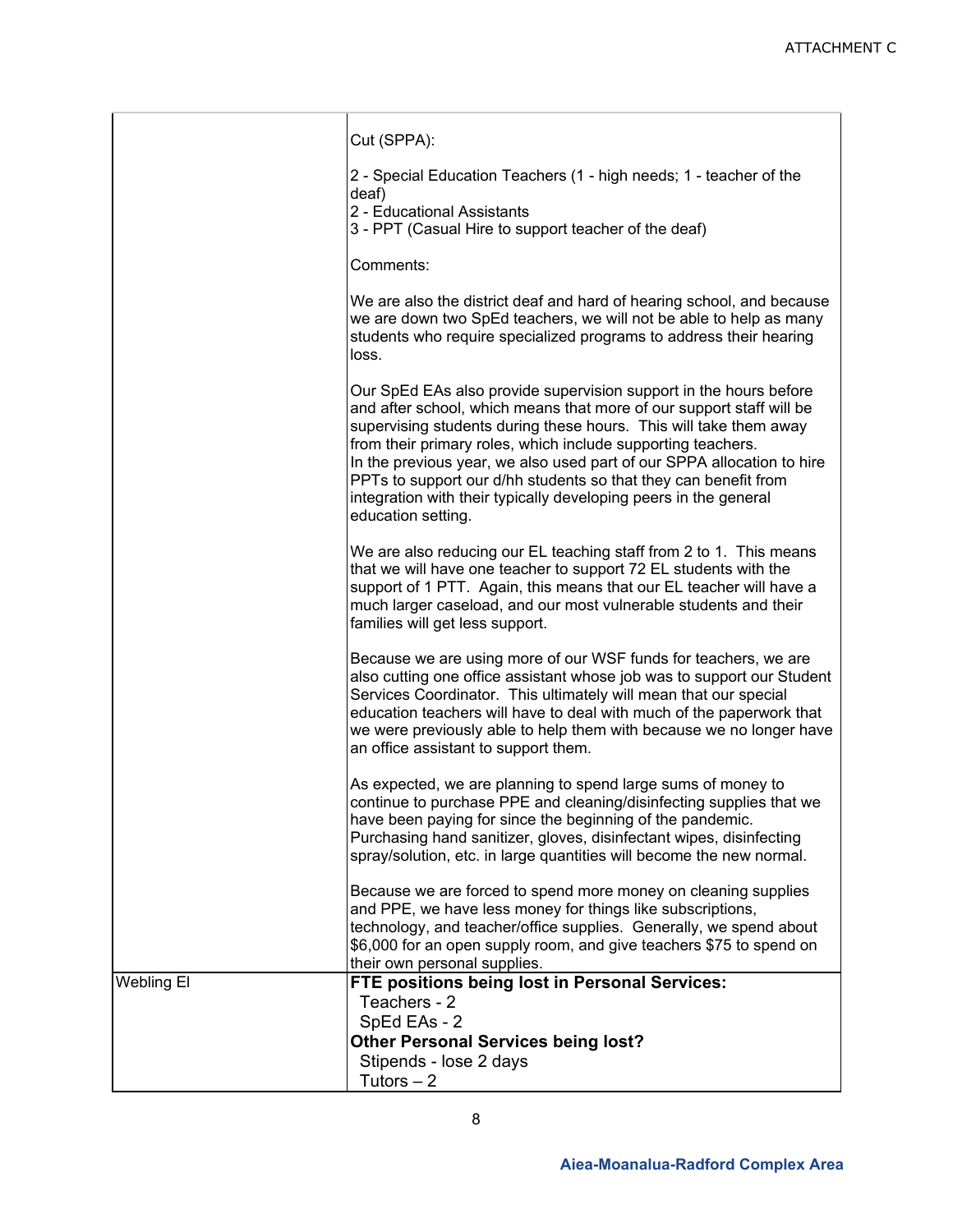|                         | Classroom supplies - \$100 dollars less/ teacher                          |
|-------------------------|---------------------------------------------------------------------------|
|                         | FTE positions being lost in Support Services:                             |
|                         | <b>Office Assistants - 1</b>                                              |
|                         | Vice-Principals - 1                                                       |
|                         | Classroom cleaners - 2                                                    |
|                         | Decrease in other support expenses:                                       |
|                         | Technology funds - \$10,000.00                                            |
|                         | Custodial supplies - \$5,000.00                                           |
|                         | Office supplies - \$2,000.00                                              |
|                         |                                                                           |
| <b>Moanalua Complex</b> |                                                                           |
|                         | FTE positions being lost in Personal Services:                            |
|                         | Teachers 4 Specialty teacher positions are being lost (Music,             |
|                         | Innovation Specialist, Technology, PE)                                    |
|                         | SpEd Teachers 1<br><b>Other Personal Services being lost:</b>             |
|                         | Stipends for summer training and professional learning will be cut.       |
|                         | Substitute pay for classroom teachers to participate in training and      |
|                         | professional learning throughout the school year will be cut.             |
|                         | <b>PTTs</b> PTTs to provide academic intervention and supports for the    |
|                         | most struggling learners during the summer and after school may be        |
|                         | cut. Parent Community Networking Center (PCNC) position to                |
|                         | increase parent engagement and involvement will be cut.                   |
|                         |                                                                           |
|                         | Other Expenses: Other expenses will need to be reduced. The               |
|                         | specifics will be determined when the comprehensive financial plan        |
|                         | is developed in March and the leadership team submits their grade         |
|                         | level/department budget proposal.                                         |
|                         | Classroom supplies                                                        |
|                         | <b>Textbooks</b>                                                          |
|                         | Subscriptions                                                             |
|                         |                                                                           |
|                         | Other support expenses: Other expenses will need to be reduced.           |
|                         | The specifics will be determined when the comprehensive financial         |
|                         | plan is developed in March and the leadership team submits their          |
|                         | grade level/department budget proposal.                                   |
|                         | Technology funds                                                          |
|                         | Audio visual equipment                                                    |
|                         | Library supplies                                                          |
|                         | <b>Custodial supplies</b>                                                 |
|                         | Office supplies                                                           |
|                         | Office equipment (including leases)                                       |
|                         | Are there programs that will no longer continue due to a                  |
|                         | decrease in funding? Other expenses will need to be reduced. The          |
|                         | specifics will be determined when the comprehensive financial plan        |
|                         | is developed in March and the leadership team submits their grade         |
| Moanalua El             | level/department budget proposal.                                         |
|                         | Moanalua High School - This is based on Moanalua High making its          |
|                         | enrollment projection of 2077. Principal does not believe this will       |
|                         | happen due to the fact that MoHS did not make enrollment in the 20-       |
|                         | 21 school year because the usual military influx did not happen and       |
|                         | additional parents decided to home school. The principal believes         |
|                         | finances will take an additional \$300,000.00 cut due to the reduction in |
| Moanalua High           | enrollment, this is not reflected in the MoHS financial plan, nor in the  |
|                         |                                                                           |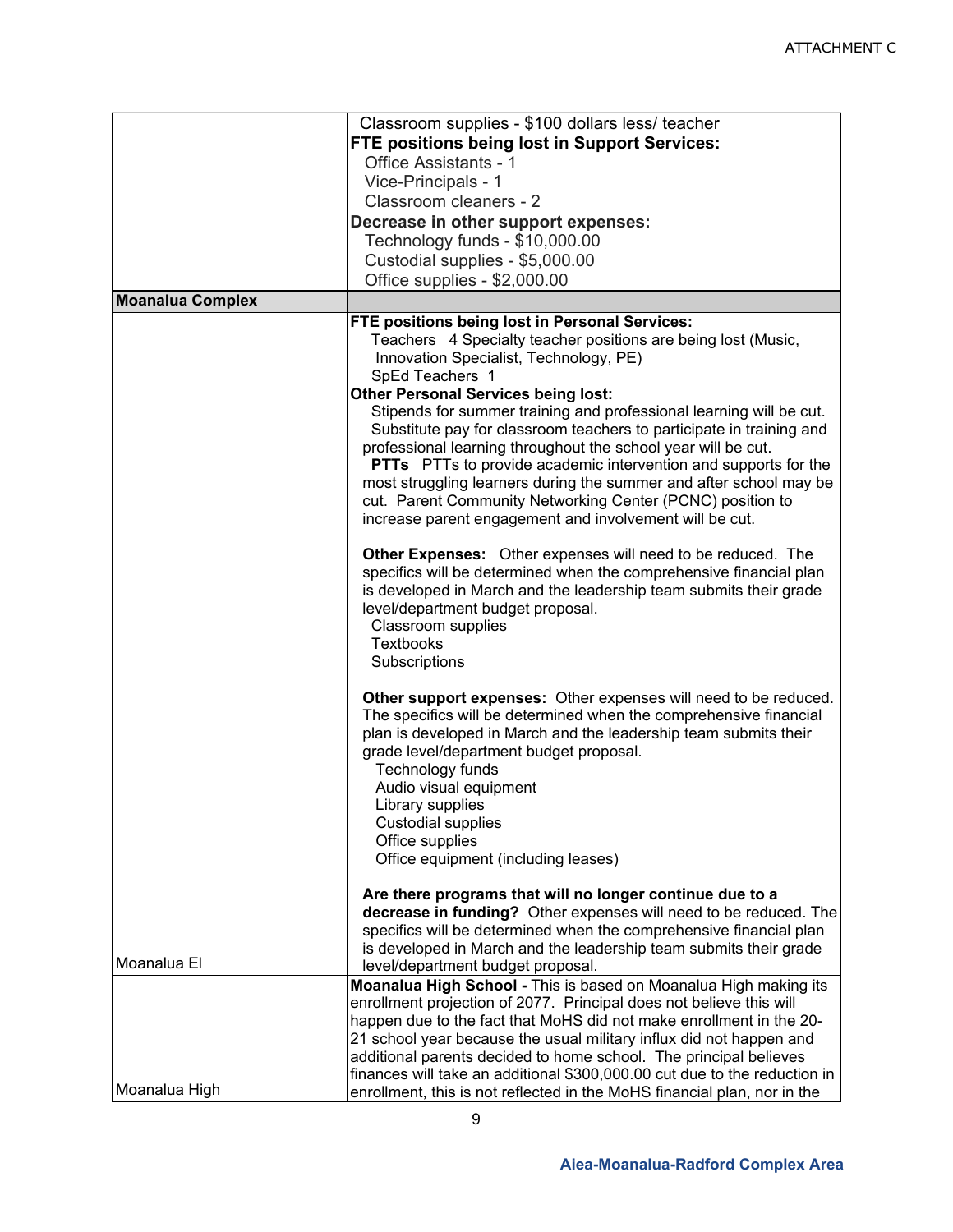outlined cuts below. This also does not take into account the proposal that schools pay substitute costs. During one of the recent years prior to COVID, our school's substitute cost was \$450,000.00 over the course of the year. This lack of enrollment and cost for subs would mean an additional cut of another \$750,000.00 beyond what is provided below.

### **FTE positions being lost in Personal Services:**

- $\bullet$  EAs -2
- Teacher 4
- Student Activities Coordinator reduced to a 10-month position
- Peer Education Teacher 0.5

### **No funds available for the following:**

- Stipends
- Substitute Pay
- PTTs

### **Other Expenses?**

**There will be no funds available for the following:** 

- Classroom supplies
- Textbooks
- Subscriptions
- Postage
- Telephone

### **How many FTE positions are being lost in Support Services?**

- Vice-Principal 1
- Custodians 1
- No funds available for classroom cleaners
- No funds available for adult supervisors

### **Other support expenses?**

- No funds available for technology
- No funds available for audio visual equipment
- No funds available for library supplies
- No funds available for custodial supplies
- No funds available for office supplies
- No funds available for Xerox and other equipment leases
- No funds available for cafeteria supplies

### **Are there programs that will no longer continue due to a decrease in funding?**

● Expected loss of all 8 Article VI teachers which support and make my inclusion program possible. IDEA students will be forced to leave the mainstream inclusion setting and be returned to the resource classroom where Federal SpEd teachers are still provided.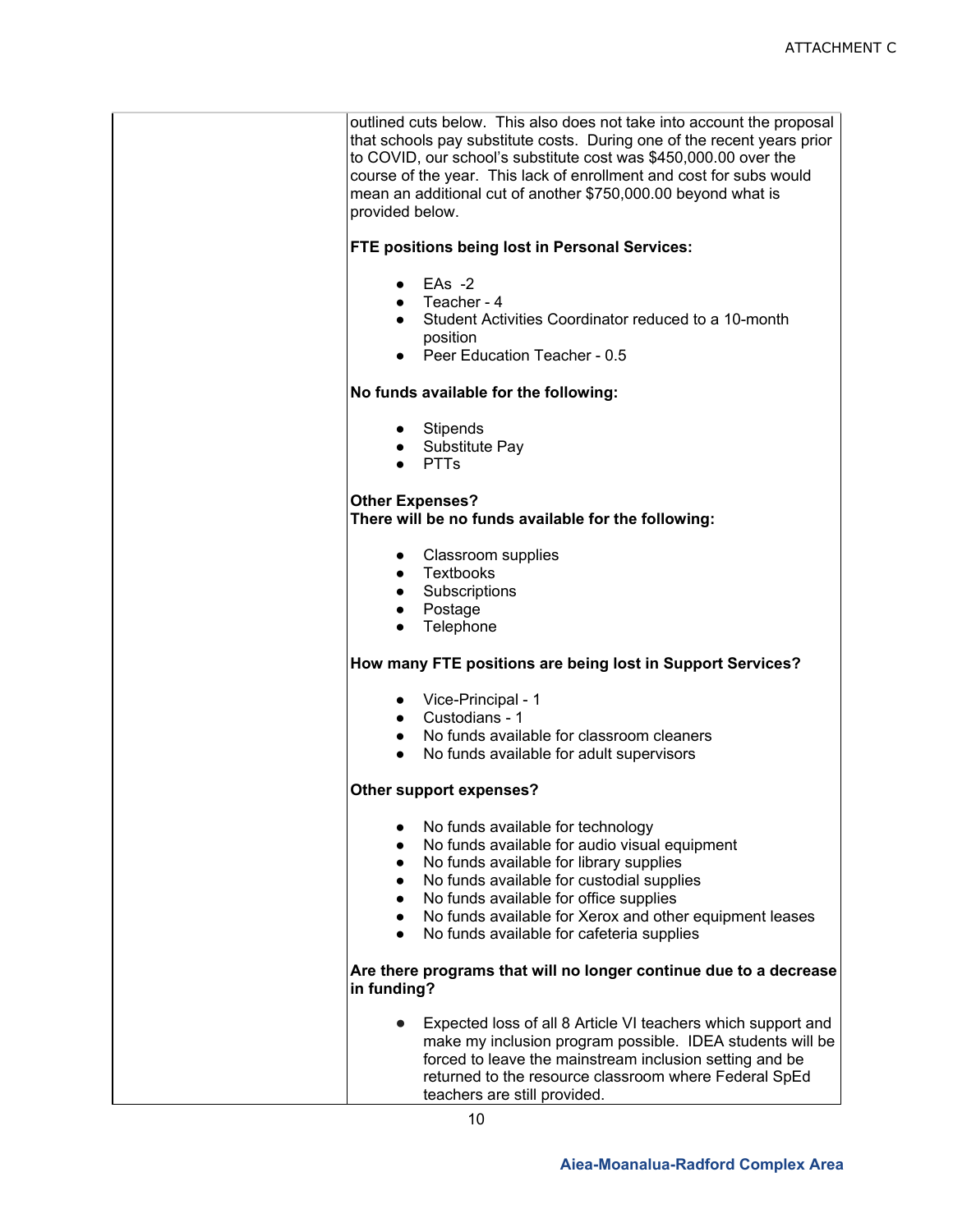|                 | Loss of AP Science Labs used to support achievement in<br>$\bullet$<br>the AP science classes.<br>Loss of Study Hall classes.<br>$\bullet$<br>Loss of German Language classes as part of our World<br>$\bullet$<br>Language Learning Center.<br>Partial loss of Peer Education Program that received 0.5<br>$\bullet$<br>funding from the state.<br>Loss of Robotics Team.<br>$\bullet$<br>Loss of travel opportunities for Mock Trial, Mene MAC<br>$\bullet$<br>media program, and FCCLA who have always traveled for<br>national and international competitions.<br>Loss of field trip opportunities.<br>$\bullet$<br>Possible loss of Hawaiian Studies program.<br>$\bullet$ |
|-----------------|---------------------------------------------------------------------------------------------------------------------------------------------------------------------------------------------------------------------------------------------------------------------------------------------------------------------------------------------------------------------------------------------------------------------------------------------------------------------------------------------------------------------------------------------------------------------------------------------------------------------------------------------------------------------------------|
|                 | FTE positions are being lost in Personal Services:<br>Gen Ed Teachers (3)<br>Counselors (1)<br>$\bullet$<br>SpEd Teachers (1)<br>SpEd EAs (2)<br><b>Other Personal Services being lost:</b><br>Stipends (From 150 hours to 100 hours)<br>$\bullet$<br>Substitute pay (From 250 hours to 100 hours)<br>$\bullet$<br>PTTs (Same but using 17101 funds where in the previous<br>$\bullet$<br>years used 42101)                                                                                                                                                                                                                                                                     |
|                 | <b>FTE positions being lost in Support Services:</b><br>Office Assistants (1)<br>$\bullet$<br>Classroom cleaners (1)                                                                                                                                                                                                                                                                                                                                                                                                                                                                                                                                                            |
|                 | Other support expenses impacted:<br>Technology funds (Holding back on buying new devices,<br>$\bullet$<br>software subscriptions. Funds will be used for maintenance<br>of existing equipment and subscriptions)<br>Audio visual equipment<br>Library supplies<br>$\bullet$                                                                                                                                                                                                                                                                                                                                                                                                     |
|                 | Programs that will no longer continue due to a decrease in<br>funding:                                                                                                                                                                                                                                                                                                                                                                                                                                                                                                                                                                                                          |
|                 | After school programs (Complete childcare shut down due to<br>COVID)<br>Travel (buses) - (Depending on if we will have field trips,<br>competitions, etc.)<br>Sports programs/ intramurals (Hope to continue in SY 21-<br>22)<br>Clubs (Current funding for clubs are through fundraising                                                                                                                                                                                                                                                                                                                                                                                       |
| Moanalua Middle | and/or collection of fees)                                                                                                                                                                                                                                                                                                                                                                                                                                                                                                                                                                                                                                                      |
|                 | FTE positions being lost in Personal Services:<br>SpEd Teachers - 1<br>SpEd EAs - 2                                                                                                                                                                                                                                                                                                                                                                                                                                                                                                                                                                                             |
|                 | <b>Other Personal Services being lost:</b><br>Stipends - Losing all<br>Substitute pay - Working internally to minimize cost and using<br>NCTs.<br>PTTs - None hired this year and minimum planned.                                                                                                                                                                                                                                                                                                                                                                                                                                                                              |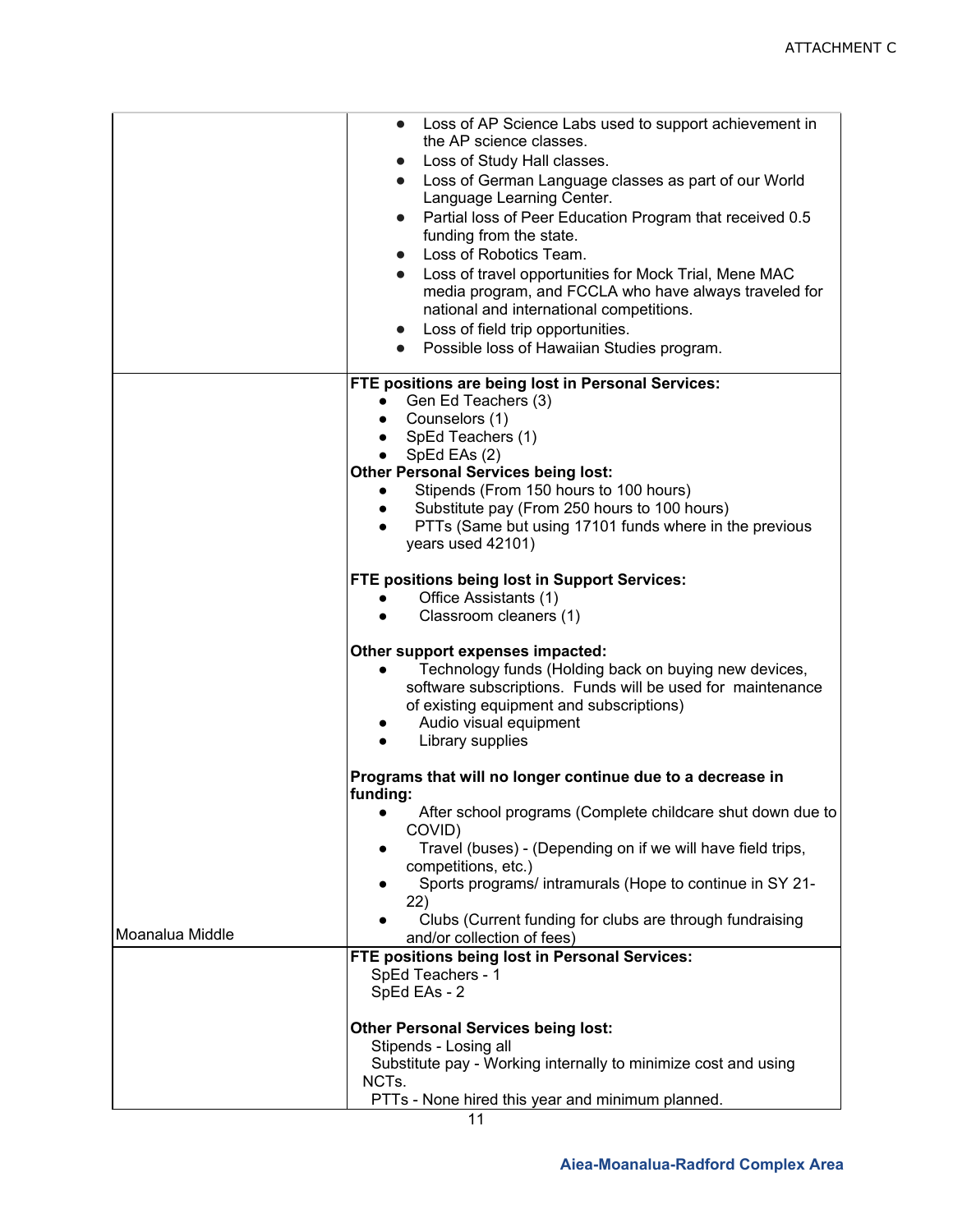|              | Tutors - Not offering because we cannot pay them.                                                                                                                                                                                                                                                                                                                                                                                                                      |
|--------------|------------------------------------------------------------------------------------------------------------------------------------------------------------------------------------------------------------------------------------------------------------------------------------------------------------------------------------------------------------------------------------------------------------------------------------------------------------------------|
| Red Hill     | <b>Other Expenses:</b><br>Vice-Principals - Sold the only one and didn't plan to hire.<br>Classroom cleaners - None hired.<br>Adult Supervisors - None hired.<br>Other support expenses?<br>Library supplies - Not planned.<br>Custodial supplies - Need to purchase and will purchase.<br>Office supplies - Minimally impacted.<br>Office equipment (including leases) - Need to purchase because<br>we cannot go without a Xerox machine.                            |
|              | Are there programs that will no longer continue due to a<br>decrease in funding?<br>After school programs - Operating on minimal enrollment.                                                                                                                                                                                                                                                                                                                           |
|              | Other areas not mentioned above:<br>Music and Guidance programs suspended. PE has been<br>discontinued because we had to put this teacher back into the<br>classrooms to socially distance and increase the student to teacher<br>ratio.                                                                                                                                                                                                                               |
|              | FTE positions being lost in Personal Services:<br>Teachers 1<br>SpEd EAs 1<br>How much are other Personal Services being lost (A1<br>funding)?<br>Stipends for summer training and professional learning will be cut<br>Substitute pay Substitute pay for classroom teachers to participate<br>in training and professional learning throughout the school year will<br>also be cut.<br>Affected:<br><b>Stipends</b><br>Substitute pay<br><b>PTTs</b><br><b>Tutors</b> |
|              | Other Expenses? Other expenses will need to be reduced. The<br>specifics will be determined when the comprehensive financial plan is<br>developed in March.<br>Affected:<br>Classroom supplies<br><b>Textbooks</b><br>Subscriptions                                                                                                                                                                                                                                    |
|              | Payroll for the following casual hire classifications will be<br>reduced<br><b>Classroom cleaners</b><br><b>Adult Supervisors</b>                                                                                                                                                                                                                                                                                                                                      |
| Salt Lake El | Other support expenses? Other expenses will need to be<br>reduced. The specifics will be determined when the comprehensive                                                                                                                                                                                                                                                                                                                                             |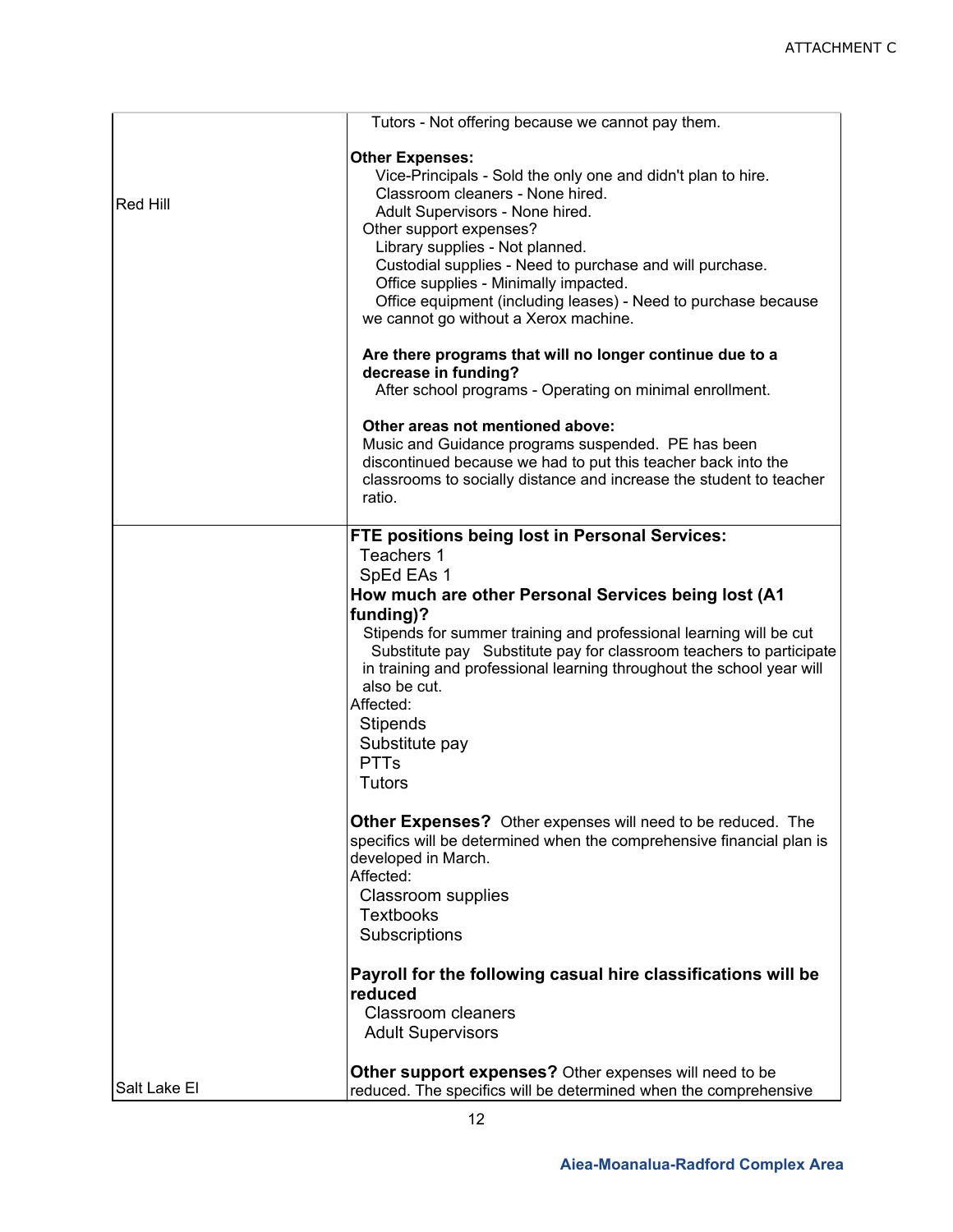|                        | financial plan is developed in March.                                  |
|------------------------|------------------------------------------------------------------------|
|                        |                                                                        |
|                        | Technology funds<br>Audio visual equipment                             |
|                        | Library supplies                                                       |
|                        | <b>Custodial supplies</b>                                              |
|                        | Office supplies                                                        |
|                        | Office equipment (including leases)                                    |
|                        |                                                                        |
|                        | Are there programs that will no longer continue due to a               |
|                        | decrease in funding? Other expenses will need to be reduced. The       |
|                        | specifics will be determined when the comprehensive financial plan is  |
|                        | developed in March.                                                    |
|                        | After school programs                                                  |
|                        | Travel (buses)                                                         |
|                        | Sports programs/ intramurals                                           |
|                        | Clubs                                                                  |
|                        | FTE positions being lost in Personal Services:<br>Teachers 1           |
|                        | SpEd Teachers 2                                                        |
|                        |                                                                        |
|                        | Other Expenses? \$200,000 will impact the following                    |
|                        | <b>Classroom supplies</b>                                              |
|                        | <b>Textbooks</b>                                                       |
|                        | Subscriptions                                                          |
|                        | Technology funds will impact the following:<br>Audio visual equipment  |
|                        | Library supplies                                                       |
|                        | <b>Custodial supplies</b>                                              |
|                        | Office supplies                                                        |
|                        | Office equipment (including leases)                                    |
|                        | FTE positions being lost in Support Services: Reduced funding<br>for:  |
|                        | <b>Classroom cleaners</b>                                              |
|                        | <b>Adult Supervisors</b>                                               |
|                        |                                                                        |
|                        | Programs that will no longer continue/ receive less support due        |
|                        | to decrease in funding:                                                |
|                        | After school programs<br>Travel (buses)                                |
|                        | Sports programs/ intramurals                                           |
|                        | Clubs                                                                  |
| Shafter El             | Elective programs                                                      |
| <b>Radford Complex</b> |                                                                        |
|                        | 1. No FTE positions will be lost. Positions vacant due to resignation  |
|                        | (PSC) and retirement will not be filled. As a result, class sizes will |
|                        | increase.                                                              |
|                        | 2. School will hire only one PTT for ELL. We will not be able to hire  |
|                        | PTT tutors for RTI.                                                    |
| Aliamanu El            | 3. Online subscriptions will be reduced to only essential programs.    |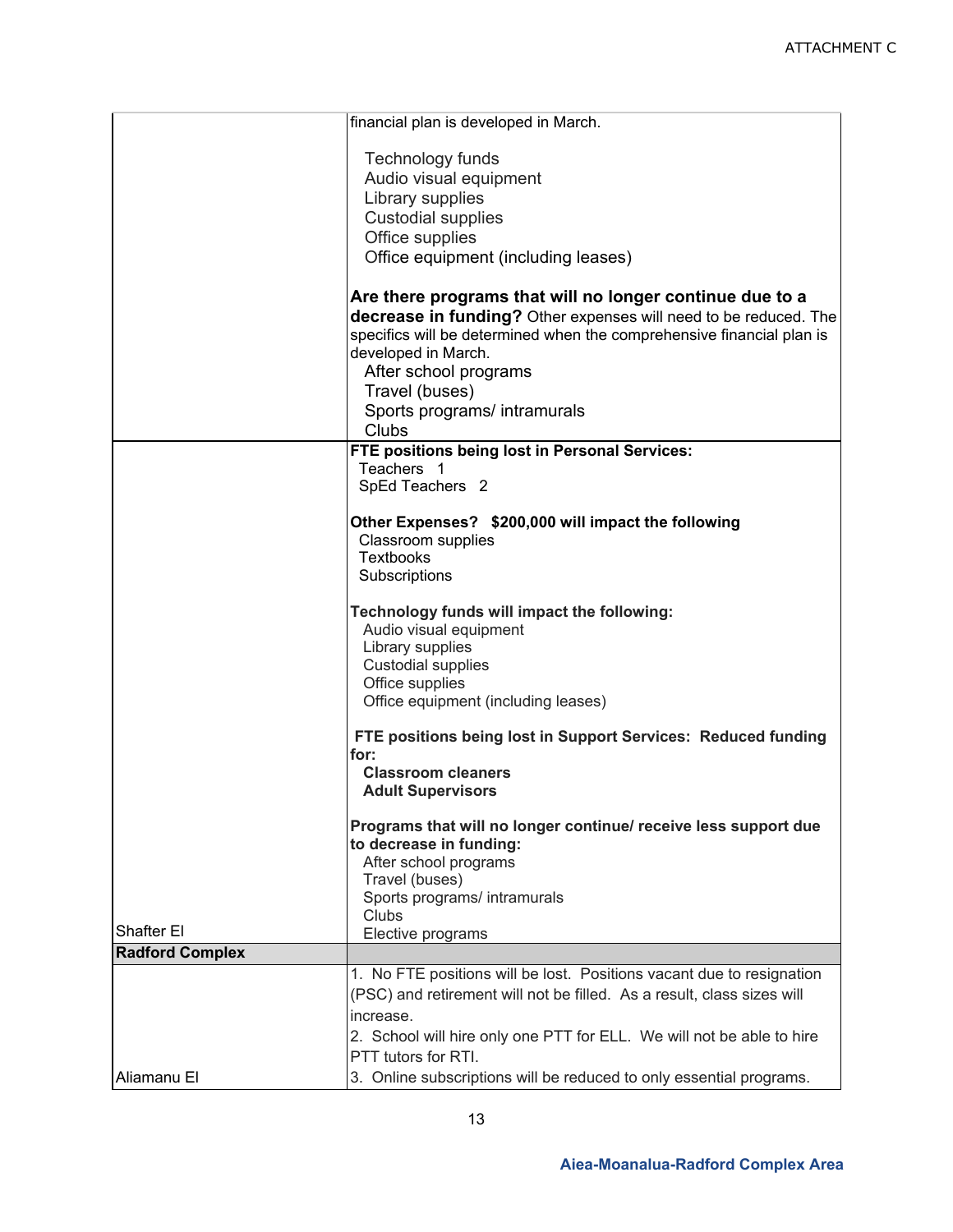|                 | 4. Support Services will remain the same.                                                   |                                                                     |  |
|-----------------|---------------------------------------------------------------------------------------------|---------------------------------------------------------------------|--|
|                 | 5. Support expenses will be limited to purchasing equipment on an as<br>needed basis.       |                                                                     |  |
|                 |                                                                                             |                                                                     |  |
|                 |                                                                                             | 6. Our Art Teacher position and RTI position will be eliminated.    |  |
|                 |                                                                                             | Articulation times will be reduced due to one less "wheel" teacher. |  |
|                 | FTE positions being lost in Personal Services:                                              |                                                                     |  |
|                 | <b>Educational Assistant - 1 Pos</b>                                                        |                                                                     |  |
|                 | Teachers - 2 Pos                                                                            |                                                                     |  |
|                 | SpEd Teachers - 2 Pos                                                                       |                                                                     |  |
|                 | SpEd EAs - 1 Pos                                                                            |                                                                     |  |
|                 | <b>Other Personal Services being lost:</b>                                                  |                                                                     |  |
|                 | Stipends: No stipends anymore                                                               |                                                                     |  |
|                 |                                                                                             | Substitute pay: Only jobs covering teachers on approved leave       |  |
|                 | PTTs. All hours cut 50%.                                                                    |                                                                     |  |
|                 | <b>Other Expenses:</b>                                                                      |                                                                     |  |
|                 | Classroom supplies: With the loss of funds all Departments<br>must run on minimum supplies. |                                                                     |  |
|                 | Textbooks: No Money for textbooks.                                                          |                                                                     |  |
|                 | Subscriptions: 90% of subscriptions canceled.                                               |                                                                     |  |
|                 | How many FTE positions are being lost in Support                                            |                                                                     |  |
|                 | Services?                                                                                   |                                                                     |  |
|                 | Vice-Principals                                                                             | 1 Pos                                                               |  |
|                 | Classroom cleaners. 2 Pos                                                                   |                                                                     |  |
|                 | <b>Adult Supervisors.</b>                                                                   | 1 Pos                                                               |  |
|                 | <b>Other support expenses:</b> Due to the budget cuts, all these                            |                                                                     |  |
|                 | supports will be cut drastically or cut.                                                    |                                                                     |  |
|                 | Technology funds                                                                            |                                                                     |  |
|                 | Audio visual equipment<br>Library supplies                                                  |                                                                     |  |
|                 | <b>Custodial supplies</b>                                                                   |                                                                     |  |
|                 | Office supplies                                                                             |                                                                     |  |
|                 | Office equipment (including leases)                                                         |                                                                     |  |
|                 |                                                                                             |                                                                     |  |
|                 | Are there programs that will no longer continue due to                                      |                                                                     |  |
|                 | decrease in funding?                                                                        |                                                                     |  |
|                 | After school programs: Due to the budget cuts, all these                                    |                                                                     |  |
| Aliamanu Middle | supports will be cut drastically or cut.                                                    |                                                                     |  |
|                 | These decisions were made not only because of the 10%                                       |                                                                     |  |
|                 | budget restriction but largely due to our school being down 100                             |                                                                     |  |
|                 | students.                                                                                   |                                                                     |  |
|                 | FTE positions being lost in Personal Services:<br><b>Educational Assistants-0</b>           |                                                                     |  |
|                 |                                                                                             |                                                                     |  |
|                 | Teachers-5                                                                                  |                                                                     |  |
| Hickam El       | Counselors-1                                                                                |                                                                     |  |
|                 |                                                                                             |                                                                     |  |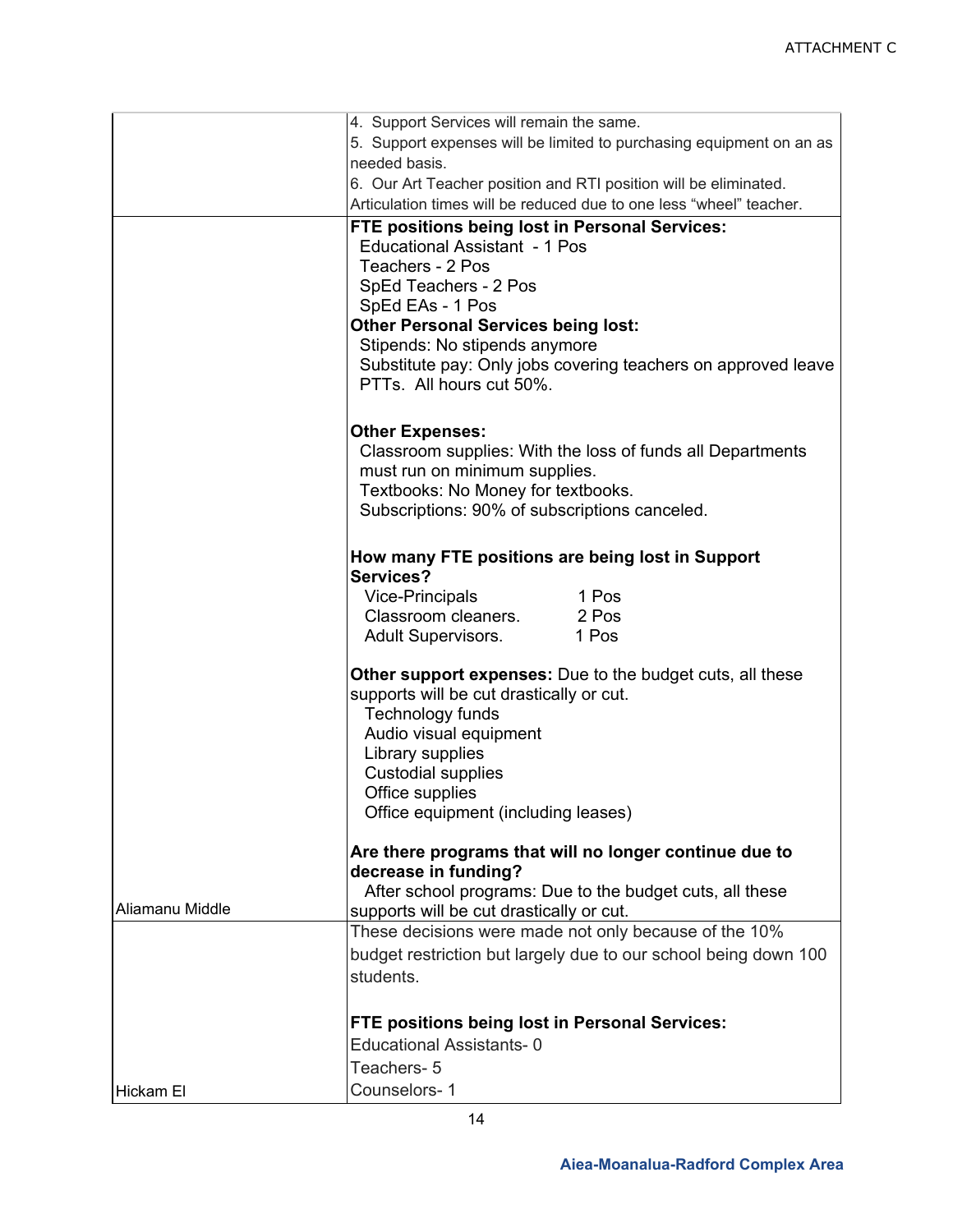|             | Sped Teachers-2                                                                                               |  |
|-------------|---------------------------------------------------------------------------------------------------------------|--|
|             | Sped EA's-2                                                                                                   |  |
|             | Vice-Principals-1                                                                                             |  |
|             | <b>Other Personal Services being lost:</b>                                                                    |  |
|             | Stipends and Substitute Pay- Exact amt TBD, however it will be                                                |  |
|             | reduced.                                                                                                      |  |
|             | PTT's-2                                                                                                       |  |
|             | <b>Other Expenses;</b>                                                                                        |  |
|             | Textbook: No funds allocated for replacement                                                                  |  |
|             | Subscriptions: Essential only, also TBD.                                                                      |  |
|             |                                                                                                               |  |
|             | <b>Other Support Expenses</b>                                                                                 |  |
|             | Xerox- 1 Xerox machine will be returned at the end of the lease.                                              |  |
|             | We eliminated the ELL teacher to add a classroom teacher                                                      |  |
|             | due to the increased enrollment. We are adding a .5 EA                                                        |  |
|             | and keeping PTT supports as we anticipate that students                                                       |  |
|             | will be far behind in academic achievement next school                                                        |  |
|             | year. Funds will also be used for substitute/stipend costs                                                    |  |
|             | for teacher support.                                                                                          |  |
|             |                                                                                                               |  |
|             | To maintain our personnel, all other purchases will be                                                        |  |
|             | limited as funds become available at the school including                                                     |  |
|             | the minimal purchase of curriculum materials, classroom                                                       |  |
|             | supplies, technology replacements, no replacement                                                             |  |
| Makalapa El | textbooks.                                                                                                    |  |
|             | FTE positions being lost in Personal Services:                                                                |  |
|             | <b>Educational Assistants - 1</b>                                                                             |  |
|             | Teachers - 2                                                                                                  |  |
|             | SpEd EAs - 1                                                                                                  |  |
|             | How much are other Personal Services being lost (A1                                                           |  |
|             | funding)?                                                                                                     |  |
|             | Stipends - None are funded in our plan.                                                                       |  |
|             | Substitute pay - No sub days are planned.<br><b>Other Expenses?</b>                                           |  |
|             | <b>Classroom supplies</b> - There is no budget for this next year, it                                         |  |
|             | was eliminated last year.                                                                                     |  |
|             | <b>Textbooks</b> - We have creatively managed this by accepting                                               |  |
|             | books from other schools that have changed curriculum. There                                                  |  |
|             | is no budget for it next year and we should be okay.<br>Subscriptions - We have reduced to a minimum but will |  |
|             | maintain what we can. Priority expenses are our universal                                                     |  |
|             | screener and curriculum. We continue to evaluate the use of                                                   |  |
| Mokulele El | subscriptions and will reduce more if necessary.                                                              |  |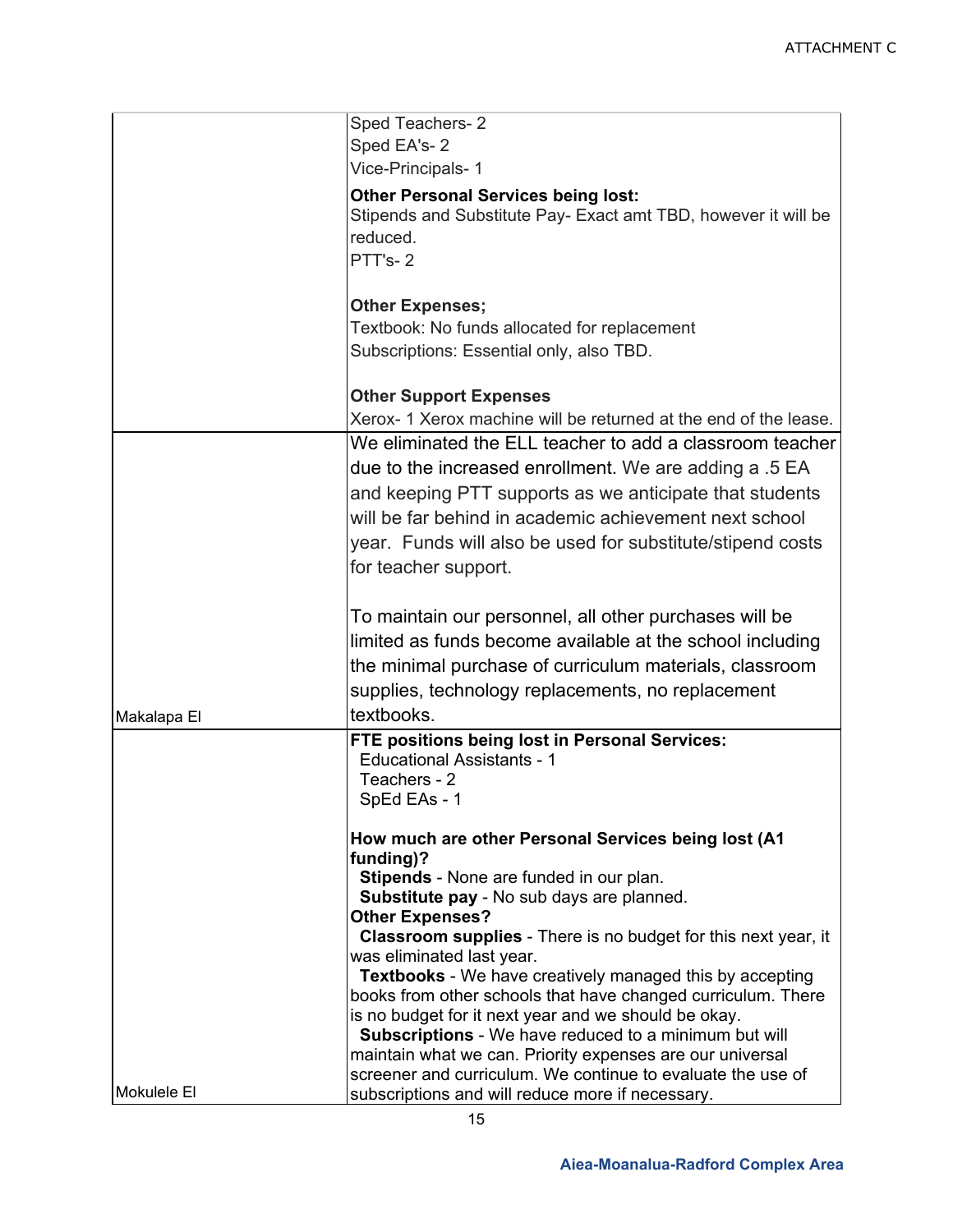|                 | How many FTE positions are being lost in Support                       |
|-----------------|------------------------------------------------------------------------|
|                 | Services?                                                              |
|                 | Office Assistants - 0.5                                                |
|                 | Adult Supervisors - We will not be able to staff adult                 |
|                 | supervisors at this time.                                              |
|                 | Other support expenses?                                                |
|                 | <b>Technology funds - No funds for tech at this time, it will</b>      |
|                 | continue to be deferred.                                               |
|                 | Audio visual equipment - No funds for tech at this time, it will       |
|                 | continue to be deferred.                                               |
|                 | <b>Library supplies</b> - Due to past fundraising efforts the Library  |
|                 | will be minimally impacted.                                            |
|                 | Office equipment (including leases) - individual classroom             |
|                 | printers are not supported, Xerox was reduced to one black and         |
|                 | white copier for staff use and one color for office use last year.     |
|                 |                                                                        |
|                 | Programs that will no longer continue due to a decrease in<br>funding: |
|                 | Travel (buses) - There will be no budget for buses. All travel         |
|                 | will need to be self-sustaining.                                       |
|                 | FTE positions being lost in Personal Services:                         |
|                 | Teachers-1                                                             |
|                 | <b>Educational Assistants-5</b>                                        |
|                 | Sped Teachers-1                                                        |
|                 | Sped EA's-5                                                            |
|                 |                                                                        |
|                 | Other Personal Services being lost: (Below represents the              |
|                 | entire budget for these services)                                      |
|                 | Stipends - \$21,410 (WSF) \$7,137 (SPPA)                               |
|                 | Substitute Pay- \$13,350 (WSF) \$4,450 (SPPA)                          |
|                 | Funds for PTTs - \$7,662                                               |
|                 | Paraprofessional Tutors - \$52,744                                     |
|                 |                                                                        |
| Nimitz El       | <b>Other Expenses;</b>                                                 |
|                 | FTE positions being lost in Personal Services:                         |
|                 | Teachers = $3(2 10$ -month and 1 12-month)                             |
|                 | SpEd Teachers = 1                                                      |
|                 | How much are other Personal Services being lost (A1                    |
|                 | funding)?                                                              |
|                 | Stipends = $0$                                                         |
|                 | Substitute pay = $$14,240$                                             |
|                 | $PTTs = $17,495$                                                       |
|                 | Tutors = $$531$                                                        |
|                 |                                                                        |
|                 | Other Expenses? Note: This part will be worked on when                 |
| Pearl Harbor El | completing a comprehensive financial plan. Amounts are<br>estimates:   |
|                 |                                                                        |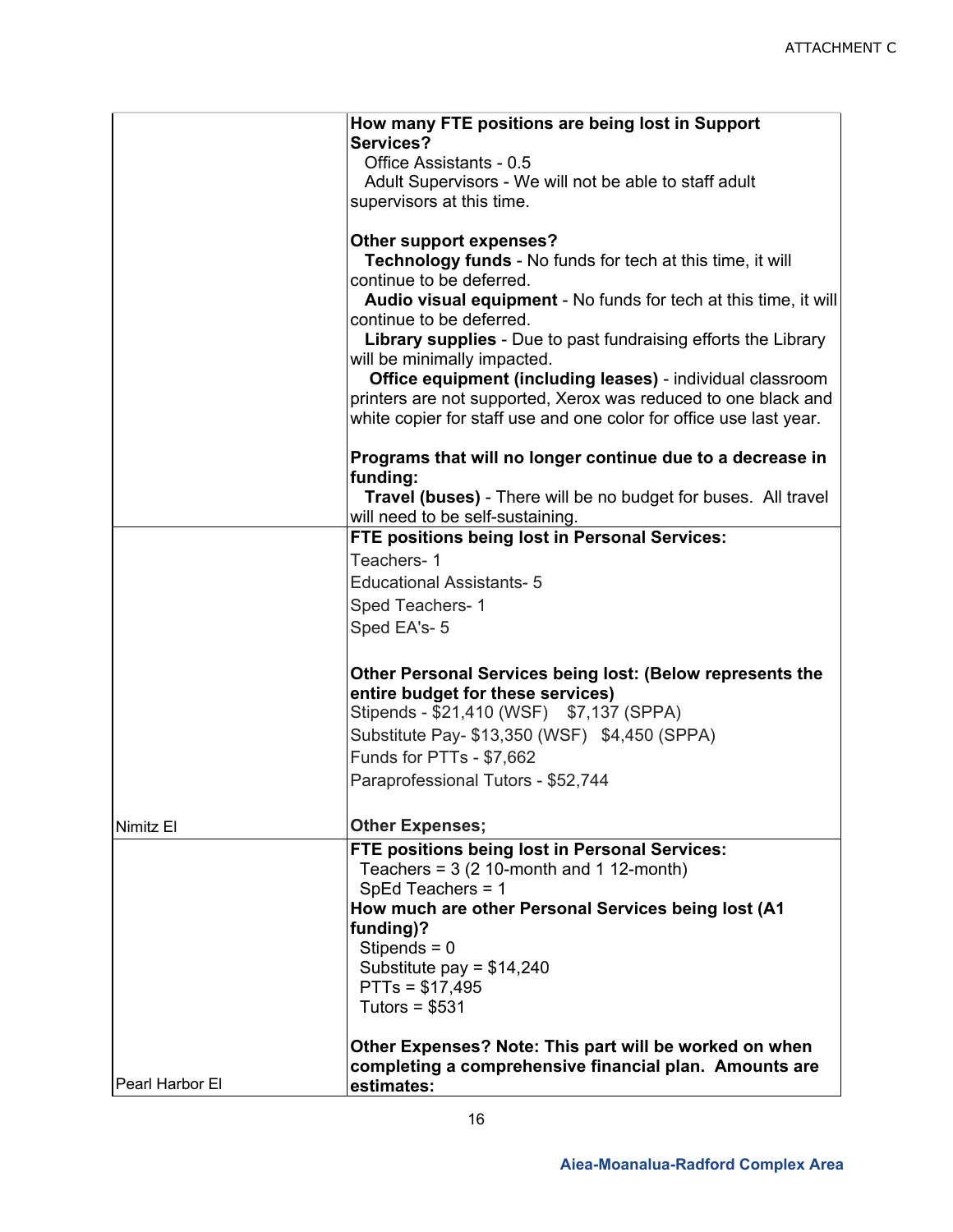|                     | Classroom supplies = $$15,000$                                                                                                                                        |
|---------------------|-----------------------------------------------------------------------------------------------------------------------------------------------------------------------|
|                     | Textbooks = $0$<br>Subscriptions = $0$                                                                                                                                |
|                     |                                                                                                                                                                       |
|                     | Other support expenses? Note: This part will be worked on<br>when completing a comprehensive financial plan. Amounts<br>are estimates<br>Technology funds = $$11,000$ |
|                     | Audio visual equipment = \$434<br>Library supplies $= 0$                                                                                                              |
|                     | Custodial supplies = $$3,800$                                                                                                                                         |
|                     | Office supplies = $$3,000$                                                                                                                                            |
|                     | Office equipment (including leases) = $$8,800$<br>FTE positions being lost in Personal Services:                                                                      |
|                     | Teachers-1                                                                                                                                                            |
|                     | Counselors-1                                                                                                                                                          |
|                     | SpEd Teachers-3<br>SpEd EAs-1                                                                                                                                         |
|                     | <b>Other Personal Services being lost:</b>                                                                                                                            |
|                     | Stipends-we will not have a stipend budget<br>Substitute pay-we will not have a substitute budget                                                                     |
|                     | PTTs-cut 2 positions                                                                                                                                                  |
|                     | Tutors-0                                                                                                                                                              |
|                     | <b>Other Expenses?</b>                                                                                                                                                |
|                     | Classroom supplies-we will not have a supply budget<br>(supplies purchased this year with old monies)                                                                 |
|                     | Textbooks-we will not have a textbook budget (books                                                                                                                   |
|                     | purchased for next year with old monies)                                                                                                                              |
|                     | Subscriptions-we will not have a subscription budget<br>(subscriptions purchased for next year with old monies).                                                      |
|                     |                                                                                                                                                                       |
|                     | FTE positions being lost in Support Services:<br><b>Adult Supervisors-2</b>                                                                                           |
|                     | Other support expenses?<br>Technology funds-we will not have tech funds. CARES ACT                                                                                    |
|                     | computers are being used along with computers previously<br>purchased                                                                                                 |
|                     | Audio visual equipment-no budget for equipment                                                                                                                        |
|                     | Library supplies-no budget for the library<br>Custodial supplies-no budget for custodial supplies. Supplies                                                           |
|                     | purchased this year for the future with old monies.                                                                                                                   |
|                     | Office supplies-No budget for office supplies<br>Office equipment (including leases) No budget for equipment.                                                         |
|                     | Leases purchased for next year using old monies.                                                                                                                      |
|                     | Other areas not mentioned above: Please note, after                                                                                                                   |
| Pearl Harbor Kai El | purchasing personnel in the financial plan we have \$61,527                                                                                                           |
|                     | in WSF, and \$40,314 in SPPA. We will be counting on<br>17                                                                                                            |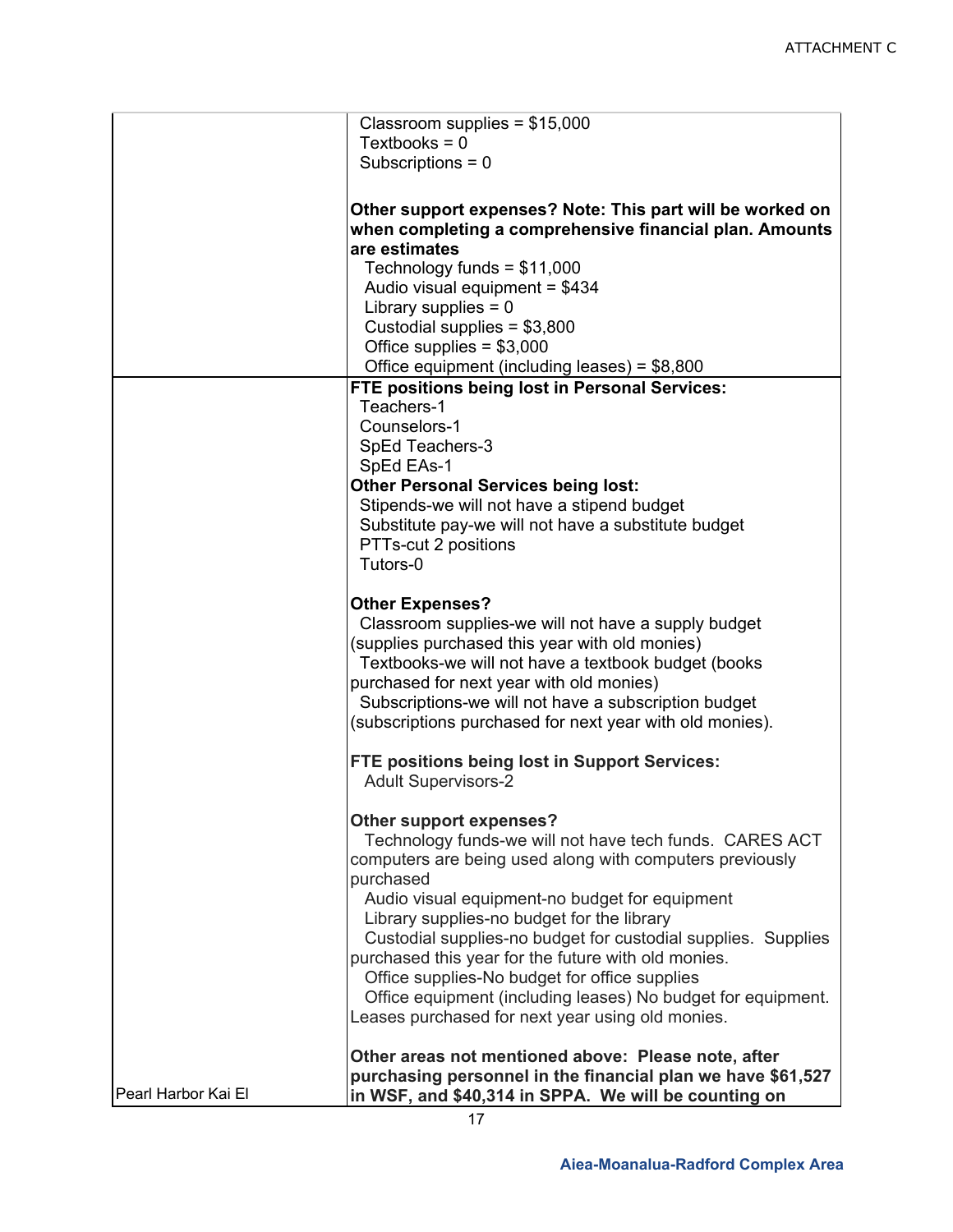|              | carryover monies, approximately \$180,000 to cover            |  |
|--------------|---------------------------------------------------------------|--|
|              | expenses over the next several years.                         |  |
|              | FTE positions being lost:                                     |  |
|              | <b>Educational Assistants (1)</b>                             |  |
|              | Teachers (3)                                                  |  |
|              | SpEd Teachers (2)                                             |  |
|              | <b>Other Personal Services being lost:</b>                    |  |
|              | Stipends (no stipend days for 21-22)                          |  |
|              | PTTs (only hiring 2 PTTS)                                     |  |
|              | Tutors (no tutors for 21-22)                                  |  |
|              | <b>Other Expenses:</b>                                        |  |
|              | Classroom supplies (budget cut to classrooms by 80%)          |  |
|              | Textbooks (no textbook purchases for 21-22)                   |  |
|              | Subscriptions (Cancelled 90% of subscriptions)                |  |
|              |                                                               |  |
|              | How many FTE positions are being lost in Support              |  |
|              | Services?                                                     |  |
|              |                                                               |  |
|              | Vice-Principals: Possibly (1)                                 |  |
|              | <b>Classroom cleaners (2)</b>                                 |  |
|              | Other support expenses?                                       |  |
|              | Technology funds (reduced by 50%)                             |  |
|              | Audio visual equipment (no new purchases for 21-22)           |  |
|              | Library supplies (no new purchases for 21-22)                 |  |
|              | Office equipment (including leases) (downsizing copier        |  |
|              | machines and phone service-cellular)                          |  |
|              |                                                               |  |
|              | Programs that will no longer continue due to decrease in      |  |
|              | funding:                                                      |  |
|              | After school programs (will no longer have after school       |  |
|              | tutoring)                                                     |  |
|              | Travel (buses) (no field trips)                               |  |
|              | Sports programs/ intramurals (no sports transportation monies |  |
| Radford High | to supplement budget for athletics for 21-22)                 |  |
|              | Elective programs that will discontinue (possibly graphics)   |  |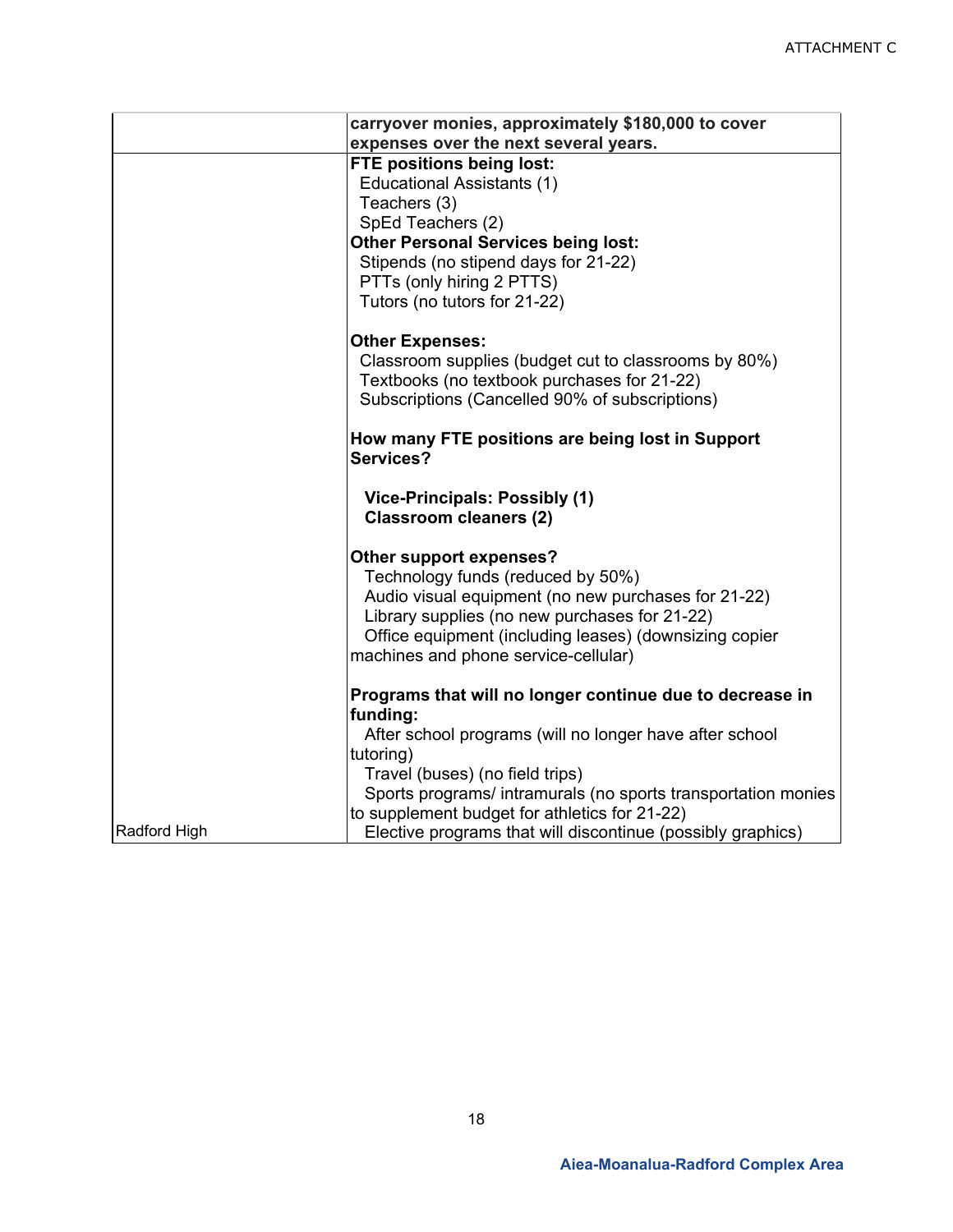

# **Leilehua-Mililani-Waialua Complex Area**

2 - High Schools, 3 - Middle Schools, 14 - Elementary Schools, 1 - Combination School Senate District No. 18, 22, 23 House District No. 36, 37, 45, 46, 47

## **COMPLEX AREA INFORMATION**

### **FUNCTIONAL STATEMENT**

A Complex Area consists of one or more school complexes, each school complex consisting of a high school and its feeder middle and elementary schools that feed into it. The complex area office, led by a Complex Area Superintendent (CAS) consist of functions that meet the needs of the respective portfolio of schools, students, parents, employees, educators, and community stakeholders to focus on transforming school design and learning experiences through strong leadership, student voice, and educator and school-community collaboration that leads to strong student outcomes. The CAS and staff are tasked with providing support and direction to schools within that geographic region, by situating resources with decision making closer to schools as a means of improving student learning.

### **ALLOCATED INDEX COMPLEX AREA ALLOCATION FUNDS**

| School Year 2020-2021 | School Year 2021-2022 | Percentage Change |
|-----------------------|-----------------------|-------------------|
| \$1,679,895           | \$1,452,802           | $-10.32\%$        |

### **PROJECTED COMPLEX-LEVEL POSITIONS (General Funds)**

| <b>Type of Position</b>    | School Year 2020-<br>2021 | <b>School Year 2021-</b><br>2022 | Percentage<br>Change |
|----------------------------|---------------------------|----------------------------------|----------------------|
| <b>Educational Officer</b> | 5.00                      | 5.00                             | 0.00%                |
| Teacher                    | 3.00                      | 3.00                             | 0.00%                |
| Classified                 | 10.50                     | 9.00                             | $-14.29%$            |

### **COMPLEX PROGRAMMATIC IMPACTS**

● SPED pilot program for Induction and Mentoring is no longer funded which means we will have to either use Title II or ICAA funds to keep the SPED mentor working in LMW. With the 10% cut in ICAA funding, we will not be able to use that as a funding source as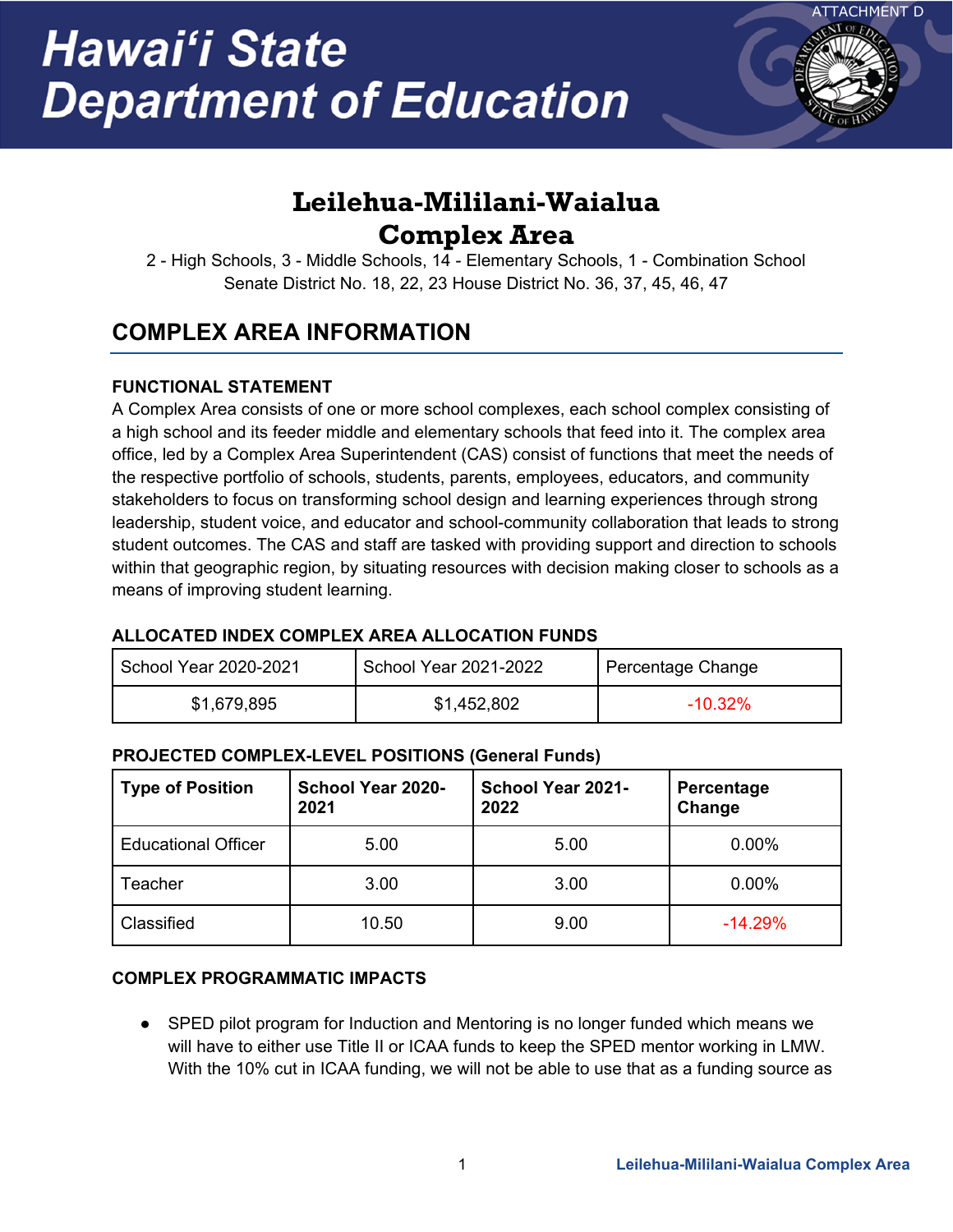we have prioritized other unfunded positions to come out of ICAA for SY 21/22. We also do not have enough Title II funds to continue with this position.

- With the 10% cut in ICAA funds and our need to fund more unfunded positions at the LMW Complex Area, we will also be losing one office assistant position.
- The Comprehensive Support and Improvement (CSI) position has been unfunded which means the 12-month resource teacher working in this position will have to be funded with our ICAA funds. We have prioritized this position because the individual currently in the position possesses great skills and experience with MTSS, he spearheads our complex area counselor PLC,
- The Inclusive Practices position has been unfunded which means the 10-month math resource teacher we have working in the position has to be funded with ICAA funds. We are choosing to prioritize this position as we are coming to an ending of our four-year math DODEA grant and we plan to continue the great work and momentum.

### **SCHOOL-LEVEL INFORMATION**

### **STUDENT ENROLLMENT**

| School Year (SY)<br>2020-2021<br>(projected) | SY 2020-2021<br>(official) | SY 2021-2022<br>(projected) | Percentage Change<br>(projected to<br>projected) |
|----------------------------------------------|----------------------------|-----------------------------|--------------------------------------------------|
| 16.424                                       | 15,869                     | 16,079                      | $-2.10\%$                                        |

#### **ALLOCATED WEIGHTED STUDENT FORMULA FUNDS**

| SY 2020-2021<br>(projected) | SY 2020-2021<br>(official) | SY 2021-2022<br>(projected) | Percentage Change<br>(projected to<br>projected) |
|-----------------------------|----------------------------|-----------------------------|--------------------------------------------------|
| \$88,862,979                | \$83,915,322               | \$78,960,909                | $-11.14\%$                                       |

#### **ALLOCATED SPECIAL EDUCATION PER PUPIL ALLOCATION FUNDS**

| SY 2020-2021          | SY 2020-2021         | SY 2021-2022          | Percentage Change |
|-----------------------|----------------------|-----------------------|-------------------|
| (projected: April 30, | (official: April 30, | (projected: April 30, |                   |
| 2019 count)           | 2020 count)          | 2020 count)           |                   |
| \$28,079,738          | \$28,510,987         | \$24,944,638          | $-11.16\%$        |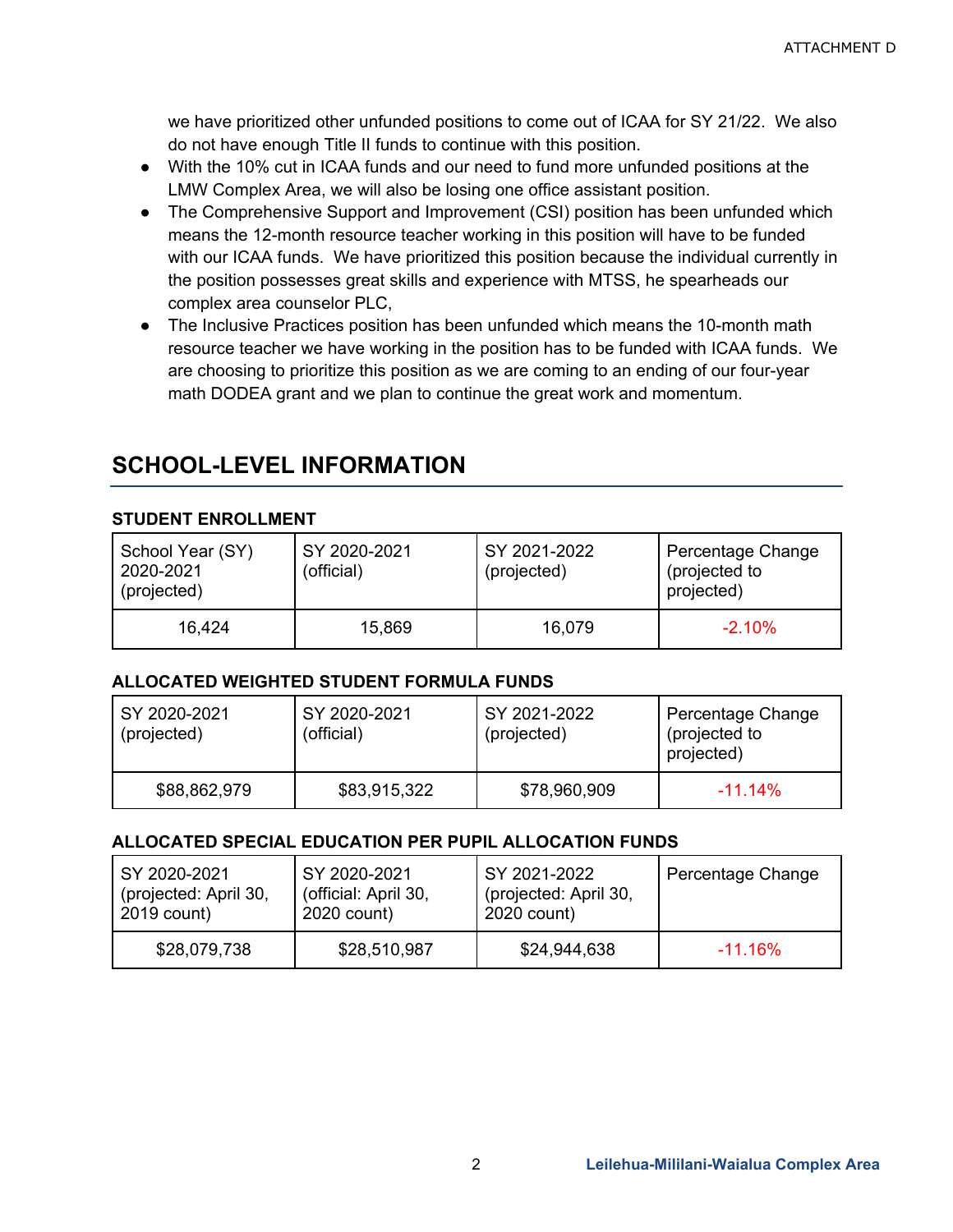| <b>Type of Position</b>              | SY 2020-2021<br><b>Financial Plan</b> | SY 2021-2022<br><b>Financial Plan</b> | Percentage<br>Change |
|--------------------------------------|---------------------------------------|---------------------------------------|----------------------|
| <b>Educational Officer</b>           | 63.00                                 | 60.00                                 | $-4.76%$             |
| Teacher                              | 1,216.50                              | 1,116.00                              | $-8.26%$             |
| Classified -<br>(Instructional)      | 253.75                                | 206.50                                | $-18.62%$            |
| Classified - (Non-<br>Instructional) | 271.75                                | 255.00                                | $-6.16%$             |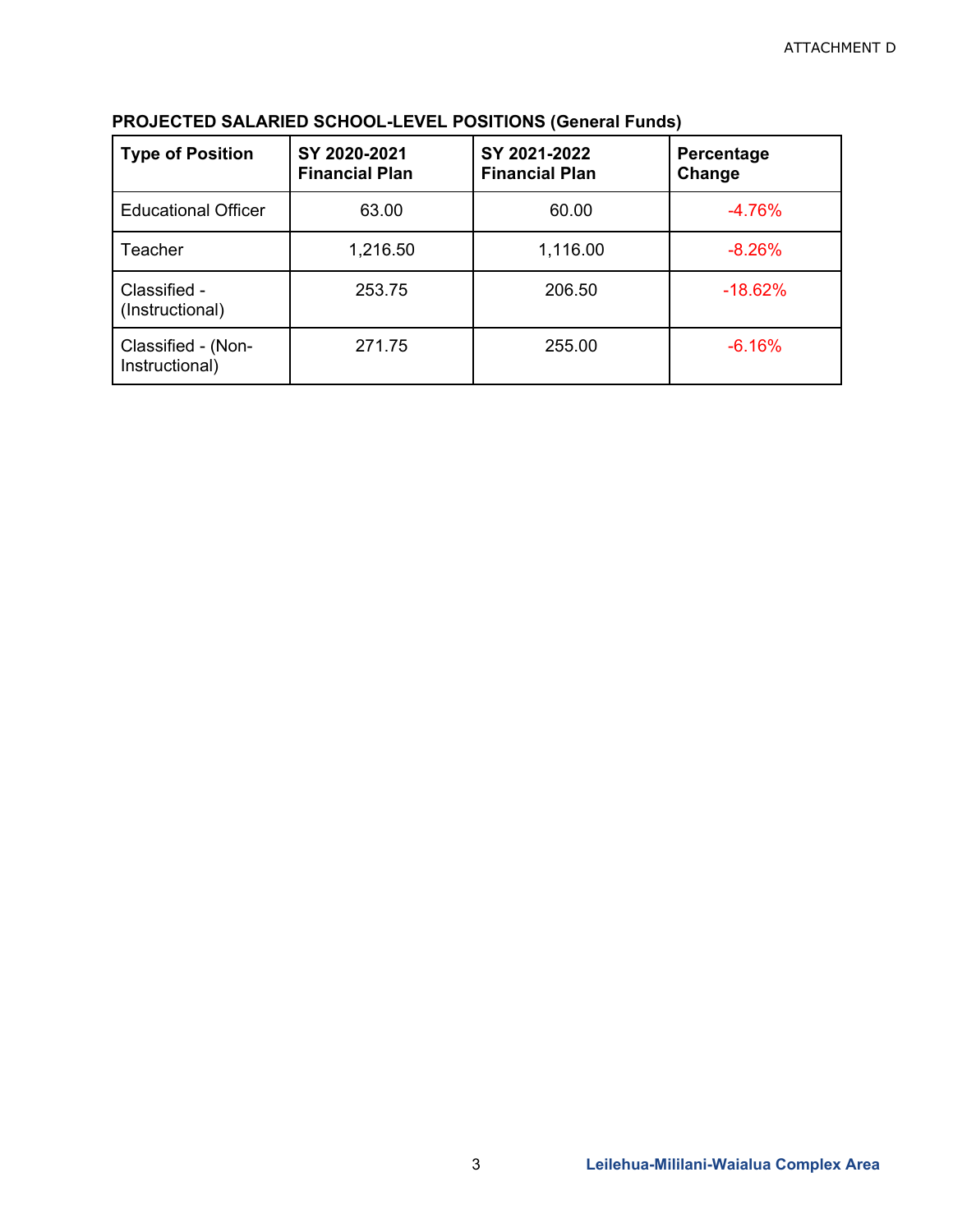## **Leilehua-Mililani-Waialua**

| <b>SCHOOL</b>       | <b>Impacts of Budget Reductions</b>                                                                                                                                                                                                                                                                                                                                                                                                                                                                                                                                                                                                                                                                                                                                                                                                                                                                                                                                |  |  |
|---------------------|--------------------------------------------------------------------------------------------------------------------------------------------------------------------------------------------------------------------------------------------------------------------------------------------------------------------------------------------------------------------------------------------------------------------------------------------------------------------------------------------------------------------------------------------------------------------------------------------------------------------------------------------------------------------------------------------------------------------------------------------------------------------------------------------------------------------------------------------------------------------------------------------------------------------------------------------------------------------|--|--|
| Leilehua Complex    |                                                                                                                                                                                                                                                                                                                                                                                                                                                                                                                                                                                                                                                                                                                                                                                                                                                                                                                                                                    |  |  |
| Daniel K. Inouye El | DKIES' projected enrollment is 630 students and 141 for SPED. However, we<br>are currently at around 520 and 113 respectively. I am eliminating 5 General<br>Education positions, 1 SPED position, and 4 Educational Assistant positions<br>and holding funds on the side which I will likely need to return due to the<br>difference between projected and actual enrollment for both WSF and SPPA.<br>The funds in my financial plan for SY 21-22 will cover only personnel costs.<br>We have stopped all spending in SY 20-21 to carry over as much as possible<br>to address operating costs for the school for the next school year. We have<br>\$0 for substitutes, \$0 for classroom supplies, \$0 for instructional materials, and<br>\$0 for our long term technology replacement plan. I am concerned about not<br>having the personnel available for military students who transfer in from out of<br>country/state with 1:1s identified in their IEPs. |  |  |
| Helemano El         | Helemano Elementary School is projected to have 530 students in SY 21-22<br>compared to 552 this school year. This is a loss of \$388,896 in WSF funding<br>so we will lose six teacher positions. The school is projected to have 87<br>special education students in SY 21-22 compared to 92 this school year. This<br>is a loss of \$129,754 in SPPA funding so we will lose a special education<br>teacher and an educational assistant. All of these positions are critical to the<br>success of the school.                                                                                                                                                                                                                                                                                                                                                                                                                                                  |  |  |
| Iliahi El           | Our projected enrollment is 384, currently, we only have 347. We do not think<br>that we will be able to meet our projection for next year. With that being said,<br>we would lose approximately \$199,872 (3 teachers) from WSF and \$289,706<br>(4 teachers) from SPPA. Being a small school, we would need to reorganize<br>our general education classes as well as our sped/inclusion classes to meet<br>the needs of our students. We did not even allocate any funds for supplies,<br>equipment, telephone, Xerox, R/M, and etc.                                                                                                                                                                                                                                                                                                                                                                                                                            |  |  |
| Kaala El            | As a school whose demographic is economically challenged, the state's<br>budget shortfalls are negatively impacting the needs of our students. In losing<br>approximately \$300,000+, we will eventually have a loss of two teacher<br>positions minimum. Our students often come with challenges and issues that<br>affect their learning, and personnel support is critical to them being on-track to<br>achieve academically and grow. Also, resources such as technology,<br>programming, and even classroom supplies won't be available due to the<br>budget cut. These front-line resources are critical to a demographic that isn't<br>always able to provide for themselves. Our students deserve to thrive with<br>options and opportunities.                                                                                                                                                                                                             |  |  |
| Leilehua High       | Our projected enrollment for SY 21-22 is 1660 compared to 1632 this year.<br>We are looking at a WSF amount of \$685,000 less than this year and about<br>\$460,000 less in Special Education funding. We are increasing the number of<br>students we will serve and expected to make a difference with a significantly<br>lower amount of money to do so. This will have a devastating impact on our<br>total school operations. We have tried to reduce the impact of the budget                                                                                                                                                                                                                                                                                                                                                                                                                                                                                 |  |  |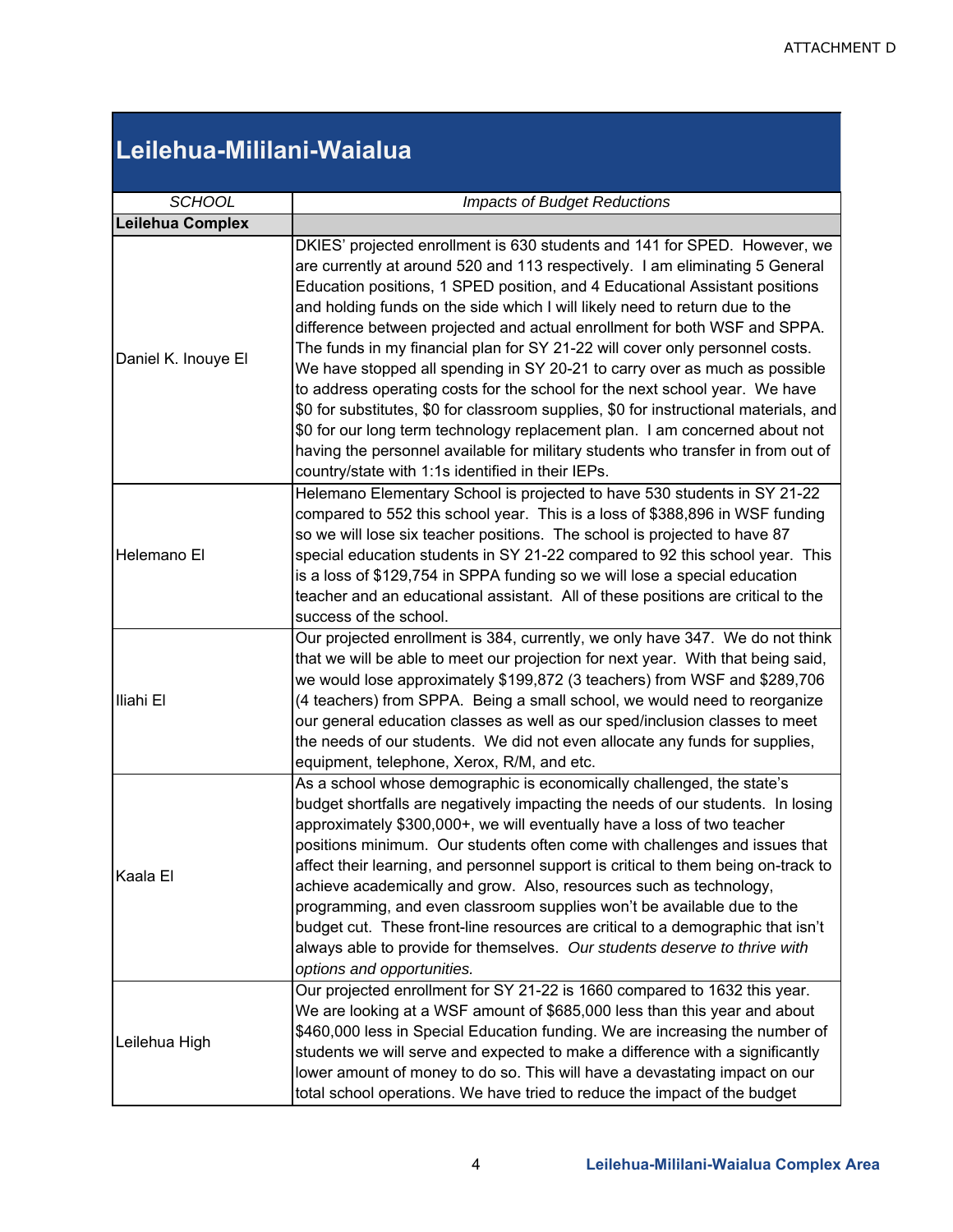|            | reduction by not only reducing teachers. We have made many positions cuts<br>across the campus to help offset the budget (1 Library Assistant, 1 Office<br>Assistant, 1 Account Clerk, 4 Educational Assistants, 2 Security Attendants, 1<br>Vice Principal, 5 Counselors, and 4 Teachers). These cuts will also negatively<br>impact the amount of funds available for supplies and equipment for the<br>classrooms, leaving teachers with minimal resources and materials. What<br>makes things very difficult is we are projected to show a 90% graduation rate,<br>the highest ever for Leilehua since grad rates have been tracked. The grad<br>rate is strongly attributed to our Counseling structure, where we can<br>personalize students' experiences in high school by devoting more individual<br>time to students and families. It's hard to remove something that was working.<br>Our school is built around providing supports and services to help students,<br>however, with the reduction in the budget, we will not be able to do what we do<br>best, take care of our students. We understand there needs to be reductions<br>across the state to account for the shortage, but pull it from somewhere else or<br>find alternative means of generating money to cover the shortfall. It's hard to<br>do away with what has been working and hard to have to go backwards when<br>you've committed to a structure and philosophy that has provided results.<br>Thank you.                                                                                                                                                                                                                                                                                                                                                                                                                                       |
|------------|------------------------------------------------------------------------------------------------------------------------------------------------------------------------------------------------------------------------------------------------------------------------------------------------------------------------------------------------------------------------------------------------------------------------------------------------------------------------------------------------------------------------------------------------------------------------------------------------------------------------------------------------------------------------------------------------------------------------------------------------------------------------------------------------------------------------------------------------------------------------------------------------------------------------------------------------------------------------------------------------------------------------------------------------------------------------------------------------------------------------------------------------------------------------------------------------------------------------------------------------------------------------------------------------------------------------------------------------------------------------------------------------------------------------------------------------------------------------------------------------------------------------------------------------------------------------------------------------------------------------------------------------------------------------------------------------------------------------------------------------------------------------------------------------------------------------------------------------------------------------------------------------------------------------------------|
| Solomon El | Solomon Elementary is a 100% military impacted school. Our student<br>enrollment is highly transient with about 40% of our students moving in/out of<br>the school each year. Future enrollment is difficult to predict, especially<br>individual needs that may require additional staff. In the current school year<br>2020-2021, our official enrollment was lower by 77. We needed to reconcile a<br>\$750,000+ budget deficit by eliminating a vice principal, counselor, school<br>security attendant, custodian, half of our intervention support PPTs/PTTs, an<br>EL PTT, two intervention teachers (math and science), a librarian, and four<br>teachers three SPED and one general education teacher). We now support<br>special education students with a new philosophy (i.e., reorganizing the way<br>supports are given by having teachers working across multiple grade levels)<br>rather than targeted intervention and specialized support. In the school year<br>2021-2022, we are projected to have a further reduction in student enrollment<br>which will cause the loss of at least four additional teaching positions, affecting<br>class sizes and the ability to appropriately serve all students in an environment<br>conducive for health and safety. We are desiring as many students to be on<br>campus for in-person learning but a lack of staffing will inhibit this. These<br>staffing reductions have resulted in the elimination of special classes (e.g.,<br>physical education, music, art), and opportunities supporting whole child<br>education. Class sizes will need to increase and staff across the school will<br>have to assume additional responsibilities in order to meet the unique needs of<br>our military population. Limited funds are available to support classroom<br>supplies and instructional materials and technology replacement is pushed<br>further down the road. |
| Wahiawa El | Wahiawa Elementary has a projected enrollment of 405 students for the 21-22<br>School Year. In comparison, our projected enrollment for this year was 402<br>students. Despite having a higher projected enrollment for the next school<br>year, our school is facing a WSF reduction of \$203,612. For Special<br>Education, our school is anticipating a dramatic increase in SPED students, 53                                                                                                                                                                                                                                                                                                                                                                                                                                                                                                                                                                                                                                                                                                                                                                                                                                                                                                                                                                                                                                                                                                                                                                                                                                                                                                                                                                                                                                                                                                                                  |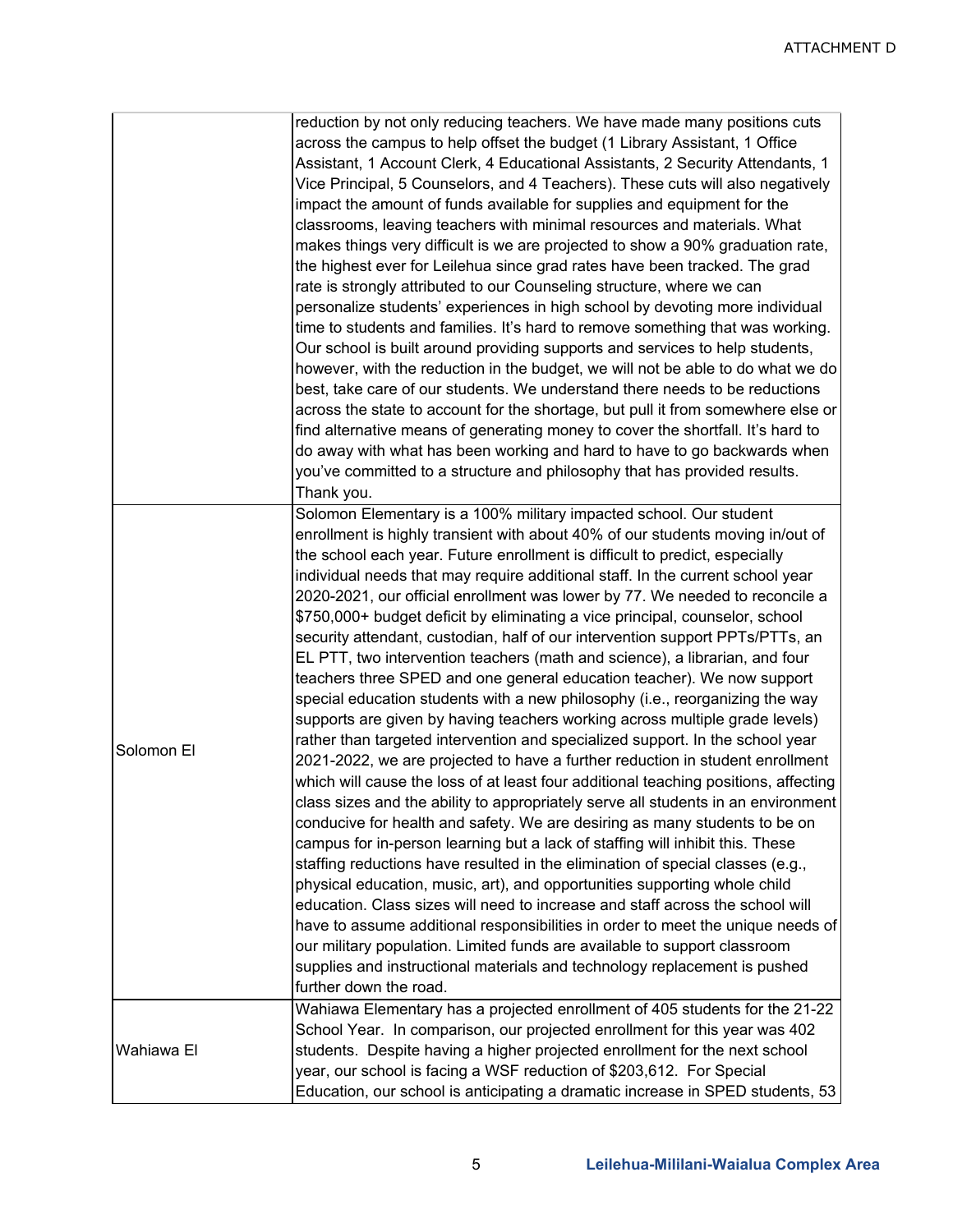|                       | to 72. Having a larger SPED population will require an increase in staff and<br>specialized services. However, we will see a \$265 decrease in SPED funding.                                                                                                                                                                                                                                                                                                                                                                                                                                                                                                                                                                                                                                                                                                                                                                                                                                                                                                         |
|-----------------------|----------------------------------------------------------------------------------------------------------------------------------------------------------------------------------------------------------------------------------------------------------------------------------------------------------------------------------------------------------------------------------------------------------------------------------------------------------------------------------------------------------------------------------------------------------------------------------------------------------------------------------------------------------------------------------------------------------------------------------------------------------------------------------------------------------------------------------------------------------------------------------------------------------------------------------------------------------------------------------------------------------------------------------------------------------------------|
|                       | At Wahiawa Elementary, we are committed to creating opportunities for<br>students to experience a wide variety of learning activities to be successful in<br>school and in life. We are intentional in how we structure our systems and are<br>mindful of how we use our resources. I am proud to say that our school has<br>shown considerable growth in the last few years as evidenced in higher<br>academic scores and higher satisfaction rates from parents, students, and<br>staff.                                                                                                                                                                                                                                                                                                                                                                                                                                                                                                                                                                           |
|                       | Budget cuts to schools will lead to a reduction in teachers, less support staff,<br>and a lower overall quality of education. We realize difficult decisions on the<br>budget are necessary, we ask that decision-makers remain mindful that<br>education creates opportunities for our Keiki and levels the playing field for our<br>students.                                                                                                                                                                                                                                                                                                                                                                                                                                                                                                                                                                                                                                                                                                                      |
| Wahiawa Middle        | It is indisputable that adequately and appropriately funded schools are crucial<br>to meeting student needs. Wahiawa Middle School has already decreased<br>staff due to the lower enrollment in this year's grade 6 cohort.<br>The situation is compounded by the impact of the pandemic. The school faces<br>\$459,740 less in WSF funds and \$280,181 less in support for special<br>education. The school is eliminating the following: English Language (EL)<br>teacher, a reading intervention teacher, art teacher, Honors language arts<br>honors teaching line, AVID teaching line, language arts teacher, science<br>teacher, parent-community network coordinator. These budgetary cuts come<br>at a time when students have lost crucial opportunities to receive direct and<br>explicit instruction.                                                                                                                                                                                                                                                    |
| Wheeler El            | Beginning with the school year 2020, due to lower enrollment caused by the<br>pandemic, as well as the current budget cuts (2021), Wheeler Elementary will<br>have eliminated 7.5 general education teachers, two educational assistants,<br>one vice principal, and one office clerk. We will also be cutting more than half<br>of our Part-Time Teachers who assist with our academic intervention program,<br>electives, and our after school club program.                                                                                                                                                                                                                                                                                                                                                                                                                                                                                                                                                                                                       |
| <b>Wheeler Middle</b> | Please allow me to share a scenario in an effort to contextualize the harsh<br>reality my school is facing for the 2021-2022 school year. Beginning this<br>school year, a combination of low student enrollment and substantial budget<br>reductions resulted in the loss of ten positions. A loss of ten positions meant<br>our students went without the support of a 7th grade math and science<br>teacher, a 7th grade language arts and social studies teacher, two special<br>education teachers, a response to intervention teacher, a student support<br>advisor, two educational assistants, a security assistant, and a Parent<br>Community Networking Coordinator. The sting of losing ten positions this<br>school year was further exacerbated with the crushing realization that I will<br>need to cut an additional 8 positions for the next school year in order to<br>reconcile a \$600,000+ budget deficit. In short, Wheeler Middle will have lost 18<br>positions within two school years, an incomprehensible blow to our school<br>community. |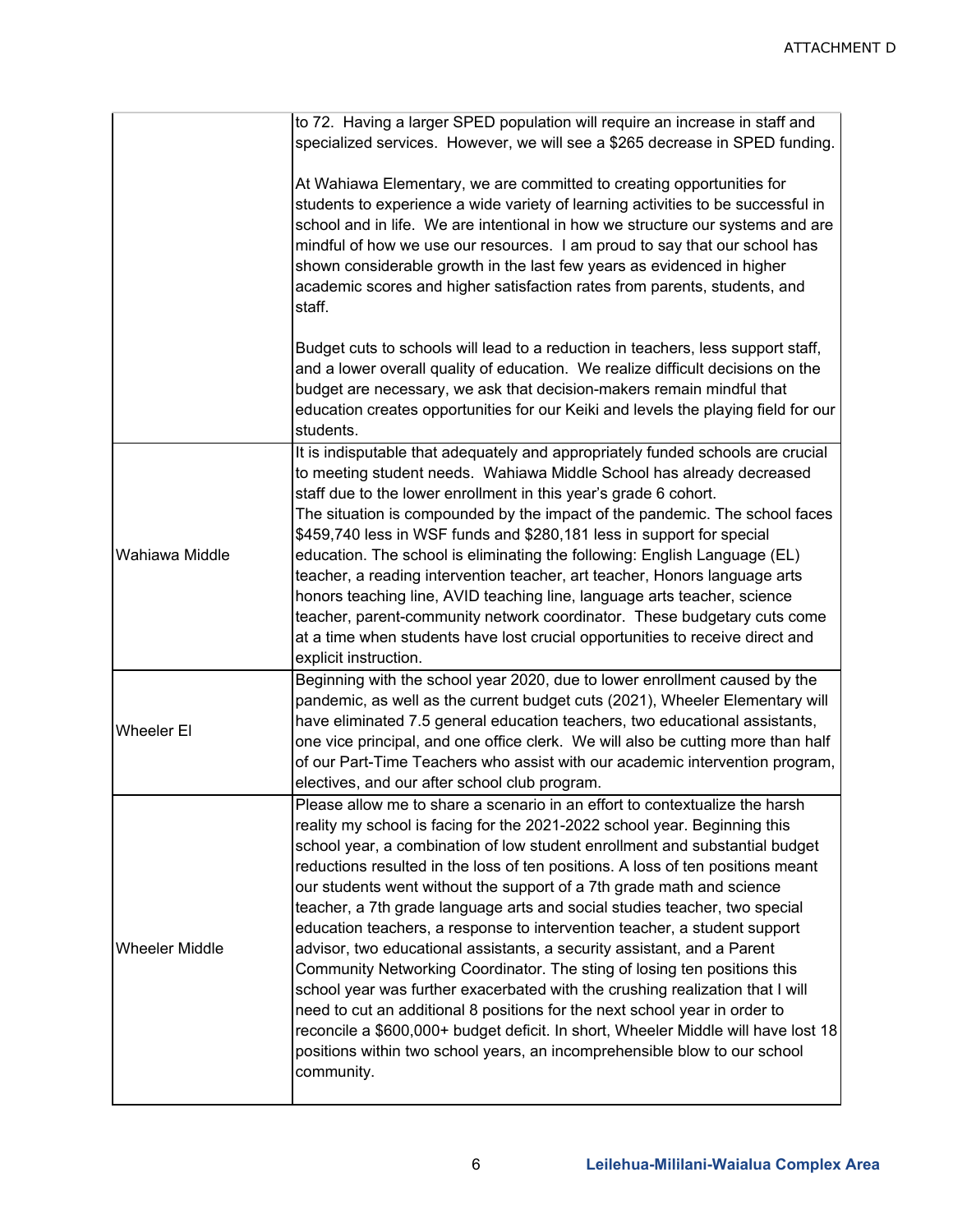| <b>Mililani Complex</b> |                                                                                                                                                                                                                                                                                                                                                                                                                                                                                                                                                                                                                                                                                                                                                                                                                                                                                                                                                                                                                                                                                                                                                                                                                                                                                                                                                                                                                                                                                                       |
|-------------------------|-------------------------------------------------------------------------------------------------------------------------------------------------------------------------------------------------------------------------------------------------------------------------------------------------------------------------------------------------------------------------------------------------------------------------------------------------------------------------------------------------------------------------------------------------------------------------------------------------------------------------------------------------------------------------------------------------------------------------------------------------------------------------------------------------------------------------------------------------------------------------------------------------------------------------------------------------------------------------------------------------------------------------------------------------------------------------------------------------------------------------------------------------------------------------------------------------------------------------------------------------------------------------------------------------------------------------------------------------------------------------------------------------------------------------------------------------------------------------------------------------------|
| Kipapa El               | Kipapa Elementary has a projected enrollment of 605 students and a projected<br>SPPA funding loss of \$203,181. We will have to cut two general education<br>teachers (Art. VI positions that support Sped. Inclusion classes), one special<br>education teacher, and one educational assistant position for the next SY.<br>However, we will still need to provide support for our general education<br>students and the array of services for our special education students with less<br>personnel. Also, our current enrollment is 568 students (37 students below<br>our projected enrollment of 605) and therefore we will have an additional WSF<br>funding loss of \$190,476. We will have to cut one general education teacher<br>position and one educational assistant. Total cuts of \$393,657. This SY all of<br>our resource teachers have had to go back into classroom positions due to the<br>pandemic and the need for manageable class sizes. We also were not able to<br>have teachers in our curriculum coordinator positions to provide Professional<br>Development and support for our teachers. These huge cuts in our budget will<br>impact us at the school level in critical areas: no resource teachers to provide<br>opportunities to educate the "whole child" with Performing Arts, PE,<br>Technology, etc., limited RTI support, and increased class size. It will also<br>impact the Professional Development plans and opportunities for our teachers<br>and staff. |
| Mililani High           | MILILANI HIGH SCHOOL is projected to lose about \$967,000 in WSF and<br>\$393,000 in SPPA funding. Nearly \$400,000 is projected to be cut from<br>discretionary spending. This will mean a 100% cut of transportation and repair<br>monies for athletics and music; a 33% reduction in monies allocated to<br>departments; and 50% reductions in Professional Development and student<br>travel support. Furthermore, it will be necessary to cut six teaching positions to<br>balance our WSF deficit. We anticipate we will be able to save all teaching<br>positions in Special Education, however, we plan to only be able to afford one<br>educational assistant position with the remaining SPPA funds (a reduction of<br>16 EA positions).                                                                                                                                                                                                                                                                                                                                                                                                                                                                                                                                                                                                                                                                                                                                                    |
| Mililani Ike El         | Mililani 'Ike Elementary has a projected enrollment of 605 students and a<br>projected WSF funding loss of \$415,283. Despite having a higher SPED<br>projected enrollment (87 students vs. 66 students) the projected SPPA budget<br>is a loss of \$37,784. We minimized our spending this year to maximize our<br>carryover funds to maintain our certificated and classified personnel.<br>The impact on our school is the loss of classroom support for interventions<br>(PPTs) and our technology teacher, librarian, and curriculum coach needed to<br>be reassigned to classroom lines. Teachers have added responsibilities and<br>modify grade-level instruction to account for the reduction of outside support.<br>They also continue to collaborate to support instructional improvement.<br>Funding to provide teachers opportunities to attend conferences or update our<br>technology equipment was also removed from the school's budget. Our<br>Chromebooks and staff laptops are reaching the age of replacement; this is a<br>concern.                                                                                                                                                                                                                                                                                                                                                                                                                                             |
| Mililani Mauka El       | Mililani Mauka Elementary's projected enrollment of 726 students and 71 for<br>SPED. With the reduced enrollment and funding, we will be reducing 2 general<br>education positions, two special education teacher positions, 1.5 educational<br>assistant positions, and one office assistant position. Due to the budget                                                                                                                                                                                                                                                                                                                                                                                                                                                                                                                                                                                                                                                                                                                                                                                                                                                                                                                                                                                                                                                                                                                                                                             |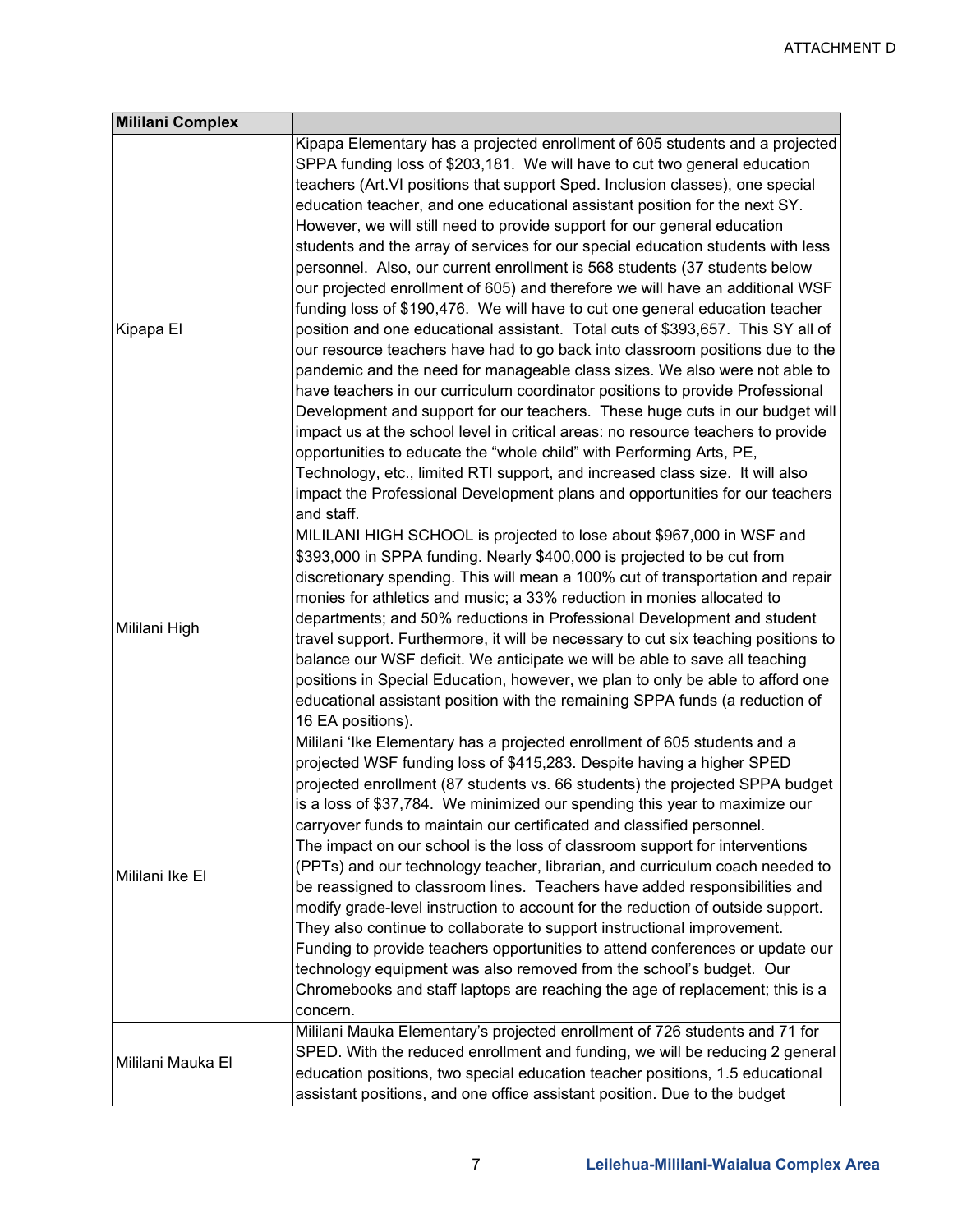|                        | reductions, casual hire support positions who provide academic intervention<br>via tutoring and substitute funds for PD will be eliminated. The loss of teachers<br>and support personnel may mean an increase in class size and increased<br>responsibility to meet the needs of our special needs students. We are also<br>having to relook our special education and inclusion classrooms due to the<br>reduced personnel. During SY 2019-2020, due to reduced enrollment and the<br>need to cover the budget deficit, support positions were realigned as a means<br>to reduce class size, as a result, the librarian, EL/mentor teacher, music<br>teacher, counselor, and curriculum coordinator were reassigned to classroom<br>positions with others taking on their responsibilities. It is anticipated that we<br>will not be bringing back these positions next school year as well.<br>Mililani Middle lost \$1,235,366 in WSF and \$355,147 in SPPA funding. In |
|------------------------|-----------------------------------------------------------------------------------------------------------------------------------------------------------------------------------------------------------------------------------------------------------------------------------------------------------------------------------------------------------------------------------------------------------------------------------------------------------------------------------------------------------------------------------------------------------------------------------------------------------------------------------------------------------------------------------------------------------------------------------------------------------------------------------------------------------------------------------------------------------------------------------------------------------------------------------------------------------------------------|
| Mililani Middle        | comparison to SY 2019-20, we are short \$1,259,365. The decision was made<br>to keep all faculty and staff for SY 2021-22 and to use all previous carryover<br>monies to operate the school. Spending this year will be limited to essentials<br>only, obligated leases, PPEs, phones, maintenance items, etc. in order to<br>carry over as much as possible for the next school year. Being a multi-track<br>school, as it is important for cross-track articulation, this will not happen as<br>there are no monies for substitutes for PD. Technology will also suffer as<br>normal replacement purchases will not occur, only supplies to maintain our<br>current inventory will be purchased, i.e., toner, ink, etc. One office assistant<br>and one account clerk retired this school year and these positions were not<br>purchased for the next school year. The remaining office staff will take on<br>additional responsibilities.                                |
| Mililani Uka El        | Mililani Uka lost \$516,460 in WSF as compared to SY 2020-21. Despite the<br>loss, all certificated and classified staff were funded by using 2019-2020 and<br>anticipated 2020-21 carryover funds. Most casual hire positions and<br>professional development funds were eliminated. The entire Uka Team has to<br>assume more responsibilities to fulfill normal operations and student services.                                                                                                                                                                                                                                                                                                                                                                                                                                                                                                                                                                         |
| Mililani Waena El      | Mililani Waena has a projected enrollment of 798 students, which is over our<br>current enrollment of 784. With our current enrollment, there is a possibility<br>that we will not hit our projected enrollment, which will be an additional loss of<br>approximately \$58,000 after the school year starts. MWES had a reduction to<br>our WSF funds by \$398,592 for the upcoming school year. Waena has<br>decided to keep most of our faculty and staff but will have to cut back on one<br>vice principal position, our casual hires, and operational supplies. We are<br>hoping that our carryover fund from this year will be able to help cover the<br>deficit.                                                                                                                                                                                                                                                                                                     |
| <b>Waialua Complex</b> |                                                                                                                                                                                                                                                                                                                                                                                                                                                                                                                                                                                                                                                                                                                                                                                                                                                                                                                                                                             |
| Haleiwa El             | HES is projected to lose approx. \$100,000 from WSF and approx. \$50,000<br>from Sped PPA. For a small school like HES, losing these amounts will mean<br>the loss of two general education teacher positions and a 0.5 DPUST who was<br>critical in helping the school manage its electronic devices once the transition<br>to distance learning was necessitated. The loss of general education teachers<br>means that class sizes may increase and will force other general education<br>and special education teachers to take on more responsibilities to service the<br>school's needy population.                                                                                                                                                                                                                                                                                                                                                                    |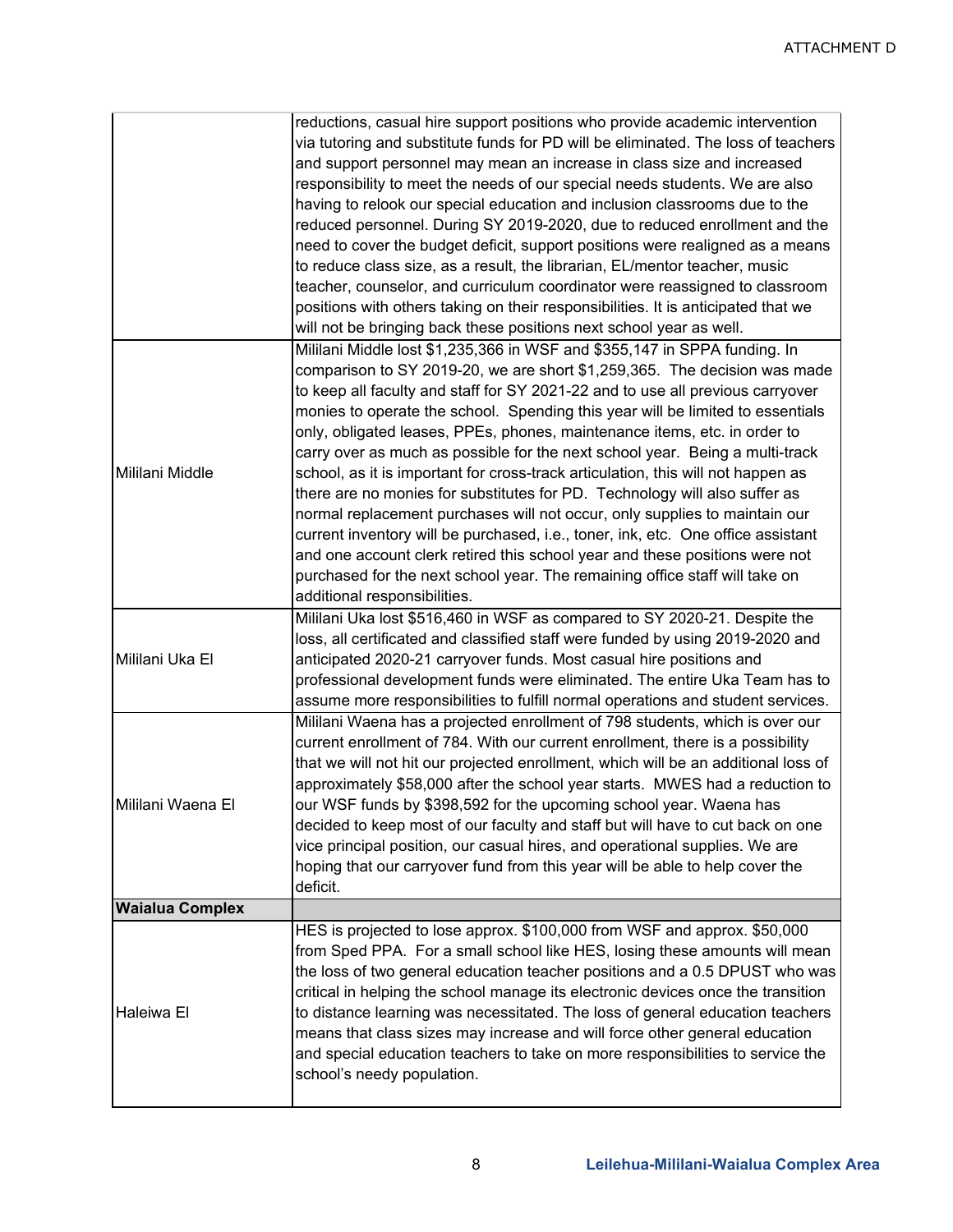|                    | WES projected enrollment is 505 students and we are currently at 460. This                                         |  |  |
|--------------------|--------------------------------------------------------------------------------------------------------------------|--|--|
|                    | projected shortfall cannot be mitigated by other funds due to projected budget                                     |  |  |
|                    | cuts for the 2020-2021 school year and could necessitate the reduction of                                          |  |  |
|                    | three teaching positions or most of our staff (educational assistants or part-                                     |  |  |
|                    | time teachers) dedicated to providing students additional tutoring support and<br>learning interventions.          |  |  |
|                    | For special education, we are anticipating the loss of a special education                                         |  |  |
|                    | teacher and educational assistant. As a school, we are also concerned about                                        |  |  |
| Waialua El         | having the personnel available to support 1:1 services for special education<br>students identified in their IEPs. |  |  |
|                    | Additionally, our school is looking at a 70% reduction in money dedicated to                                       |  |  |
|                    | the library, media, and technology - all of which are vital components to                                          |  |  |
|                    | classroom instruction and learning interventions. Funds dedicated to                                               |  |  |
|                    | classroom and teaching supplies are also projected to be reduced by 65%.                                           |  |  |
|                    | Budget cuts for next year are already having an impact for this year as we                                         |  |  |
|                    | have had to severely restrict our current spending for technology and supplies                                     |  |  |
|                    | to maximize carryover funds to mitigate expected hardships for next year.                                          |  |  |
|                    | As a small combination school, WHIS has spent the last four years working to                                       |  |  |
|                    | keep our middle school students independent of our high school. We                                                 |  |  |
|                    | recognize that this is a costly endeavor, however, well worth the additional                                       |  |  |
|                    | curriculum coordinator and vice principal who are instrumental in making this a                                    |  |  |
|                    | reality for the Waialua community. I am extremely concerned that our efforts to                                    |  |  |
|                    | ensure our Keiki thrive in a middle school environment will be lost due to the                                     |  |  |
|                    | \$380,000.00 budget cuts from WSF and \$400,000.00 budget cuts from special                                        |  |  |
|                    | education funds our school is facing. It would be immensely disastrous to our                                      |  |  |
| Waialua High & Int | school community for us to revert back to grades 7-12 sharing one campus                                           |  |  |
|                    | and one set of teachers. In addition, based on the above budget deficit, WHIS                                      |  |  |
|                    | has had to cut two general education teachers, one counselor, 1.5 special                                          |  |  |
|                    | education teachers, 2.5 educational assistance, 2.5 office clerks, and .5                                          |  |  |
|                    | custodian. If our enrollment count does not increase, I will be forced to cut the                                  |  |  |
|                    | middle school curriculum coordinator and or vice principal, thus reverting back                                    |  |  |
|                    | to an antiquated school model. Furthermore, the 2021-2022 SY funds will                                            |  |  |
|                    | cover personnel only, we have \$0 remaining for school operations, supplies, or                                    |  |  |
|                    | equipment.                                                                                                         |  |  |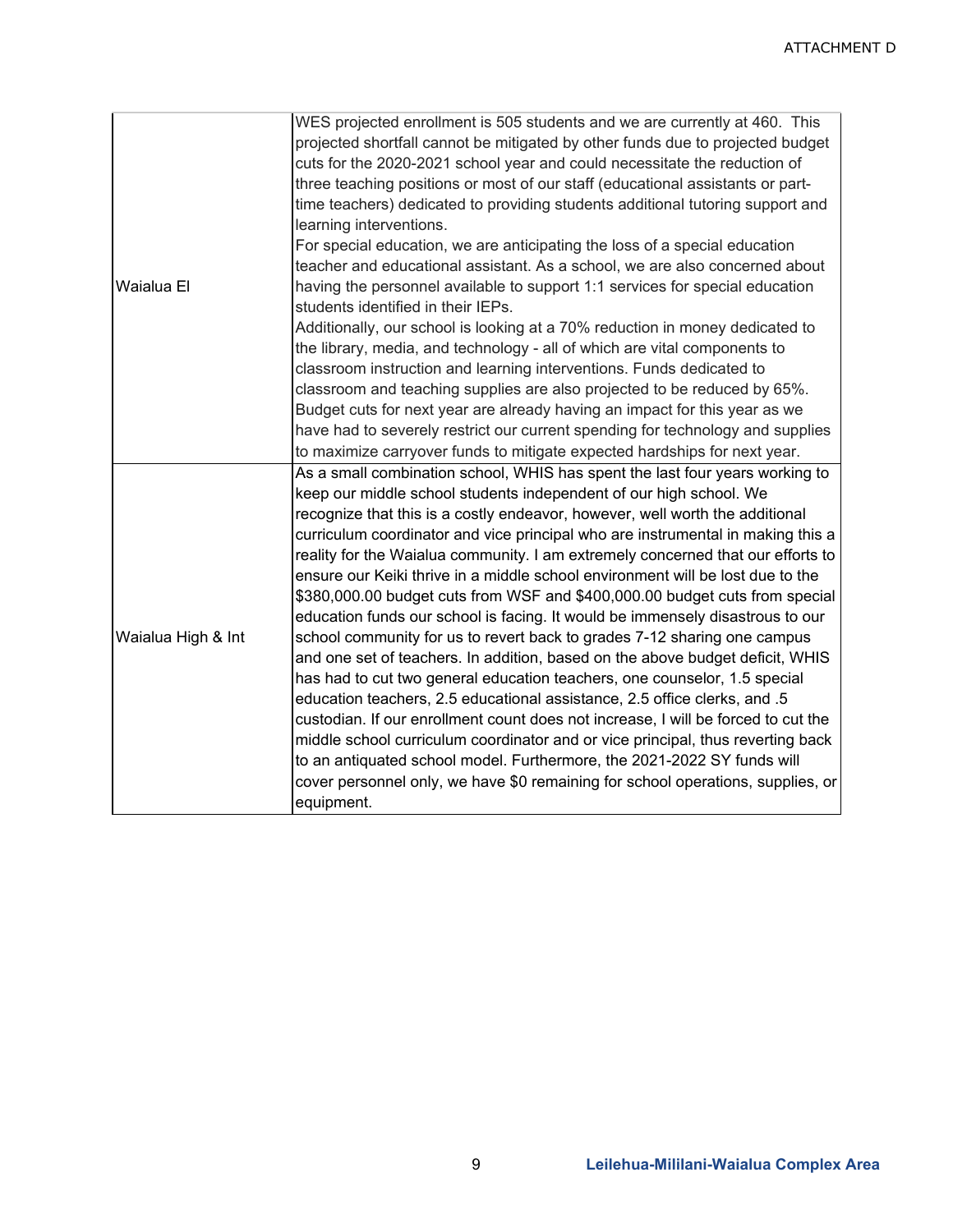

## **Campbell-Kapolei Complex Area**

2 - High Schools, 4 - Middle Schools, 12 - Elementary Schools Senate District No. 19, 20 House District No. 39, 40, 41, 42, 43

### **COMPLEX AREA INFORMATION**

### **FUNCTIONAL STATEMENT**

A Complex Area consists of one or more school complexes, each school complex consisting of a high school and its feeder middle and elementary schools that feed into it. The complex area office, led by a Complex Area Superintendent (CAS) consist of functions that meet the needs of the respective portfolio of schools, students, parents, employees, educators, and community stakeholders to focus on transforming school design and learning experiences through strong leadership, student voice, and educator and school-community collaboration that leads to strong student outcomes. The CAS and staff are tasked with providing support and direction to schools within that geographic region, by situating resources with decision making closer to schools as a means of improving student learning.

### **ALLOCATED INDEX COMPLEX AREA ALLOCATION FUNDS**

| School Year 2020-2021 | School Year 2021-2022 | Percentage Change |
|-----------------------|-----------------------|-------------------|
| \$1,647,641           | \$1,471,131           | $-10.71\%$        |

### **PROJECTED COMPLEX-LEVEL POSITIONS (General Funds)**

| <b>Type of Position</b>    | <b>School Year 2020-</b><br>2021 | School Year 2021-<br>2022 | Percentage<br>Change |
|----------------------------|----------------------------------|---------------------------|----------------------|
| <b>Educational Officer</b> | 4.00                             | 3.00                      | $-25.00%$            |
| Teacher                    | 5.00                             | 3.00                      | $-40.00\%$           |
| Classified                 | 8.00                             | 7.00                      | $-12.50%$            |

### **COMPLEX PROGRAMMATIC IMPACTS**

● Reduced SY 21-22 ICCA Funded Positions: Resource Teachers by 3, and Complex Area Personnel Position/Investigator by 1. This will allow the CA to continue to provide fiscal support (to the extent possible) for school-level expenses that are complex or CA wide.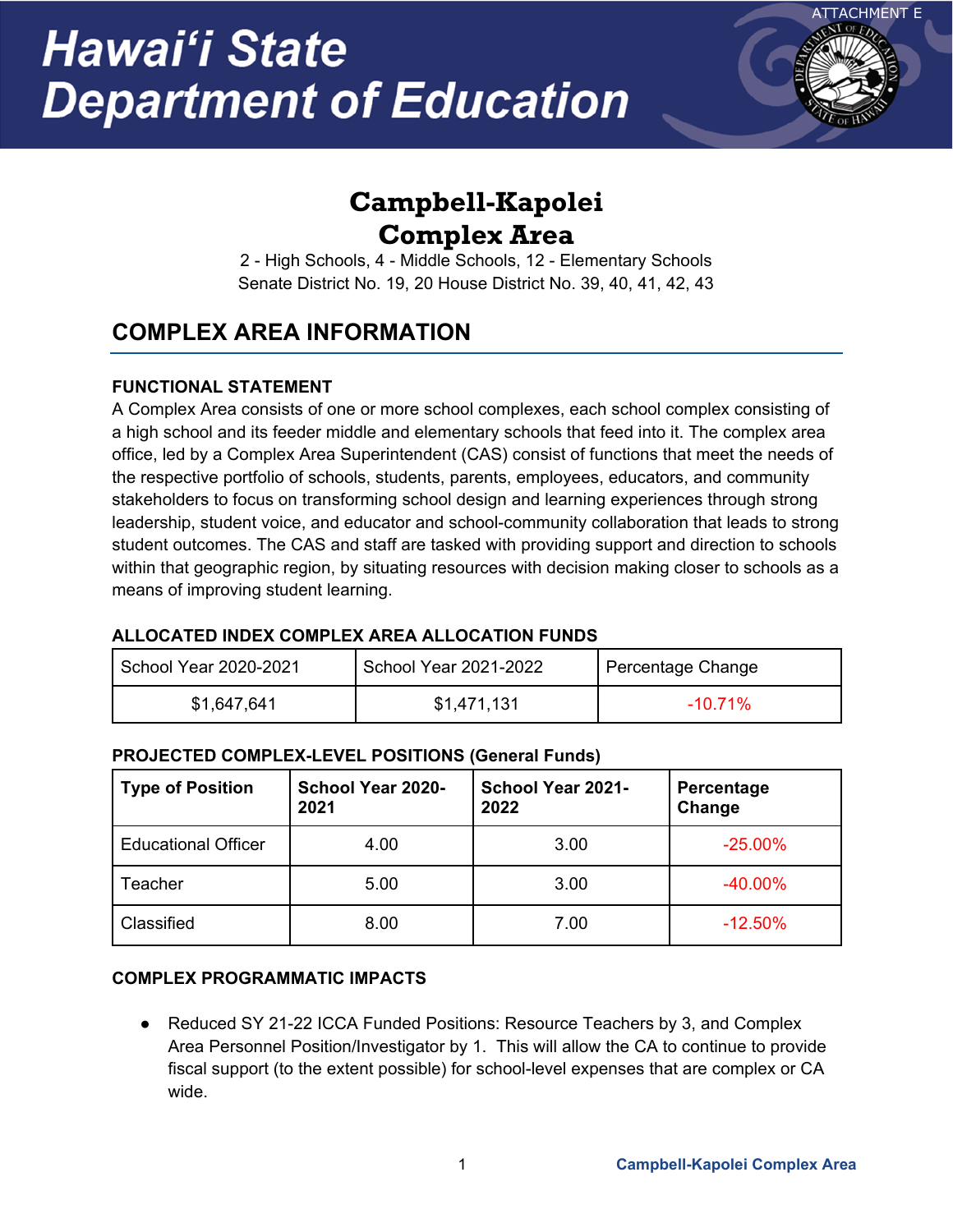● Due to the position reductions, remaining staff members will have to absorb the workload for the positions that can no longer be funded/supported

### **SCHOOL-LEVEL INFORMATION**

#### **STUDENT ENROLLMENT**

| School Year (SY)<br>2020-2021<br>(projected) | SY 2020-2021<br>(official) | SY 2021-2022<br>(projected) | Percentage Change<br>(projected to<br>projected) |
|----------------------------------------------|----------------------------|-----------------------------|--------------------------------------------------|
| 17,493                                       | 17,278                     | 17,517                      | $0.14\%$                                         |

### **ALLOCATED WEIGHTED STUDENT FORMULA FUNDS**

| SY 2020-2021<br>(projected) | SY 2020-2021<br>(official) | SY 2021-2022<br>(projected) | Percentage Change<br>(projected to<br>projected) |
|-----------------------------|----------------------------|-----------------------------|--------------------------------------------------|
| \$93,678,228                | \$90,433,316               | \$84,968,832                | $-9.30\%$                                        |

### **ALLOCATED SPECIAL EDUCATION PER PUPIL ALLOCATION FUNDS**

| SY 2020-2021          | SY 2020-2021         | SY 2021-2022          | Percentage Change |
|-----------------------|----------------------|-----------------------|-------------------|
| (projected: April 30, | (official: April 30, | (projected: April 30, |                   |
| 2019 count)           | 2020 count)          | 2020 count)           |                   |
| \$24,580,680          | \$24,811,969         | \$21,753,014          | $-11.50\%$        |

| <b>Type of Position</b>              | SY 2020-2021<br><b>Financial Plan</b> | SY 2021-2022<br><b>Financial Plan</b> | Percentage<br>Change |
|--------------------------------------|---------------------------------------|---------------------------------------|----------------------|
| <b>Educational Officer</b>           | 59.00                                 | 52.00                                 | $-11.86%$            |
| Teacher                              | 1,243.00                              | 1,169.00                              | $-5.95%$             |
| Classified -<br>(Instructional)      | 218.75                                | 188.25                                | $-13.94%$            |
| Classified - (Non-<br>Instructional) | 271.00                                | 262.00                                | $-3.32%$             |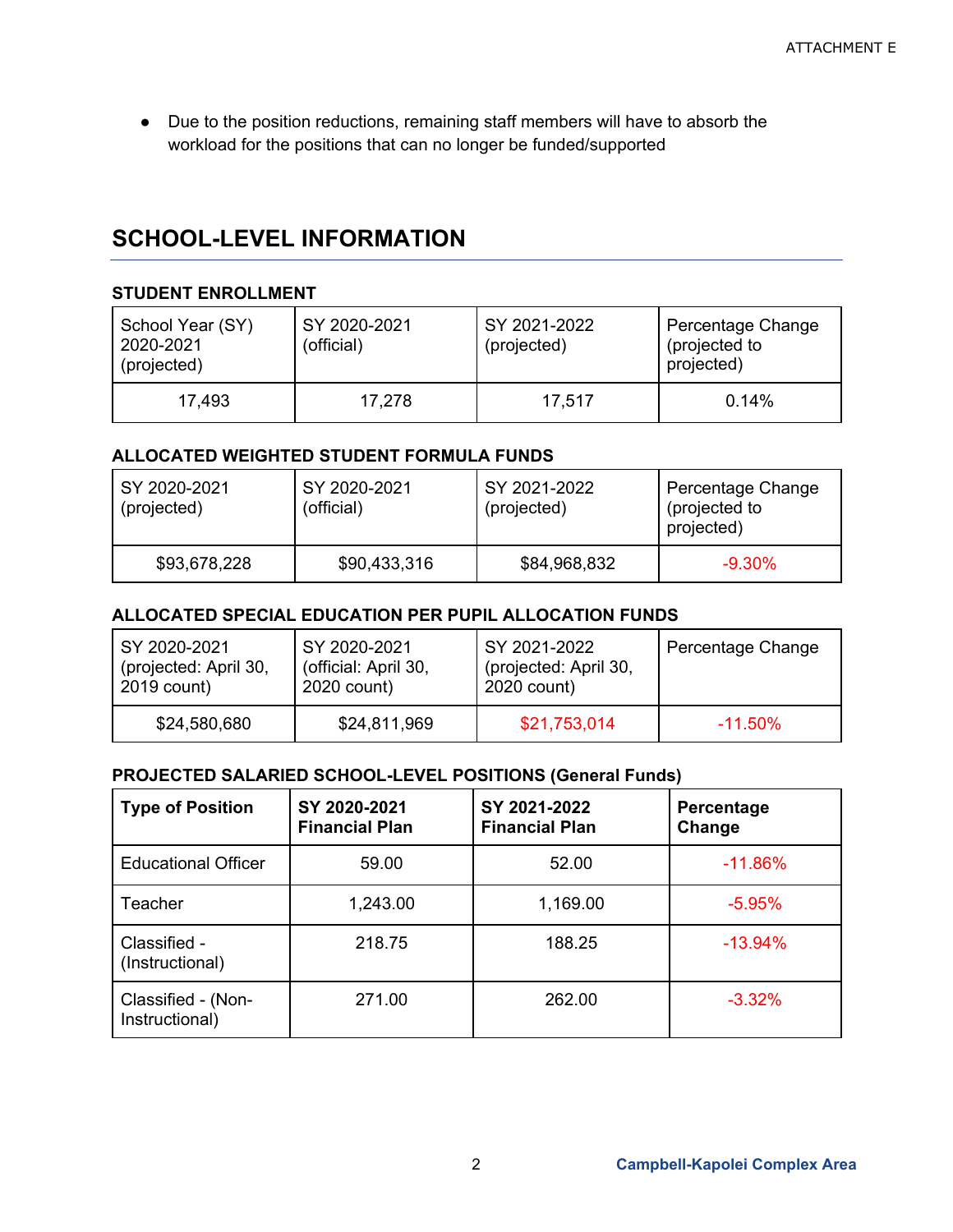## **Campbell-Kapolei**

| <b>SCHOOL</b>           | <b>Impacts of Budget Reductions</b>                                                                                                                                                                                                                                                                                                                                                                                                                                                                                                                                                                                                                                                          |  |  |
|-------------------------|----------------------------------------------------------------------------------------------------------------------------------------------------------------------------------------------------------------------------------------------------------------------------------------------------------------------------------------------------------------------------------------------------------------------------------------------------------------------------------------------------------------------------------------------------------------------------------------------------------------------------------------------------------------------------------------------|--|--|
| <b>Campbell Complex</b> |                                                                                                                                                                                                                                                                                                                                                                                                                                                                                                                                                                                                                                                                                              |  |  |
| Campbell High           | Reduction of 8 Teaching positions (teacher, SPED, NCT)<br>Reduction of 3 Education Assistant positions<br>Reduction of 1 Office Assistant position<br>Reduction of 1 School Safety Attendant<br>Reduction of 1 Vice Principal position<br>Elimination of funding for instructional supplies and material (books,<br>computers, classroom supplies, etc.)                                                                                                                                                                                                                                                                                                                                     |  |  |
| Ewa Beach El            | Reduction of part-time teachers, paraprofessional teachers,<br>paraprofessional educator positions. These positions directly service<br>vulnerable and disadvantaged populations. Position reductions will<br>impact programs such as Special Education, EL, AVID, and<br>Enrichment.<br>Reduction in normal school level budget allocation for operating costs                                                                                                                                                                                                                                                                                                                              |  |  |
|                         | and/or postponing other costs to a subsequent year.                                                                                                                                                                                                                                                                                                                                                                                                                                                                                                                                                                                                                                          |  |  |
| Ewa El                  | 1. Reduction of 1-SPED EA position<br>Reduction in funding to cover operational expenses for<br>2.<br>Instructional Resource Materials; Stipends for Professional<br>Development; Supplies for Office & Classrooms; Custodial<br>Supplies; R & M for Office Equipment & Security;                                                                                                                                                                                                                                                                                                                                                                                                            |  |  |
| Ewa Makai Middle        | Reduction in 1 SPED Teacher position. Reduction in EA positions from<br>75. 75 to 5.25. (abolishing current positions and creating 7 positions at<br>FTE) Reduction of 2 school security positions.                                                                                                                                                                                                                                                                                                                                                                                                                                                                                          |  |  |
| Holomua El<br>Ilima Int | Reduction of 1 VP, 1 counselor, 1 Coach, 1 PSAP (EA), 1 Office<br>Assistant. These reductions will negatively impact school-wide<br>curricular and operational functions. Reduce 4 Special Education<br>Teaching Positions. Will need to distribute students among existing<br>staffing (SpEd), therefore negatively impacting the implementation of<br>the IEP. Operational functions negatively impacted by budget<br>reduction. Multi-track functions create unique challenges compared to<br>single-track schools. Prepared to possibly reduce additional positions<br>depending on the SY21-22 enrollment count.<br>Reduction in the number of teams in the 7th grade from three to two |  |  |
|                         | teams next school year, impacting inclusion practices. The total<br>number of certificated BU5 staff will decrease from 60 to 48. The<br>Electives Department will no longer be offering Media and Family and<br>Consumer Science elective classes, reducing elective offerings from<br>12 to 10, thus impacting the school's efforts to align with high school<br>CTE AND increasing class size in other electives.                                                                                                                                                                                                                                                                         |  |  |
| Iroquois Point El       | Elimination of 3 teaching positions (Music, PE, and library<br>$\bullet$<br>teacher)                                                                                                                                                                                                                                                                                                                                                                                                                                                                                                                                                                                                         |  |  |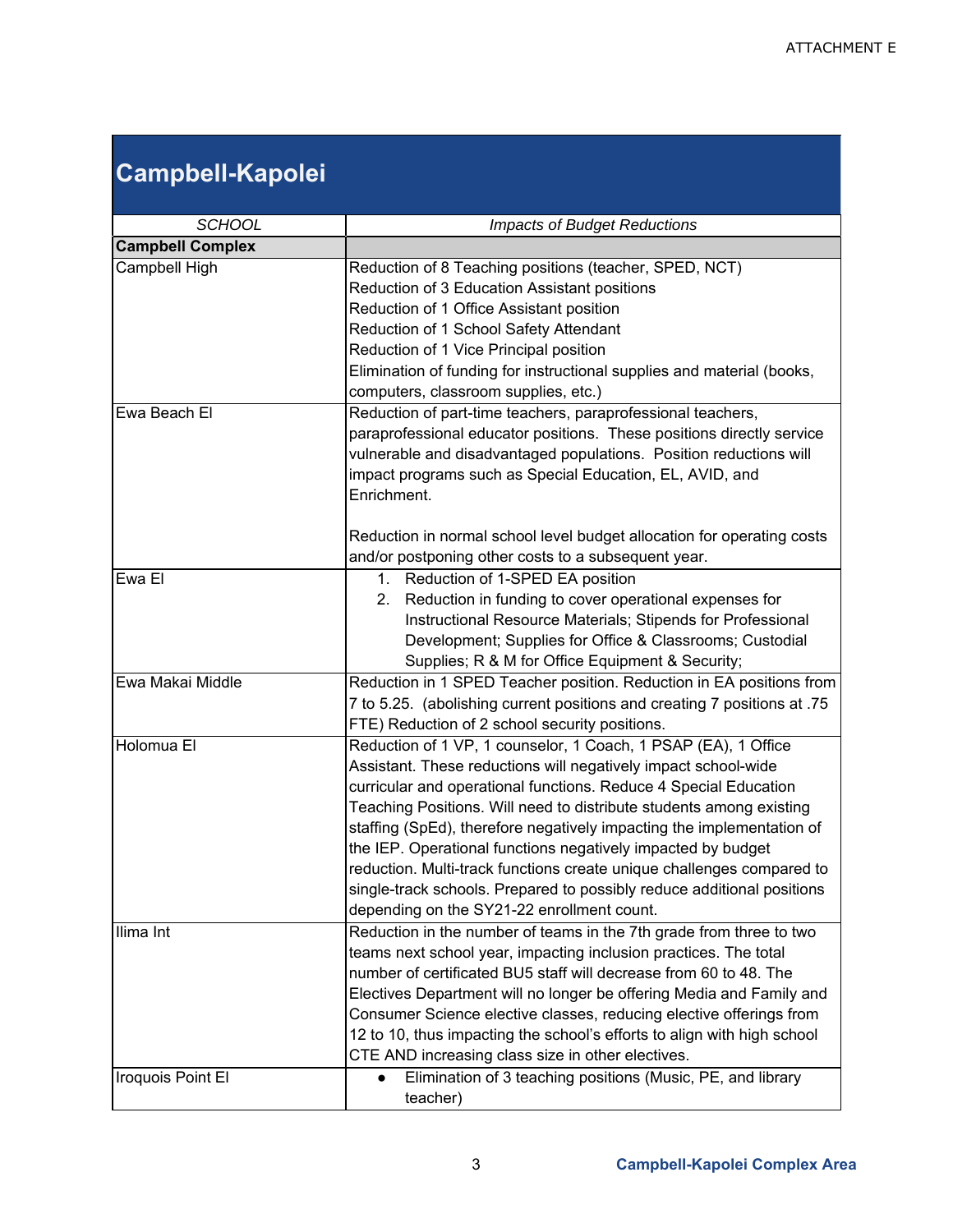|                         | $\bullet$   | Elimination of an Academic Coach position                               |
|-------------------------|-------------|-------------------------------------------------------------------------|
|                         |             | Elimination of .50FTE Office Assistant                                  |
|                         |             | Elimination of substitute and stipend funding used for                  |
|                         |             | professional development                                                |
|                         |             | Reduction in the budget for casual hires (PTT, PPE, PPT, and            |
|                         |             | other part-time personnel)                                              |
|                         | $\bullet$   | Reduction in the operational budget, classroom materials, and           |
|                         |             | supplies.                                                               |
| Kaimiloa El             | 1.          | Reduction of 3 teaching positions (Elective, sped, and library          |
|                         |             |                                                                         |
|                         |             | teachers. These positions directly service students.)                   |
|                         | 2.          | Reduction of .5 custodial position                                      |
|                         | 3.          | Elimination of 4 EL PPE positions (These positions directly             |
|                         |             | service vulnerable and disadvantaged populations. Position              |
|                         |             | eliminations will impact EL programming)                                |
|                         |             | 4. Elimination of 1 parent involver position                            |
|                         |             | 5. Reduction of 1 VP position                                           |
|                         | 6.          | Elimination of substitute and stipend funding that supports             |
|                         |             | teacher growth and continual professional development                   |
| Keoneula El             |             | Eliminated 3 teaching positions                                         |
|                         |             | Eliminated PE position to return to the classroom to address class size |
|                         |             | Eliminated all substitute days and stipends for teachers professional   |
|                         | development |                                                                         |
|                         |             | Budget for PPT and other part-time personnel reduced by 50%             |
| Pohakea El              | 1.          | Elimination of music position;                                          |
|                         | 2.          | Elimination of one of two counseling positions;                         |
|                         | 3.          | Elimination of one OG teaching position which focused on                |
|                         |             | GAP kids in grades K-2; taught OG and supported K-2                     |
|                         |             | teachers in refining teaching OG;                                       |
|                         |             | 4. Reduction in normal school level budget allocation for               |
|                         |             | operating costs and/or postponing other costs to a subsequent           |
|                         |             | year.                                                                   |
| <b>Kapolei Complex</b>  |             |                                                                         |
| <b>Barbers Point El</b> | 1.          | Eliminating two teacher positions and one counselor based on            |
|                         |             | a projected enrollment of 500, if the schools stay at the 455           |
|                         |             | current enrollment, there will be a need to eliminate 7 teachers        |
|                         |             |                                                                         |
|                         | 2.          | Eliminating all casual hires (PPTs/PPEs) - positions to help            |
|                         |             | with closing the gaps in literacy                                       |
|                         | 3.          | Elimination of PCNC who helps with making connections to                |
|                         |             | businesses and parents to help with donations and organize              |
|                         |             | events                                                                  |
|                         |             |                                                                         |
|                         | 4.          | Eliminating the only VP position - due to budget constraints,           |
|                         |             | not sure if could afford to have the additional support                 |
|                         | 5.          | Eliminating all stipends and substitute funding for professional        |
|                         |             | development for teachers and staff                                      |
|                         |             |                                                                         |
|                         | 6.          | Eliminating funding for supplies and materials for classrooms           |
|                         |             |                                                                         |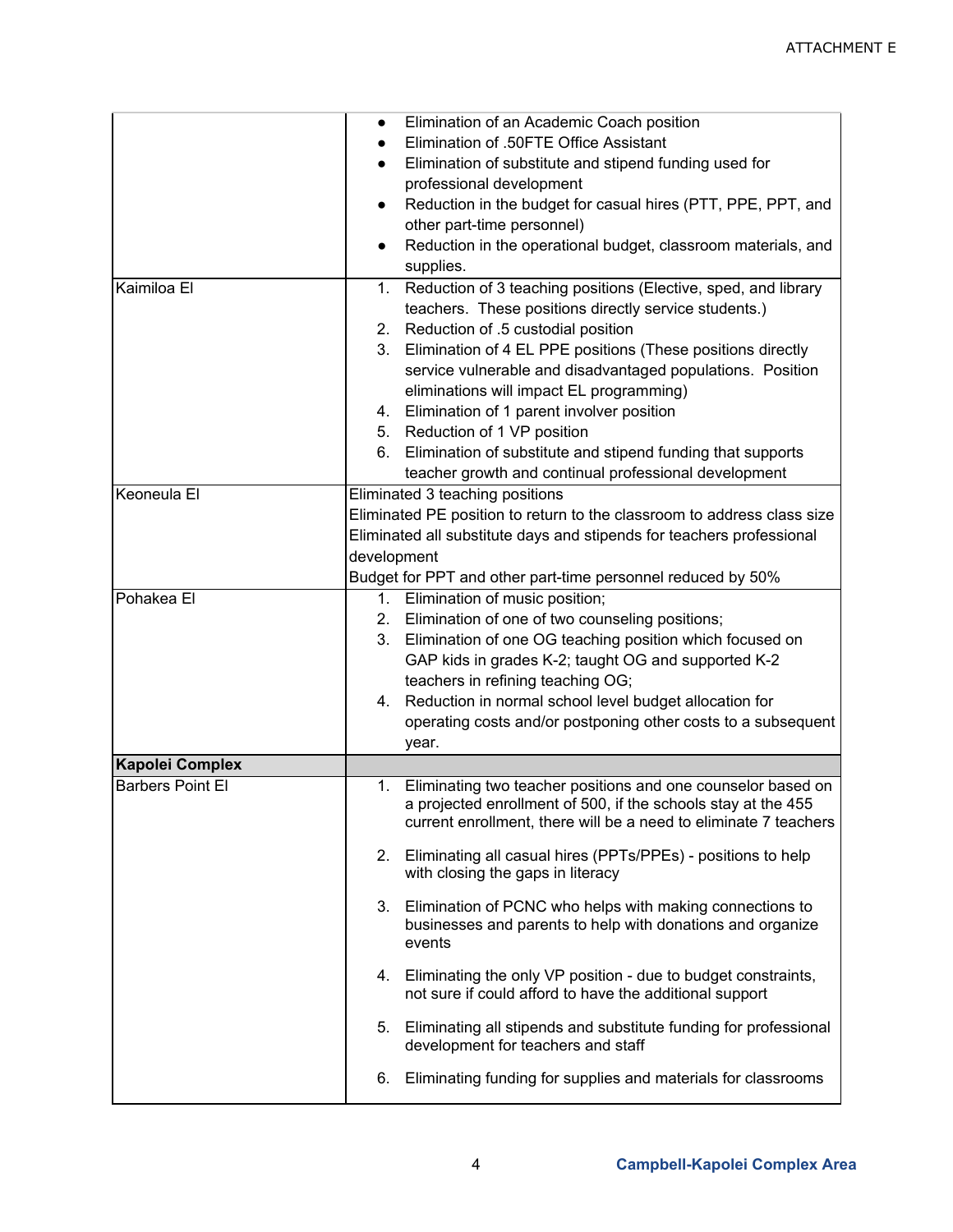|                   | 7. Student to teacher ratio will increase due to fewer teachers         |
|-------------------|-------------------------------------------------------------------------|
| Kapolei El        | Eliminated 2 reading and math intervention positions<br>1.              |
|                   | Eliminated PE and Art positions.<br>2.                                  |
|                   | Eliminated 1 PCNC PTT position.<br>3.                                   |
|                   | Eliminated 4 EA positions.<br>4.                                        |
| Ho'okele El       | Decreased 12-month Technology Coach to 10 months<br>1.                  |
|                   | Decreased 1.0 FTE UST Position to 0.5 FTE<br>2.                         |
|                   | Eliminated the PCNC PTT Position.<br>3.                                 |
|                   | Eliminated a Curriculum Coach Position<br>4.                            |
|                   | Eliminated a Counselor Position<br>5.                                   |
|                   | Eliminating Classroom Teacher Positions - Class sizes will be<br>6.     |
|                   | larger than usual thus increasing student to teacher ratio              |
|                   | Eliminated a Special Education Teacher Position<br>7.                   |
|                   | Unable to meet operational cost and therefore will need to<br>8.        |
|                   | carry over funds to make up the deficit.                                |
|                   | 9. PBL and Math Problem Solving PD will be pushed back a                |
|                   | second year.                                                            |
|                   | 10. No funds for PPE. PPE provided to the school was minimal            |
|                   | compared to what the school had to purchase. Will need to               |
|                   | carry over money to purchase PPE.                                       |
| Kapolei High      | Elimination of all (approx. 30) part-time teachers,<br>1)               |
|                   | paraprofessional teachers, paraprofessional educator                    |
|                   | positions. These positions directly service vulnerable and              |
|                   | disadvantaged populations. Position eliminations will impact            |
|                   | programs such as Special Education, EL, AVID, and CTE;                  |
|                   | 2) Elimination of all funding for classroom supplies and materials.     |
|                   | Potentially requiring our students and families to cover course         |
|                   | expenses;                                                               |
|                   | Eliminate Early College Program courses;<br>3)                          |
|                   | Elimination of all substitute and stipend funding to support<br>4)      |
|                   | teacher growth and continual professional development;                  |
|                   | Elimination of a School Security Attendant position; thus<br>5)         |
|                   | compromising the health and safety of the entire school                 |
|                   | campus;                                                                 |
|                   | Student-to-teacher classroom ratios will be increased to<br>6)          |
|                   | absorb budget reductions; thus compromising student safety              |
|                   | and personalization for student learning; and                           |
|                   | Compromise the economic, social, and emotional well-being of<br>7)      |
|                   | all public school employees thus decrease in job satisfaction           |
|                   | and productivity.                                                       |
| Honouliuli Middle | Will need to decide to not hire one or two of the following:<br>$1_{-}$ |
|                   | Counselor<br>a.                                                         |
|                   | Teacher positions (May need to go to two teams of 3<br>b.               |
|                   | rather than 2 teams of 4; equivalent to two teachers                    |
|                   | difference. This will increase teacher to student                       |
|                   | ratios.)                                                                |
|                   | May not be able to go one to one with ipads.<br>2.                      |
|                   | 3.<br>Funding for classroom supplies will be reduced.                   |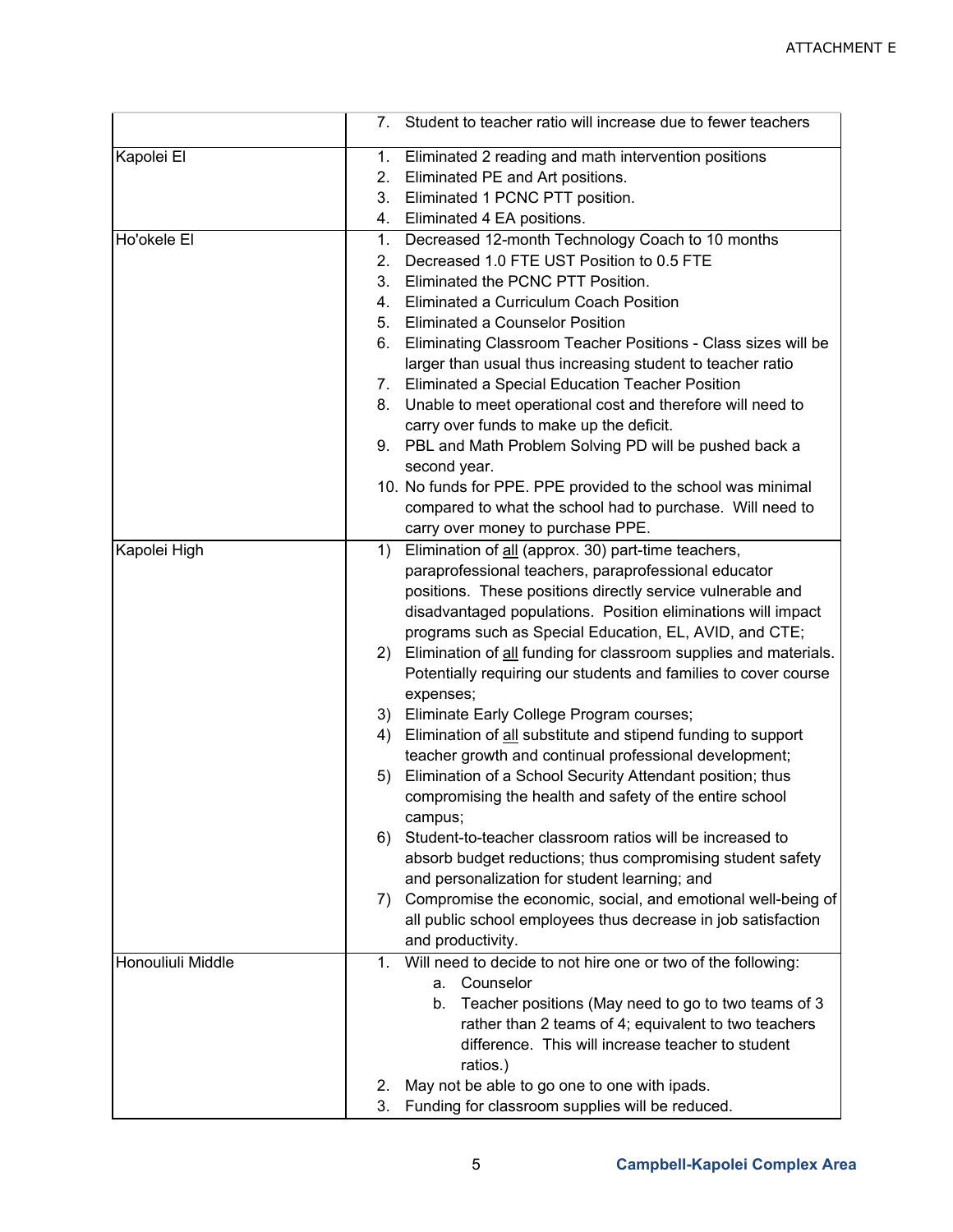|                | Reduce PD.<br>4.                                                                            |
|----------------|---------------------------------------------------------------------------------------------|
| Kapolei Middle | Reduction of 16 BU 05 Staff                                                                 |
|                | Elimination of 2 Secondary Math teachers<br>1.                                              |
|                | Elimination of 1 ELA Secondary Math teacher<br>2.                                           |
|                | Elimination of 2 Secondary Science teachers<br>3.                                           |
|                | Elimination of 2 Secondary Social Studies teachers<br>4.                                    |
|                | 5. Elimination of 4 Secondary Exploratory Wheel teachers                                    |
|                | Elimination of 1 Secondary Sped teacher<br>6.                                               |
|                | 7. Elimination of 1 Librarian                                                               |
|                | 8. Elimination of 1 School Counselor                                                        |
|                | 9. Elimination of 1 SSC/ Testing Coordinator                                                |
|                | 10. Elimination of 1 Student Support Specialist                                             |
|                | Elimination of 7 BU 03 Sped EA positions                                                    |
|                | No funds for PPE                                                                            |
|                | Postponement of Professional Development for staff                                          |
| Makakilo El    | Elimination of the only VP position<br>1.                                                   |
|                | Elimination of 2 Educational Assistants<br>2.                                               |
|                | Elimination 3 Teacher positions<br>3.                                                       |
|                | <b>Elimination 1 Office Assistant</b><br>4.                                                 |
|                | 5. Elimination 9 Paraprofessional Educational Tutors                                        |
|                | Elimination of 3 adult supervisors (lunch and recess<br>6.<br>supervision)                  |
|                | Elimination of funding for classroom supplies and materials<br>7.                           |
|                | *Struggling to cover operational costs, will need to use<br>carryover funds to stay afloat. |
| Mauka Lani El  | Elimination of PE position;<br>1.                                                           |
|                | Elimination of 1 EA position which was utilized for PSAP;<br>2.                             |
|                | Elimination of 2 additional elementary teaching positions thus<br>3.                        |
|                | needing to increase class sizes;                                                            |
|                | 4. Elimination of 1 Special Education teaching positions;                                   |
|                | Reduction in normal school level budget allocation for<br>5.                                |
|                | operating costs and/or postponing other costs to a subsequent                               |
|                | year.                                                                                       |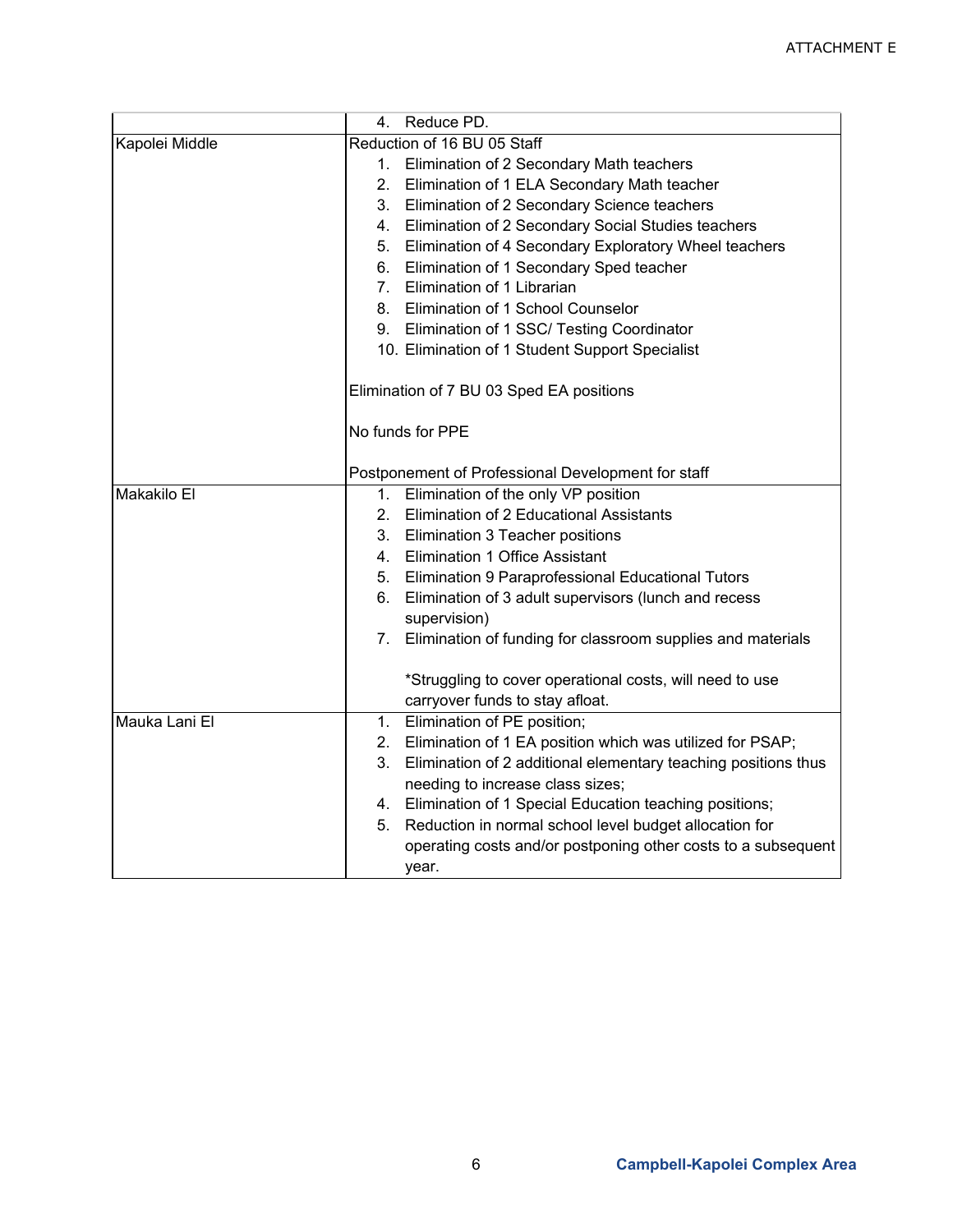# Hawai'i State **Department of Education**



## **Pearl City-Waipahu Complex Area**

2 - High Schools, 2 - Middle Schools, 13 - Elementary Schools Senate District No. 16, 17, 18, 20 House District No. 34, 35, 37, 38, 39

### **COMPLEX AREA INFORMATION**

### **FUNCTIONAL STATEMENT**

A Complex Area consists of one or more school complexes, each school complex consisting of a high school and its feeder middle and elementary schools that feed into it. The complex area office, led by a Complex Area Superintendent (CAS) consist of functions that meet the needs of the respective portfolio of schools, students, parents, employees, educators, and community stakeholders to focus on transforming school design and learning experiences through strong leadership, student voice, and educator and school-community collaboration that leads to strong student outcomes. The CAS and staff are tasked with providing support and direction to schools within that geographic region, by situating resources with decision making closer to schools as a means of improving student learning.

### **ALLOCATED INDEX COMPLEX AREA ALLOCATION FUNDS**

| School Year 2020-2021 | School Year 2021-2022 | Percentage Change |
|-----------------------|-----------------------|-------------------|
| \$1,496,770           | \$1,344,353           | $-10.18\%$        |

### **PROJECTED COMPLEX-LEVEL POSITIONS (General Funds)**

| <b>Type of Position</b>    | School Year 2020-<br>2021 | <b>School Year 2021-</b><br>2022 | Percentage<br>Change |
|----------------------------|---------------------------|----------------------------------|----------------------|
| <b>Educational Officer</b> | 7.00                      | 7.00                             | 0.00%                |
| Teacher                    | 6.00                      | 3.00                             | $-50.00\%$           |
| Classified                 | 10.50                     | 10.50                            | 0.00%                |

### **COMPLEX PROGRAMMATIC IMPACTS**

● Educational Officer numbers **DO NOT** reflect the loss of the Complex Academic Officer position.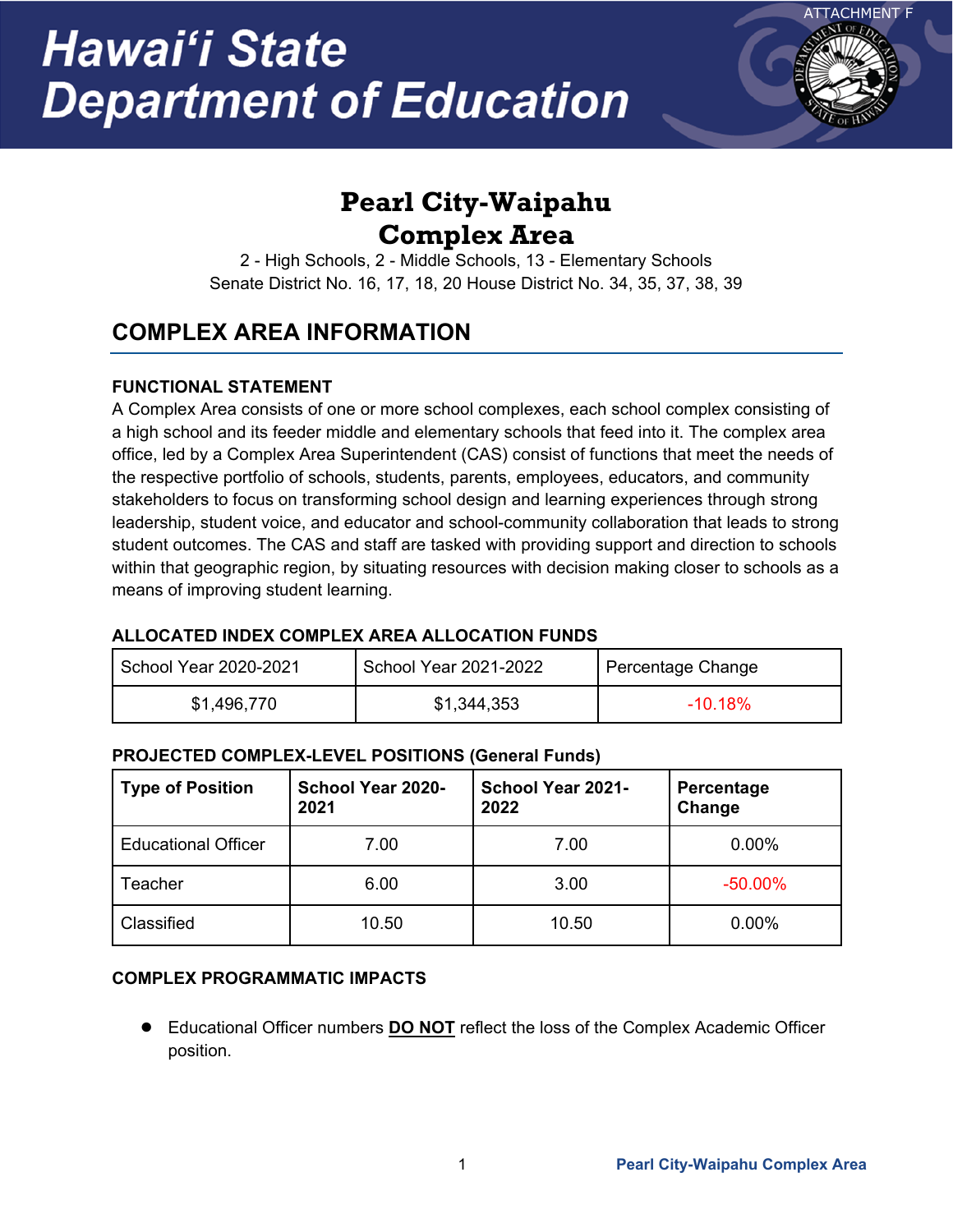- The complex area was forced to cut the Complex Academic Officer position. Without the Complex Academic Officer, other Educational Officers will be inundated with picking up systems that support key operations at the complex level.
- Key systems that the Complex Academic Officer is responsible for are the 21st Century Grant, WASC Coordination, Title II Funding, Induction and Mentoring, Educator Effectiveness Systems, Highly Qualified Teachers, Academic Financial Plan, Data Systems, Alternative Learning Centers, and key partnerships.
- A reduction in complex area teacher positions from 6 to 3 cannot increase the expectations and responsibilities of remaining teachers, therefore, some of the current support being provided to schools will need to end.
- Although the Complex Area gained an EO position in the capacity of a DES position (CSLD Lit Grant Coordinator), this position is not able to absorb **ANY** of the duties from the abolished CAO position, as this position is allocated because of the newly acquired CSLD grant.

### **SCHOOL-LEVEL INFORMATION**

### **STUDENT ENROLLMENT**

| School Year (SY)<br>2020-2021<br>(projected) | SY 2020-2021<br>(official) | SY 2021-2022<br>(projected) | Percentage Change<br>(projected to<br>projected) |
|----------------------------------------------|----------------------------|-----------------------------|--------------------------------------------------|
| 14.798                                       | 14,390                     | 14,574                      | $-1.51%$                                         |

### **ALLOCATED WEIGHTED STUDENT FORMULA FUNDS**

| SY 2020-2021<br>(projected) | SY 2020-2021<br>(official) | SY 2021-2022<br>(projected) | Percentage Change<br>(projected to<br>projected) |
|-----------------------------|----------------------------|-----------------------------|--------------------------------------------------|
| \$81,522,144                | \$77,466,816               | \$72,769,219                | $-10.74\%$                                       |

#### **ALLOCATED SPECIAL EDUCATION PER PUPIL ALLOCATION FUNDS**

| SY 2020-2021          | SY 2020-2021         | SY 2021-2022          | Percentage Change |
|-----------------------|----------------------|-----------------------|-------------------|
| (projected: April 30, | (official: April 30, | (projected: April 30, |                   |
| 2019 count)           | 2020 count)          | 2020 count)           |                   |
| \$20,170,435          | \$20,100,232         | \$17,595,399          | $-1277\%$         |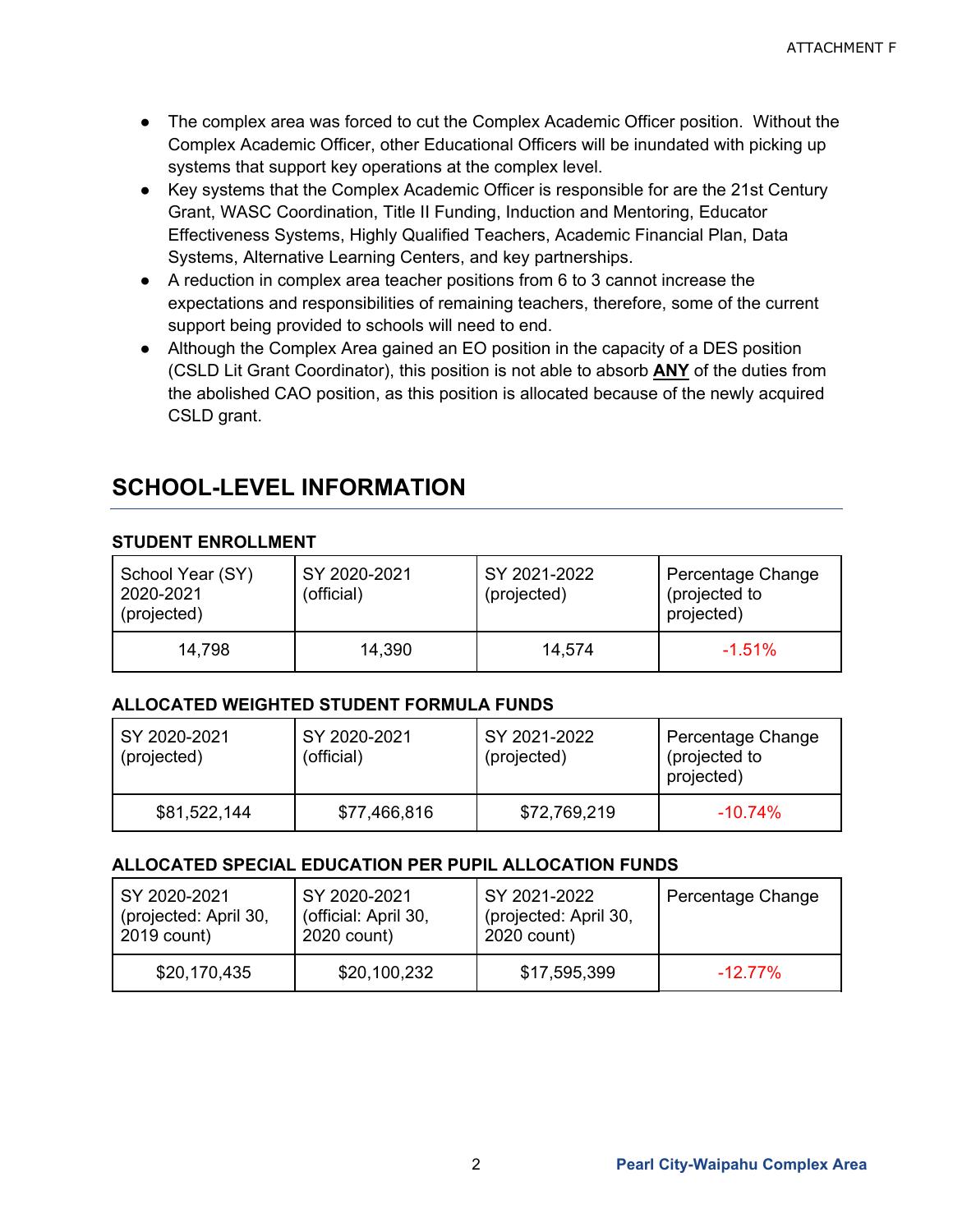| <b>Type of Position</b>              | SY 2020-2021<br><b>Financial Plan</b> | SY 2021-2022<br><b>Financial Plan</b> | Percentage<br>Change |
|--------------------------------------|---------------------------------------|---------------------------------------|----------------------|
| <b>Educational Officer</b>           | 56.00                                 | 52.00                                 | $-7.14%$             |
| Teacher                              | 1,042.00                              | 982.00                                | $-5.76%$             |
| Classified -<br>(Instructional)      | 182.50                                | 143.00                                | $-21.64%$            |
| Classified - (Non-<br>Instructional) | 237.00                                | 22.00                                 | $-4.22%$             |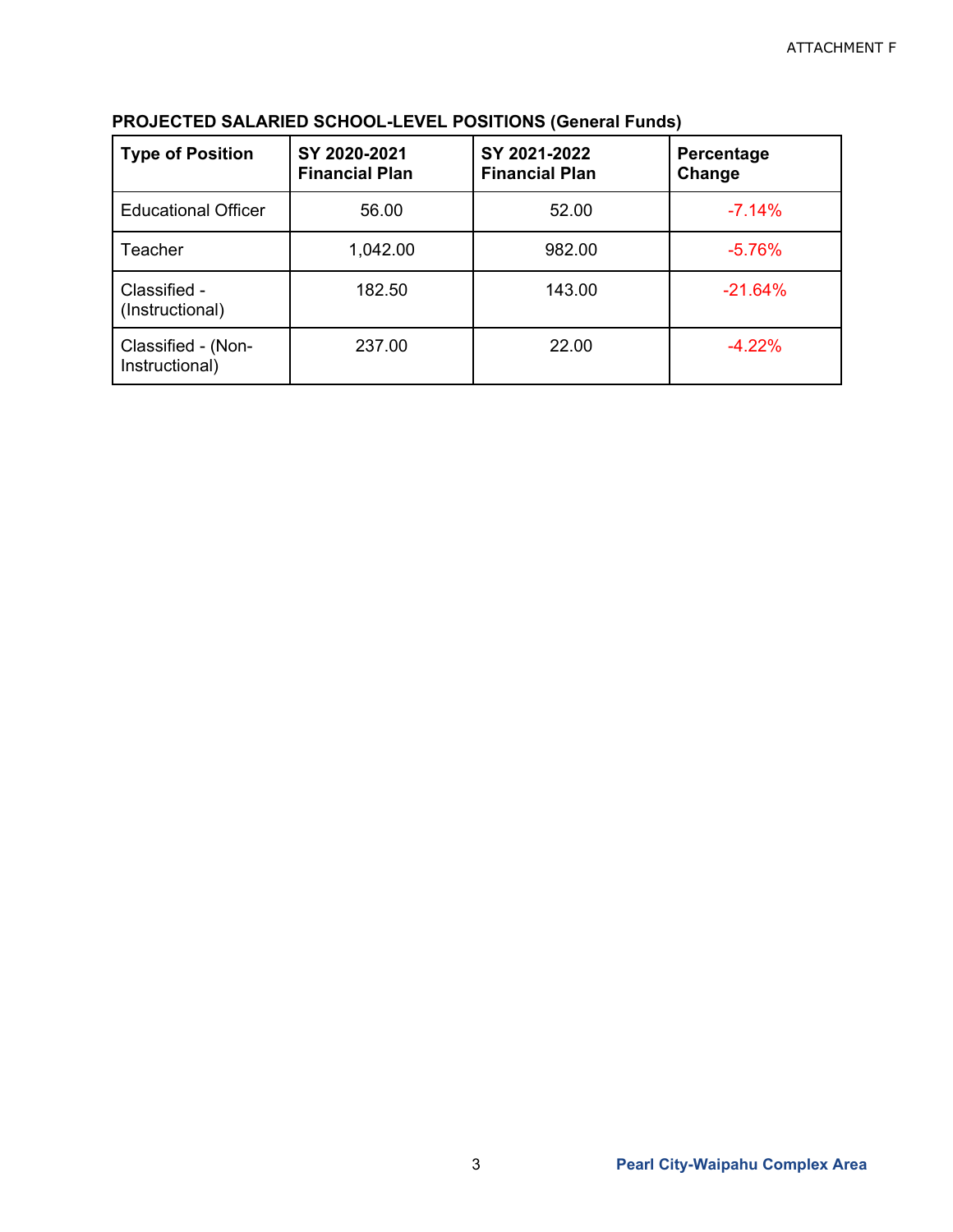## **Pearl City-Waipahu**

| <b>SCHOOL</b>             | <b>Impacts of Budget Reductions</b>                                                                                                                                                                                                                                                                                                                                                                                                                                                                                                                                                                                                                                                                                             |  |  |
|---------------------------|---------------------------------------------------------------------------------------------------------------------------------------------------------------------------------------------------------------------------------------------------------------------------------------------------------------------------------------------------------------------------------------------------------------------------------------------------------------------------------------------------------------------------------------------------------------------------------------------------------------------------------------------------------------------------------------------------------------------------------|--|--|
| <b>Pearl City Complex</b> |                                                                                                                                                                                                                                                                                                                                                                                                                                                                                                                                                                                                                                                                                                                                 |  |  |
| <b>Highlands Int</b>      | Need to reduce classified staff by 8 EAs and reduce by 2 teachers. SPED<br>students will not have tutoring and classroom support. Need to carryover quite<br>a bit of this year's budget to operate next year. Difficult to implement<br>Academic Plan activities that involve professional development in required<br>areas such as computer science, NGSS, Social Studies, Literacy, and PBL                                                                                                                                                                                                                                                                                                                                  |  |  |
| Kanoelani El              | Very tough situation for our school. With already a limited budget, this further<br>cut does not help student achievement. We will need to cut 5 EA positions<br>and eliminate all professional development days for teachers as well as cut<br>down drastically on classroom supply funds.<br>Class sizes will be impacted and most extension activities will have to be cut.                                                                                                                                                                                                                                                                                                                                                  |  |  |
| Lehua El                  | The budget cut will significantly have a negative impact on essential<br>personnel and school operations. Our school has a high transition student<br>population with enrollment fluctuations. We will need to reduce our teacher<br>positions by 7%, educational assistants by 25%, and casual positions by 30%.<br>Educational assistants and casual hires provide classroom support and<br>provide essential health and safety roles. These cuts negatively impact our<br>special education students and second language learners who need<br>academic and behavioral support.<br>In addition, we have a higher cost for disinfectants, soap, paper towels, and<br>other cleaning supplies needed to keep our students safe. |  |  |
| Manana El                 | Impossible to operate ANY school on \$6,946, which is what was in<br>"Difference" when the FY 21-22 Financial Plan came to me. Will need to cut<br>personnel and carryover significantly more than 5%, just to "make ends<br>meet".                                                                                                                                                                                                                                                                                                                                                                                                                                                                                             |  |  |
| Momilani El               | The reduction in the budget will have a profound and direct impact on the<br>learning on campus. In the best-case scenario, we will carry over a<br>significantly larger sum than usual to minimize the impact to classified and<br>certificated staffing. We will, however, be reducing casual hires that directly<br>support classroom learning and vulnerable learners. Professional<br>development, classroom supply, and operational funds will be severely cut.                                                                                                                                                                                                                                                           |  |  |
| Palisades El              | The budget reduction will significantly impact PES by increasing class sizes in<br>3-grade levels (hopefully we will not be on an A/B schedule), bare minimum<br>school resources, materials, and supplies that support student achievement,<br>continuous improvement, and the overall development of all students.<br>Hopefully, we can maintain a clean, safe, and healthy campus with bare<br>minimum PPE supplies.                                                                                                                                                                                                                                                                                                         |  |  |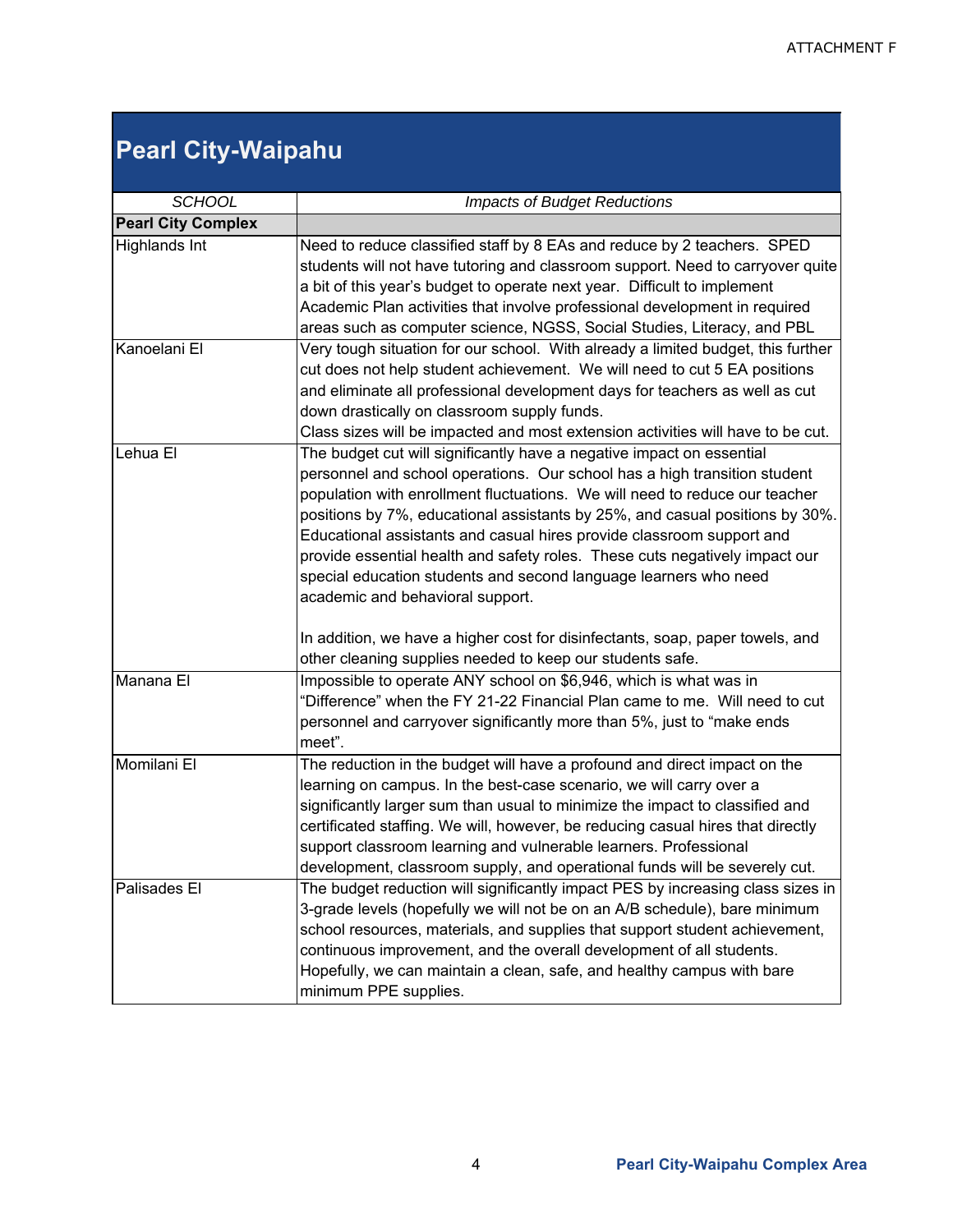| Pearl City El           | The budget reduction will greatly impact the quality of instructional services.  |  |  |
|-------------------------|----------------------------------------------------------------------------------|--|--|
|                         | Pending enrollment PCES may lose a teacher, an Ed. Asst., and office             |  |  |
|                         | personnel. Technical devices & support as well as classroom supplies will be     |  |  |
|                         | very limited. Student Achievement will be difficult to actualize.                |  |  |
| Pearl City High         | The current budget restrictions will necessitate the following cuts:             |  |  |
|                         | 1 Special Education Teacher position                                             |  |  |
|                         | 3 Educational Assistant positions                                                |  |  |
|                         | 1 Resource Teacher position                                                      |  |  |
|                         | 1 School Counselor position                                                      |  |  |
|                         | 1 Account Clerk position                                                         |  |  |
|                         | 3 General Education Teacher positions                                            |  |  |
|                         | Slashed Academy and Department budgets                                           |  |  |
|                         | Zero Professional Development budget                                             |  |  |
|                         | Cuts in the operational budget                                                   |  |  |
|                         |                                                                                  |  |  |
|                         | These cuts will obviously have an effect on class size and our ability to        |  |  |
|                         | provide a quality education for our students.                                    |  |  |
|                         |                                                                                  |  |  |
|                         | The cuts would have been worse if we were not able to carry over funds from      |  |  |
|                         | 20-21 (approximate \$300,000). Looking ahead to 21-22, we do not anticipate      |  |  |
|                         | any carryover, so even further cuts will need to be made. Looking to 22-23,      |  |  |
|                         | the "small" cohort (the cohort affected by K grade change) will be 9th graders   |  |  |
|                         | and further impact our count and we anticipate even further cuts.                |  |  |
|                         |                                                                                  |  |  |
|                         | We are committed to providing the best education we can, but this level of       |  |  |
|                         | cuts will be crippling for years.                                                |  |  |
| Pearl City Highlands El | As a school administrator, we are always planning for the upcoming years &       |  |  |
|                         | thinking of the future. When planning for next year, we know vastly more         |  |  |
|                         | students than normal are going to require additional support and interventions   |  |  |
|                         | due to the current nature of education- "full distance learning" & lack of face- |  |  |
|                         | to-face instruction. Due to these circumstances, our students are not where      |  |  |
|                         | they would typically be in the learning process. If our goal is to fill in these |  |  |
|                         | gaps & ensure students are on grade-level, we will actually need additional      |  |  |
|                         | funding not less.                                                                |  |  |
|                         |                                                                                  |  |  |
|                         | The reduction of 10% to WSF & SPPA is substantial, to say the least, and will    |  |  |
|                         | negatively impact our schools ability to ensure all students are achieving and   |  |  |
|                         | growing at a necessary rate. We will be forced to reduce staff (i.e. 2 EAs &     |  |  |
|                         |                                                                                  |  |  |
|                         |                                                                                  |  |  |
|                         | casual employees), which affects individuals' livelihood and overall school      |  |  |
|                         | morale. Additionally, we will be forced to eliminate programs (i.e.,             |  |  |
|                         | interventions, articulation/resource) & will not be able to purchase necessary   |  |  |
|                         | resources for students and staff (i.e. computers, curriculum materials,          |  |  |
|                         | professional development). Furthermore, it will be even more impactful if we     |  |  |
|                         | do not meet enrollment projections. The above is a best-case scenario.           |  |  |
| Waiau El                | The 10% reduction in WSF and SPPA will result in the following cuts at           |  |  |
|                         | Waiau:                                                                           |  |  |
|                         | -Reduction of 2 teacher positions<br>-Reduction of after school programs         |  |  |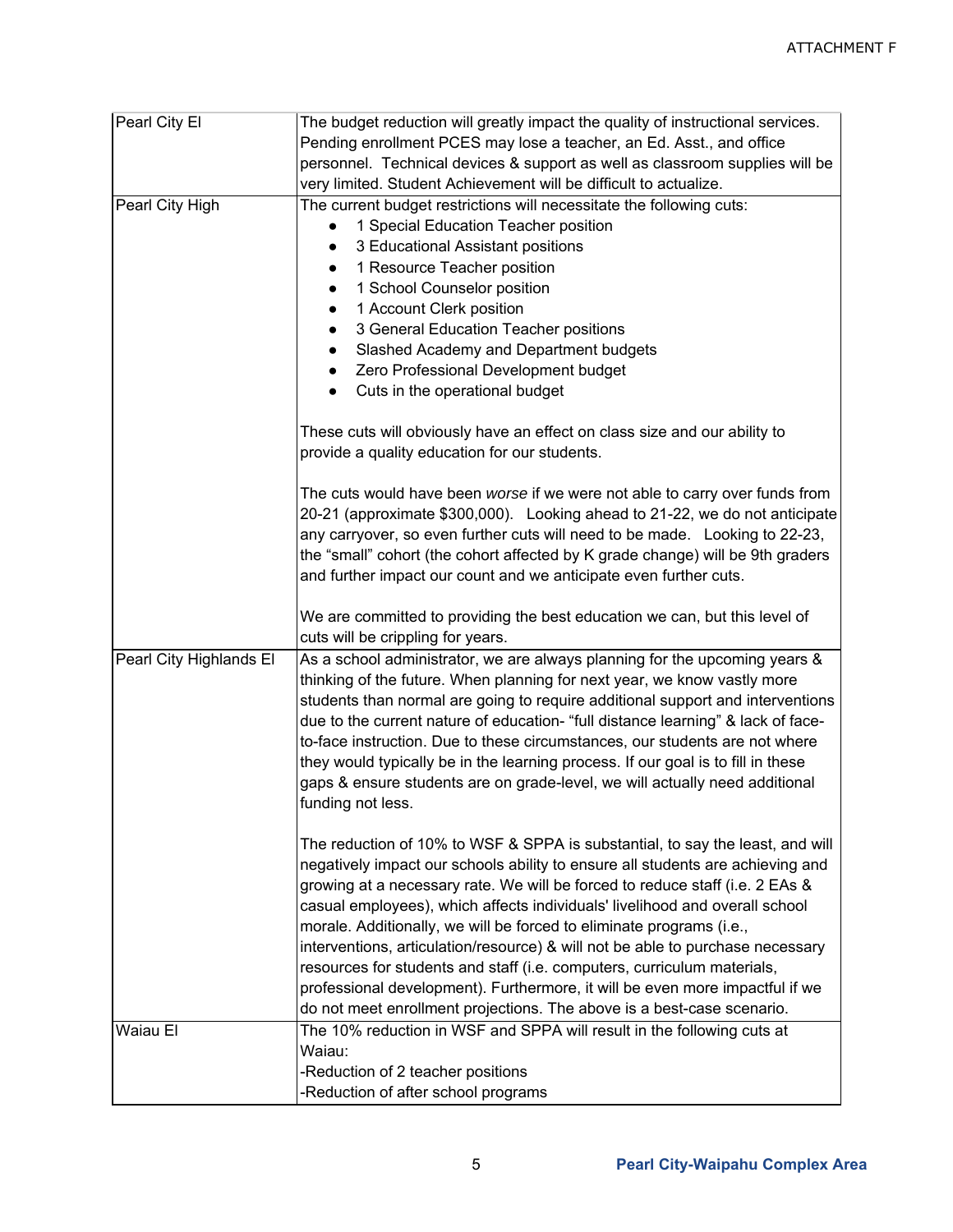|                         | -Zero budget for professional development                                                                                                              |  |  |
|-------------------------|--------------------------------------------------------------------------------------------------------------------------------------------------------|--|--|
|                         | -Reduction in the operational budget                                                                                                                   |  |  |
|                         | -Reduction in classroom teacher supply budget                                                                                                          |  |  |
|                         | -Reduction in the budget for curricular materials                                                                                                      |  |  |
|                         | -Zero budget for technology                                                                                                                            |  |  |
|                         |                                                                                                                                                        |  |  |
|                         | The 10% reduction would have impacted us to a greater degree if it wasn't for<br>the ability to carry over SY 2020-21 monies to next year. Without the |  |  |
|                         | carryover, Waiau would have had to cut two more positions; 1 SPED teacher                                                                              |  |  |
|                         | and 1 SPED EA position. With the carryover we cut two positions, without the<br>carryover we would have had to cut 4 positions.                        |  |  |
|                         |                                                                                                                                                        |  |  |
|                         | We do not expect to have a carryover next school year so if the 10% budget                                                                             |  |  |
|                         | restriction remains, we will need to cut more positions for the following year.                                                                        |  |  |
| <b>Waipahu Complex</b>  |                                                                                                                                                        |  |  |
|                         | The current budget reduction ow SPPA and WSF fund will impact AAES in                                                                                  |  |  |
|                         | the following manner:                                                                                                                                  |  |  |
|                         | Reduction of a Vice-Principal                                                                                                                          |  |  |
|                         | Reduction of 2 classroom teachers                                                                                                                      |  |  |
|                         | Reduction of 1 sped teacher                                                                                                                            |  |  |
|                         | Reduction of 1 counselor<br>$\bullet$                                                                                                                  |  |  |
|                         | Reduction of librarian                                                                                                                                 |  |  |
|                         | $\bullet$                                                                                                                                              |  |  |
|                         | Reduction of an account clerk                                                                                                                          |  |  |
|                         | Very little money left over beyond basic school operations. We will<br>$\bullet$                                                                       |  |  |
|                         | not be able to buy needed items such as desks, chairs, and other                                                                                       |  |  |
|                         | items that are badly in need of replacement.                                                                                                           |  |  |
|                         | There will little to no funding for teacher PDs                                                                                                        |  |  |
|                         | This is the current projection will be even worse if enrollment does not                                                                               |  |  |
|                         | come at the projected level                                                                                                                            |  |  |
| <b>August Ahrens El</b> | In summary, the budget reduction will severely impact student learning.                                                                                |  |  |
|                         | The current budget reduction of SPPA and WSF funds impacts Honowai's                                                                                   |  |  |
|                         | staffing for SY 2021-22 by:                                                                                                                            |  |  |
|                         | Reducing the Assistant Principal position                                                                                                              |  |  |
|                         | Reducing 2 classroom teachers                                                                                                                          |  |  |
|                         | Reducing 2 EAs<br>$\bullet$                                                                                                                            |  |  |
|                         | Cutting our Library Assistant (and thus our library services)                                                                                          |  |  |
|                         | Tremendous reduction in our operational budget                                                                                                         |  |  |
|                         | No supply budget for teachers' classrooms                                                                                                              |  |  |
|                         | No technology purchases to replace obsolete/broken SMART boards                                                                                        |  |  |
|                         | and devices                                                                                                                                            |  |  |
|                         | No funding for professional development                                                                                                                |  |  |
|                         | Little funding for curricular consumables and materials                                                                                                |  |  |
|                         | No funds to purchase furniture (desks, chairs, file cabinets, tables,                                                                                  |  |  |
|                         | etc.) for teachers/staff in the new building which is slated to open in                                                                                |  |  |
|                         | August 2021. (OFO has informed us that due to budget cuts,                                                                                             |  |  |
|                         | schools are responsible to purchase)                                                                                                                   |  |  |
|                         | The restriction in funds also equates to less casual hire staff which is critical                                                                      |  |  |
| Honowai El              | to providing support to teachers/students. This will directly impact students                                                                          |  |  |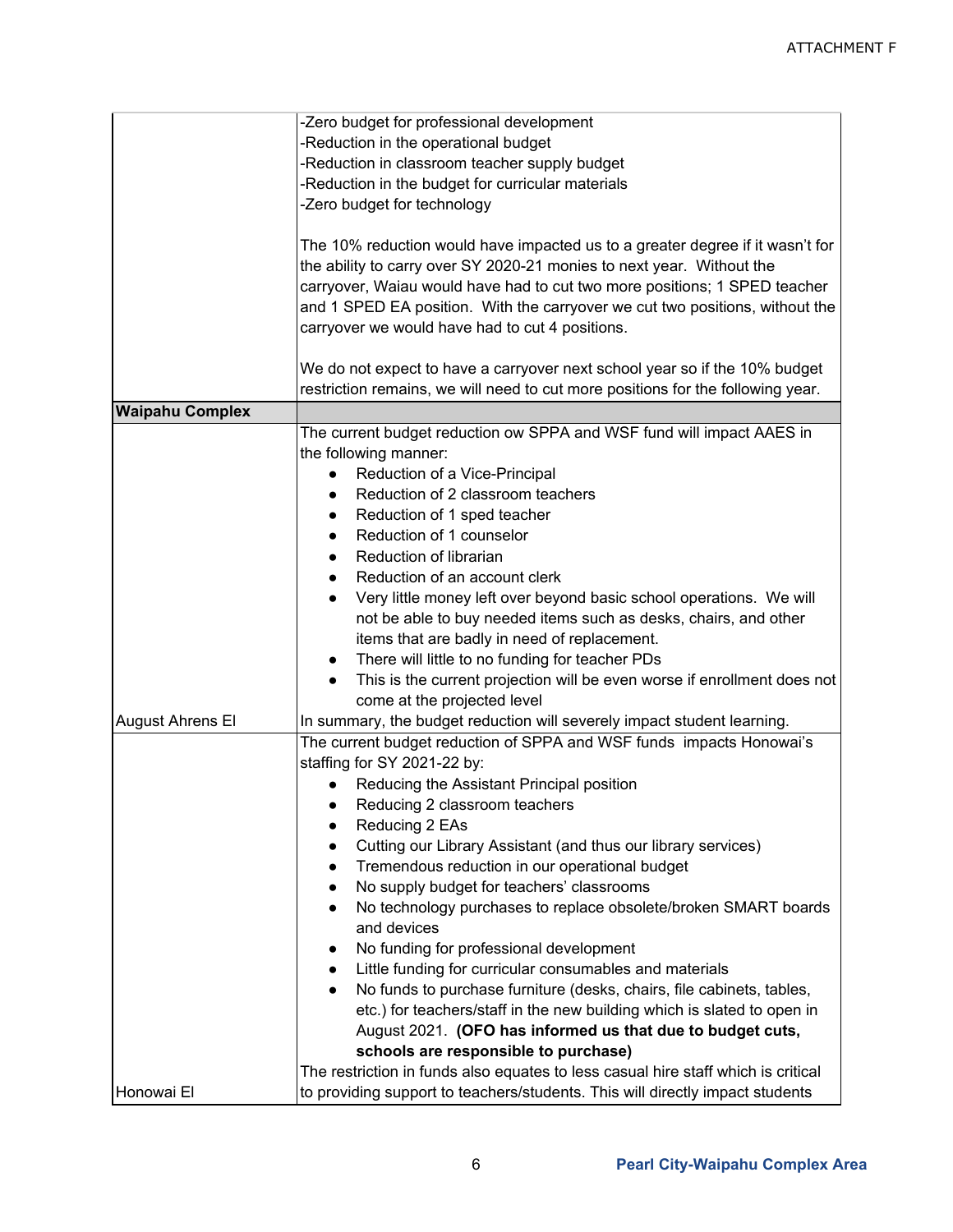|              | receiving special services (mainly safety for students requiring 1:1 support in                                                                          |
|--------------|----------------------------------------------------------------------------------------------------------------------------------------------------------|
|              | our FSC and Medically Fragile classes).                                                                                                                  |
|              | Classroom teacher reduction will have huge implications on class size and                                                                                |
|              | workload for teachers. With the possibility of continued guidance requiring                                                                              |
|              | social distancing, students will have less direct instructional time (face-to-                                                                           |
|              | face) with teachers as we probably need to go to a blended model with more                                                                               |
|              | groups (A/B/C/D) to accommodate the class size and distancing. We                                                                                        |
|              | currently are able to employ an A/B blended schedule with our current staff.                                                                             |
|              | It also has a tremendous impact on the morale and culture of our school and                                                                              |
|              | staff. Tired, overworked, and under-supported staff without support cannot be                                                                            |
|              | effective educators and models for our Keiki.                                                                                                            |
|              | The reduction in both SPPA and WSF will make all programs drastically                                                                                    |
|              |                                                                                                                                                          |
|              | limited or cut altogether. For example, it is impossible to sustain our SPED                                                                             |
|              | inclusion/co-teaching without personnel. Since both SPPA and WSF are                                                                                     |
|              | decreased, WSF cannot cover the shortfall. In addition, with the majority of                                                                             |
|              | funds covering personnel, teachers, and students will have an extremely                                                                                  |
|              | minimal budget for any type of supplies. And in order to minimally sustain our                                                                           |
|              | personnel, this year's carryover to next is crucial. However, when that is                                                                               |
|              | depleted, we will be forced to make more reductions in our staff. Our students                                                                           |
|              | will continue to fall behind and our school will not be able to provide the                                                                              |
|              | support that is so essential in their foundational years here in their elementary                                                                        |
| Kaleiopuu El | grades.                                                                                                                                                  |
|              | The budget reductions unfortunately not only affect our plans now moving                                                                                 |
|              | forward but a few years. Reducing effective teachers and EAs will negatively                                                                             |
|              | impact student learning. Sustaining innovative and rigorous academic                                                                                     |
|              | programs will be affected due to the significant budget cuts. The financial                                                                              |
| Waikele El   | plan that was presented barely takes care of operating expenses.                                                                                         |
|              | The current budget restrictions regarding the decrease of SPPA and WSF                                                                                   |
|              | funds equates to a shortage of approximately \$500K for WES. The reduction                                                                               |
|              | in staffing will equate to the elimination of our Co-Teaching Teams in grades                                                                            |
|              | 1-6. In addition to eliminating Co-Teach Teams (5 Teachers reduced to 2).                                                                                |
|              | Two EL teachers will now service the whole EL population (48%- approx. 456                                                                               |
|              | students). I will also be cutting two EA positions as well as a clerical position.                                                                       |
|              | The restriction in funds also equates to less casual hire staff and this staffing                                                                        |
|              | is vital to assist teachers in closing the achievement gap. WES currently                                                                                |
|              | ranks the lowest in our complex area (PW) with respect to state ELA, Math,                                                                               |
|              | and Science assessments. In addition to the challenges faced in SY 2020-                                                                                 |
|              | 2021, we are already seeing the achievement gap widen to an even greater                                                                                 |
|              | extent. I am not sure how we will continue to be innovative and creative yet                                                                             |
| Waipahu El   | rigorous with the current budget for SY 2021-2022.                                                                                                       |
|              |                                                                                                                                                          |
|              | The current budget reductions significantly impact school operations and<br>programs and further affect our ability to sustain and deliver services that |
|              | support student learning. As a nationally recognized career academy school,                                                                              |
|              | Waipahu High is focused on preparing students for college and Hawaii's high-                                                                             |
| Waipahu High | skilled workforce through a variety of rigorous and relevant learning                                                                                    |
|              | experiences. Students are taught by dedicated and effective teachers, many                                                                               |
|              | with diverse backgrounds in a variety of industry sectors in Hawaii.                                                                                     |
|              | Graduates of Waipahu High School have earned nationally recognized                                                                                       |
|              | industry certification in over 20 areas including medical assistant, pharmacy                                                                            |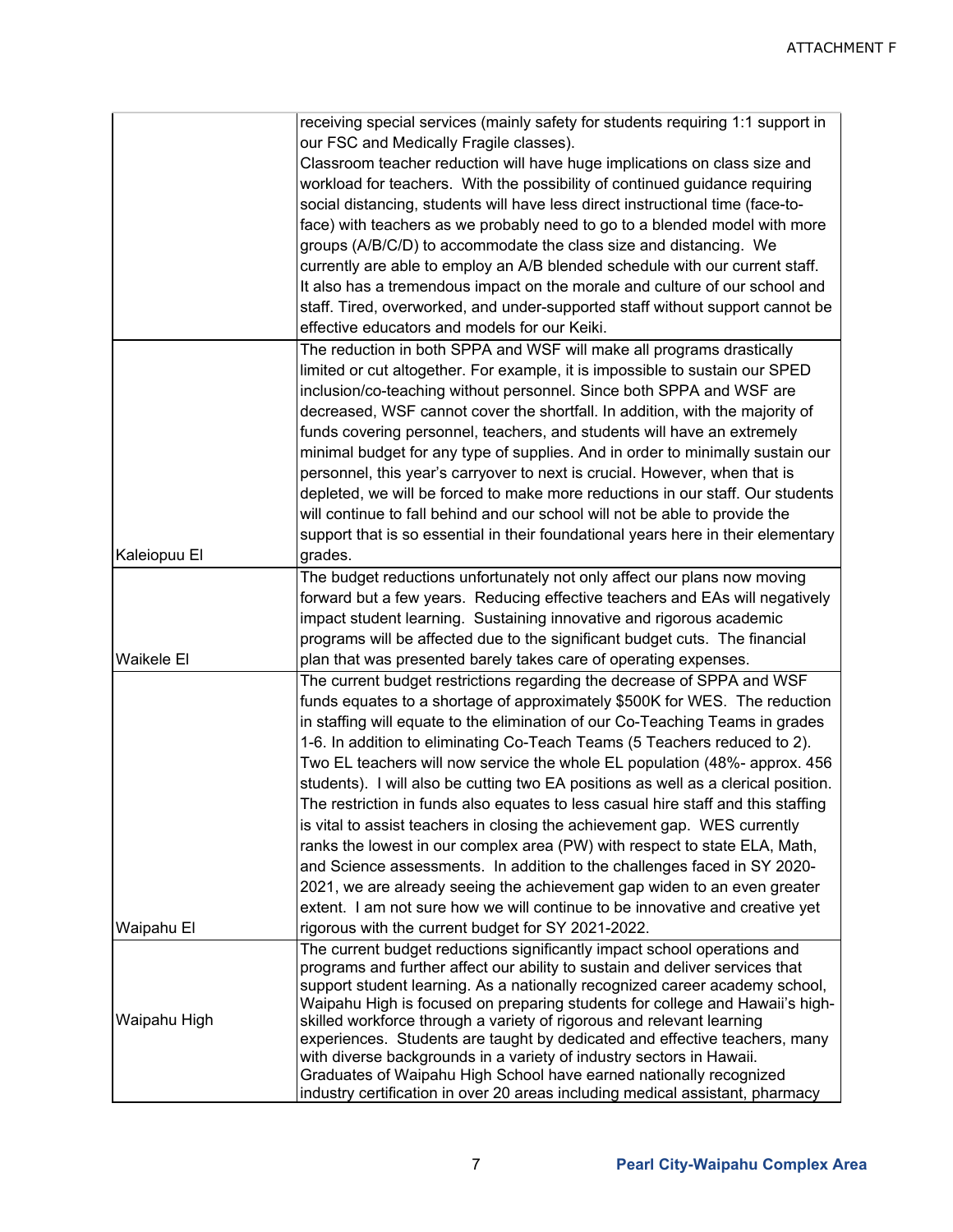|             | technician, Solid Works, Autodesk Revit, OHSA 10, Adobe Suite, ArcGIS,<br>ServSafe, and surgical instrument processing. Integrated within our academy<br>design is Waipahu's Early College program currently with over 600 students,<br>some graduating with their Associates Degree in Arts, Natural Sciences, and<br>Applied Science Pre-Engineering before graduating from high school.<br>Waipahu High's Beta Chi Omega (BK $\Omega$ ) is the first and only official Phi Theta<br>Kappa (PTK) chapter on a high school campus in the country. $B K \Omega$ has been<br>recognized as 65 <sup>th</sup> in the Top 100 of all PTK Chapters. Waipahu High School<br>can only sustain these efforts with adequate funding to retain critically<br>important personnel.<br>However, our personnel has been significantly impacted by a reduction of<br>\$1.56M and \$884K, when comparing the FY 21 and FY 22 Weighted Student<br>Formula salaried financial plans and Special Education Per Pupil Allocation<br>respectively. Budget cuts also impact support personnel, learning<br>opportunities for all students, and equipment essential to support student<br>learning. |
|-------------|-------------------------------------------------------------------------------------------------------------------------------------------------------------------------------------------------------------------------------------------------------------------------------------------------------------------------------------------------------------------------------------------------------------------------------------------------------------------------------------------------------------------------------------------------------------------------------------------------------------------------------------------------------------------------------------------------------------------------------------------------------------------------------------------------------------------------------------------------------------------------------------------------------------------------------------------------------------------------------------------------------------------------------------------------------------------------------------------------------------------------------------------------------------------------------|
|             | Reduced positions at the school, 5 Teachers and 2 EAs. No funds for                                                                                                                                                                                                                                                                                                                                                                                                                                                                                                                                                                                                                                                                                                                                                                                                                                                                                                                                                                                                                                                                                                           |
|             | Professional Development Funds to support teacher training and to support                                                                                                                                                                                                                                                                                                                                                                                                                                                                                                                                                                                                                                                                                                                                                                                                                                                                                                                                                                                                                                                                                                     |
|             | school initiatives. No WSF funds to support extra-curricular activities and field                                                                                                                                                                                                                                                                                                                                                                                                                                                                                                                                                                                                                                                                                                                                                                                                                                                                                                                                                                                                                                                                                             |
|             | trips. Need to rely on carryover funds to help to implement the SY 21-22                                                                                                                                                                                                                                                                                                                                                                                                                                                                                                                                                                                                                                                                                                                                                                                                                                                                                                                                                                                                                                                                                                      |
|             | Academic Plan. If we are not able to carryover funds we will not be able to                                                                                                                                                                                                                                                                                                                                                                                                                                                                                                                                                                                                                                                                                                                                                                                                                                                                                                                                                                                                                                                                                                   |
|             | implement the majority of the SY's 21-22 Academic Plan. May not also have                                                                                                                                                                                                                                                                                                                                                                                                                                                                                                                                                                                                                                                                                                                                                                                                                                                                                                                                                                                                                                                                                                     |
| Waipahu Int | enough funds to cover any emergency needs that will occur.                                                                                                                                                                                                                                                                                                                                                                                                                                                                                                                                                                                                                                                                                                                                                                                                                                                                                                                                                                                                                                                                                                                    |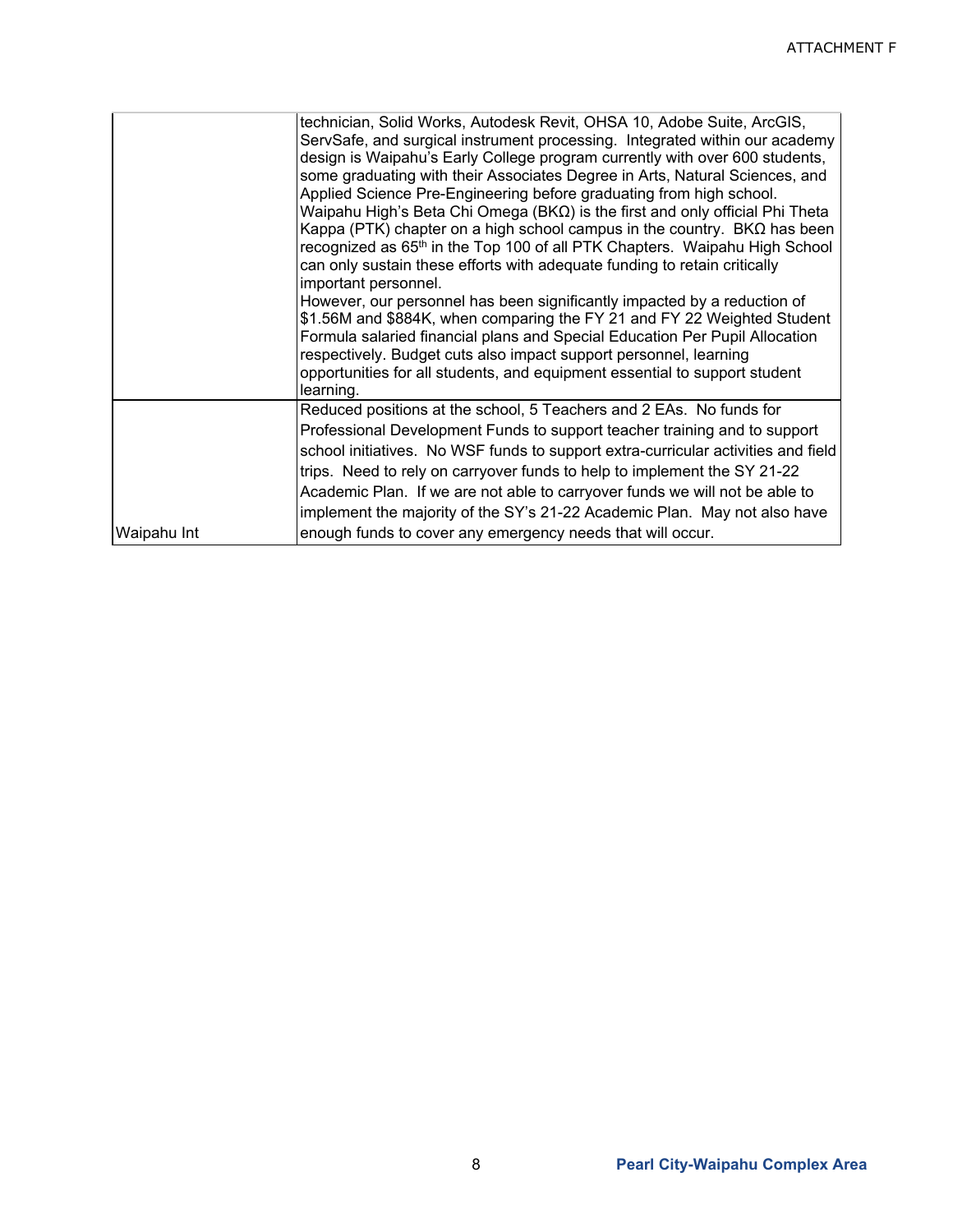

## **Nā nā kuli-Wai'anae Complex Area**

1 - High School, 1 - Middle School, 6 - Elementary Schools, 1 - Combination School Senate District No. 21 House District No. 43, 44

### **COMPLEX AREA INFORMATION**

### **FUNCTIONAL STATEMENT**

A Complex Area consists of one or more school complexes, each school complex consisting of a high school and its feeder middle and elementary schools that feed into it. The complex area office, led by a Complex Area Superintendent (CAS), consists of functions that meet the needs of the respective portfolio of schools, students, parents, employees, educators, and community stakeholders to focus on transforming school design and learning experiences through strong leadership, student voice, and educator and school-community collaboration that leads to strong student outcomes. The CAS and staff are tasked with providing support and direction to schools within that geographic region by situating resources with decision making closer to schools as a means of improving student learning.

### **ALLOCATED INDEX COMPLEX AREA ALLOCATION FUNDS**

| School Year 2020-2021 | School Year 2021-2022 | Percentage Change |
|-----------------------|-----------------------|-------------------|
| \$1,269,595           | \$1,121,347           | $-11.68\%$        |

### **PROJECTED COMPLEX-LEVEL POSITIONS (General Funds)**

| <b>Type of Position</b>    | <b>School Year 2020-</b><br>2021 | School Year 2021-<br>2022 | <b>Percentage</b><br>Change |
|----------------------------|----------------------------------|---------------------------|-----------------------------|
| <b>Educational Officer</b> | 5.00                             | 6.00                      | 20.00%                      |
| Teacher                    | 3.00                             | 2.00                      | $-33.33%$                   |
| Classified                 | 7.00                             | 6.00                      | $-14.29%$                   |

### **COMPLEX PROGRAMMATIC IMPACTS**

- Fewer staff affects Complex-level coaching supports to build capacity for effective instruction and address equity issues faced by our students (e.g., greater needs for social-emotional and college-readiness supports) at the school level.
- We are very grateful that we can carryover WSF into next year to mitigate staff loss, but it must be recognized that this means even deeper cuts will have to be made next year.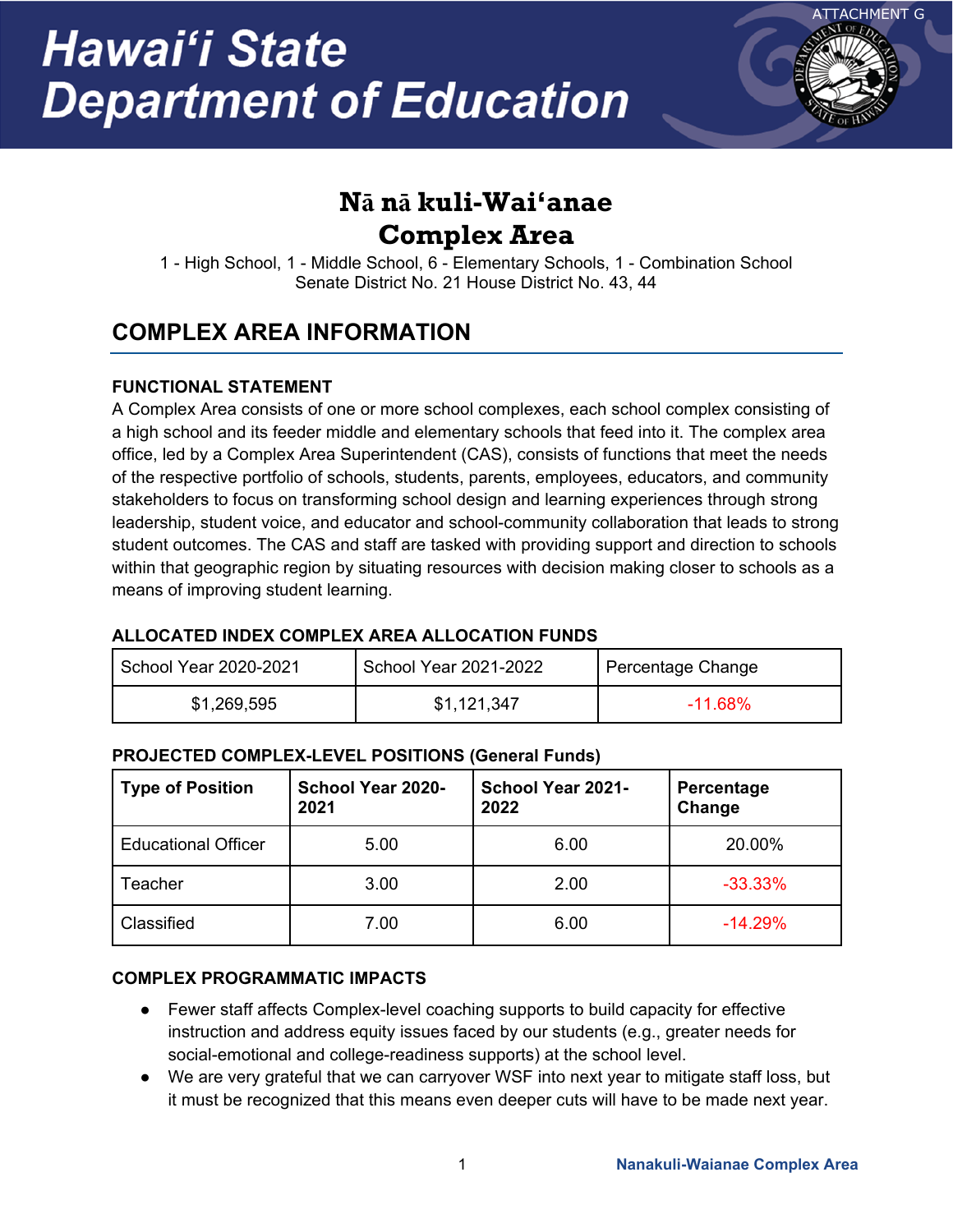### **SCHOOL-LEVEL INFORMATION**

### **STUDENT ENROLLMENT**

| School Year (SY)<br>2020-2021<br>(projected) | SY 2020-2021<br>(official) | SY 2021-2022<br>(projected) | Percentage Change<br>(projected to<br>projected) |
|----------------------------------------------|----------------------------|-----------------------------|--------------------------------------------------|
| 7.177                                        | 7,126                      | 7,002                       | $-2.44%$                                         |

#### **ALLOCATED WEIGHTED STUDENT FORMULA FUNDS**

| SY 2020-2021<br>(projected) | SY 2020-2021<br>(official) | SY 2021-2022<br>(projected) | Percentage Change<br>(projected to<br>projected) |
|-----------------------------|----------------------------|-----------------------------|--------------------------------------------------|
| \$40,136,924                | \$38,851,968               | \$35,517,667                | $-11.51\%$                                       |

#### **ALLOCATED SPECIAL EDUCATION PER PUPIL ALLOCATION FUNDS**

| SY 2020-2021          | SY 2020-2021         | SY 2021-2022          | Percentage Change |
|-----------------------|----------------------|-----------------------|-------------------|
| (projected: April 30, | (official: April 30, | (projected: April 30, |                   |
| 2019 count)           | 2020 count)          | 2020 count)           |                   |
| \$19,528,857          | \$19,721,224         | \$17,205,395          | $-11.90\%$        |

| <b>Type of Position</b>              | SY 2020-2021<br><b>Financial Plan</b> | SY 2021-2022<br><b>Financial Plan</b> | Percentage<br>Change |
|--------------------------------------|---------------------------------------|---------------------------------------|----------------------|
| <b>Educational Officer</b>           | 31.00                                 | 32.00                                 | 3.23%                |
| Teacher                              | 584.50                                | 534.50                                | $-8.55%$             |
| Classified -<br>(Instructional)      | 160.50                                | 138.25                                | $-13.86%$            |
| Classified - (Non-<br>Instructional) | 143.00                                | 133.50                                | $-6.64%$             |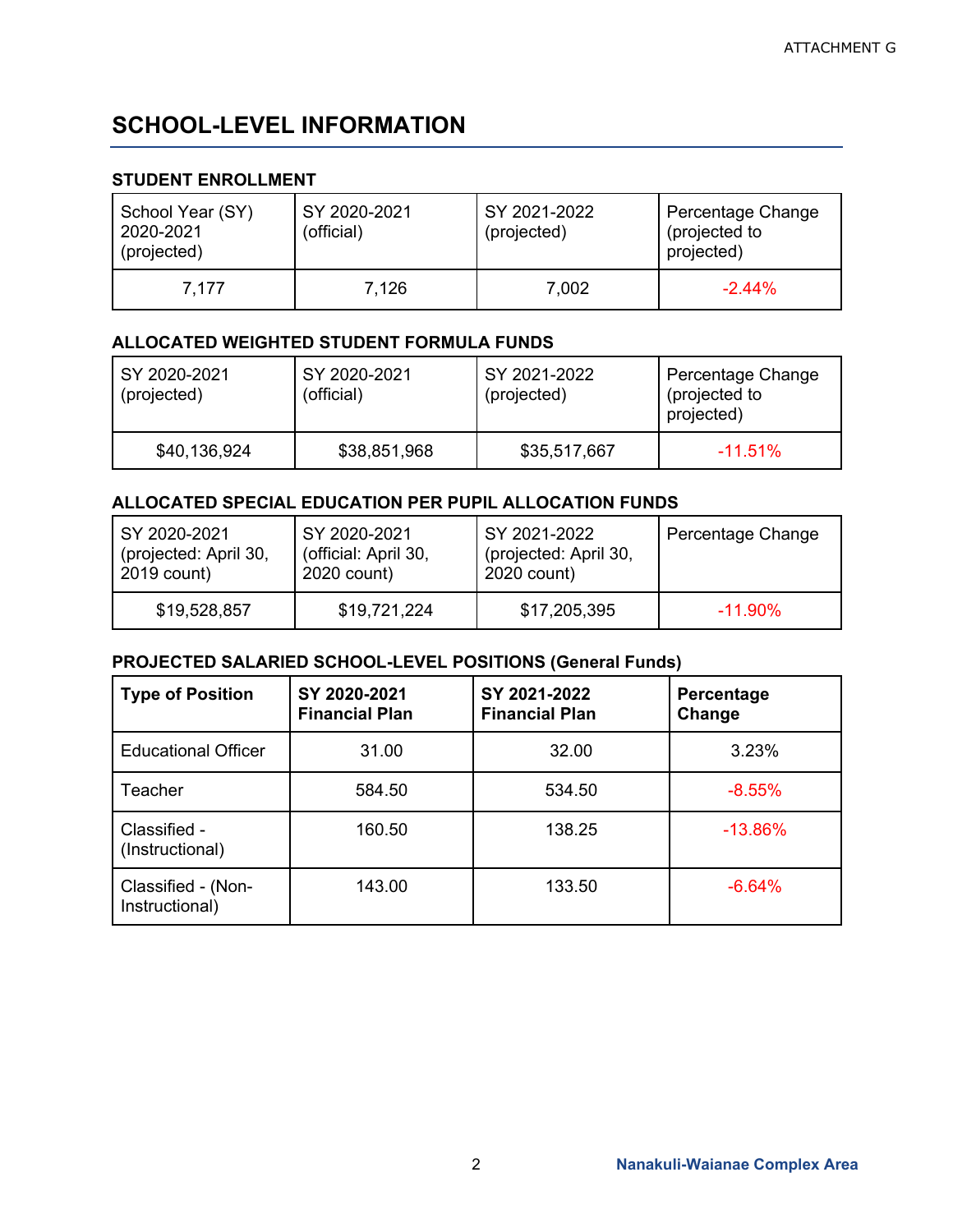## **Nānākuli-Wai'anae**

| <b>SCHOOL</b>           | <b>Impacts of Budget Reductions</b>                                                         |
|-------------------------|---------------------------------------------------------------------------------------------|
| Nānākuli Complex        |                                                                                             |
|                         | Loss of a SPED teacher - impacts co-teaching needs. Loss of Art, Music,                     |
| Nanaikapono El          | Performing Arts, FT. & Librarian Impacts Data Team Time because teachers                    |
|                         | cannot be freed up to collaborate.                                                          |
|                         | Loss of a teacher, EAs, PPTs, travel/conferences, consultants - impacts coverage            |
| Nānākuli El             | options during teacher meetings, in-class support, and standardized test prep.              |
|                         | Results in larger class sizes and less time for teacher collaboration.                      |
|                         | - Losing 3 SPED teachers, 6 Gen Ed. teachers and 4 SPED EAs                                 |
|                         | The loss of staff means larger class sizes and less individualized attention for kids,      |
|                         | as well as an inability to provide coaching/RTI support to teachers and kids.               |
| Nānākuli High & Int     | - Losing 2 counselor positions means less ability to address SEL and support                |
|                         | CCR preparation and planning.                                                               |
|                         |                                                                                             |
| <b>Wai'anae Complex</b> |                                                                                             |
| Leihoku El              | Larger Class Sizes, No supplemental educational services: PE, Technology,<br>Project-Based. |
|                         | Larger Class Sizes, No supplemental educational services such as PE,                        |
| Ma'ili El               | Technology, Librarian. Two less SPED teachers. Loss of resource teachers results            |
|                         | in loss of teacher planning and collaboration time.                                         |
|                         | Loss of one SPED teacher and two Article VI General Education positions. Will               |
| Makaha El               | impact class size and our model for Inclusion. We are also losing one general               |
|                         | education teacher, which will increase class size coupled with the loss of Article VI       |
|                         | positions. Loss of Librarian position means less access for kids/classes.                   |
|                         | Cutting 5 educational assistants, 2 teachers, 1 office clerk, and 1 custodial staff.        |
| Wai'anae El             | These cuts impact our ability to provide RTI and small group pullout for our most           |
|                         | vulnerable students and increase class sizes.                                               |
|                         | Cutting 3 SPED teachers, 1 High-Risk counselor, and 2 EAs. Implications: SPED               |
| Wai'anae High           | caseloads will increase among remaining sped teachers, may affect class size in             |
|                         | sped settings, and the ability to do outreach for high-risk student populations.            |
|                         | WIS will be cutting 7 teacher positions. This will result in larger class sizes.            |
| Wai'anae Int            | Furthermore, we are reducing our equipment and supply budget, which will result             |
|                         | in fewer enrichment and STEM opportunities for our students.                                |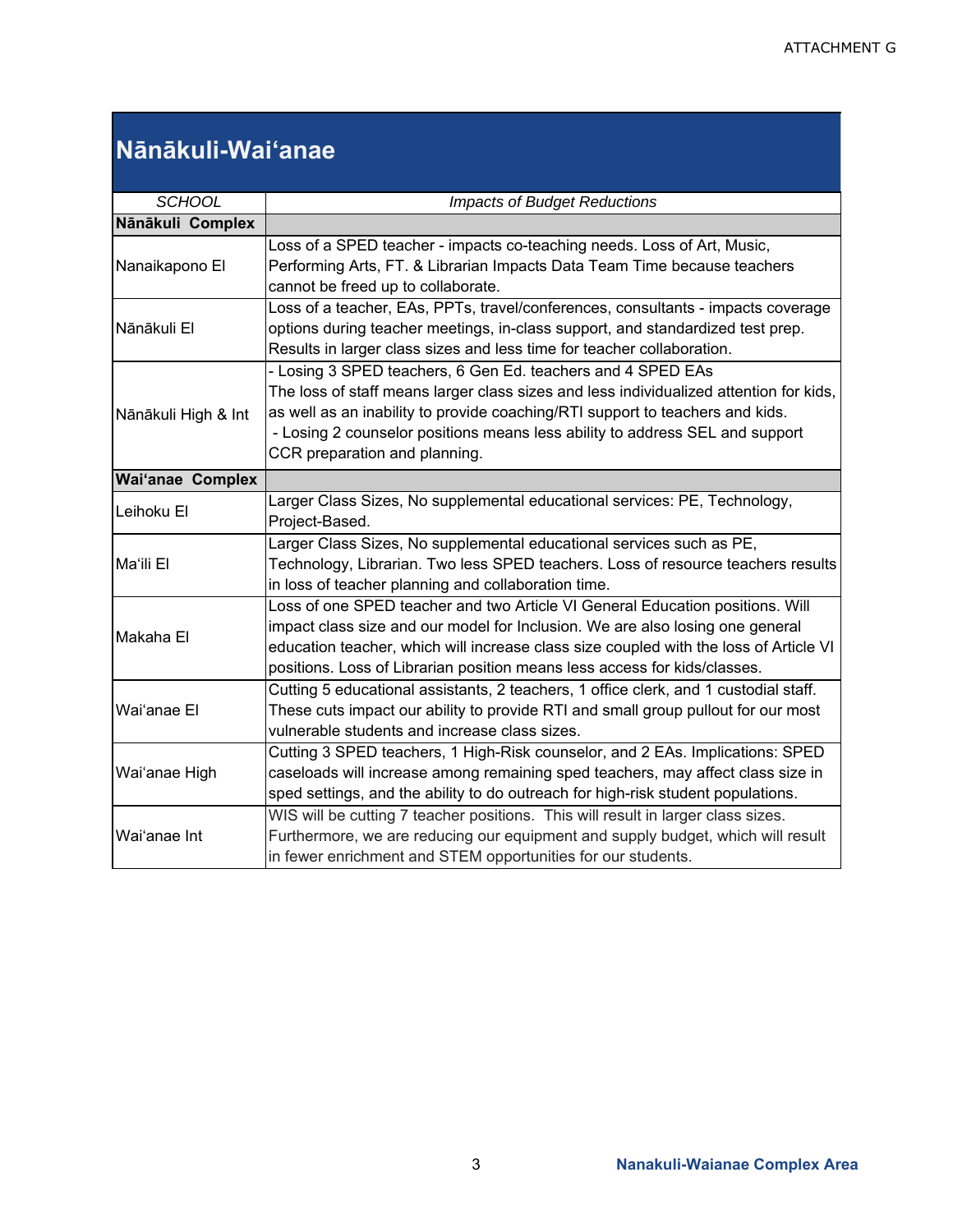

## **Castle-Kahuku Complex Area**

1 - High School, 1 - Middle School, 13 - Elementary Schools, 1 - Combination School Senate District No. 23, 24 House District No. 47, 48, 49

### **COMPLEX AREA INFORMATION**

### **FUNCTIONAL STATEMENT**

A Complex Area consists of one or more school complexes, each school complex consisting of a high school and its feeder middle and elementary schools that feed into it. The complex area office, led by a Complex Area Superintendent (CAS) consist of functions that meet the needs of the respective portfolio of schools, students, parents, employees, educators, and community stakeholders to focus on transforming school design and learning experiences through strong leadership, student voice, and educator and school-community collaboration that leads to strong student outcomes. The CAS and staff are tasked with providing support and direction to schools within that geographic region, by situating resources with decision making closer to schools as a means of improving student learning.

### **ALLOCATED INDEX COMPLEX AREA ALLOCATION FUNDS**

| School Year 2020-2021 | School Year 2021-2022 | Percentage Change |
|-----------------------|-----------------------|-------------------|
| \$1,285,203           | \$1,165,643           | $-9.30\%$         |

### **PROJECTED COMPLEX-LEVEL POSITIONS (General Funds)**

| <b>Type of Position</b>    | <b>School Year 2020-</b><br>2021 | School Year 2021-<br>2022 | Percentage<br>Change |
|----------------------------|----------------------------------|---------------------------|----------------------|
| <b>Educational Officer</b> | 4.00                             | 3.00                      | $-25.00%$            |
| Teacher                    | 3.00                             | 4.00                      | 33.33%               |
| Classified                 | 5.50                             | 5.5                       | 0.00%                |

### **COMPLEX PROGRAMMATIC IMPACTS**

- Loss of .5 peer mentor teacher/peer mentor teacher team lead
	- Coordination of peer mentor teacher team will be assigned a peer mentor teacher
	- New teacher assignments will be shifted to remaining peer mentor teachers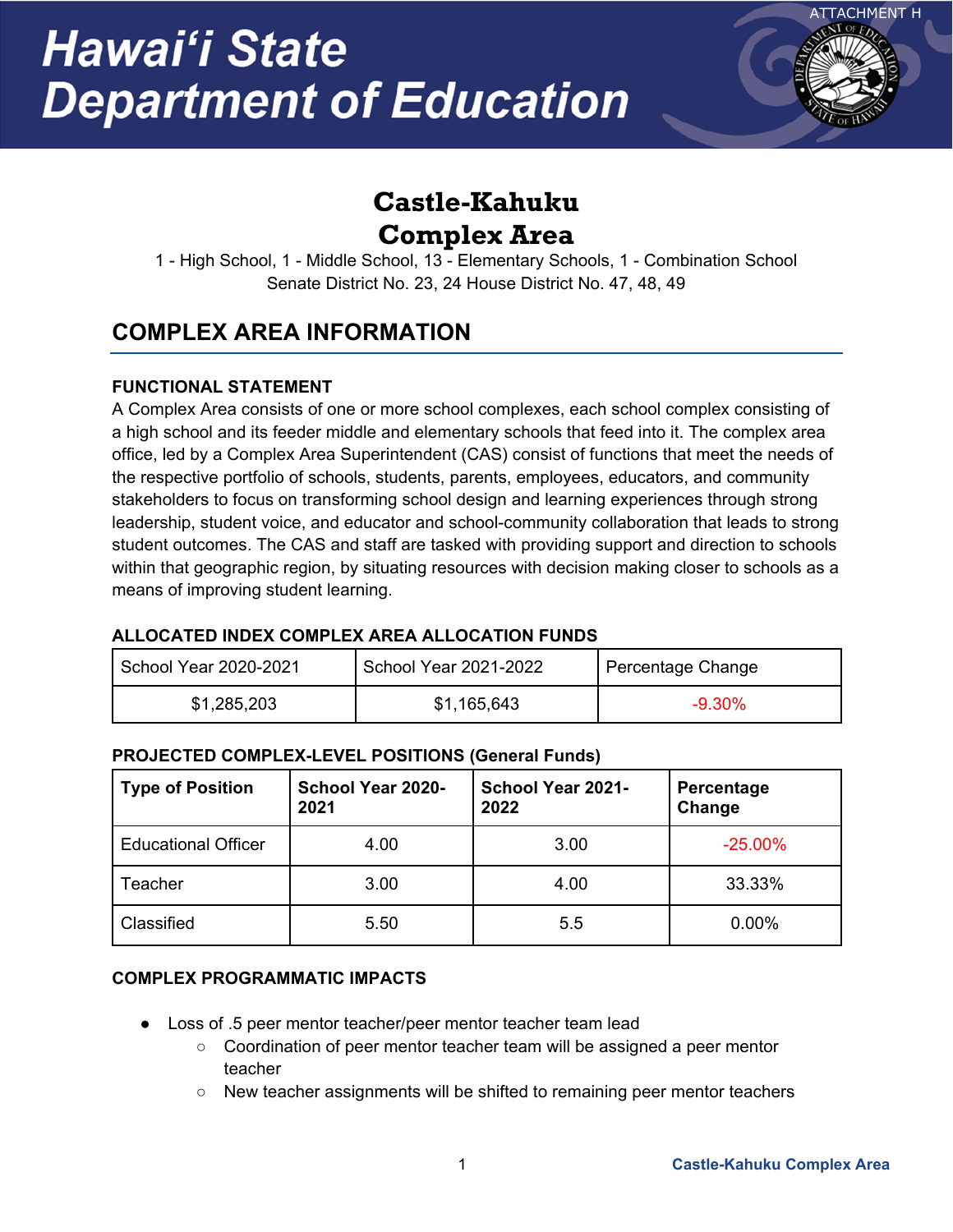- Loss of casual hire staff support hours will result in the following duties and responsibilities being prioritized and reassigned to resource teachers:
	- Lending library management
	- CTE resources
	- Educational technology support
	- Computer science
	- Website and social media management
- Loss of 12-month inclusive practices resource teacher
	- Inclusive practices resource teacher team lead's duties and responsibilities will be shifted to special education resource teachers

### **SCHOOL-LEVEL INFORMATION**

#### **STUDENT ENROLLMENT**

| School Year (SY)<br>2020-2021<br>(projected) | SY 2020-2021<br>(official) | SY 2021-2022<br>(projected) | Percentage Change<br>(projected to<br>projected) |
|----------------------------------------------|----------------------------|-----------------------------|--------------------------------------------------|
| 7,878                                        | 7,750                      | 7,869                       | $-0.11\%$                                        |

#### **ALLOCATED WEIGHTED STUDENT FORMULA FUNDS**

| SY 2020-2021<br>(projected) | SY 2020-2021<br>(official) | SY 2021-2022<br>(projected) | Percentage Change<br>(projected to<br>projected) |
|-----------------------------|----------------------------|-----------------------------|--------------------------------------------------|
| \$44,710,187                | \$43,082,464               | \$40,676,835                | $-9.02\%$                                        |

#### **ALLOCATED SPECIAL EDUCATION PER PUPIL ALLOCATION FUNDS**

| SY 2020-2021          | SY 2020-2021         | SY 2021-2022          | Percentage Change |
|-----------------------|----------------------|-----------------------|-------------------|
| (projected: April 30, | (official: April 30, | (projected: April 30, |                   |
| 2019 count)           | 2020 count)          | 2020 count)           |                   |
| \$16,645,849          | \$16,280,192         | \$14,281,304          | $-14.21\%$        |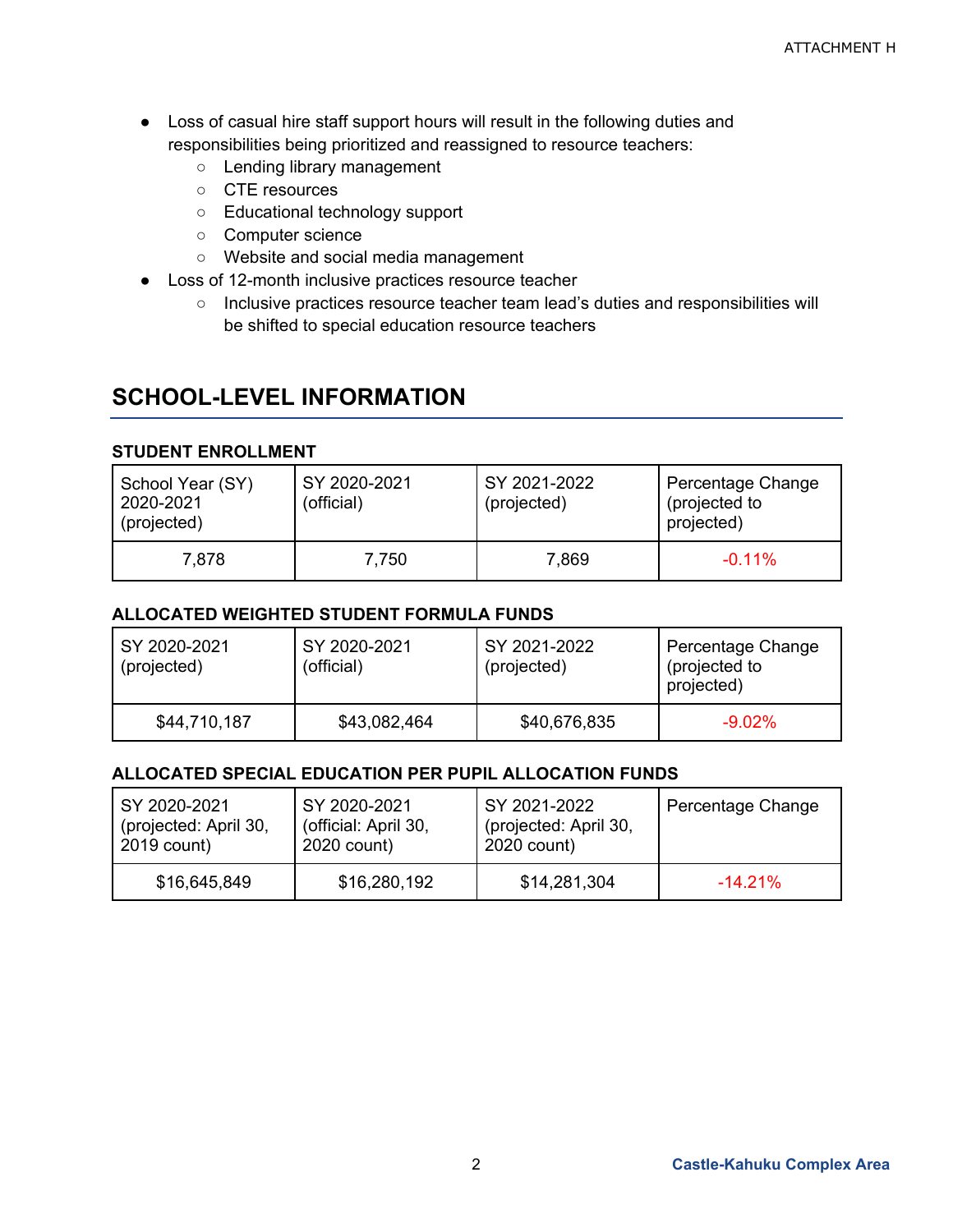| <b>Type of Position</b>              | SY 2020-2021<br><b>Financial Plan</b> | SY 2021-2022<br><b>Financial Plan</b> | Percentage<br>Change |
|--------------------------------------|---------------------------------------|---------------------------------------|----------------------|
| <b>Educational Officer</b>           | 37.00                                 | 35.00                                 | $-5.41%$             |
| Teacher                              | 631.50                                | 598.50                                | $-5.23%$             |
| Classified -<br>(Instructional)      | 131.00                                | 100.25                                | $-23.47%$            |
| Classified - (Non-<br>Instructional) | 144.00                                | 138.50                                | $-3.82%$             |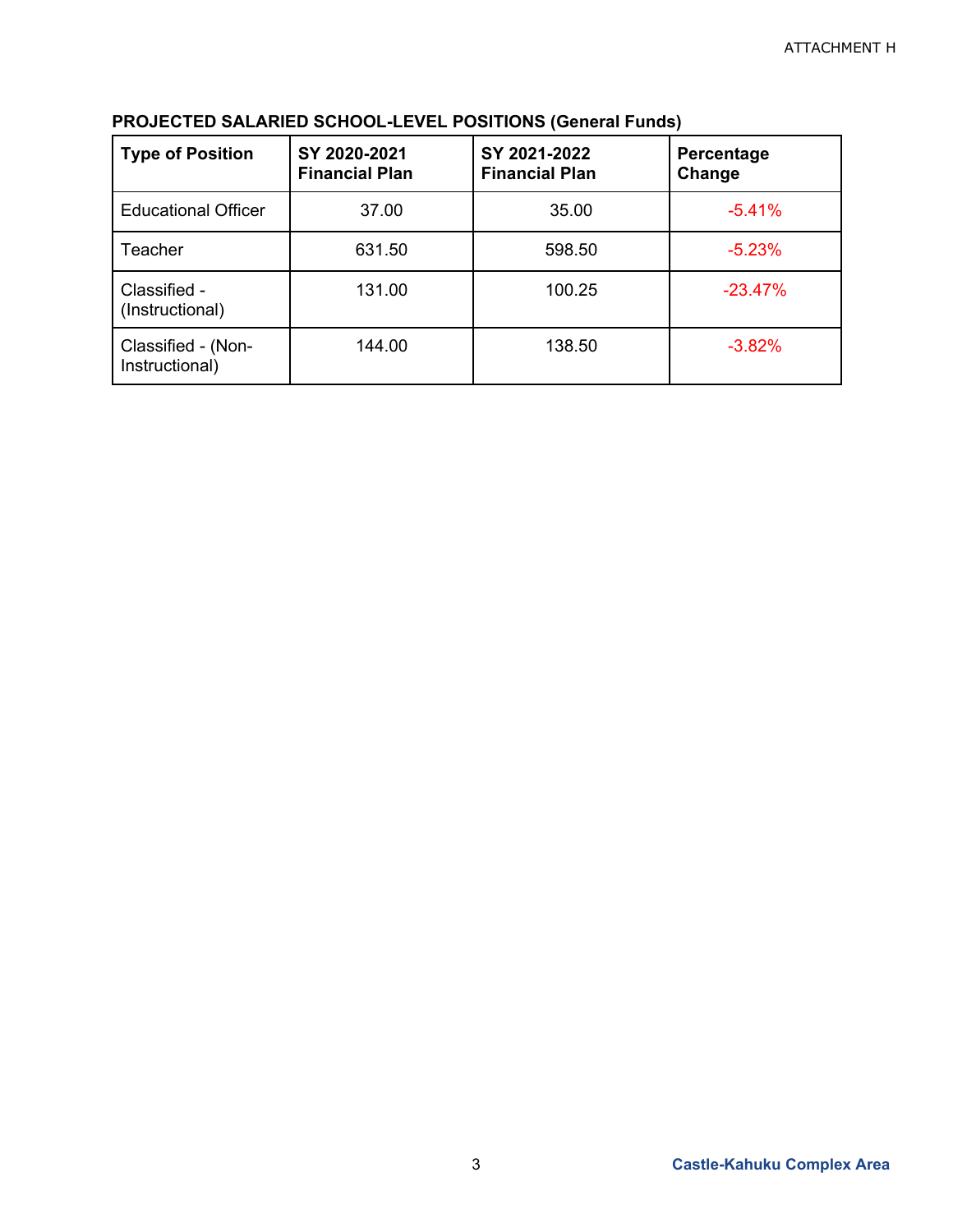## **Castle-Kahuku**

| <b>SCHOOL</b>         | <b>Impacts of Budget Reductions</b>                                                                                                                                                                                                                                                                         |  |
|-----------------------|-------------------------------------------------------------------------------------------------------------------------------------------------------------------------------------------------------------------------------------------------------------------------------------------------------------|--|
| <b>Castle Complex</b> |                                                                                                                                                                                                                                                                                                             |  |
| Ahuimanu El           | FTE positions being lost in Personal Services:<br>Teachers: 1.5<br>Educational Assistants: 0<br>Counselors: 0<br>SpEd Teachers: 0<br>SpEd EAs: .25                                                                                                                                                          |  |
|                       | <b>Other Personal Services being lost:</b><br>Stipends:<br>Substitute: \$10,146 (24 sub days for PD and Collaboration)<br>PTTs: \$14,871 (1 PTT)<br>Tutors:<br>PPEs: \$30,855 (3 PPT)                                                                                                                       |  |
|                       | <b>Other Expenses?</b><br>Classroom supplies: \$6,500<br>Textbooks: \$2,000<br>Subscriptions:                                                                                                                                                                                                               |  |
|                       | How many FTE positions are being lost in Support Services?<br>Vice-Principal:<br>Office Assistants:<br>Custodians:<br>Classroom cleaners:<br>Adult Supervisors: \$2,803 (2 AS)                                                                                                                              |  |
|                       | Other support expenses?<br>Technology: \$5,000<br>Library Supplies:<br>Office Supplies:<br>Custodial Supplies: \$5,000<br>Office Equipment:                                                                                                                                                                 |  |
|                       | Are there programs that will no longer continue due to a decrease<br>in funding?<br>Full RTI Program (not PPE or PTT to provide a push in or pull out<br>services)<br>Data Teams (Specials will not be offered and articulation time for Data<br>Teams will no longer be provided)<br><b>EL Coordinator</b> |  |
|                       | <b>IXL</b><br><b>Typing Club</b><br><b>PCNC</b><br><b>Gifted and Talented</b><br><b>STEM classes</b><br>Library class<br><b>Computer Class</b><br>Leadership Class<br>Service Clubs ( Peer Mentors, JPO, Library Club, Robotics, Media                                                                      |  |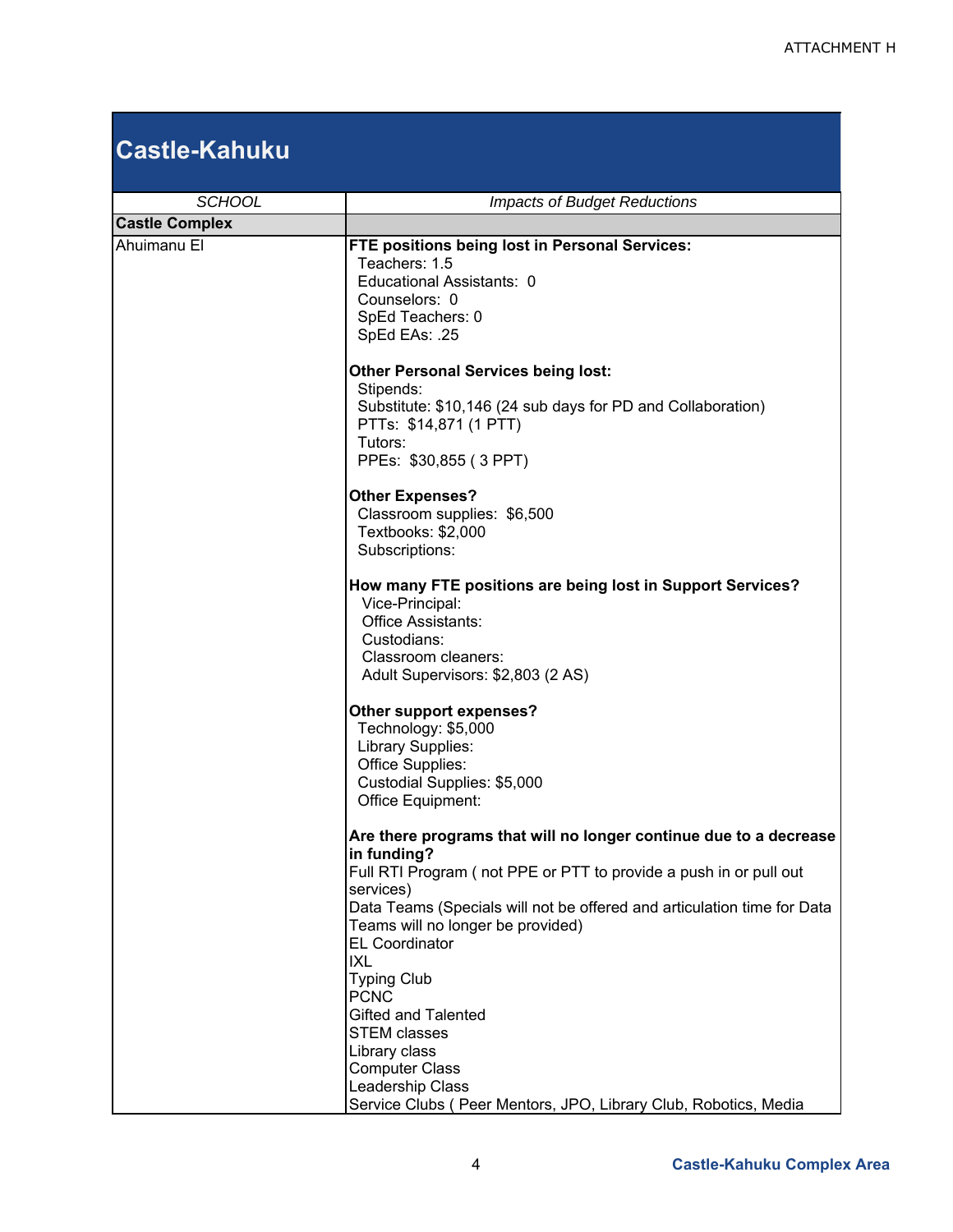|             | Club)                                                                                                                                                                                                                                                                                                                                                                                                                                                                                                                                                                                                                                                                                                                                                                                                                                                 |
|-------------|-------------------------------------------------------------------------------------------------------------------------------------------------------------------------------------------------------------------------------------------------------------------------------------------------------------------------------------------------------------------------------------------------------------------------------------------------------------------------------------------------------------------------------------------------------------------------------------------------------------------------------------------------------------------------------------------------------------------------------------------------------------------------------------------------------------------------------------------------------|
|             | Impacts of budget cuts:<br>Cutting all Part-time teachers, tutors will greatly hinder our<br>ability to provide our students' needs for small-group<br>instruction, personal support (academic and social), and safety<br>(supervision).<br>Technology (monetary and online programs) - to keep our<br>$\bullet$<br>devices compatible with online programs we will NOT be a<br>one-to-one school anymore. Without upgraded Chromebooks,<br>we cannot use the most effective programs. Another option<br>may be to use inferior but cheaper programs (universal<br>screener, tutorials, etc.). We will also not be able to provide a<br>variety of online resources for students.<br>Personnel not being cut will now have to work even harder and<br>$\bullet$<br>possibly for less pay. The burnout is REAL. I can see it and<br>feel it this year. |
| Castle High | FTE positions being lost in Personal Services:<br>Teachers: 1                                                                                                                                                                                                                                                                                                                                                                                                                                                                                                                                                                                                                                                                                                                                                                                         |
|             | <b>Educational Assistants: 1</b>                                                                                                                                                                                                                                                                                                                                                                                                                                                                                                                                                                                                                                                                                                                                                                                                                      |
|             | Counselors: 0<br>SpEd Teachers: 0                                                                                                                                                                                                                                                                                                                                                                                                                                                                                                                                                                                                                                                                                                                                                                                                                     |
|             | SpEd EAs: 5.5                                                                                                                                                                                                                                                                                                                                                                                                                                                                                                                                                                                                                                                                                                                                                                                                                                         |
|             | Librarian: 1<br>Librarian Asst: 1                                                                                                                                                                                                                                                                                                                                                                                                                                                                                                                                                                                                                                                                                                                                                                                                                     |
|             | <b>Other Personal Services being lost:</b>                                                                                                                                                                                                                                                                                                                                                                                                                                                                                                                                                                                                                                                                                                                                                                                                            |
|             | Stipends:<br>Substitute:                                                                                                                                                                                                                                                                                                                                                                                                                                                                                                                                                                                                                                                                                                                                                                                                                              |
|             | PTTs: 3                                                                                                                                                                                                                                                                                                                                                                                                                                                                                                                                                                                                                                                                                                                                                                                                                                               |
|             | Tutors:                                                                                                                                                                                                                                                                                                                                                                                                                                                                                                                                                                                                                                                                                                                                                                                                                                               |
|             | PPEs:                                                                                                                                                                                                                                                                                                                                                                                                                                                                                                                                                                                                                                                                                                                                                                                                                                                 |
|             | <b>Other Expenses?</b>                                                                                                                                                                                                                                                                                                                                                                                                                                                                                                                                                                                                                                                                                                                                                                                                                                |
|             | Classroom supplies:<br>Textbooks:                                                                                                                                                                                                                                                                                                                                                                                                                                                                                                                                                                                                                                                                                                                                                                                                                     |
|             | Subscriptions:                                                                                                                                                                                                                                                                                                                                                                                                                                                                                                                                                                                                                                                                                                                                                                                                                                        |
|             | How many FTE positions are being lost in Support Services?                                                                                                                                                                                                                                                                                                                                                                                                                                                                                                                                                                                                                                                                                                                                                                                            |
|             | Vice-Principal:<br>Office Assistants:1                                                                                                                                                                                                                                                                                                                                                                                                                                                                                                                                                                                                                                                                                                                                                                                                                |
|             | Custodians:1                                                                                                                                                                                                                                                                                                                                                                                                                                                                                                                                                                                                                                                                                                                                                                                                                                          |
|             | Classroom cleaners:<br><b>Adult Supervisors:</b>                                                                                                                                                                                                                                                                                                                                                                                                                                                                                                                                                                                                                                                                                                                                                                                                      |
|             |                                                                                                                                                                                                                                                                                                                                                                                                                                                                                                                                                                                                                                                                                                                                                                                                                                                       |
|             | Other support expenses?                                                                                                                                                                                                                                                                                                                                                                                                                                                                                                                                                                                                                                                                                                                                                                                                                               |
|             | Technology:<br>Library Supplies:                                                                                                                                                                                                                                                                                                                                                                                                                                                                                                                                                                                                                                                                                                                                                                                                                      |
|             | Office Supplies:                                                                                                                                                                                                                                                                                                                                                                                                                                                                                                                                                                                                                                                                                                                                                                                                                                      |
|             | <b>Custodial Supplies:</b>                                                                                                                                                                                                                                                                                                                                                                                                                                                                                                                                                                                                                                                                                                                                                                                                                            |
|             | Office Equipment:                                                                                                                                                                                                                                                                                                                                                                                                                                                                                                                                                                                                                                                                                                                                                                                                                                     |
|             | Are there programs that will no longer continue due to a decrease<br>in funding?                                                                                                                                                                                                                                                                                                                                                                                                                                                                                                                                                                                                                                                                                                                                                                      |
|             | Impacts of budget cuts:                                                                                                                                                                                                                                                                                                                                                                                                                                                                                                                                                                                                                                                                                                                                                                                                                               |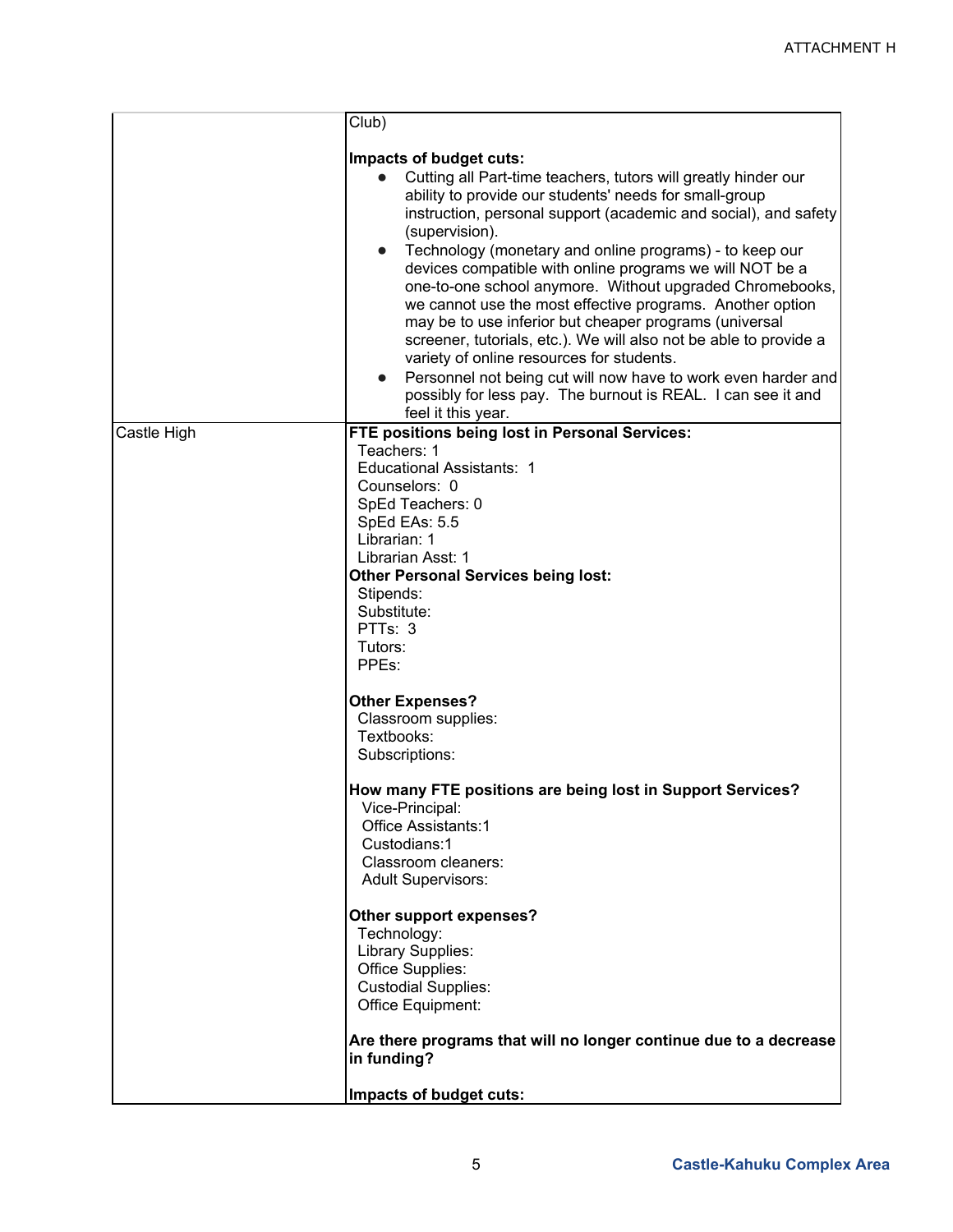| Heeia El   | <b>FTE positions being lost in Personal Services:</b><br>Teachers: .5                                                                    |
|------------|------------------------------------------------------------------------------------------------------------------------------------------|
|            | <b>Educational Assistants: 1</b>                                                                                                         |
|            | Counselors: 0                                                                                                                            |
|            | SpEd Teachers: 0                                                                                                                         |
|            | SpEd EAs: .75                                                                                                                            |
|            | <b>Other Personal Services being lost:</b><br>Stipends: Not able to fund                                                                 |
|            | Substitute: Not able to fund<br>PTTs: 0                                                                                                  |
|            | Tutors: 0                                                                                                                                |
|            | PPEs: 1                                                                                                                                  |
|            | <b>Other Expenses?</b>                                                                                                                   |
|            | Classroom supplies: Not able to purchase.                                                                                                |
|            | Textbooks: Not able to purchase<br>Subscriptions: \$10,000                                                                               |
|            |                                                                                                                                          |
|            | How many FTE positions are being lost in Support Services?<br>Vice-Principal: 0                                                          |
|            | Office Assistants: 0                                                                                                                     |
|            | Custodians: 0                                                                                                                            |
|            | Classroom cleaners: 0<br>Adult Supervisors: 0                                                                                            |
|            |                                                                                                                                          |
|            | Other support expenses?<br>Technology: \$10,000                                                                                          |
|            | Library Supplies: Not able to purchase                                                                                                   |
|            | Office Supplies: Not able to purchase                                                                                                    |
|            | Custodial Supplies: Not able to purchase                                                                                                 |
|            | Office Equipment: \$10,000                                                                                                               |
|            | Are there programs that will no longer continue due to a decrease<br>in funding?                                                         |
|            | Rotation - Teachers might need to implement non-core<br>$\bullet$                                                                        |
|            | subjects into their classroom which will hinder Data Team<br>Meetings.                                                                   |
|            |                                                                                                                                          |
|            | Impacts of budget cuts:<br>Although we kept most of our staff, we will be operating on a very tight                                      |
|            | budget. Supplies for the library, classrooms, technology, and                                                                            |
|            | subscriptions will not be funded and therefore, students will not be able                                                                |
|            | to benefit from having the necessary resources for their learning. Our<br>support staff (curriculum coordinators, EL, RTI) might need to |
|            | teach/support in the classroom which will affect data teams and PD for                                                                   |
|            | teachers.                                                                                                                                |
| Kahaluu El | FTE positions being lost in Personal Services:<br>Teachers: 1                                                                            |
|            | Educational Assistants: 1.75 EA; moving all (3 EAs) from 1.0 to .75                                                                      |
|            | Counselors:                                                                                                                              |
|            | SpEd Teachers: 1<br>SpEd EAs: 1.75 EA; Moving all (5 EAs) from 1.0 to .75                                                                |
|            |                                                                                                                                          |
|            | <b>Other Personal Services being lost:</b><br>Stipends: Losing \$8,270 to cover stipends                                                 |
|            |                                                                                                                                          |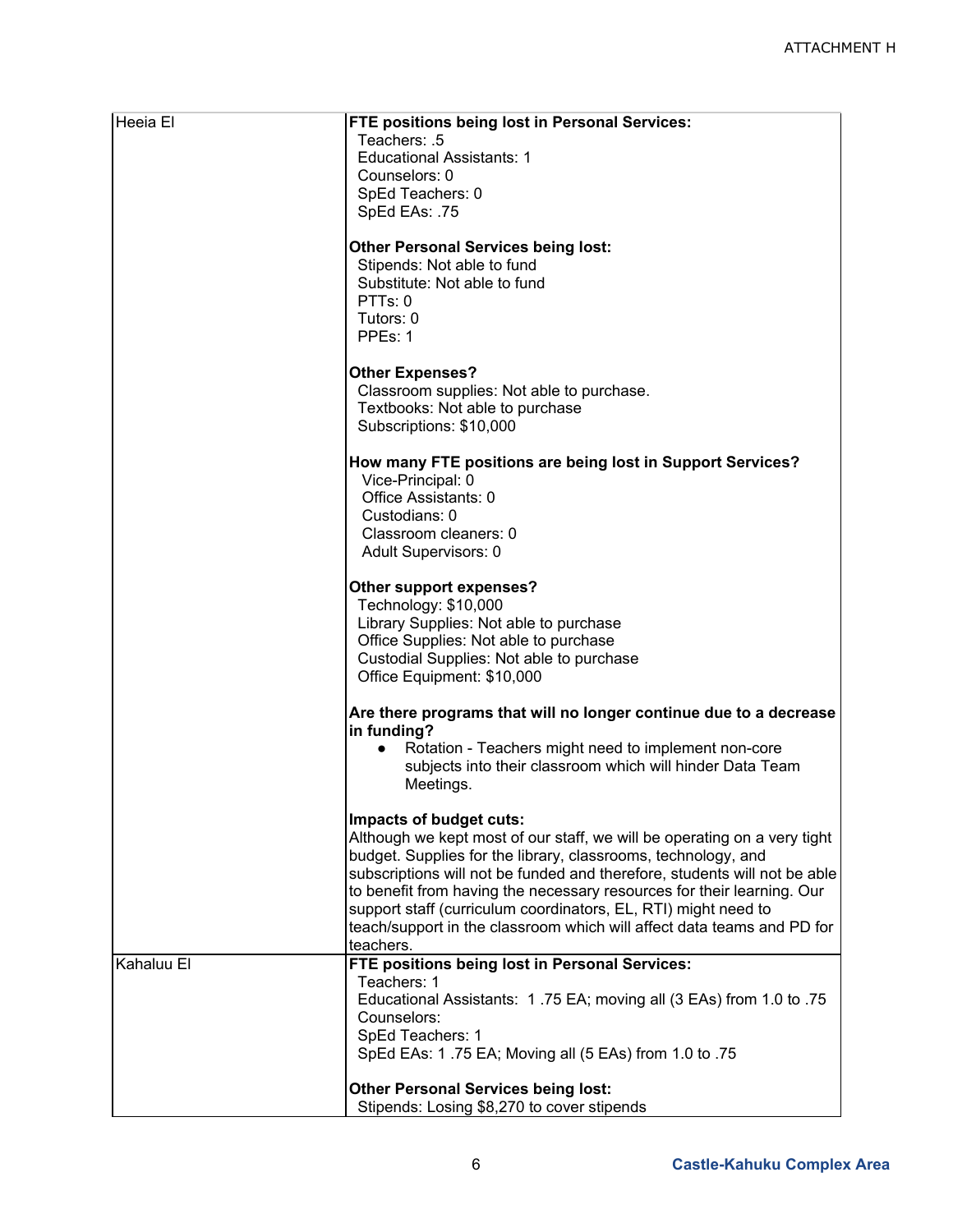|            | Substitute: Losing \$10,680 to cover subs<br>PTT <sub>s:</sub>                                                         |
|------------|------------------------------------------------------------------------------------------------------------------------|
|            | Tutors:<br>PPEs:                                                                                                       |
|            |                                                                                                                        |
|            | <b>Other Expenses?</b><br>Classroom supplies: \$10,000                                                                 |
|            | Textbooks:                                                                                                             |
|            | Subscriptions:                                                                                                         |
|            |                                                                                                                        |
|            | How many FTE positions are being lost in Support Services?<br>Vice-Principal:                                          |
|            | Office Assistants:                                                                                                     |
|            | Custodians:                                                                                                            |
|            | Classroom cleaners: 2                                                                                                  |
|            | <b>Adult Supervisors:</b>                                                                                              |
|            | Other support expenses?                                                                                                |
|            | Technology: \$5,000                                                                                                    |
|            | Library Supplies: \$1,500                                                                                              |
|            | Office Supplies: \$3,500                                                                                               |
|            | Custodial Supplies: \$3,000<br>Office Equipment: \$3,000                                                               |
|            |                                                                                                                        |
|            | Are there programs that will no longer continue due to a decrease<br>in funding?                                       |
|            | Enrollment Reduction: \$67,500 (Estimating being short 15                                                              |
|            | students from 290)                                                                                                     |
|            | Impacts of budget cuts:                                                                                                |
|            | Tried to keep all positions as much as possible.<br>$\bullet$                                                          |
|            | Had to reduce workforce hours to keep everyone employed on<br>$\bullet$                                                |
|            | my campus (reducing 8 EAs to .75).                                                                                     |
|            | Still had to cut two .75 EA positions, 2 classroom cleaners, and 1<br>$\bullet$                                        |
|            | SPED teacher position. This will impact services to students and                                                       |
|            | the health and safety of our students.<br>After personnel and payment of enrollment reduction, we will be<br>$\bullet$ |
|            | left with an operational budget of \$30,000 to run our school                                                          |
|            | We will barely cover Xerox machines, phones, alarms, and<br>٠                                                          |
|            | custodial supplies.                                                                                                    |
|            | I will have no budget to purchase office and classroom equipment                                                       |
|            | and supplies for my students and staff. This will impact how                                                           |
|            | lessons are delivered and what students will be able to do in the                                                      |
| Kaneohe El | classroom.<br>FTE positions being lost in Personal Services:                                                           |
|            | Teachers: 3                                                                                                            |
|            | Educational Assistants: 0                                                                                              |
|            | Counselors: 0                                                                                                          |
|            | SpEd Teachers: 0                                                                                                       |
|            | SpEd EAs: 0                                                                                                            |
|            | <b>Other Personal Services being lost:</b>                                                                             |
|            | Stipends: 0                                                                                                            |
|            | Substitute: \$13,528 (76 sub days)                                                                                     |
|            | PTTs: 0                                                                                                                |
|            | Tutors: 0                                                                                                              |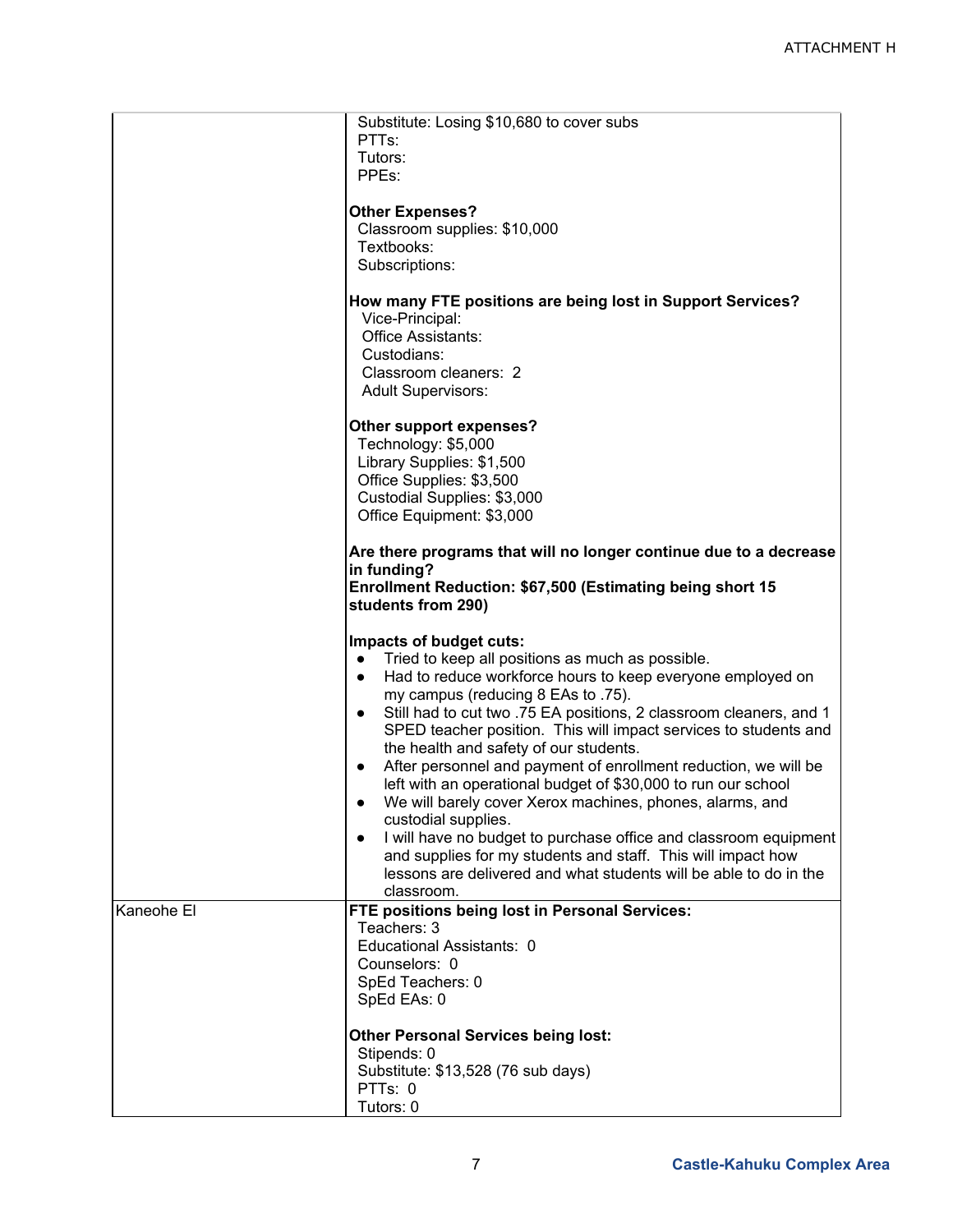|               | PPEs: \$24,598 (3)                                                     |
|---------------|------------------------------------------------------------------------|
|               |                                                                        |
|               | <b>Other Expenses?</b><br>Classroom supplies: 0                        |
|               | Textbooks: 0                                                           |
|               | Subscriptions: 0                                                       |
|               |                                                                        |
|               | How many FTE positions are being lost in Support Services?             |
|               | Vice-Principal: 0                                                      |
|               | Office Assistants: 0                                                   |
|               | Custodians: 0                                                          |
|               | Classroom cleaners: 0                                                  |
|               | Adult Supervisors: \$13,817 (2)                                        |
|               | Other support expenses?                                                |
|               | Technology: 0                                                          |
|               | Library Supplies: 0                                                    |
|               | Office Supplies: 0                                                     |
|               | <b>Custodial Supplies: 0</b>                                           |
|               | Office Equipment: 0                                                    |
|               | Are there programs that will no longer continue due to a decrease      |
|               | in funding?                                                            |
|               | We are discontinuing our enrichment program.                           |
|               |                                                                        |
|               | Impacts of budget cuts: More responsibilities are being placed on      |
|               | staff that remains. For example, we are going from 2 coaches to 1. The |
|               | remaining coach will coordinate both RTI and Data Teams which were     |
|               | previously divided. Because we are eliminating resource teachers who   |
|               | provide intervention services, homeroom teachers will need to assume   |
|               | the responsibility to provide interventions for their students.        |
| Kapunahala El | FTE positions being lost in Personal Services:                         |
|               | Teachers: 0                                                            |
|               | Educational Assistants: 0                                              |
|               | Counselors: 0                                                          |
|               | SpEd Teachers: 1                                                       |
|               | SpEd EAs: 0                                                            |
|               | <b>Other Personal Services being lost:</b>                             |
|               | Stipends: Not able to fund stipends for SY 2021-2022                   |
|               | Substitute: Not able to fund substitutes for SY 2021-2022              |
|               | PTT <sub>s:</sub>                                                      |
|               | Tutors:                                                                |
|               | PPEs:                                                                  |
|               |                                                                        |
|               | <b>Other Expenses?</b><br>Classroom supplies:                          |
|               | Textbooks:                                                             |
|               | Subscriptions:                                                         |
|               |                                                                        |
|               | How many FTE positions are being lost in Support Services?             |
|               | Vice-Principal: 0                                                      |
|               | Office Assistants: 0                                                   |
|               | Custodians: 0                                                          |
|               | Classroom cleaners: 0                                                  |
|               | Adult Supervisors: 0                                                   |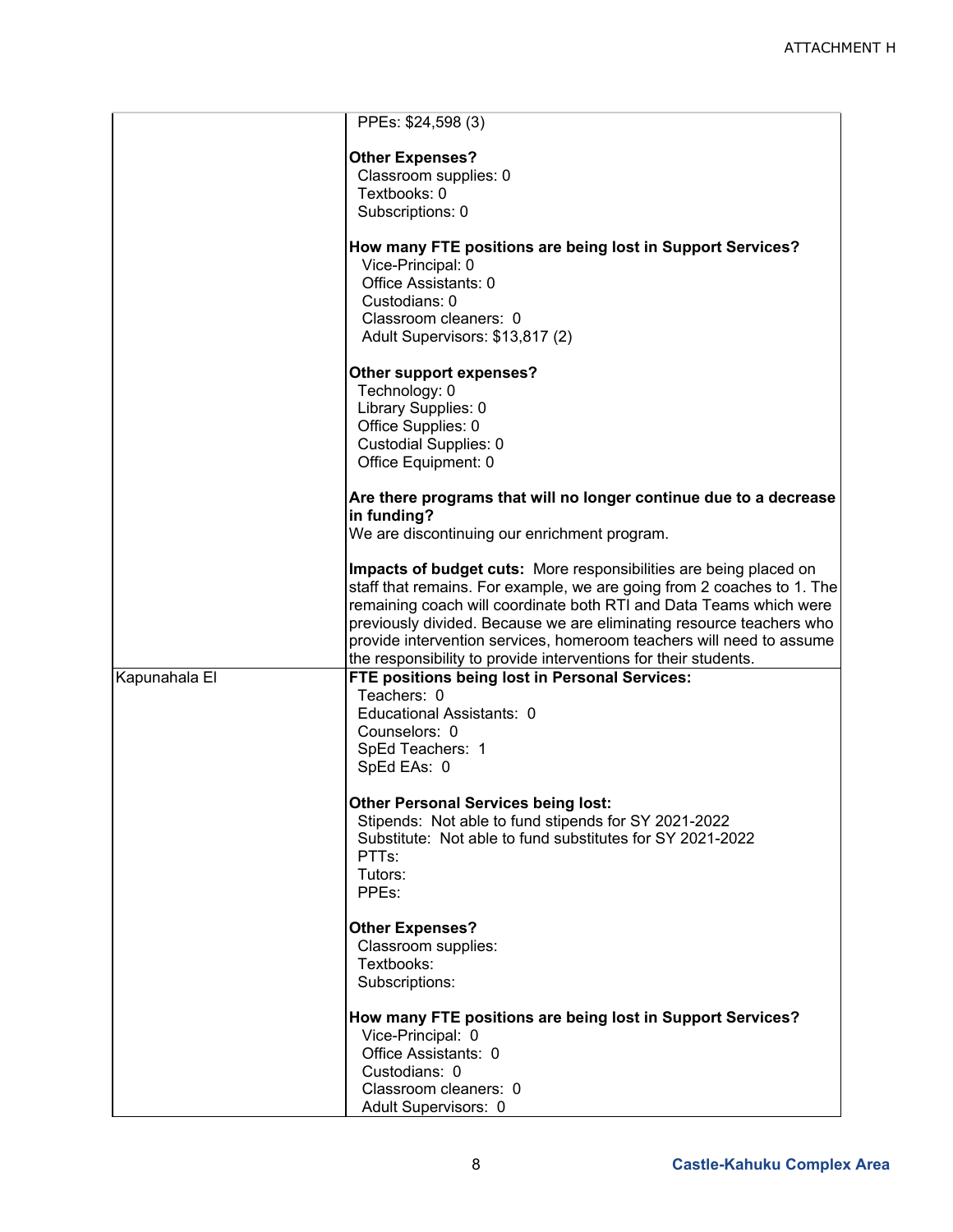|          | Other support expenses?<br>Technology: Not funding \$30,000<br>Library Supplies: Not funding \$5,000<br>Office Supplies:<br><b>Custodial Supplies:</b><br>Office Equipment:<br>Are there programs that will no longer continue due to a decrease<br>in funding?                                                                                                                                                                                                                                                                                                                                                                                                                                           |
|----------|-----------------------------------------------------------------------------------------------------------------------------------------------------------------------------------------------------------------------------------------------------------------------------------------------------------------------------------------------------------------------------------------------------------------------------------------------------------------------------------------------------------------------------------------------------------------------------------------------------------------------------------------------------------------------------------------------------------|
|          | Impacts of budget cuts:<br>After funding all of our needed personnel costs, we are left with<br>\$57,540. This will severely impact our school's operations as we have<br>a minimum operating budget of \$181,176 and would be short by<br>approximately \$123,636 to fund the following needs:<br>Classroom Cleaners: \$12,120<br>PCNC: \$14,056<br>Health Room Supplies: \$7,000<br>Custodial Supplies/Equipment: \$15,000<br>$\bullet$<br>Classroom Supplies: \$25,000<br>$\bullet$<br>Telephone/Telecommunication: \$5,000<br>$\bullet$<br>Alarm Monitoring: \$3000<br>$\bullet$<br>Office Supplies/Expenses: \$50,000<br>$\bullet$<br>Fax, Printer, and Copy Machine Expenses: \$50,000<br>$\bullet$ |
| King Int | FTE positions being lost in Personal Services:<br>Teachers: 2<br>Educational Assistants: 0<br>Counselors: 0<br>SpEd Teachers: 2<br>SpEd EAs: 4                                                                                                                                                                                                                                                                                                                                                                                                                                                                                                                                                            |
|          | <b>Other Personal Services being lost:</b><br>Stipends: Not able to fund in SY 2021-22<br>Substitute: Not able to fund SY 2021-22<br>PTTs: 2<br>Tutors: Not currently funded<br>PPEs: Not currently funded                                                                                                                                                                                                                                                                                                                                                                                                                                                                                                |
|          | Other Expenses? After all funding all the personnel positions, both<br>salaried and casual, there is \$96.580 left to run the school.<br>Classroom supplies:                                                                                                                                                                                                                                                                                                                                                                                                                                                                                                                                              |
|          | Textbooks:<br>Subscriptions:                                                                                                                                                                                                                                                                                                                                                                                                                                                                                                                                                                                                                                                                              |
|          | How many FTE positions are being lost in Support Services?<br>Vice-Principal: 0<br>Office Assistants: possible 1<br>Custodians: 0<br>Classroom cleaners: 0<br>Adult Supervisors: 0                                                                                                                                                                                                                                                                                                                                                                                                                                                                                                                        |
|          | Other support expenses? After all funding all the personnel<br>positions, both salaried and casual, there is \$96.580 left to run the<br>school. After all funding all the personnel positions, both salaried and<br>casual, there is \$96.580 left to run the school. Annual contracts for                                                                                                                                                                                                                                                                                                                                                                                                               |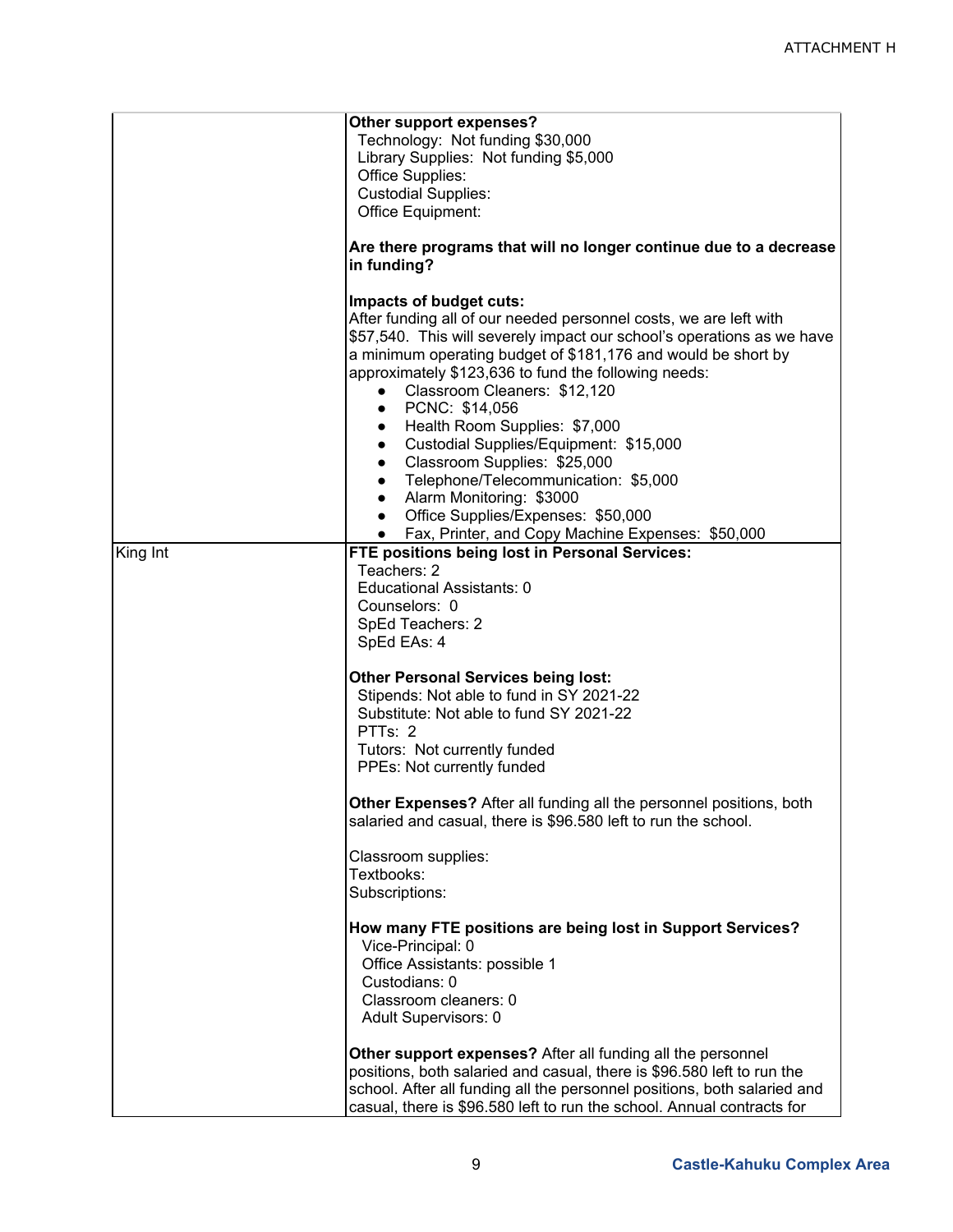| equipment, alarm, ACs, 2 copy machines, fax, library subscriptions,<br>printers, 5 AED defibrillators, WASC dues, and phones totals to about<br>\$50,000. This leaves about \$46,000 to purchase all supplies. It would<br>help if schools could receive the money from the use of facility fees<br>that the CK Complex has been using to fund the Complex budget.                                                                                                                                                                                                                                                                      |
|-----------------------------------------------------------------------------------------------------------------------------------------------------------------------------------------------------------------------------------------------------------------------------------------------------------------------------------------------------------------------------------------------------------------------------------------------------------------------------------------------------------------------------------------------------------------------------------------------------------------------------------------|
| Technology:<br>Library Supplies:<br>Office Supplies:<br><b>Custodial Supplies:</b><br>Office Equipment:                                                                                                                                                                                                                                                                                                                                                                                                                                                                                                                                 |
| Are there programs that will no longer continue due to a decrease<br>in funding?<br>Possible to lose the 3 innovation classes for our students who<br>disengaged with traditional learning. Also possible that electives might<br>be affected. Leadership will meet on Jan. 25 to determine which<br>courses will be affected.                                                                                                                                                                                                                                                                                                          |
| Impacts of budget cuts:<br>After all funding all the personnel positions, both salaried and casual,<br>there is \$96.580 left to run the school. Annual contracts for equipment,<br>alarm, ACs, 2 copy machines, fax, library subscriptions, printers, 5<br>AED defibrillators, WASC dues, and phones totals to about \$50,000.                                                                                                                                                                                                                                                                                                         |
| Received \$116,565 in additional funds via WSF for the reasons stated<br>below from Budget.<br>"extra support to middle schools that will be receiving incoming 6th<br>graders. This class (the class of 2027) is smaller than normal due to<br>the change in kindergarten entry age effective SY 2013-14. Due to<br>differences in teaching lines, it is anticipated that secondary schools<br>(middle and high) will have a more difficult time adapting to this one-<br>time dip in enrollment than elementary schools did. In order to assist<br>with this situation, additional funds will be provided to the affected<br>schools. |
| For FY20-21, affected schools are defined as:                                                                                                                                                                                                                                                                                                                                                                                                                                                                                                                                                                                           |
| Middle schools that include 6th grade (including<br>combo schools), and<br>Schools that are showing a decrease in enrollment<br>$\circ$<br>for grade 6 between SY19-20 OEC and SY20-21<br>Projected Enrollment.                                                                                                                                                                                                                                                                                                                                                                                                                         |
| It has been determined that the Department will be providing additional<br>funds equivalent to restoring 50% of the decrease in enrollment."                                                                                                                                                                                                                                                                                                                                                                                                                                                                                            |
| Received only \$65,293 CK SPAA funds, leaving a decrease in the total<br>SPAA funds of -\$267,000 which impacts the special education<br>services and programs available to students. In addition, 1:1 support<br>previously provided through contracted agencies might need to be<br>covered by school level EAs. It is uncertain how many students<br>coming up to King next year currently receive contracted 1:1 support,<br>which can further reduce the SPAA funds available for school-level<br>personnel positions. Hopefully, we can provide this information to King                                                          |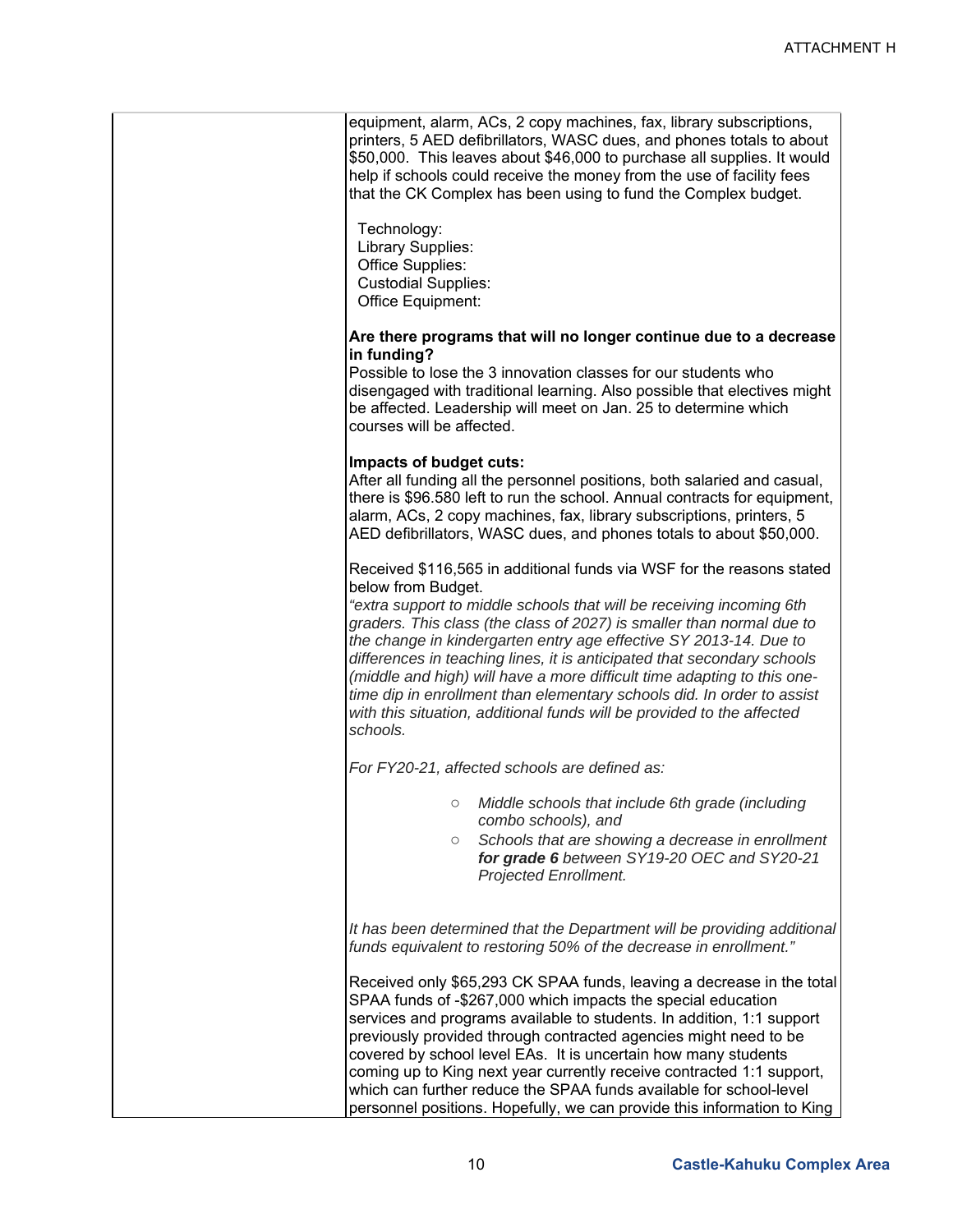|            | for planning the programs before the first posting for the annual        |
|------------|--------------------------------------------------------------------------|
|            | teacher transfer period.                                                 |
| Parker El  | FTE positions being lost in Personal Services:                           |
|            | Teachers: 2                                                              |
|            | Educational Assistants: NA                                               |
|            | Counselors: 0                                                            |
|            | SpEd Teachers: 2                                                         |
|            | SpEd EAs: 1.5                                                            |
|            | <b>Other Personal Services being lost:</b>                               |
|            | Stipends: Not able to fund                                               |
|            | Substitute: Not able to fund                                             |
|            | PTTs: NA                                                                 |
|            | Tutors: 3                                                                |
|            | PPE <sub>s</sub> : 1                                                     |
|            |                                                                          |
|            | <b>Other Expenses?</b>                                                   |
|            | Classroom supplies: \$13,000                                             |
|            | Textbooks: will not be able to purchase additional or even               |
|            | consumables for student use                                              |
|            | Subscriptions: \$15,000                                                  |
|            | How many FTE positions are being lost in Support Services?               |
|            | Vice-Principal: 0                                                        |
|            | Office Assistants: .5                                                    |
|            | Custodians: will cut 1 FTE custodian                                     |
|            | Classroom cleaners: 1                                                    |
|            | Adult Supervisors: 3                                                     |
|            |                                                                          |
|            | Other support expenses?                                                  |
|            | Technology: unable to purchase replacements                              |
|            | Library Supplies: \$3000                                                 |
|            | Office Supplies:                                                         |
|            | Custodial Supplies: will probably be affected, yet still need the basics |
|            | in order to operate as a school                                          |
|            | Office Equipment:                                                        |
|            | Are there programs that will no longer continue due to a decrease        |
|            | in funding?                                                              |
|            | Library                                                                  |
|            | <b>PE</b>                                                                |
|            | Dedicated EL                                                             |
|            | Full RTI program (need to be more intentional as to who and              |
|            | how we provide support)                                                  |
|            | Dedicated data team meeting bi-monthly and rotation for the              |
|            | students (PE, Library & Guidance)                                        |
|            | Impacts of budget cuts:                                                  |
|            | Unable to provide an FTE teacher for EL, Librarian, PE                   |
|            | School personnel needing to take on additional responsibilities          |
|            | in order to meet the needs of students and the school                    |
| Puohala El | FTE positions being lost in Personal Services:                           |
|            | Teachers: 0                                                              |
|            | Educational Assistants: .75                                              |
|            | Counselors: 0                                                            |
|            | SpEd Teachers: 0                                                         |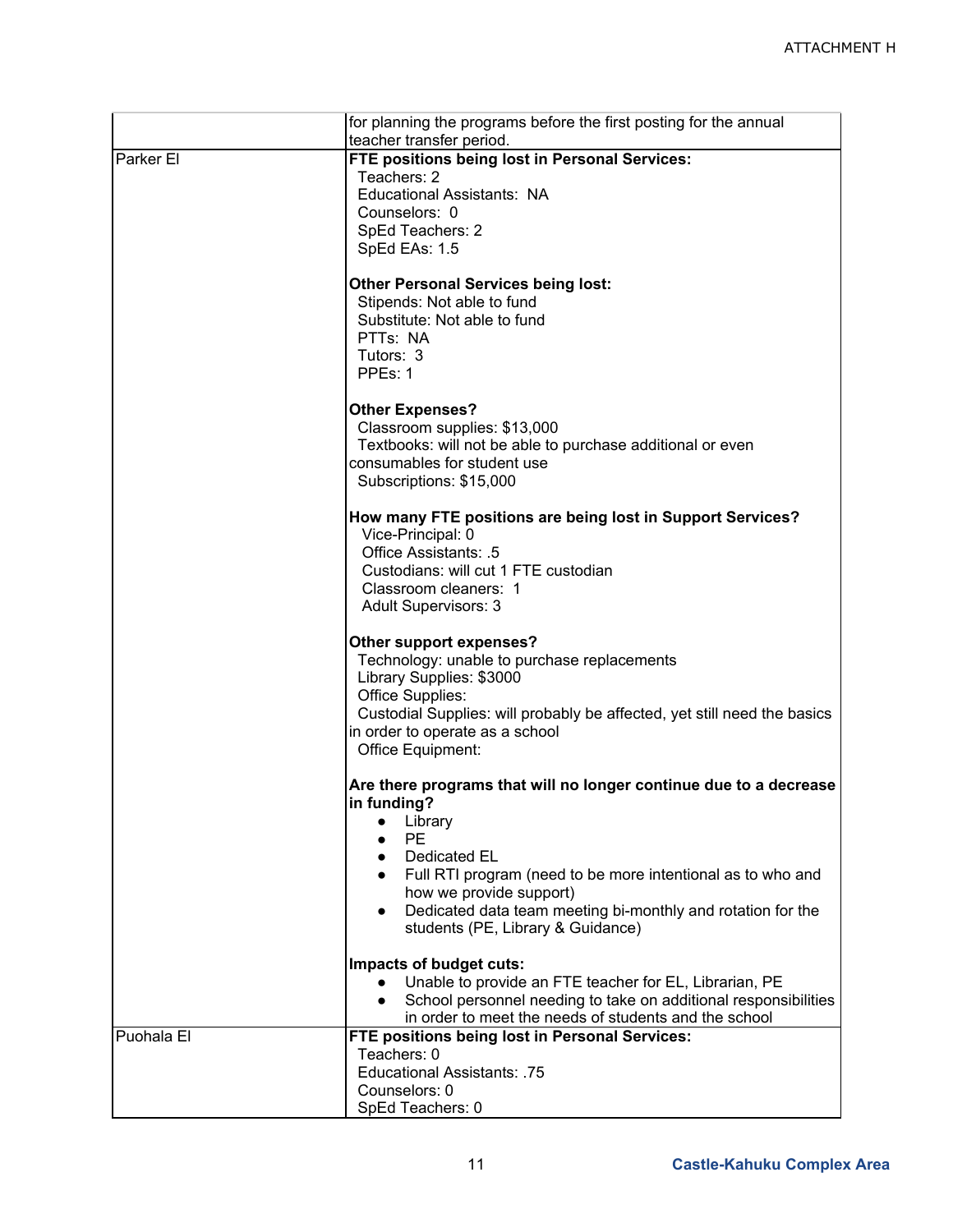|                    | SpEd EAs: 2.5                                                                                                                                                                                                                                                                                                                                                                                                                                                                                                                                             |
|--------------------|-----------------------------------------------------------------------------------------------------------------------------------------------------------------------------------------------------------------------------------------------------------------------------------------------------------------------------------------------------------------------------------------------------------------------------------------------------------------------------------------------------------------------------------------------------------|
|                    | <b>Other Personal Services being lost:</b><br>Stipends:<br>Substitute:<br>PTT <sub>s:</sub><br>Tutors: $2 = $20,000.00$<br>PPEs:                                                                                                                                                                                                                                                                                                                                                                                                                          |
|                    | <b>Other Expenses?</b><br>Classroom supplies: \$15,400.00<br>Textbooks: %15,000.00<br>Subscriptions: \$10,000                                                                                                                                                                                                                                                                                                                                                                                                                                             |
|                    | How many FTE positions are being lost in Support Services?<br>Vice-Principal: 0<br>Office Assistants: 0<br>Custodians: 0<br>Classroom cleaners: 0<br><b>Adult Supervisors: 1</b>                                                                                                                                                                                                                                                                                                                                                                          |
|                    | Other support expenses?<br>Technology:<br>Library Supplies: \$10,000.00<br>Office Supplies: \$3,500.00<br><b>Custodial Supplies:</b><br>Office Equipment:                                                                                                                                                                                                                                                                                                                                                                                                 |
|                    | Are there programs that will no longer continue due to a decrease<br>in funding?<br>Yes                                                                                                                                                                                                                                                                                                                                                                                                                                                                   |
|                    | Impacts of budget cuts:<br>Although we kept most of our staff, we will be operating on a<br>very tight budget. Supplies for the library, classrooms,<br>technology, and subscriptions will not be funded and therefore,<br>students will not be able to benefit from having the necessary<br>resources for their learning.<br>School personnel needing to take on additional responsibilities<br>in order to meet the needs of students and the school.<br>\$6,691 remaining after personnel to run the school + carryover<br>which is quickly shrinking. |
| <b>Waiahole El</b> | FTE positions being lost in Personal Services:<br>Teachers: 0<br>Educational Assistants: 0<br>Counselors: 0<br>SpEd Teachers: 0<br>SpEd EAs: 0                                                                                                                                                                                                                                                                                                                                                                                                            |
|                    | <b>Other Personal Services being lost:</b><br>Stipends: \$16,000.00<br>Substitute: \$2,000.00<br>PTTs: \$30,000<br>Tutors: 0<br>PPEs: 0                                                                                                                                                                                                                                                                                                                                                                                                                   |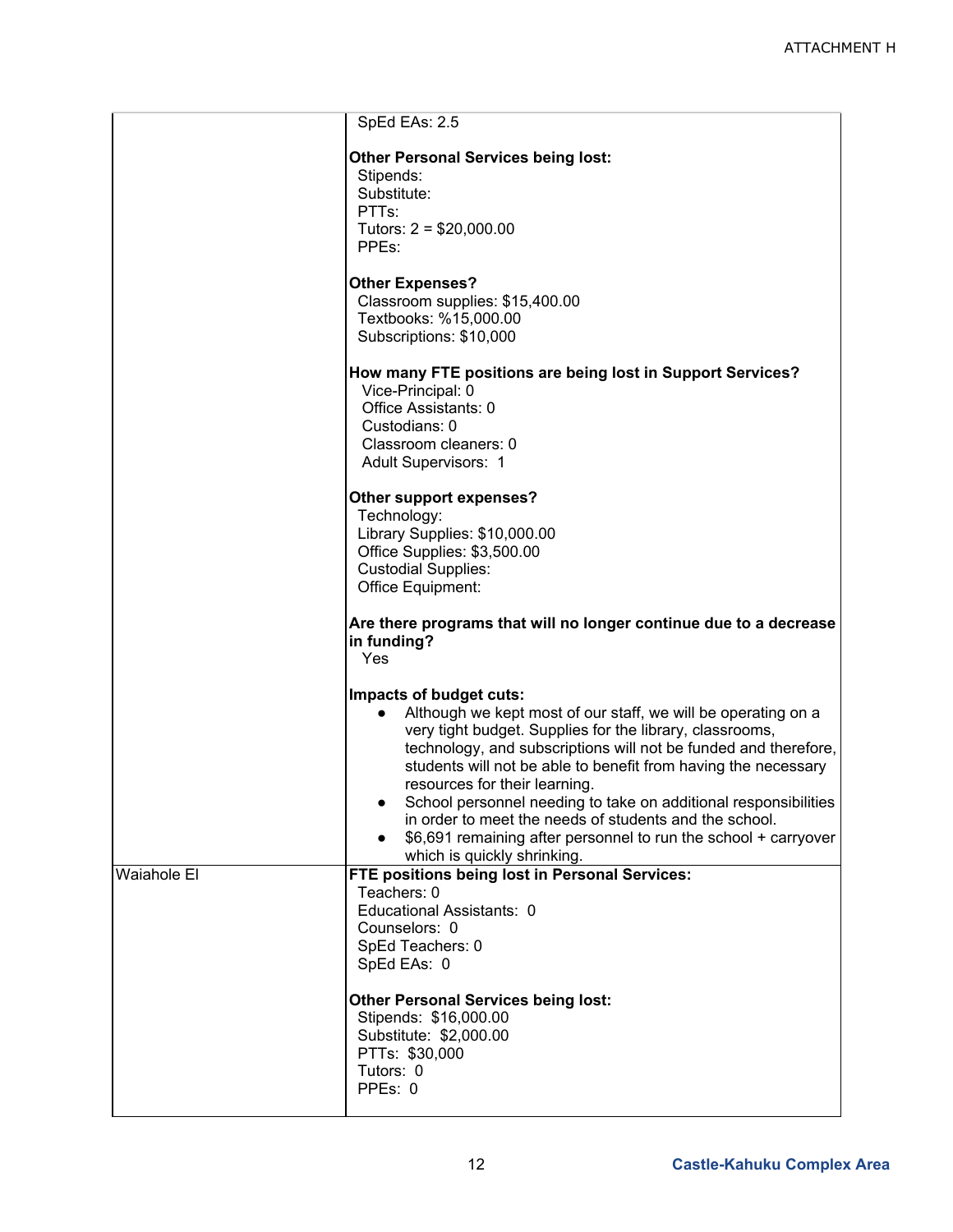|                       | <b>Other Expenses?</b><br>Classroom supplies: \$3,000.00<br>Textbooks: \$2,500.00<br>Subscriptions: \$1,500.00<br>How many FTE positions are being lost in Support Services?<br>Vice-Principal: NA<br>Office Assistants: 0<br>Custodians: 0<br>Classroom cleaners: 0                                                                                                                                                                               |  |
|-----------------------|----------------------------------------------------------------------------------------------------------------------------------------------------------------------------------------------------------------------------------------------------------------------------------------------------------------------------------------------------------------------------------------------------------------------------------------------------|--|
|                       | Adult Supervisors: NA<br>Other support expenses?<br>Technology: 0 (Purchased tech during SY 20-21)<br>Library Supplies: 0 (No librarian position so no purchases are made<br>for the library)<br>Office Supplies: \$2,000.00<br>Custodial Supplies: \$5,000.00<br>Office Equipment: 0                                                                                                                                                              |  |
|                       | Are there programs that will no longer continue due to a decrease<br>in funding?                                                                                                                                                                                                                                                                                                                                                                   |  |
|                       | Afterschool Program - If we do not get an extension for the<br>$\bullet$<br>21st Century Grant, we will no longer be able to have an<br>afterschool program.<br>Student Specialty Rotations - Without PPTs, we will not be<br>$\bullet$<br>able to offer students weekly specialty rotations in the areas of<br>STEM and Art.<br>Online subscriptions and curriculum materials will not be<br>funded.                                              |  |
|                       | Impacts of budget cuts: At Waiahole Elementary School, we are just<br>trying to "maintain" the status quo with all of our positions (teachers,<br>EAs, Office, Custodians, etc.). We can't afford to make any additional<br>cuts as they will have an impact on our school-wide processes,<br>systems, and programs. We are already stretched and I worry about<br>staff morale and burnout if additional cuts are made to our school's<br>budget. |  |
| <b>Kahuku Complex</b> |                                                                                                                                                                                                                                                                                                                                                                                                                                                    |  |
| Hauula El             | FTE positions being lost in Personal Services:<br>Teachers: 0<br>Educational Assistants: 0<br>Counselors: 0<br>SpEd Teachers:1<br>SpEd EAs: 0                                                                                                                                                                                                                                                                                                      |  |
|                       | <b>Other Personal Services being lost:</b><br>Stipends: 0<br>Substitute: 0<br>PTTs: 0<br>Tutors: 0<br>PPEs: 0                                                                                                                                                                                                                                                                                                                                      |  |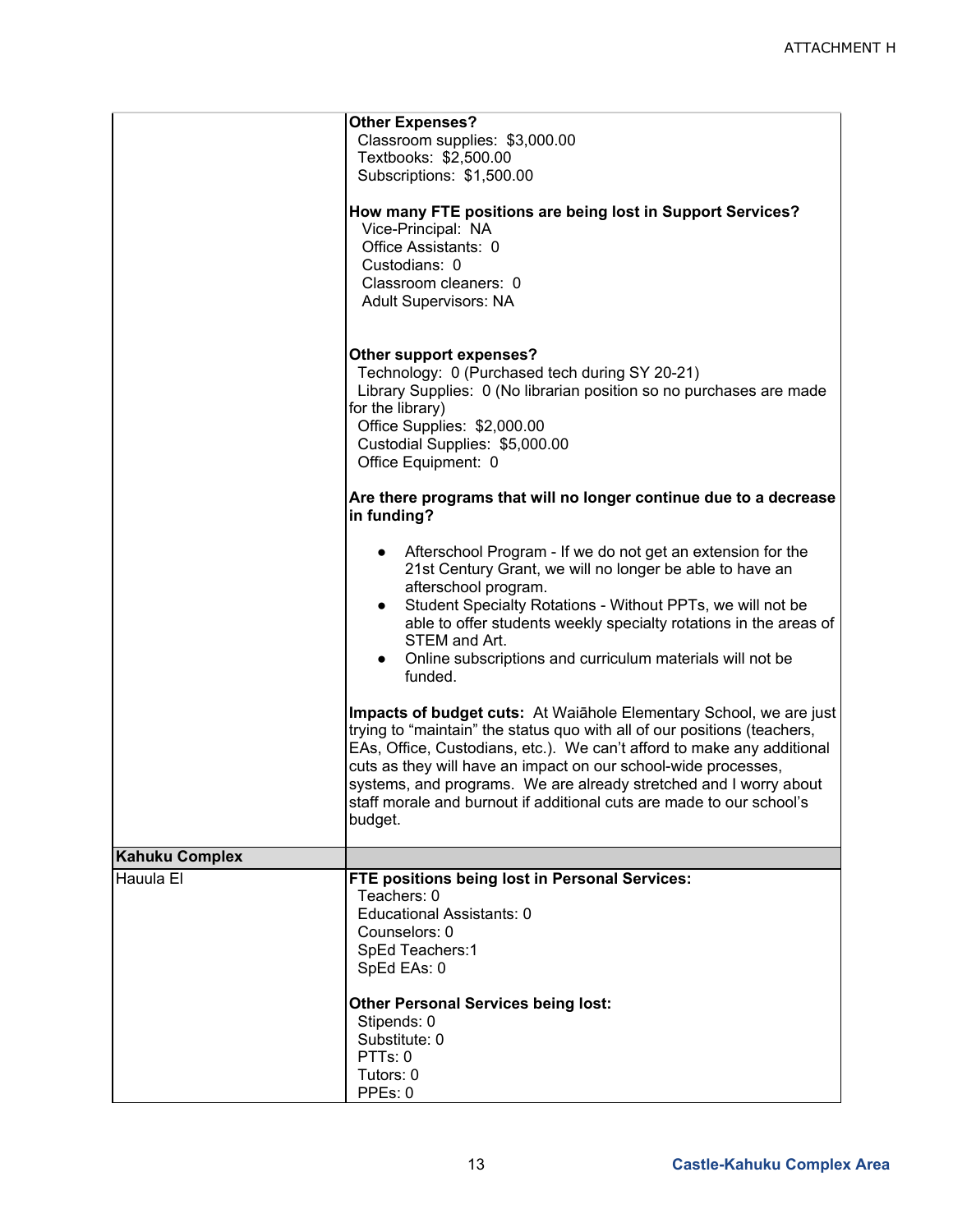|           | <b>Other Expenses?</b><br>Classroom supplies: 0<br>Textbooks: 0<br>Subscriptions: 0                                                                                                                                                                                                                                                                                                                                                                    |
|-----------|--------------------------------------------------------------------------------------------------------------------------------------------------------------------------------------------------------------------------------------------------------------------------------------------------------------------------------------------------------------------------------------------------------------------------------------------------------|
|           | How many FTE positions are being lost in Support Services?<br>Vice-Principal: 1<br>Office Assistants: 0<br>Custodians: 0<br>Classroom cleaners: 0<br>Adult Supervisors: 0                                                                                                                                                                                                                                                                              |
|           | Other support expenses?<br>Technology: 0<br>Library Supplies: 0<br>Office Supplies: 0<br><b>Custodial Supplies: 0</b><br>Office Equipment: 0                                                                                                                                                                                                                                                                                                           |
|           | Are there programs that will no longer continue due to a decrease<br>in funding?<br>Our RTI and Enrichment programs that take place before and<br>$\bullet$<br>after school and during the summer<br>Transition to Kindergarten program during the summer                                                                                                                                                                                              |
|           | Impacts of budget cuts:<br>Not being able to provide much-needed support and interventions for<br>struggling students - which is a majority of the school. The school is<br>already limited with a halftime SSC, and no coaches or Title 1<br>Coordinator. One administrator assuming all school initiatives will<br>undermine the work needed to strengthen student achievement and<br>maintain safe and civil practices within our school community. |
| Kaaawa El | FTE positions being lost in Personal Services:<br>Teachers:<br><b>Educational Assistants:</b><br>Counselors:<br>SpEd Teachers:<br>SpEd EAs:                                                                                                                                                                                                                                                                                                            |
|           | <b>Other Personal Services being lost:</b><br>Stipends:<br>Substitute:<br>PTT <sub>s:</sub><br>Tutors:<br>PPEs:                                                                                                                                                                                                                                                                                                                                        |
|           | <b>Other Expenses?</b><br>Classroom supplies:<br>Textbooks:<br>Subscriptions:                                                                                                                                                                                                                                                                                                                                                                          |
|           | How many FTE positions are being lost in Support Services?<br>Vice-Principal:<br>Office Assistants:<br>Custodians:<br>Classroom cleaners:                                                                                                                                                                                                                                                                                                              |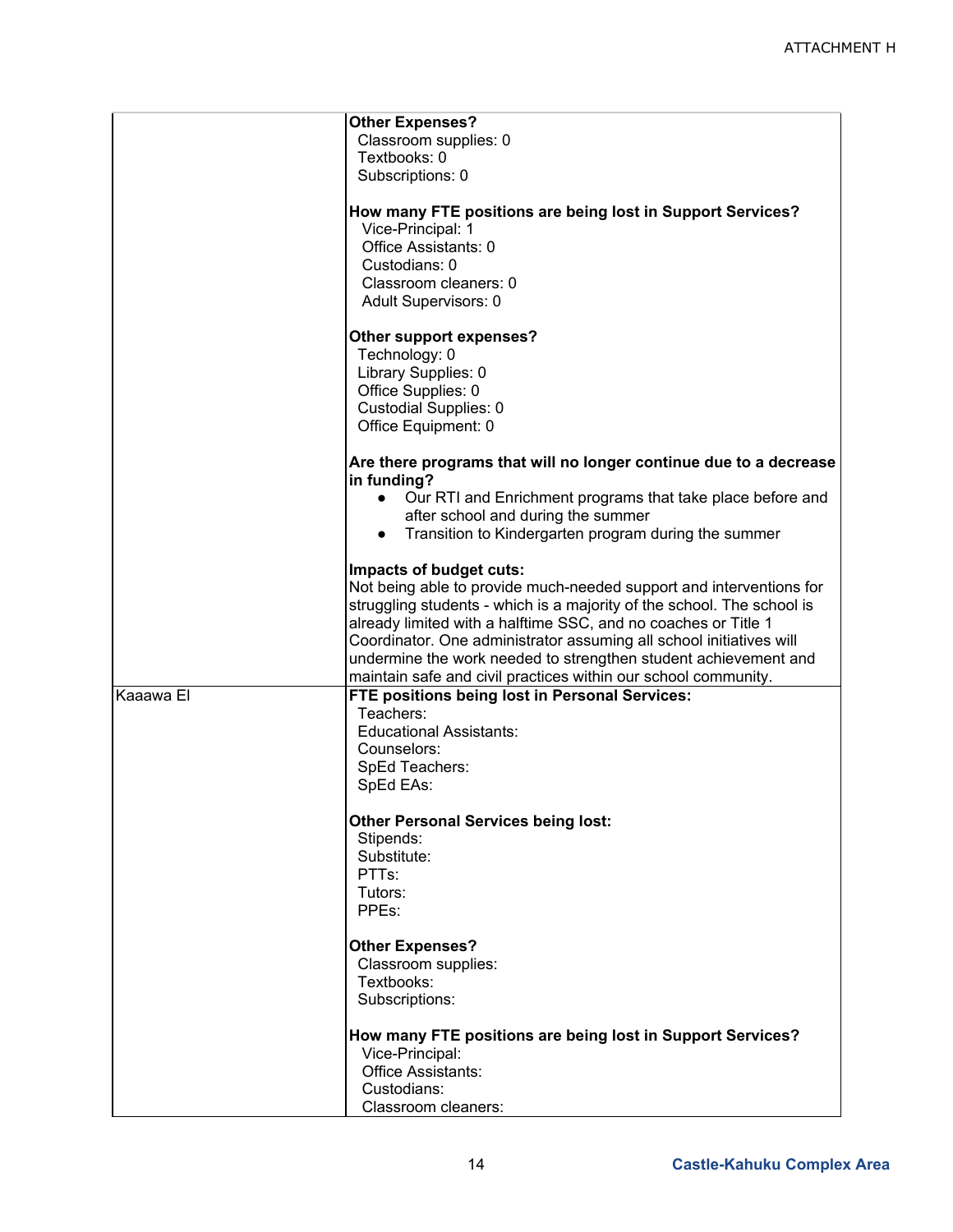|           | <b>Adult Supervisors:</b>                                                                                                                                                                                                                                                                                                                                                                                                                                                                                                                             |
|-----------|-------------------------------------------------------------------------------------------------------------------------------------------------------------------------------------------------------------------------------------------------------------------------------------------------------------------------------------------------------------------------------------------------------------------------------------------------------------------------------------------------------------------------------------------------------|
|           | Other support expenses?                                                                                                                                                                                                                                                                                                                                                                                                                                                                                                                               |
|           | Technology: No funds for this                                                                                                                                                                                                                                                                                                                                                                                                                                                                                                                         |
|           | Library Supplies: No funds for this                                                                                                                                                                                                                                                                                                                                                                                                                                                                                                                   |
|           | Office Supplies: No funds for this                                                                                                                                                                                                                                                                                                                                                                                                                                                                                                                    |
|           | Custodial Supplies: Short \$4,000                                                                                                                                                                                                                                                                                                                                                                                                                                                                                                                     |
|           | Office Equipment: No funds for this                                                                                                                                                                                                                                                                                                                                                                                                                                                                                                                   |
|           |                                                                                                                                                                                                                                                                                                                                                                                                                                                                                                                                                       |
|           | Are there programs that will no longer continue due to a decrease<br>in funding? Not sure at this time as I am banking on cost-saving and<br>district funds to continue programs.                                                                                                                                                                                                                                                                                                                                                                     |
|           | <b>Impacts of budget cuts:</b> I am trying to keep everyone as I have cut<br>as many positions that I responsibly can cut. My working budget<br>usually runs between \$45,000-50,000. I am trying to save as much<br>money as possible this year to carry over to next year to give me a<br>working budget. Right now it looks like my working budget will be<br>\$20,000. If nothing out of the ordinary happens I might be able to work<br>with that small of a budget but I definitely wouldn't have money to buy<br>what I need for SY 2022-2023. |
| Kahuku El | FTE positions being lost in Personal Services:                                                                                                                                                                                                                                                                                                                                                                                                                                                                                                        |
|           | Teachers: 0                                                                                                                                                                                                                                                                                                                                                                                                                                                                                                                                           |
|           | Educational Assistants: 0                                                                                                                                                                                                                                                                                                                                                                                                                                                                                                                             |
|           | Counselors: 0                                                                                                                                                                                                                                                                                                                                                                                                                                                                                                                                         |
|           | SpEd Teachers: 0                                                                                                                                                                                                                                                                                                                                                                                                                                                                                                                                      |
|           | SpEd EAs: 0                                                                                                                                                                                                                                                                                                                                                                                                                                                                                                                                           |
|           | <b>Other Personal Services being lost:</b><br>Stipends: all I will have no money for this<br>Substitute: all I will have no money for this<br>PTTs: 1<br>Tutors: 0<br>PPEs: 0                                                                                                                                                                                                                                                                                                                                                                         |
|           | <b>Other Expenses?</b>                                                                                                                                                                                                                                                                                                                                                                                                                                                                                                                                |
|           | Classroom supplies: Short \$20,000                                                                                                                                                                                                                                                                                                                                                                                                                                                                                                                    |
|           | Textbooks: Short \$5,000                                                                                                                                                                                                                                                                                                                                                                                                                                                                                                                              |
|           | Subscriptions: 0                                                                                                                                                                                                                                                                                                                                                                                                                                                                                                                                      |
|           | How many FTE positions are being lost in Support Services?<br>Vice-Principal: N/A<br>Office Assistants: 0<br>Custodians: 0<br>Classroom cleaners: 0<br><b>Adult Supervisors: 0</b>                                                                                                                                                                                                                                                                                                                                                                    |
|           | Other support expenses?<br>Technology: No funds for this<br>Library Supplies: No funds for this<br>Office Supplies: No funds for this<br>Custodial Supplies: Short \$4,000<br>Office Equipment: No funds for this                                                                                                                                                                                                                                                                                                                                     |
|           | Are there programs that will no longer continue due to a decrease<br>in funding?                                                                                                                                                                                                                                                                                                                                                                                                                                                                      |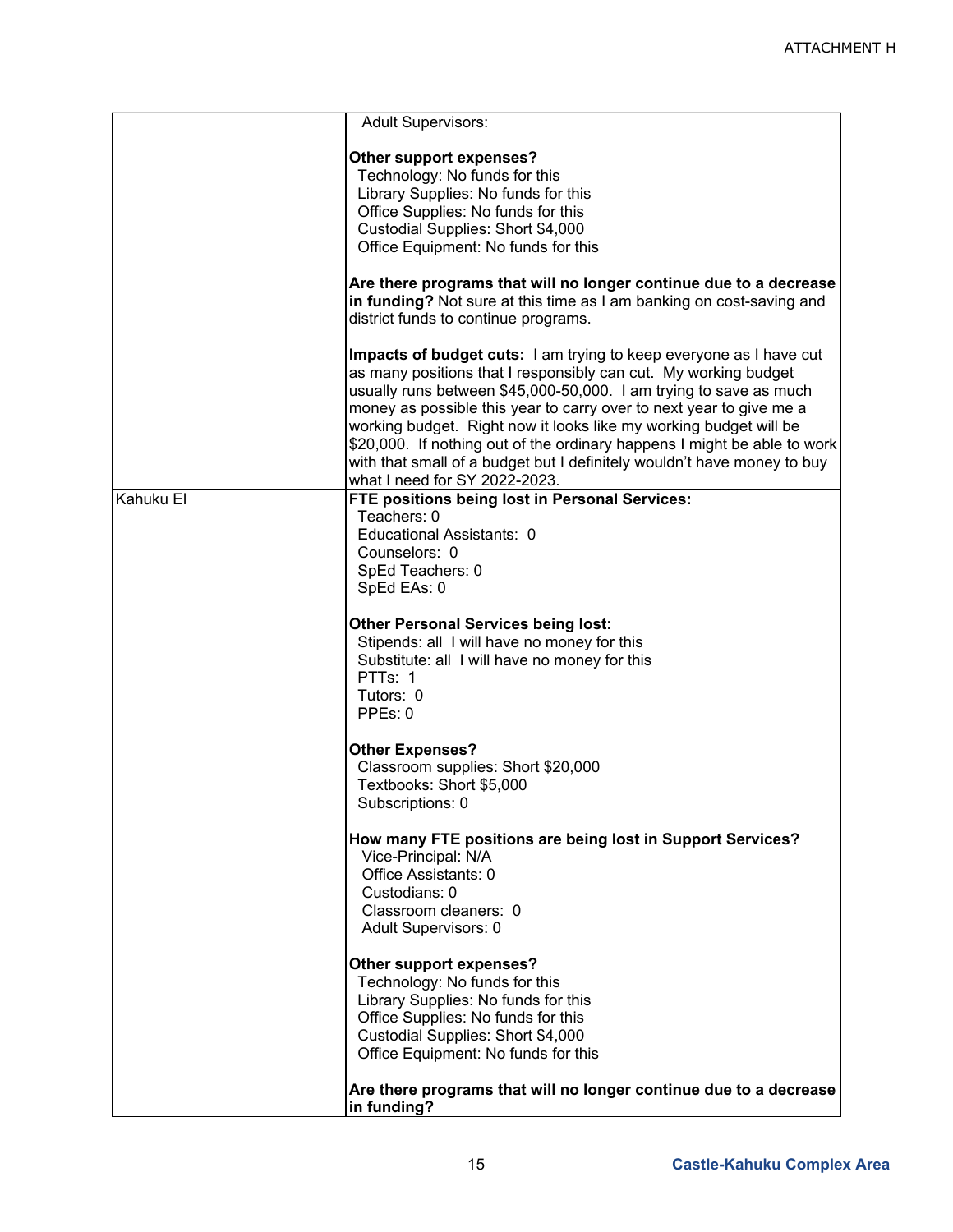|                   | Impacts of budget cuts:                                                                                                                                                                               |  |  |
|-------------------|-------------------------------------------------------------------------------------------------------------------------------------------------------------------------------------------------------|--|--|
| Kahuku High & Int | FTE positions being lost in Personal Services:<br>Teachers: 3<br>Educational Assistants: 0<br>Counselors: 0<br>SpEd Teachers: 0<br>SpEd EAs: .5                                                       |  |  |
|                   | <b>Other Personal Services being lost:</b><br>Stipends: Not currently funded<br>Substitute: Not currently funded<br>PTTs: We have none at this time<br>Tutors: We have none at this time<br>PPEs: TBD |  |  |
|                   | <b>Other Expenses?</b><br>Classroom supplies: TBD<br>Textbooks: TBD<br><b>Subscriptions: TBD</b>                                                                                                      |  |  |
|                   | How many FTE positions are being lost in Support Services?<br>Vice-Principal: 0<br>Office Assistants: 0<br>Custodians: 0<br>Classroom cleaners: 0<br>Adult Supervisors: 0                             |  |  |
|                   | Other support expenses?<br>Technology: TBD<br>Library Supplies: No funding<br>Office Supplies: 0<br><b>Custodial Supplies: 0</b><br>Office Equipment: 0                                               |  |  |
|                   | Are there programs that will no longer continue due to a decrease<br>in funding? Our full-time EL teacher will no longer be funded.                                                                   |  |  |
|                   | Impacts of budget cuts: The school is having to supplement about<br>\$60,000 SPED deficit with WSF funds.                                                                                             |  |  |
| Laie El           | FTE positions being lost in Personal Services:<br>Teachers: 0<br>Educational Assistants: 0<br>Counselors: 0<br>SpEd Teachers: 1<br>SpEd EAs:4                                                         |  |  |
|                   | <b>Other Personal Services being lost:</b><br>Stipends: \$8500<br>Substitute: \$8590<br>PTTs: 4<br>Tutors:<br>PPEs:2                                                                                  |  |  |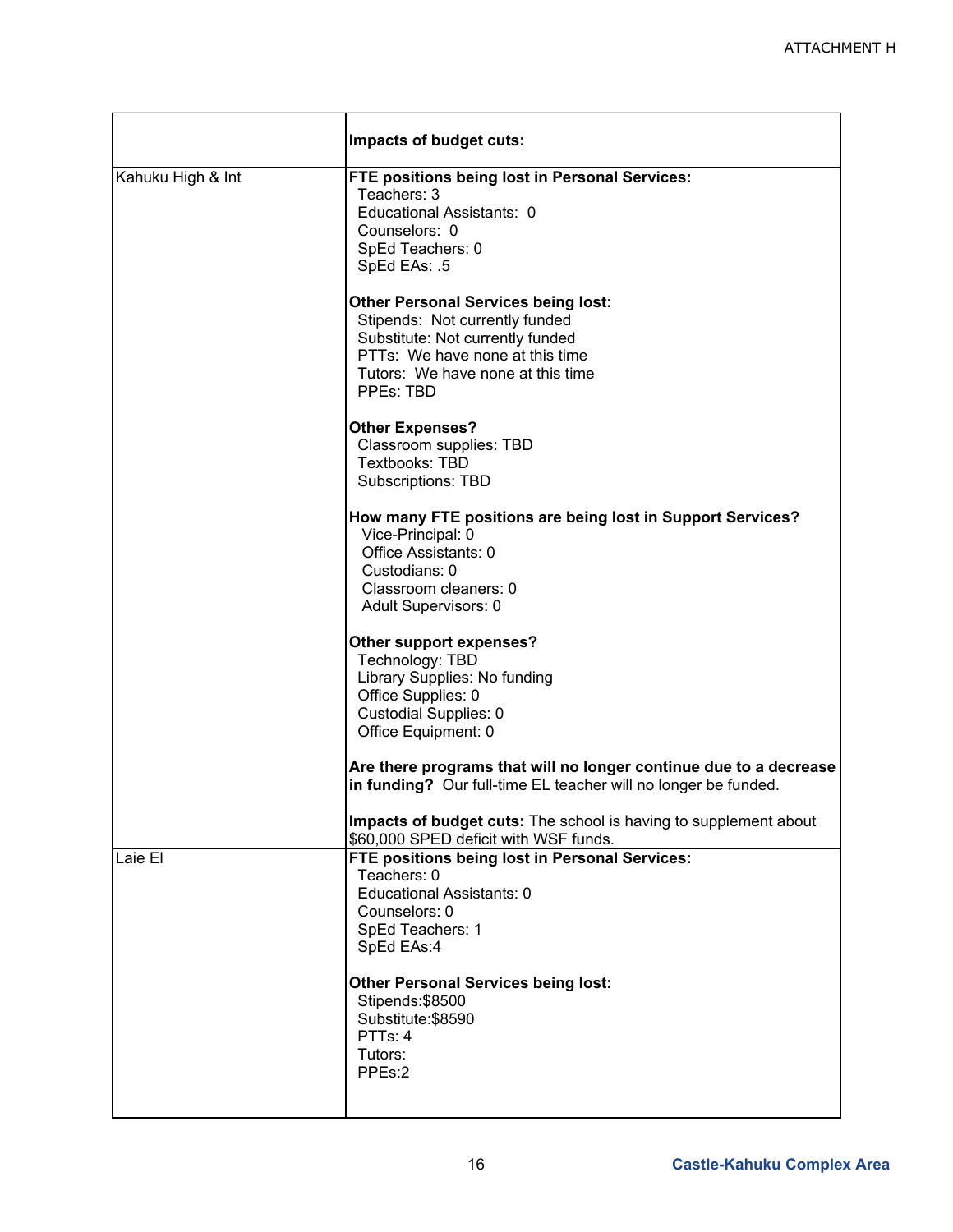|                 | <b>Other Expenses?</b><br>Classroom supplies:<br>Textbooks:<br>Subscriptions:<br>How many FTE positions are being lost in Support Services?<br>Vice-Principal:<br>Office Assistants: .5<br>Custodians:<br>Classroom cleaners:                                                                                                                     |
|-----------------|---------------------------------------------------------------------------------------------------------------------------------------------------------------------------------------------------------------------------------------------------------------------------------------------------------------------------------------------------|
|                 | <b>Adult Supervisors:</b><br>Other support expenses?<br>Technology: \$20,000<br>Library Supplies:<br>Office Supplies:<br><b>Custodial Supplies:</b><br>Office Equipment:                                                                                                                                                                          |
|                 | Are there programs that will no longer continue due to a decrease<br>in funding?<br>No special rotation including, art, PE, music, STEM.                                                                                                                                                                                                          |
|                 | Impacts of budget cuts: We are hoping we don't have issues with<br>technology, no budget for replacement, less student support in the<br>classroom, no money for music, art, PE teachers (PPEs), no budget<br>for professional development opportunities. Currently, have a \$71,194<br>sped deficit that will have to be covered with WSF funds. |
| Sunset Beach El | FTE positions being lost in Personal Services:<br>Teachers: 1<br><b>Educational Assistants:</b><br>Counselors:<br>SpEd Teachers:<br>SpEd EAs: 2.5                                                                                                                                                                                                 |
|                 | <b>Other Personal Services being lost:</b><br>Stipends:<br>Substitute: 58 sub days for training (\$10,500)<br>PTTs:<br>Tutors:<br>PPEs: 3                                                                                                                                                                                                         |
|                 | <b>Other Expenses?</b><br>Classroom supplies: \$250 per teacher (\$8,500)<br>Textbooks: \$9,000<br>Subscriptions: \$21,000                                                                                                                                                                                                                        |
|                 | How many FTE positions are being lost in Support Services?<br>Vice-Principal:<br>Office Assistants:<br>Custodians:<br>Classroom cleaners:<br><b>Adult Supervisors:</b>                                                                                                                                                                            |
|                 | Other support expenses?<br>Technology: \$35,000                                                                                                                                                                                                                                                                                                   |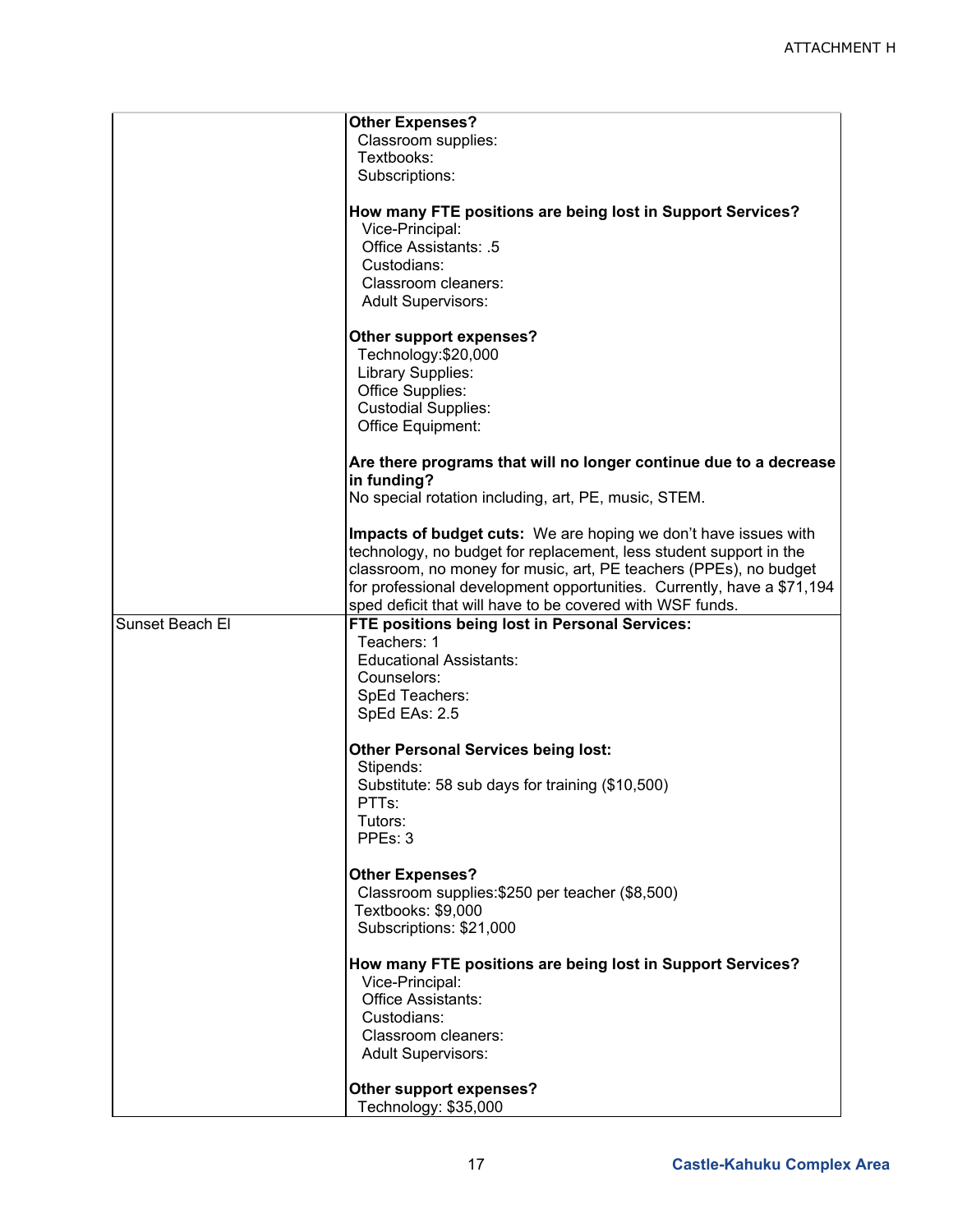| Are there programs that will no longer continue due to a decrease     |
|-----------------------------------------------------------------------|
|                                                                       |
|                                                                       |
|                                                                       |
|                                                                       |
|                                                                       |
|                                                                       |
|                                                                       |
|                                                                       |
|                                                                       |
|                                                                       |
|                                                                       |
|                                                                       |
|                                                                       |
|                                                                       |
|                                                                       |
| support, less support for our SPED students, and less support for our |
|                                                                       |
| technology upkeep, curriculum, online subscriptions, and classroom    |
|                                                                       |
|                                                                       |
|                                                                       |
| Even though the school is attempting to use carryover funds to help   |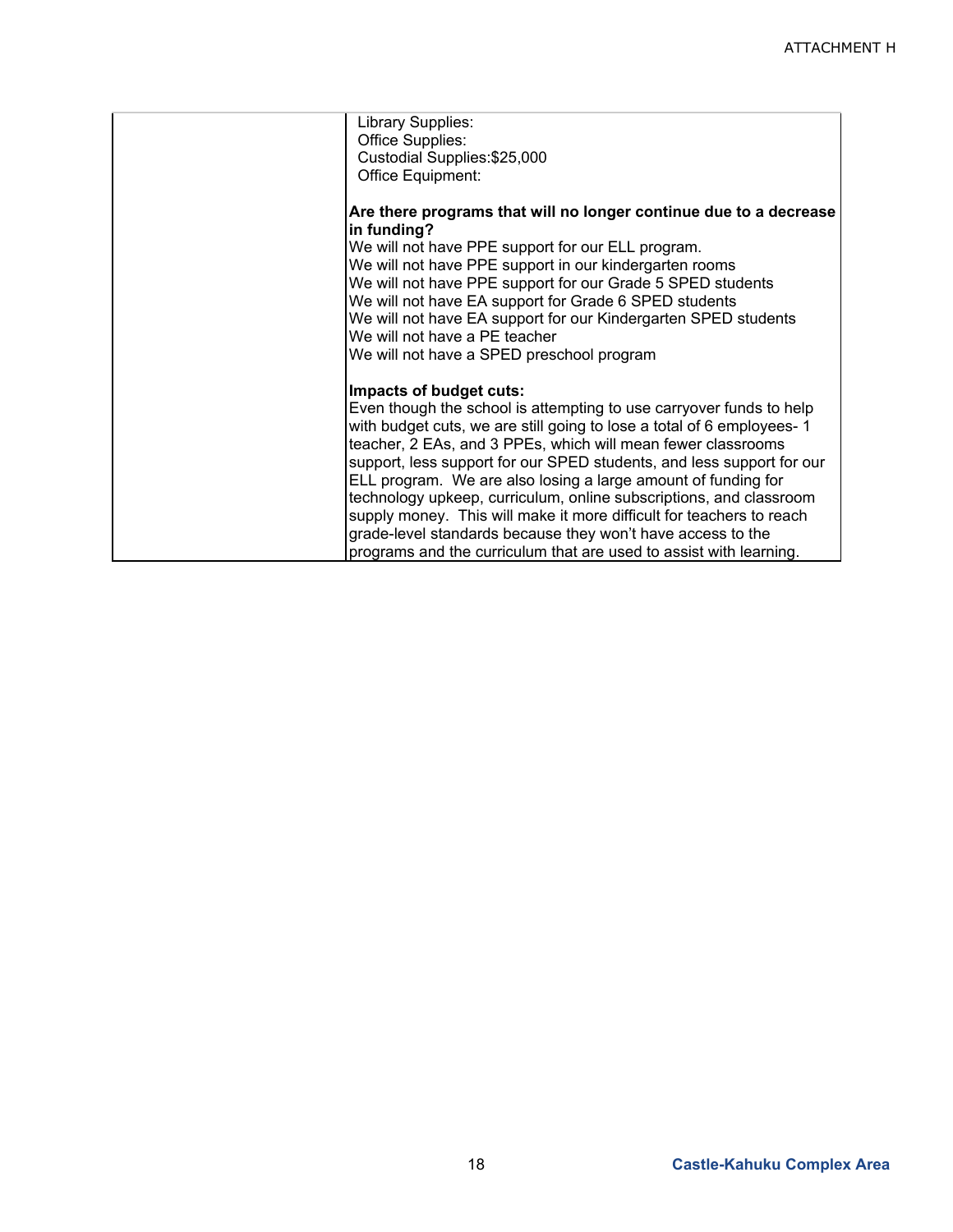

# **Kailua-Kalaheo Complex Area**

2 - High Schools, 1 - Middle School, 9 - Elementary Schools, 1 - Combination School, 1 - Special School Senate District No. 24, 25 House District No. 49, 50, 51

## **COMPLEX AREA INFORMATION**

## **FUNCTIONAL STATEMENT**

A Complex Area consists of one or more school complexes, each school complex consisting of a high school and its feeder middle and elementary schools that feed into it. The complex area office, led by a Complex Area Superintendent (CAS) consist of functions that meet the needs of the respective portfolio of schools, students, parents, employees, educators, and community stakeholders to focus on transforming school design and learning experiences through strong leadership, student voice, and educator and school-community collaboration that leads to strong student outcomes. The CAS and staff are tasked with providing support and direction to schools within that geographic region, by situating resources with decision making closer to schools as a means of improving student learning.

### **ALLOCATED INDEX COMPLEX AREA ALLOCATION FUNDS**

| School Year 2020-2021 | <b>School Year 2021-2022</b> | Percentage Change |
|-----------------------|------------------------------|-------------------|
| \$1,179,419           | \$1,066,359                  | $-9.59\%$         |

### **PROJECTED COMPLEX-LEVEL POSITIONS (General Funds)**

| <b>Type of Position</b>    | <b>School Year 2020-</b><br>2021 | School Year 2021-<br>2022 | Percentage<br>Change |
|----------------------------|----------------------------------|---------------------------|----------------------|
| <b>Educational Officer</b> | 6.00                             | 5.00                      | $-16.67%$            |
| Teacher                    | 3.00                             | 2.00                      | $-33.33%$            |
| Classified                 | 4.00                             | 4.00                      | 0.00%                |

### **COMPLEX PROGRAMMATIC IMPACTS**

● Full Release mentor positions cut from 4 to 2. Services to new teachers will be impacted. Special Education mentor responsibilities will be covered by the District Resource Teachers who have a multitude of other responsibilities.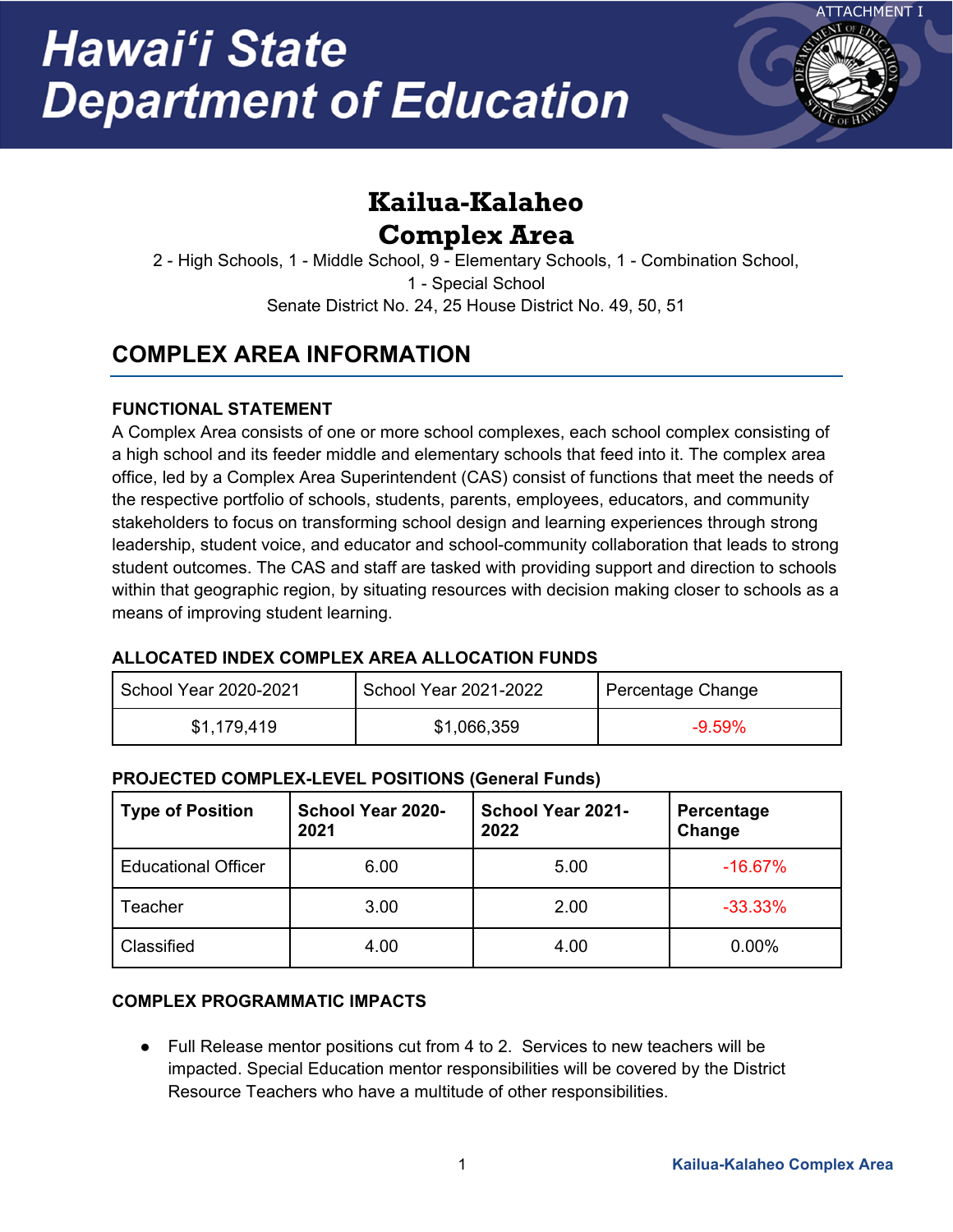- Complex Area Literacy Specialist (DES) position and Math RT (funded by federal funds which include + 50.75% fringe) result in less Federal funds for Professional development and support to schools.
- Substitute costs for professional development provided to schools will be cut and therefore, the complex area will not be able to support schools in continued professional learning.
- SPPA- Reduced amount means less help to schools \$200,000 vs \$500,000 (Previous year)
- Operations cost severely impacted.

## **SCHOOL-LEVEL INFORMATION**

### **STUDENT ENROLLMENT**

| School Year (SY)<br>2020-2021<br>(projected) | SY 2020-2021<br>(official) | SY 2021-2022<br>(projected) | Percentage Change<br>(projected to<br>projected) |
|----------------------------------------------|----------------------------|-----------------------------|--------------------------------------------------|
| 6,235                                        | 5,992                      | 6,129                       | $-1.70\%$                                        |

#### **ALLOCATED WEIGHTED STUDENT FORMULA FUNDS**

| SY 2020-2021<br>(projected) | SY 2020-2021<br>(official) | SY 2021-2022<br>(projected) | Percentage Change<br>(projected to<br>projected) |
|-----------------------------|----------------------------|-----------------------------|--------------------------------------------------|
| \$35,445,393                | \$33,393,604               | \$31,780,853                | $-10.34\%$                                       |

### **ALLOCATED SPECIAL EDUCATION PER PUPIL ALLOCATION FUNDS**

| SY 2020-2021          | SY 2020-2021         | SY 2021-2022          | Percentage Change |
|-----------------------|----------------------|-----------------------|-------------------|
| (projected: April 30, | (official: April 30, | (projected: April 30, |                   |
| 2019 count)           | 2020 count)          | 2020 count)           |                   |
| \$12,365,564          | \$12,586,800         | \$11,050,858          | $-10.63\%$        |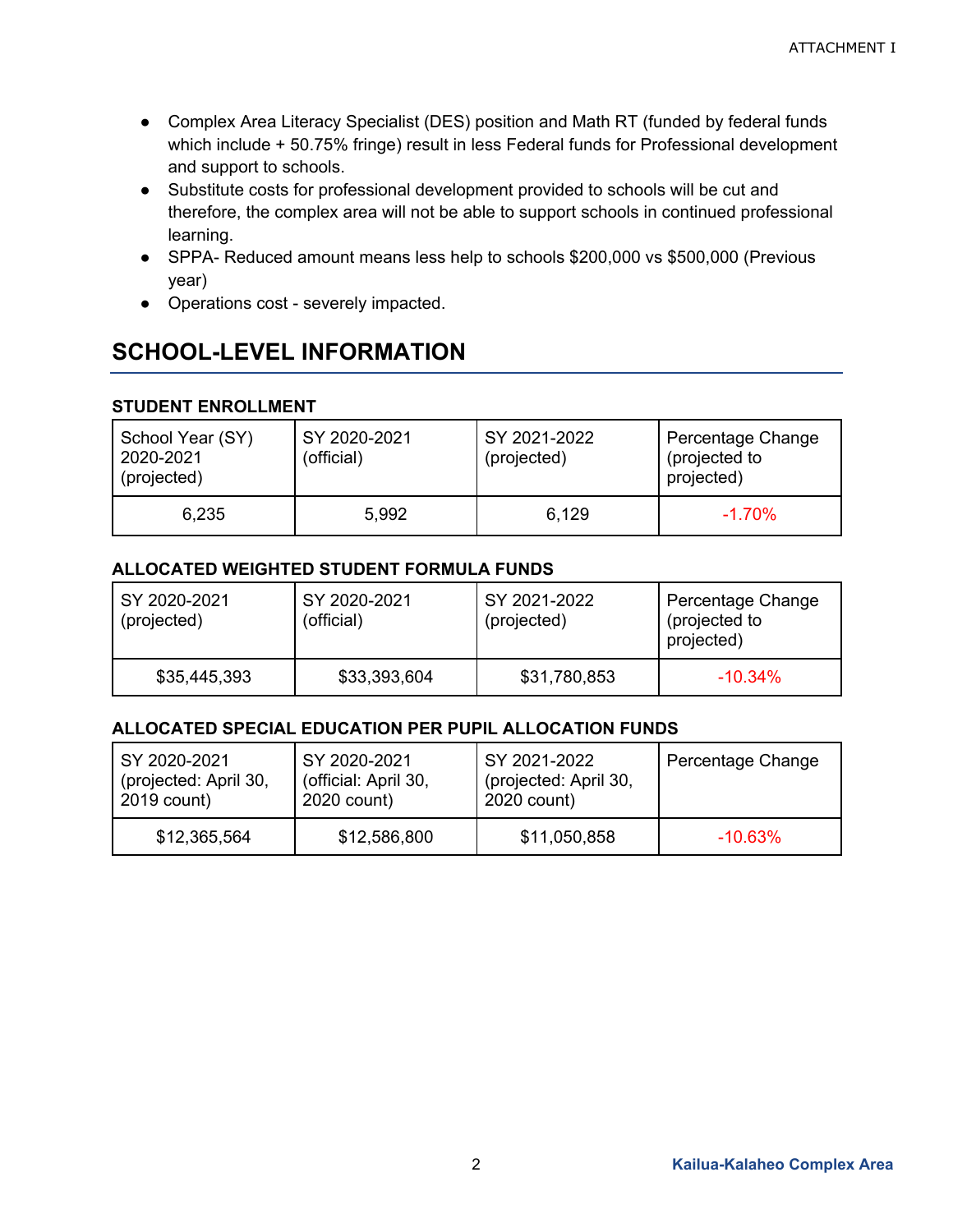| <b>Type of Position</b>              | SY 2020-2021<br><b>Financial Plan</b> | SY 2021-2022<br><b>Financial Plan</b> | Percentage<br>Change |
|--------------------------------------|---------------------------------------|---------------------------------------|----------------------|
| <b>Educational Officer</b>           | 26.00                                 | 23.00                                 | $-11.54%$            |
| Teacher                              | 467.00                                | 435.00                                | $-6.85%$             |
| Classified -<br>(Instructional)      | 100.25                                | 87.25                                 | $-12.97%$            |
| Classified - (Non-<br>Instructional) | 135.00                                | 126.75                                | $-6.11%$             |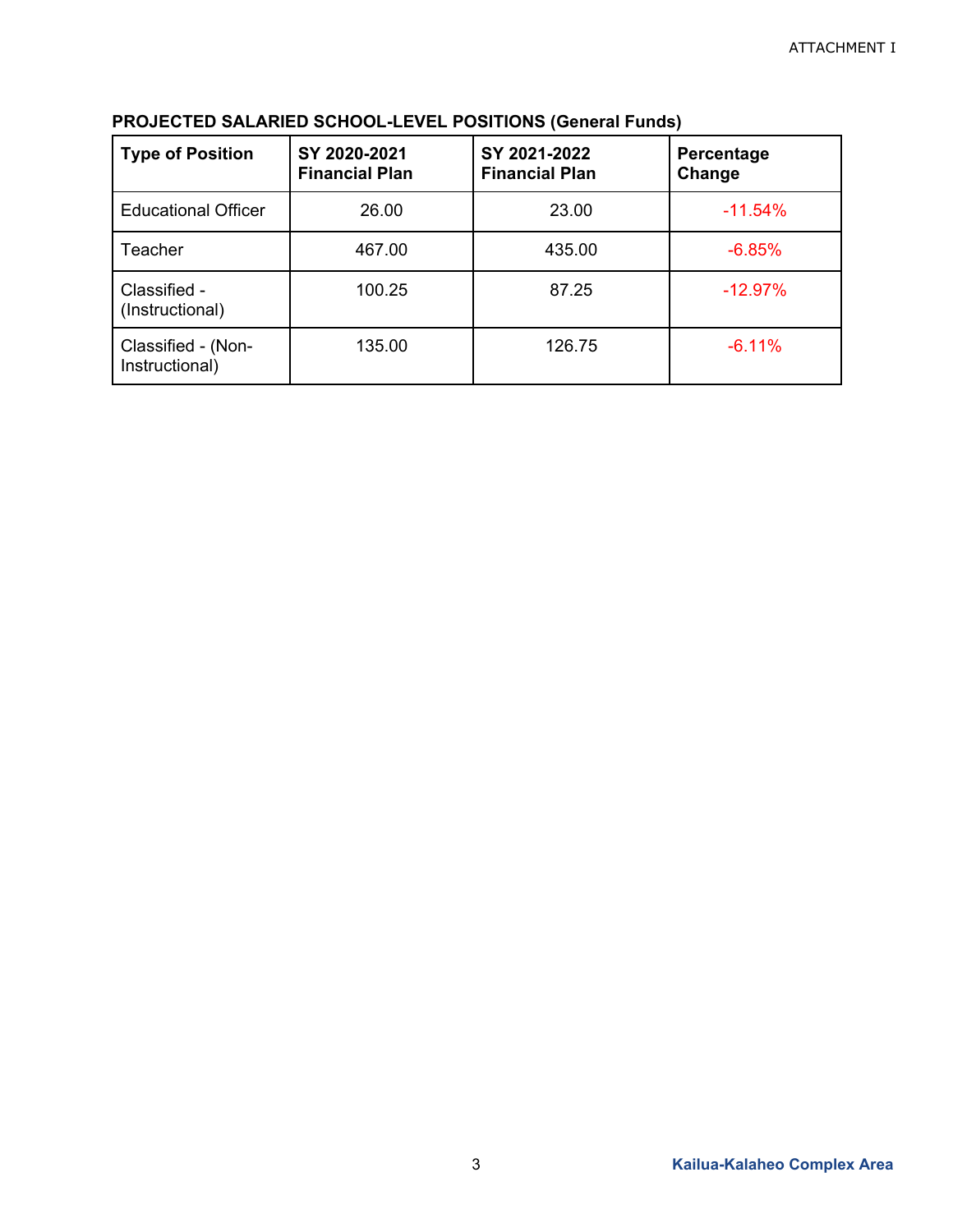# **Kailua-Kalaheo**

| <b>SCHOOL</b>            | <b>Impacts of Budget Reductions</b>                                                                                                                                                                                                                                                                                                                                                                                                                                                                                                                                                                                                                                                                                                                                                                                                                                                                                                                                                                                                                                                                                                  |
|--------------------------|--------------------------------------------------------------------------------------------------------------------------------------------------------------------------------------------------------------------------------------------------------------------------------------------------------------------------------------------------------------------------------------------------------------------------------------------------------------------------------------------------------------------------------------------------------------------------------------------------------------------------------------------------------------------------------------------------------------------------------------------------------------------------------------------------------------------------------------------------------------------------------------------------------------------------------------------------------------------------------------------------------------------------------------------------------------------------------------------------------------------------------------|
| <b>Kailua Complex</b>    |                                                                                                                                                                                                                                                                                                                                                                                                                                                                                                                                                                                                                                                                                                                                                                                                                                                                                                                                                                                                                                                                                                                                      |
| <b>Enchanted Lake El</b> | FTE positions reduced SY 21-22<br>1.WSF 2 teacher positions<br>SPPA 3 teacher positions<br>2. Casual reductions SY 21-22<br><b>WSF 1 Technology Position</b><br>(PTT) - PE, Art, PCNC<br>SPPA 1 temporary EA position<br>3. Supply/Equipment reductions SY 21-22<br>WSF - Computer Programs eliminated - TeenBizz/Kid Bizz, Generation<br>Genius, IXL, etc. Other programs teachers use to supplement Acellus<br>distance learning programs. No Substitute Teacher Funds for<br><b>Professional Development</b><br>Narrative Impact to programs SY 21-22<br>Because of the extreme budget cuts in SY 2019-2020 we lost 1<br>general education teacher for grade 5, 1 technology position, and 1 EA<br>position, no PCNC position, no substitute EA funds, no professional<br>development funds, limited money for toilet paper, paper towels,<br>sanitation wipes, soap and cleaning products, funds to construct an<br>isolation area in event of COVID 19 cases; limited PPE<br>supplies/equipment only for SpEd teachers, no PPE<br>supplies/equipment for EAs and other teachers, office, custodial, and<br>cafeteria employees. |
| Kaelepulu El             | 1. FTE positions reduced SY 21-22<br>WSF: 1 - 1.0 FTE classroom teacher<br>$\bigcirc$<br>SPPA 1 - 1.0 FTE classroom teacher (Article<br>$\circ$<br>VI)<br>2. Casual reductions SY 21-22<br>WSF - 2 PTTs, 1 PPE, 1 adult supervisor<br>$\circ$<br>3. Supply/Equipment reductions SY 21-22<br>WSF-<br>$\circ$<br>Classroom supplies - \$250<br>$\circ$<br>Office supplies - \$25<br>$\circ$<br>Narrative (brief) impacts to programs SY 21-22<br>WSF - Losing 1 teacher position, unfortunately, means that one<br>of our non-classroom teachers has to go back into the<br>classroom, so her duties have to be absorbed by our already                                                                                                                                                                                                                                                                                                                                                                                                                                                                                                |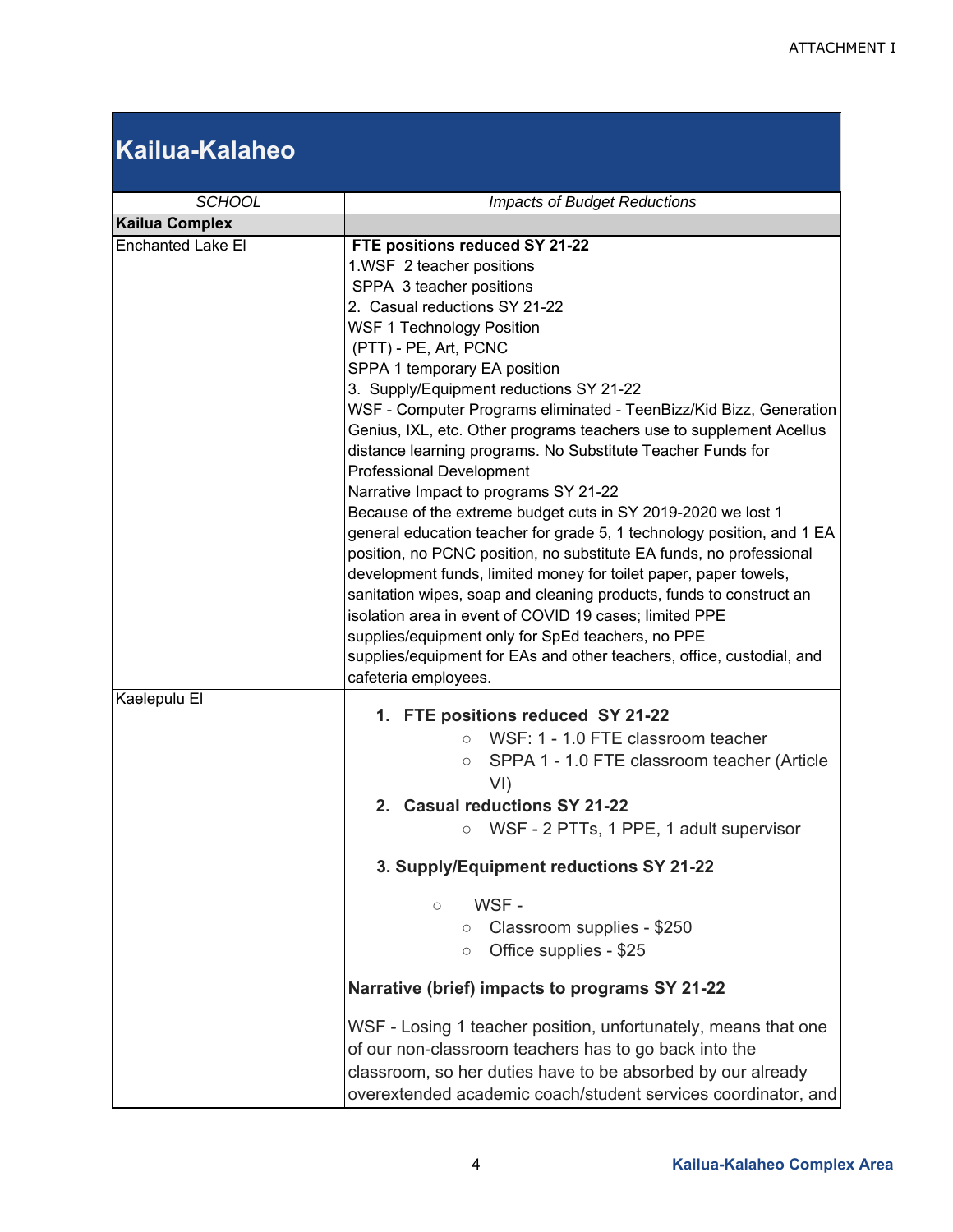|              | we will not be able to have a library/media class for specials<br>which provides teachers with coverage to meet for ILT, ART,<br>MTSS, and our other priority goals. As for the casual hires, we<br>will lose our two PTTs who support our large class sizes and<br>provide RTI for our students with higher needs, and we will lose<br>our PCNC who supports our family and community engagement.<br>These support staff also assist us with supervision on campus<br>and without them, we will need to rework our recess and lunch<br>schedule to have adequate supervision.                |
|--------------|-----------------------------------------------------------------------------------------------------------------------------------------------------------------------------------------------------------------------------------------------------------------------------------------------------------------------------------------------------------------------------------------------------------------------------------------------------------------------------------------------------------------------------------------------------------------------------------------------|
|              | SPPA - Losing our Article VI position results in larger class sizes<br>for one-grade level and makes it more difficult for teachers to be<br>able to manage the classroom and provide more individualized<br>support. We have 2-grade levels (2nd and 3rd) that have more<br>than 30 students but with the loss of this position, next year we<br>will only be able to split grade 3 in half and 4th grade is<br>projected to have 35 students. Also, with the loss of WSF funds<br>above, I have no additional funds to purchase an EA, PTT, or<br>PPE to support the large 4th-grade class. |
| Kailua High  | Kailua High School had reductions for SY 21-22.<br><b>Position Reductions</b>                                                                                                                                                                                                                                                                                                                                                                                                                                                                                                                 |
|              | WSF: 2 Teachers, .5 Custodian<br>SPPA: 1 teacher, 1 EA                                                                                                                                                                                                                                                                                                                                                                                                                                                                                                                                        |
|              | Cut classroom expenses: \$10,000<br>Cut operating expenses: \$10,000                                                                                                                                                                                                                                                                                                                                                                                                                                                                                                                          |
| Keolu El     | We had to cut the following positions:                                                                                                                                                                                                                                                                                                                                                                                                                                                                                                                                                        |
|              | 1 Literacy coach position                                                                                                                                                                                                                                                                                                                                                                                                                                                                                                                                                                     |
|              | 2 Educational Aide position                                                                                                                                                                                                                                                                                                                                                                                                                                                                                                                                                                   |
|              | Even with the cuts, we do not have any funds left over for                                                                                                                                                                                                                                                                                                                                                                                                                                                                                                                                    |
|              | operating costs.                                                                                                                                                                                                                                                                                                                                                                                                                                                                                                                                                                              |
| Maunawili El | Reduction for SY 21-22                                                                                                                                                                                                                                                                                                                                                                                                                                                                                                                                                                        |
|              | <b>FTE Positions Reduced:</b>                                                                                                                                                                                                                                                                                                                                                                                                                                                                                                                                                                 |
|              | SPPA - 2 Article VI Teachers, 1 Educational Assistant<br><b>Casual Positions Reduced:</b>                                                                                                                                                                                                                                                                                                                                                                                                                                                                                                     |
|              | 3 Part-Time Teachers (Music, Response to Intervention                                                                                                                                                                                                                                                                                                                                                                                                                                                                                                                                         |
|              | Support, ELL/RTI Support)                                                                                                                                                                                                                                                                                                                                                                                                                                                                                                                                                                     |
|              | Cut Classroom Expenses (Teacher Classroom Budget): \$12,500<br>Cut Classroom Furniture Expenses: \$10,000                                                                                                                                                                                                                                                                                                                                                                                                                                                                                     |
|              | Cut Stipends (Subs for articulation, training, and planning):<br>\$15,000                                                                                                                                                                                                                                                                                                                                                                                                                                                                                                                     |
|              | Cut Services: Tech Services Contract: \$16,540                                                                                                                                                                                                                                                                                                                                                                                                                                                                                                                                                |
| Olomana      | Positions Cut Due to Org ID Reduction: 1 Vice Principal, 2                                                                                                                                                                                                                                                                                                                                                                                                                                                                                                                                    |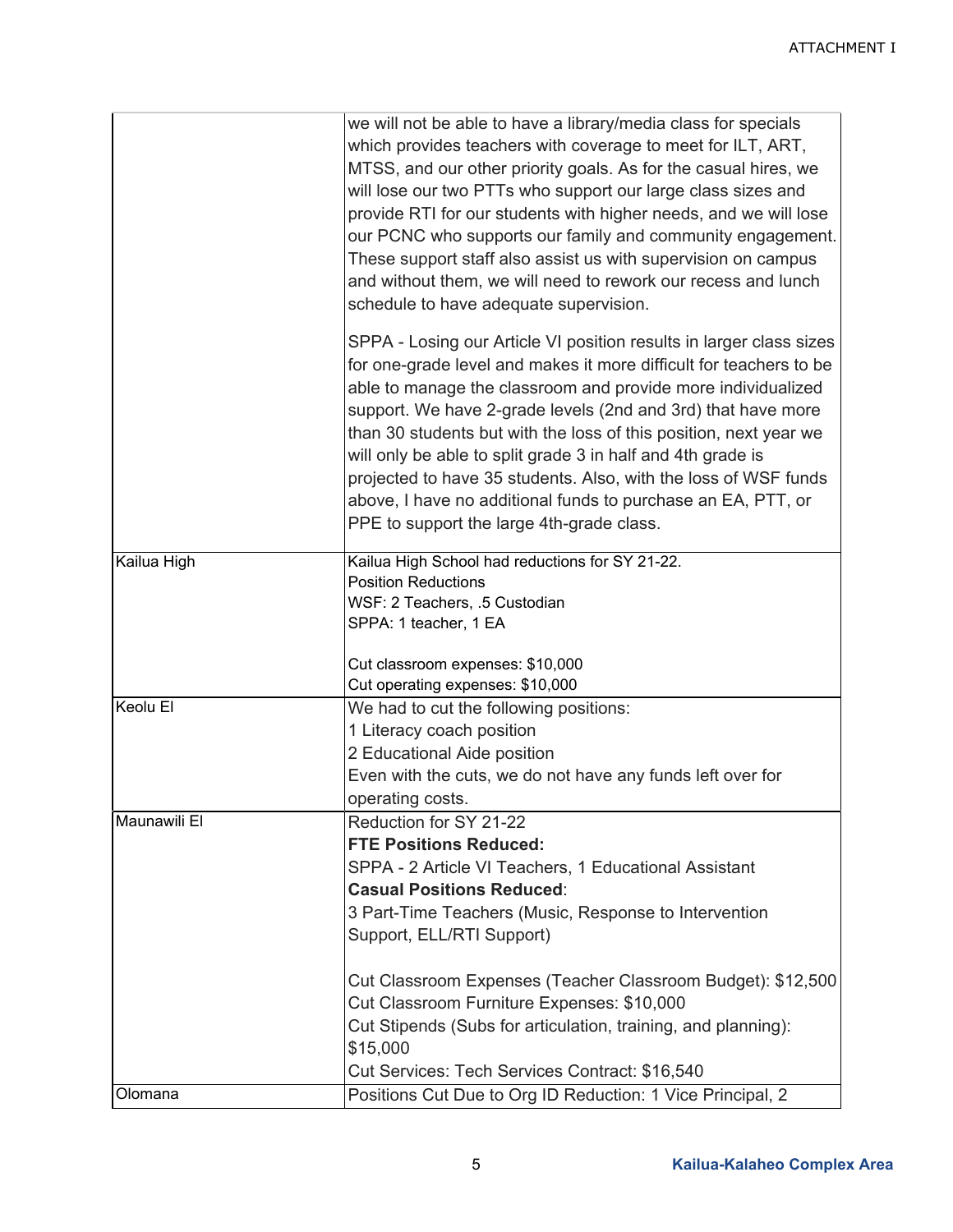|                    | Counselors                                                        |  |  |
|--------------------|-------------------------------------------------------------------|--|--|
|                    | Classroom Supplies: \$40,000                                      |  |  |
| Pope El            | Reduction for SY 21-22                                            |  |  |
|                    | FTE positions reduced:                                            |  |  |
|                    | WSF - 2 teachers                                                  |  |  |
|                    | SPPA - 1 teacher                                                  |  |  |
|                    | Blanche Pope Elementary is being impacted by the budget           |  |  |
|                    | decrease. Teacher to student class ratios will increase with the  |  |  |
|                    | loss of teaching positions. Our school technology plan has been   |  |  |
|                    | affected by the loss of our technology coordinator. There will be |  |  |
|                    | an impact on classroom resources and supplies as the annual       |  |  |
|                    | allowance per class will no longer be available.                  |  |  |
| Waimanalo El & Int | 1. FTE positions reduced SY 21-22                                 |  |  |
|                    | WSF 2.0 teachers reduced. (Detriment to<br>$\circ$                |  |  |
|                    | middle school)                                                    |  |  |
|                    | SPPA 1.0 teacher reduced (Detriment to<br>$\circ$                 |  |  |
|                    | special education services especially at a                        |  |  |
|                    | combo school with multiple grade level span)                      |  |  |
|                    | 2. Casual reductions SY 21-22                                     |  |  |
|                    | WSF 2.0 PPE positions lost to support<br>$\circ$                  |  |  |
|                    | vulnerable ELL population                                         |  |  |
|                    | SPPA 0 (unable to allocate funding for this, all<br>$\circ$       |  |  |
|                    | monies to personnel)                                              |  |  |
|                    | 3. Supply/Equipment reductions SY 21-22                           |  |  |
|                    | WSF Reduction in supplies, R&M, etc. by 1/2<br>$\circ$            |  |  |
|                    | the previous year's amount.                                       |  |  |
|                    | SPPA 0 (unable to allocate funding for this all<br>$\circ$        |  |  |
|                    | monies to personnel)                                              |  |  |
|                    | 4. Narrative (brief) impacts to programs SY 21-22                 |  |  |
|                    | WSF Middle School has been depleted.<br>О                         |  |  |
|                    | Forcing teachers to teach multiple subjects with                  |  |  |
|                    | a limited ability to offer true middle school                     |  |  |
|                    | classes, like health, art, music, and other                       |  |  |
|                    | electives. If we maintain CDC guidelines and                      |  |  |
|                    | social distancing for next year, we may be even                   |  |  |
|                    | more limited to what we can offer.                                |  |  |
|                    | SPPA We are bare-bones staffing for special<br>$\circ$            |  |  |
|                    | education covering multiple grade levels from                     |  |  |
|                    | preschool to 8th grade. This reduction limits our                 |  |  |
|                    | ability to provide quality special education                      |  |  |
|                    | services as the staff is covering multiple grade<br>levels.       |  |  |
|                    |                                                                   |  |  |
|                    |                                                                   |  |  |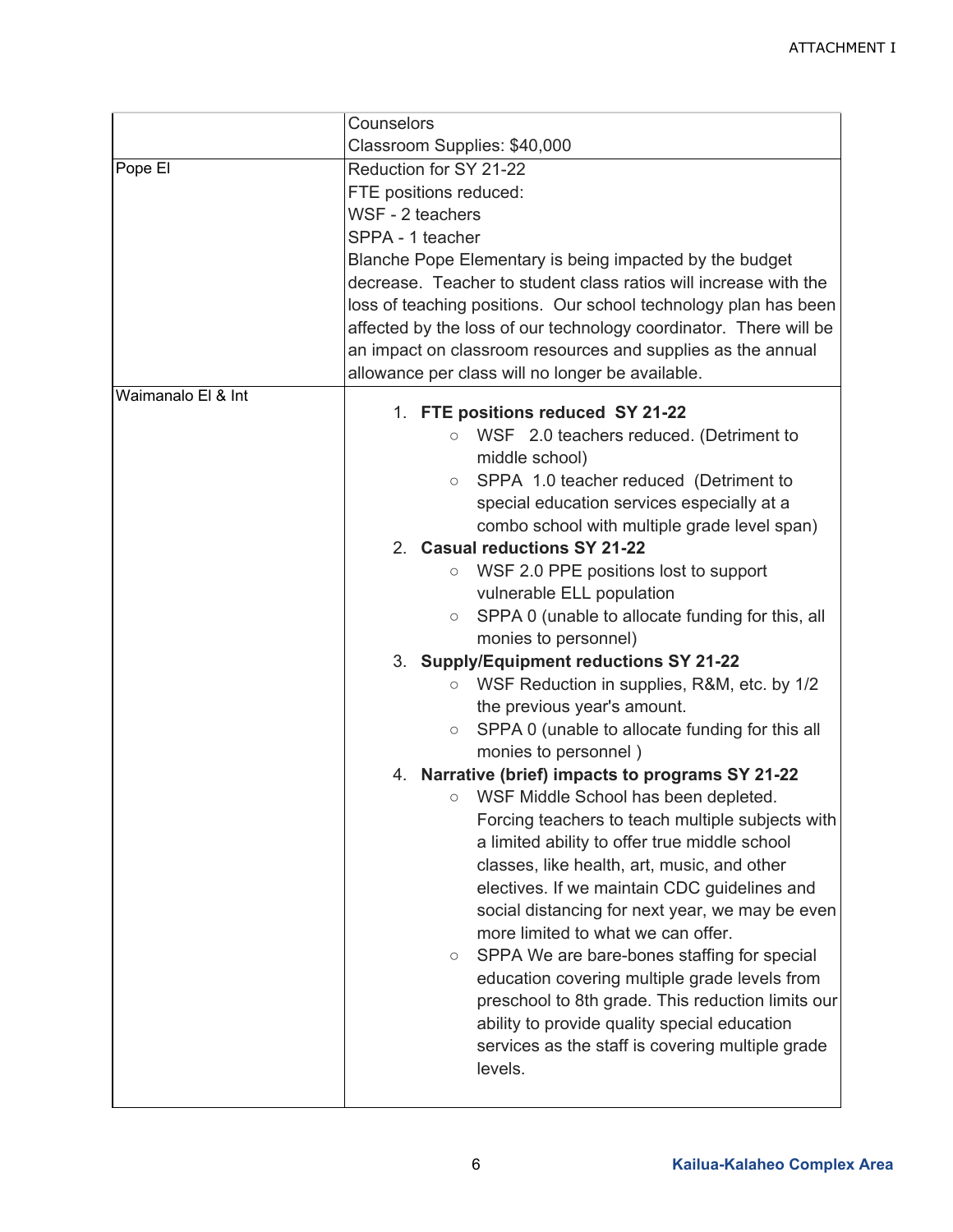| <b>Kalaheo Complex</b> |                                                                         |  |  |
|------------------------|-------------------------------------------------------------------------|--|--|
|                        | SPA: Cutting 1.0 SPED and .75 EA                                        |  |  |
|                        | Classroom expenses: \$10,000                                            |  |  |
|                        | Programs: \$10,000 for Subscriptions                                    |  |  |
|                        | WSF - The WSF 10% cut will significantly alter our curricular           |  |  |
|                        | options. We will not be able to have our technology teacher             |  |  |
|                        | position and our PE teacher position, which not only means              |  |  |
|                        | the loss of those two teaching lines (converted to classroom            |  |  |
|                        | teaching lines) but also means we will not be able to have              |  |  |
|                        | teacher articulation time which was a weekly opportunity for            |  |  |
|                        | teachers to meet and discuss their curriculum plans and to              |  |  |
|                        | analyze data in their data teams.                                       |  |  |
|                        | SPPA - The WSF 10% cut will mean we lose two positions.                 |  |  |
|                        | This will increase caseloads for SPED teachers and decrease             |  |  |
|                        |                                                                         |  |  |
|                        | service providers from our EA group. We will need to revisit            |  |  |
|                        | our staffing to ensure we can cover the IEP cases and                   |  |  |
| Aikahi El              | minutes/services for each student.                                      |  |  |
|                        | Kailua had a reduction for SY 21-22                                     |  |  |
|                        | FTE positions reduced:                                                  |  |  |
|                        | WSF - 1 teacher                                                         |  |  |
|                        | SPPA - would have been 2 EAs and 1 preschool teacher if the             |  |  |
|                        | district didn't supplement.                                             |  |  |
|                        | WSF- Zero money for classroom supplies; zero money for Part-            |  |  |
|                        | Time Teachers for reading intervention; zero money for subs or          |  |  |
| Kailua El              | stipends for Professional development.                                  |  |  |
|                        |                                                                         |  |  |
|                        | 1. FTE positions reduced SY 21-22                                       |  |  |
|                        | SPPA - 1 Article VI position<br>$\circ$                                 |  |  |
|                        | 2. Casual reductions SY 21-22                                           |  |  |
|                        | WSF-1PTT<br>$\circ$                                                     |  |  |
|                        | 3. Supply/Equipment reductions SY 21-22                                 |  |  |
|                        | WSF - 185,000<br>$\circ$                                                |  |  |
|                        | 4. Narrative (brief) impacts to programs SY 21-22                       |  |  |
|                        | WSF - 28,000 (subs, stipends, PD)<br>$\circ$                            |  |  |
|                        | Narrative: Due to this loss in finances, our student to teacher         |  |  |
|                        | ratio will increase and hinder our ability to meet our students'        |  |  |
|                        | needs. This lack of resources will impact our ability to provide        |  |  |
|                        | 1:1 devices for students, provide professional development for          |  |  |
|                        |                                                                         |  |  |
|                        | teachers in this rapidly changing learning environment, and             |  |  |
|                        | impact our learning spaces with supplies, furniture, and<br>technology. |  |  |
| Kailua Int             |                                                                         |  |  |
| Kainalu El             | 1. FTE positions reduced SY 21-22                                       |  |  |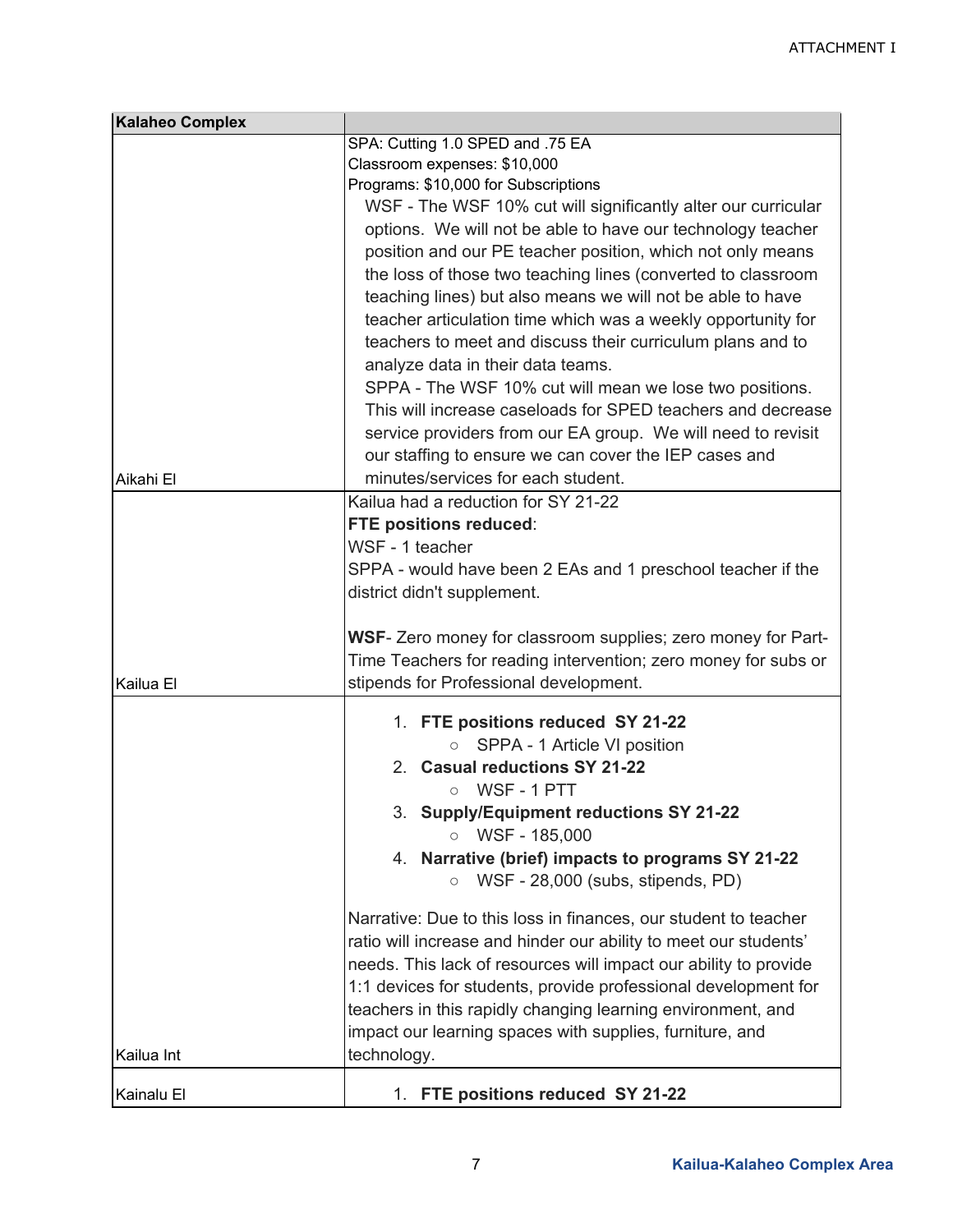|              | WSF 1.5 Positions (2.5 if one of the teachers<br>$\circ$                                                                                                                            |  |  |
|--------------|-------------------------------------------------------------------------------------------------------------------------------------------------------------------------------------|--|--|
|              | does not retire)                                                                                                                                                                    |  |  |
|              | ○ SPPA 1.0 Educational Assistant, 2.0 Article 6                                                                                                                                     |  |  |
|              | <b>Teachers</b>                                                                                                                                                                     |  |  |
|              | 2. Casual reductions SY 21-22                                                                                                                                                       |  |  |
|              | ○ WSF - PCNC position, 1 PPT position                                                                                                                                               |  |  |
|              | 3. Supply/Equipment reductions SY 21-22                                                                                                                                             |  |  |
|              | WSF \$25,000<br>$\circ$                                                                                                                                                             |  |  |
|              | 4. Narrative (brief) impacts to programs SY 21-22                                                                                                                                   |  |  |
|              | WSF - Have to cut all special programs due to teacher WSF<br>cuts. No STEM and MUSIC offered as these teachers have to<br>become general education classroom teachers due to budget |  |  |
|              | cuts. Also, have to cut a separate AGT teacher because of<br>these budget cuts.                                                                                                     |  |  |
|              | SPPA - Major impacts as we can only fund 1 of the 3 articles 6<br>teachers for the coming year.                                                                                     |  |  |
|              | 1. FTE positions reduced SY 21-22                                                                                                                                                   |  |  |
|              | WSF - 3.0 FTE teachers, 1.0 FTE office<br>$\circ$                                                                                                                                   |  |  |
|              | assistant, .5 FTE school custodian, 1.0 FTE                                                                                                                                         |  |  |
|              | school security attendant                                                                                                                                                           |  |  |
|              | <b>SPPA - 1.75 FTE educational assistants. The</b><br>$\circ$                                                                                                                       |  |  |
|              | Complex is supplementing Kalaheo HS to                                                                                                                                              |  |  |
|              | balance the SPPA school allocation and avoid                                                                                                                                        |  |  |
|              | cutting SpED teachers                                                                                                                                                               |  |  |
|              | 2. Casual reductions SY 21-22                                                                                                                                                       |  |  |
|              | WSF - stipends \$3,600, substitutes \$8,000,<br>$\circ$                                                                                                                             |  |  |
|              | early college \$15,000                                                                                                                                                              |  |  |
|              | <b>SPPA-</b><br>$\circ$                                                                                                                                                             |  |  |
|              | 3. Supply/Equipment reductions SY 21-22                                                                                                                                             |  |  |
|              | <b>WSF</b> - r&m \$600, equipment \$4,500,<br>$\circ$                                                                                                                               |  |  |
|              | replacement computers \$10,000, computer                                                                                                                                            |  |  |
|              | software \$1,500, av equipment \$3,100,                                                                                                                                             |  |  |
|              | services for fee - misc. \$2,000, registration fee                                                                                                                                  |  |  |
|              | \$4,460                                                                                                                                                                             |  |  |
|              | <b>SPPA</b> - All supplies and equipment for SPPA<br>$\circ$                                                                                                                        |  |  |
|              | are paid out of WSF funds.                                                                                                                                                          |  |  |
|              | 4. Narrative (brief) impacts to programs SY 21-22                                                                                                                                   |  |  |
|              | WSF - The 2021-2022 WSF allocation is<br>$\circ$                                                                                                                                    |  |  |
|              | \$284,904 fewer dollars than 2002-2021 which                                                                                                                                        |  |  |
|              | was cut to \$104,424. The largest direct impact                                                                                                                                     |  |  |
| Kalaheo High | occurs in Student Success and Successful                                                                                                                                            |  |  |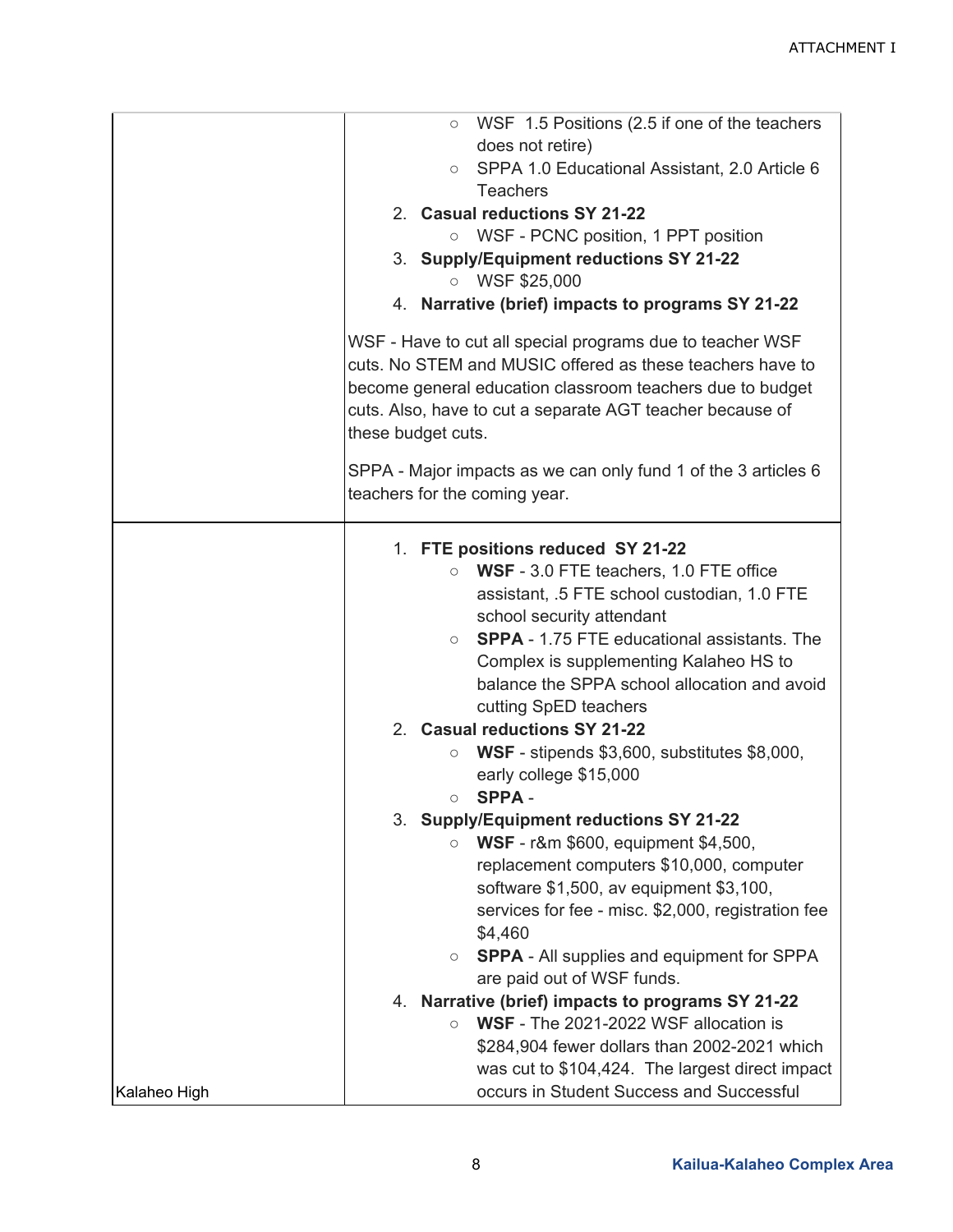|           | Systems of Support funds, resulting in fewer<br>staff providing direct and support services to<br>students and school operations. Cutting<br>teacher positions negatively impacts the school<br>master schedule offerings, which include<br>Honors, AP, electives, and resource classes.<br><b>SPPA</b> - SPPA operational/support functions<br>$\circ$<br>are supplemented or directly paid for by WSF<br>dollars, which includes 1.0 FTE student<br>services coordinator and 1.0 FTE office<br>assistant. Purchasing computers for students is<br>a significant cost taken from WSF dollars. |  |  |
|-----------|------------------------------------------------------------------------------------------------------------------------------------------------------------------------------------------------------------------------------------------------------------------------------------------------------------------------------------------------------------------------------------------------------------------------------------------------------------------------------------------------------------------------------------------------------------------------------------------------|--|--|
|           | <b>FTE positions cut:</b>                                                                                                                                                                                                                                                                                                                                                                                                                                                                                                                                                                      |  |  |
|           | <b>Educational Assistants 1</b>                                                                                                                                                                                                                                                                                                                                                                                                                                                                                                                                                                |  |  |
|           | Teachers 3                                                                                                                                                                                                                                                                                                                                                                                                                                                                                                                                                                                     |  |  |
|           | SPED EA1                                                                                                                                                                                                                                                                                                                                                                                                                                                                                                                                                                                       |  |  |
|           | <b>Other Personnel cuts:</b>                                                                                                                                                                                                                                                                                                                                                                                                                                                                                                                                                                   |  |  |
|           | PTTs- 9/ Para-pros -5                                                                                                                                                                                                                                                                                                                                                                                                                                                                                                                                                                          |  |  |
|           | Tutors \$75,000                                                                                                                                                                                                                                                                                                                                                                                                                                                                                                                                                                                |  |  |
|           | <b>Other Expenses</b>                                                                                                                                                                                                                                                                                                                                                                                                                                                                                                                                                                          |  |  |
|           | Classroom supplies \$20,000                                                                                                                                                                                                                                                                                                                                                                                                                                                                                                                                                                    |  |  |
|           | Subscriptions \$20,000                                                                                                                                                                                                                                                                                                                                                                                                                                                                                                                                                                         |  |  |
|           | Technology (devices/equipment) \$60,000                                                                                                                                                                                                                                                                                                                                                                                                                                                                                                                                                        |  |  |
|           | Library supplies - \$3,000 laminator, toner                                                                                                                                                                                                                                                                                                                                                                                                                                                                                                                                                    |  |  |
|           | Custodial supplies \$2,000                                                                                                                                                                                                                                                                                                                                                                                                                                                                                                                                                                     |  |  |
|           | Office supplies \$2,000                                                                                                                                                                                                                                                                                                                                                                                                                                                                                                                                                                        |  |  |
|           | Machine leases \$10,000                                                                                                                                                                                                                                                                                                                                                                                                                                                                                                                                                                        |  |  |
|           | Programs discontinued due to budget cuts:                                                                                                                                                                                                                                                                                                                                                                                                                                                                                                                                                      |  |  |
|           | After school programs                                                                                                                                                                                                                                                                                                                                                                                                                                                                                                                                                                          |  |  |
|           | Travel                                                                                                                                                                                                                                                                                                                                                                                                                                                                                                                                                                                         |  |  |
|           | Clubs                                                                                                                                                                                                                                                                                                                                                                                                                                                                                                                                                                                          |  |  |
| Mokapu El | <b>Academically Gifted Talented</b>                                                                                                                                                                                                                                                                                                                                                                                                                                                                                                                                                            |  |  |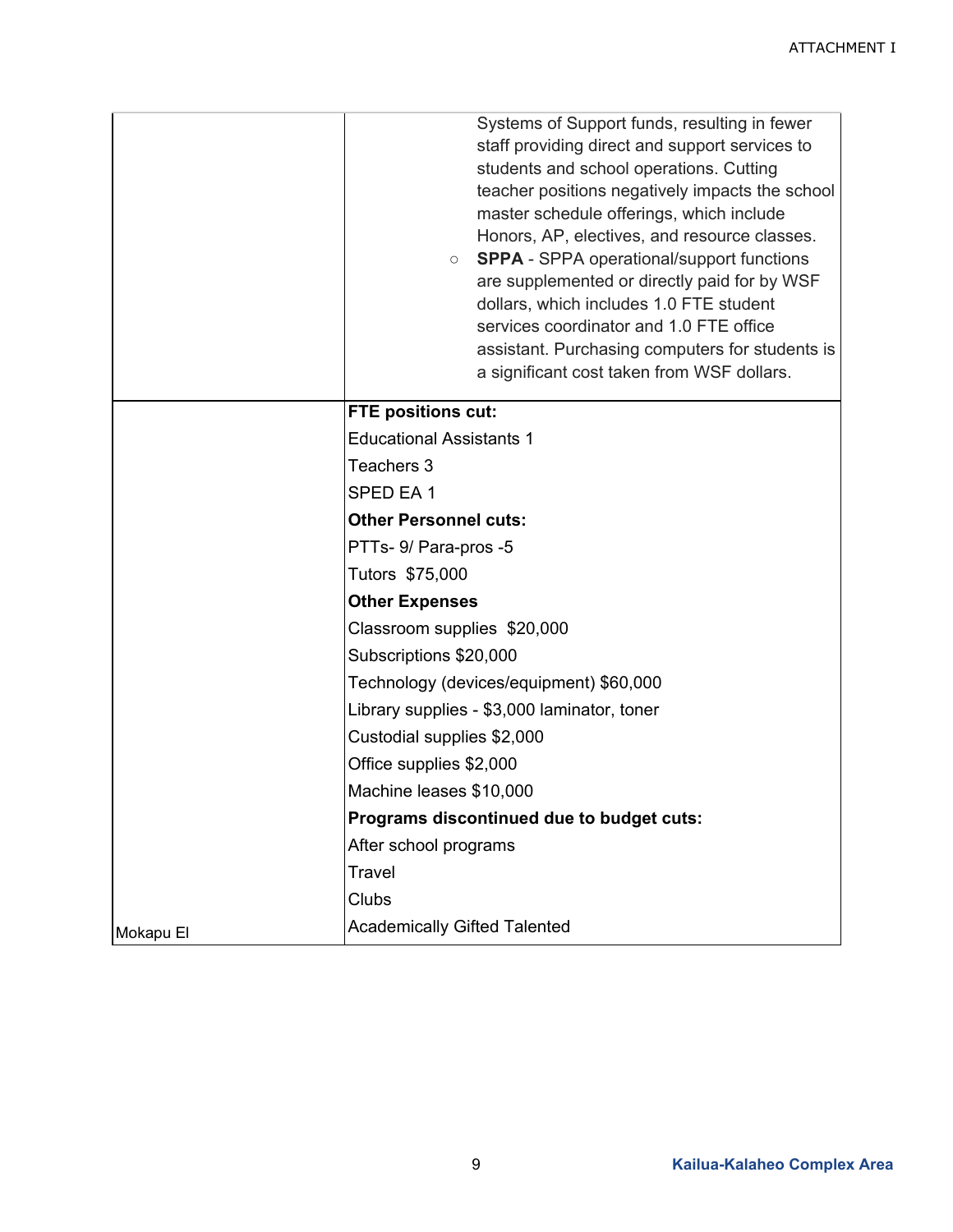

# **Hilo-Waiakea Complex Area**

2 - High Schools, 2 - Middle Schools, 8 - Elementary Schools, 1 - Combination School Senate District No. 1, 4 House District No. 1, 2

# **COMPLEX AREA INFORMATION**

### **FUNCTIONAL STATEMENT**

A Complex Area consists of one or more school complexes, each school complex consisting of a high school and its feeder middle and elementary schools that feed into it. The complex area office, led by a Complex Area Superintendent (CAS) consist of functions that meet the needs of the respective portfolio of schools, students, parents, employees, educators, and community stakeholders to focus on transforming school design and learning experiences through strong leadership, student voice, and educator and school-community collaboration that leads to strong student outcomes. The CAS and staff are tasked with providing support and direction to schools within that geographic region, by situating resources with decision making closer to schools as a means of improving student learning.

### **ALLOCATED INDEX COMPLEX AREA ALLOCATION FUNDS**

| School Year 2020-2021 | School Year 2021-2022 | Percentage Change |
|-----------------------|-----------------------|-------------------|
| \$1,258,254           | \$1,144,149           | $-9.07\%$         |

### **PROJECTED COMPLEX-LEVEL POSITIONS (General Funds)**

| <b>Type of Position</b>    | School Year 2020-<br>2021 | School Year 2021-<br>2022 | Percentage<br>Change |
|----------------------------|---------------------------|---------------------------|----------------------|
| <b>Educational Officer</b> | 4.00                      | 4.00                      | 0.00%                |
| Teacher                    | 5.00                      | 5.00                      | 0.00%                |
| Classified                 | 5.00                      | 5.00                      | 0.00%                |

### **COMPLEX PROGRAMMATIC IMPACTS**

● Complex Area will be using its funds toward the positions that have been identified as no longer being able to be funded directly through State programs. These positions include the Inclusive Practices Resource Teacher, the Special Education Teacher Full Release Mentor, and the Comprehensive School Improvement Resource Teacher.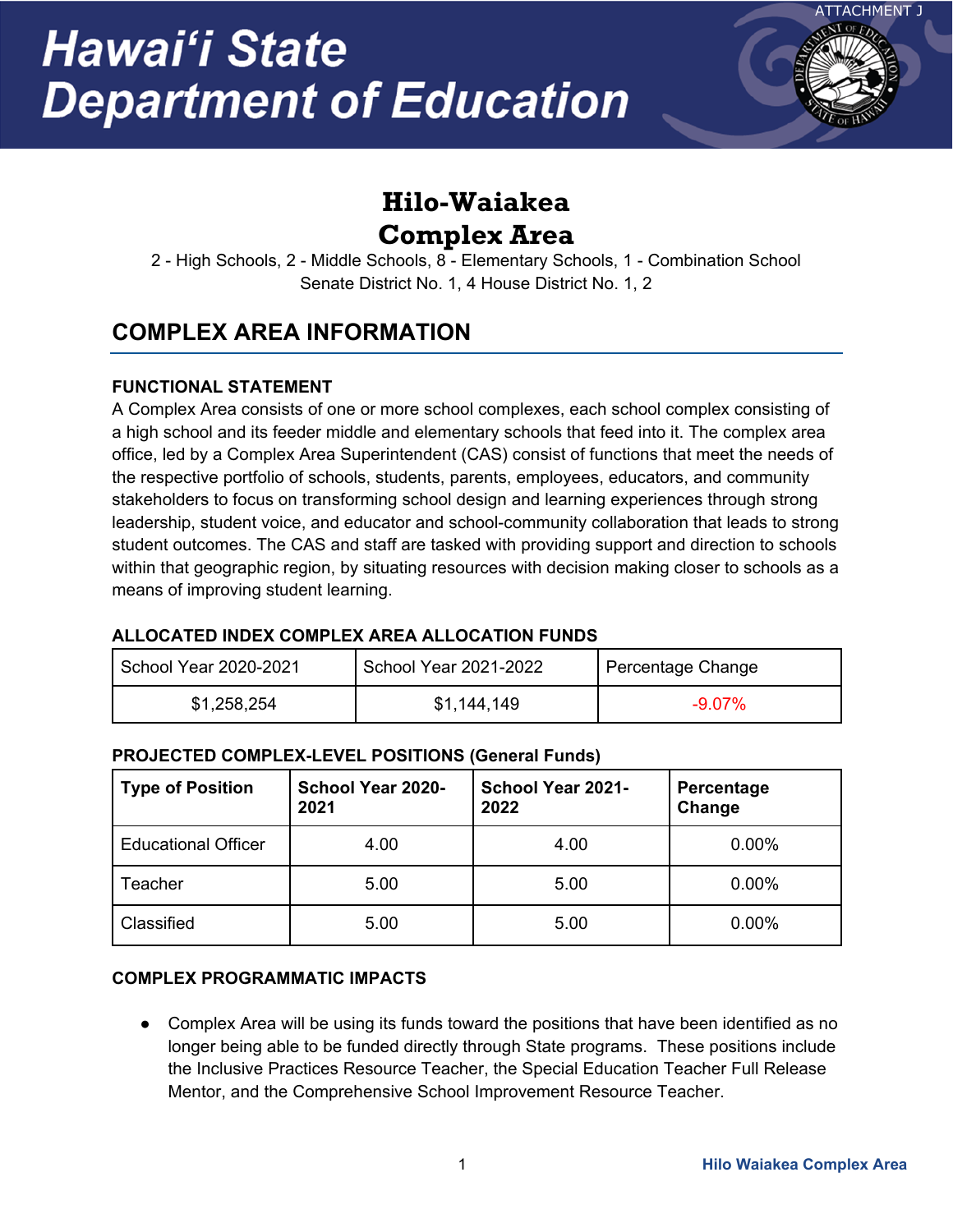● Reduction of ICAA will impact fiscal support to the CA plan.

## **SCHOOL-LEVEL INFORMATION**

#### **STUDENT ENROLLMENT**

| School Year (SY)<br>2020-2021<br>(projected) | SY 2020-2021<br>(official) | SY 2021-2022<br>(projected) | Percentage Change<br>(projected to<br>projected) |
|----------------------------------------------|----------------------------|-----------------------------|--------------------------------------------------|
| 7.955                                        | 7,824                      | 7,953                       | $-0.03%$                                         |

### **ALLOCATED WEIGHTED STUDENT FORMULA FUNDS**

| SY 2020-2021<br>(projected) | SY 2020-2021<br>(official) | SY 2021-2022<br>(projected) | Percentage Change<br>(projected to<br>projected) |
|-----------------------------|----------------------------|-----------------------------|--------------------------------------------------|
| \$45,278,444                | \$43,424,373               | \$41,121,484                | $-9.18%$                                         |

### **ALLOCATED SPECIAL EDUCATION PER PUPIL ALLOCATION FUNDS**

| SY 2020-2021          | SY 2020-2021         | SY 2021-2022          | Percentage Change |
|-----------------------|----------------------|-----------------------|-------------------|
| (projected: April 30, | (official: April 30, | (projected: April 30, |                   |
| 2019 count)           | 2020 count)          | 2020 count)           |                   |
| \$16,254,837          | \$16,266,678         | \$14,260,839          | $-12.27\%$        |

| <b>Type of Position</b>              | SY 2020-2021<br><b>Financial Plan</b> | SY 2021-2022<br><b>Financial Plan</b> | Percentage<br>Change |
|--------------------------------------|---------------------------------------|---------------------------------------|----------------------|
| <b>Educational Officer</b>           | 30.00                                 | 30.00                                 | 0.00%                |
| Teacher                              | 601.00                                | 571.50                                | $-4.91%$             |
| Classified -<br>(Instructional)      | 130.25                                | 117.00                                | $-10.17%$            |
| Classified - (Non-<br>Instructional) | 158.25                                | 154.75                                | $-2.21%$             |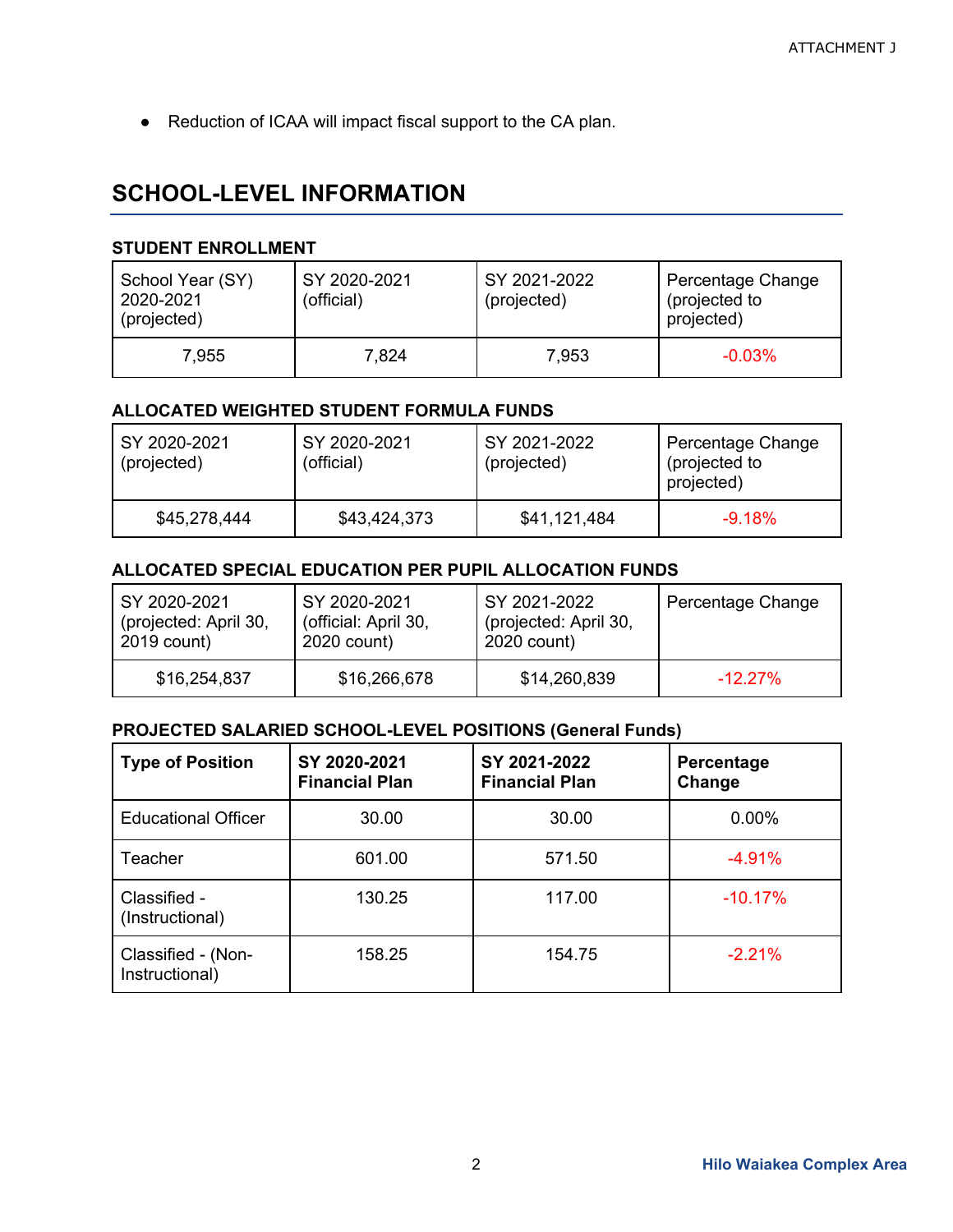# **Hilo-Waiakea**

| <b>SCHOOL</b>         | <b>Impacts of Budget Reductions</b>                                    |  |
|-----------------------|------------------------------------------------------------------------|--|
| <b>Hilo Complex</b>   |                                                                        |  |
| de Silva El           | <b>Percent of Allocation in Personnel: 85%</b>                         |  |
|                       | <b>Changes in FTE:</b>                                                 |  |
|                       | 1.0 Pre-K Teacher                                                      |  |
|                       | 1.0 SpEd Teacher                                                       |  |
|                       | -1.0 Elementary Teacher                                                |  |
| Haaheo El             | <b>Percent of Allocation in Personnel: 86%</b>                         |  |
|                       | <b>Changes in FTE:</b>                                                 |  |
|                       | -1.0 Elementary Teacher                                                |  |
|                       | 1.0 Educational Assistant                                              |  |
|                       | 0.5 School Custodian                                                   |  |
|                       | Although one of my teachers has retired, being unable to fill the      |  |
|                       | position will create larger class sizes which will have a schoolwide   |  |
|                       | impact on academics.                                                   |  |
|                       | For a small school with a small budget, to prioritize and make further |  |
|                       | reductions in casual staffing, programs, supplies, and professional    |  |
|                       | development will have a school-wide effect.                            |  |
| Hilo High             | Percent of Allocation in Personnel: 90%                                |  |
|                       | <b>Changes in FTE:</b>                                                 |  |
|                       | -2.0 SpEd Teacher                                                      |  |
|                       | -2.0 Educational Assistant                                             |  |
|                       | 0.5 Office Assistant                                                   |  |
| <b>Hilo</b> Int       | <b>Percent of Allocation in Personnel: 95%</b>                         |  |
|                       | <b>Changes in FTE:</b>                                                 |  |
|                       | -1.0 SpEd Teacher                                                      |  |
|                       | -1.0 Secondary Teacher                                                 |  |
|                       | <b>Approximate Reductions:</b>                                         |  |
|                       | \$15,000 in classroom supplies                                         |  |
|                       | \$45,000 in technology supplies                                        |  |
|                       | \$15,000 substitutes during mass IEP days                              |  |
|                       | \$15,000 in professional development                                   |  |
| Hilo Union El         | <b>Percent of Allocation in Personnel: 98%</b>                         |  |
|                       | <b>Changes in FTE:</b>                                                 |  |
|                       | 1.0 SpEd Teacher                                                       |  |
|                       | 2.0 Elementary Teacher                                                 |  |
|                       | 1.0 SpEd Teacher                                                       |  |
|                       | -1.0 School Security Attendant                                         |  |
| Kalanianaole El & Int | <b>Percent of Allocation in Personnel: 85%</b>                         |  |
|                       | <b>Changes in FTE:</b>                                                 |  |
|                       | -1.0 SpEd Teacher                                                      |  |
|                       | -2.0 Secondary Teacher                                                 |  |
|                       | -2.0 Elementary Teacher                                                |  |
|                       | -0.25 Educational Assistant                                            |  |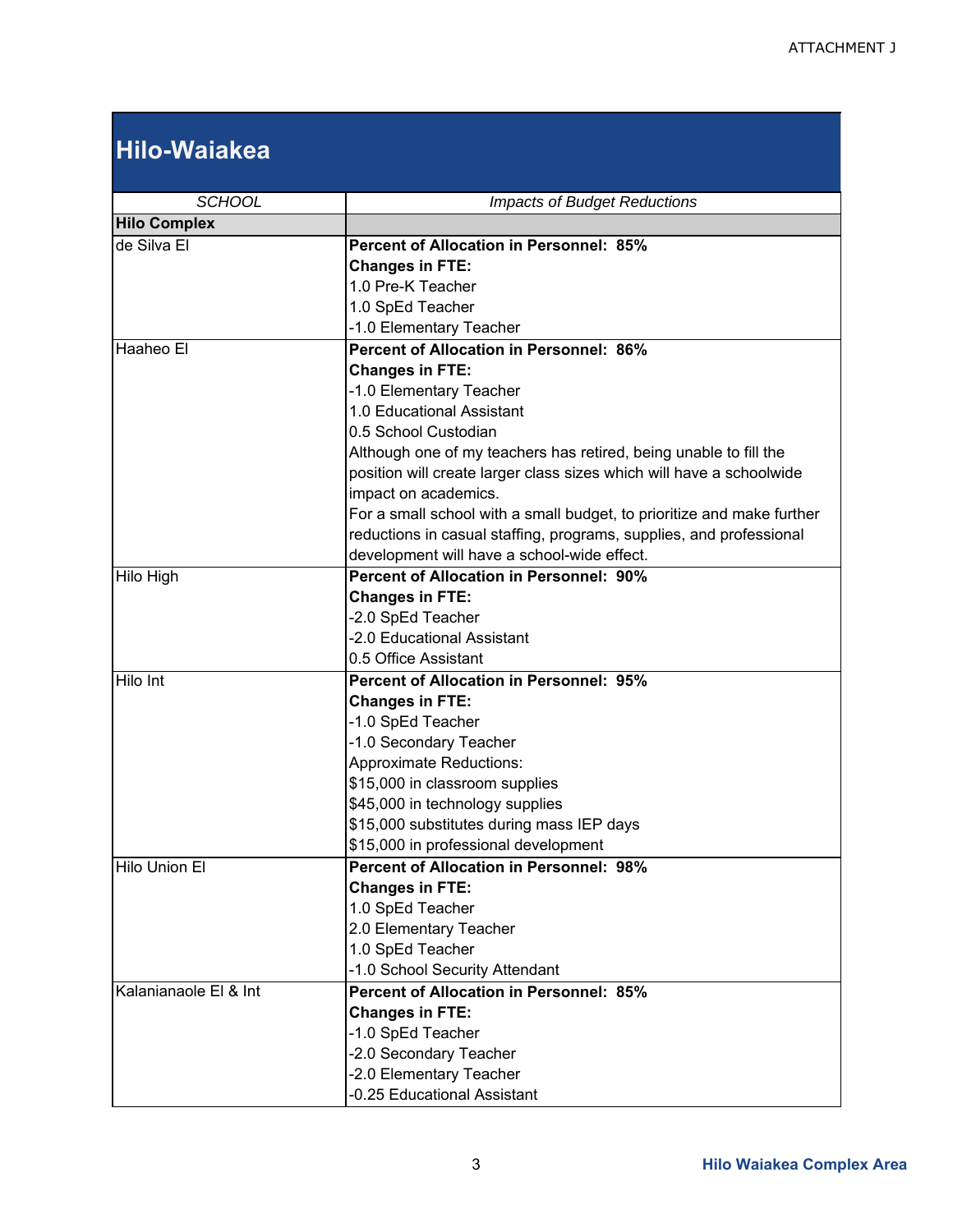|                        | Impacts on Reduction:                                                   |
|------------------------|-------------------------------------------------------------------------|
|                        | Larger caseloads to manage                                              |
|                        | Possible combination classrooms                                         |
| Kapiolani El           | <b>Percent of Allocation in Personnel: 97%</b>                          |
|                        | <b>Changes in FTE:</b>                                                  |
|                        | 2.0 Elementary Teacher                                                  |
|                        | -1.0 SpEd/Article VI Teacher                                            |
|                        | 0.5 Custodian                                                           |
|                        | Professional Development for faculty and staff covering: PBIS,          |
|                        | instructional practices, RTI, and attendance will need to be postponed  |
|                        | due to lack of funding.                                                 |
| Kaumana El             | <b>Percent of Allocation in Personnel: 96%</b>                          |
|                        | <b>Changes in FTE:</b>                                                  |
|                        | -1.0 Elementary Teacher                                                 |
|                        | Loss of RTI Coach position will directly affect the school's            |
|                        | implementation of ECRI, DIBELS, etc.                                    |
|                        | The school has planned to severely cut the budget for students          |
|                        | learning supplies, office and custodial supplies, students and staff    |
|                        | equipment/technology, casual hires (Adult Supervisors for lunch         |
|                        |                                                                         |
|                        | supervision and possibly Makua for Hawaiian Studies), teacher PD        |
|                        | (professional development), and staff professional development.         |
| Keaukaha El            | <b>Percent of Allocation in Personnel: 87%</b>                          |
|                        | <b>Changes in FTE:</b>                                                  |
|                        | -1.0 Article VI/SpEd Teacher                                            |
|                        | 0.75 Educational Assistant                                              |
|                        | 0.5 School Custodian                                                    |
| <b>Waiakea Complex</b> |                                                                         |
|                        | <b>Percent of Allocation in Personnel: 94%</b>                          |
|                        | <b>Changes in FTE:</b>                                                  |
|                        | -2.0 Article VI/SpEd Teacher                                            |
|                        | -1.0 Pre-K Teacher                                                      |
|                        | 1.0 Elementary Teacher                                                  |
|                        | -0.5 Office Assistant                                                   |
|                        | <b>Approximate Reductions:</b>                                          |
|                        | \$25,000 in classroom supplies                                          |
|                        | \$125,000 in technology supplies                                        |
|                        | \$15,000 substitutes during mass IEP days                               |
|                        | \$25,000 in professional development                                    |
|                        | Classroom supplies: Adds an additional cost for families who are        |
|                        | already struggling during this pandemic                                 |
|                        | - Technology supplies: Limit the number of devices that are available   |
|                        | in each classroom; Almost 800 devices were issued during the            |
|                        | pandemic, about 5% of those devices will need to be repaired or         |
|                        | replaced.                                                               |
|                        | - Substitutes: Due to the size of our SPED population, WES conducts     |
|                        |                                                                         |
|                        | mass IEP days for eligibility, annuals, and re-eval meetings. Mass days |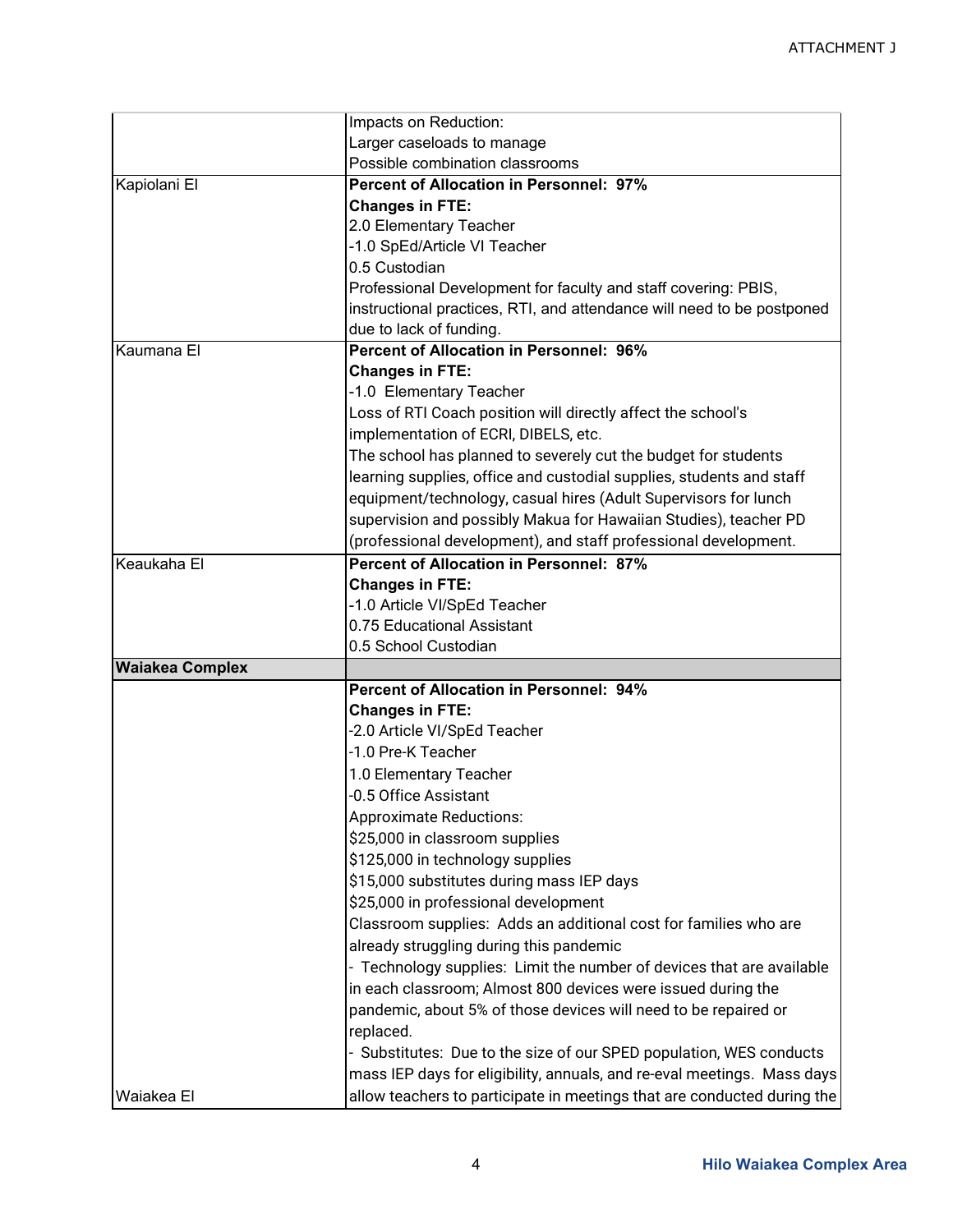|                 | workday.                                                                 |  |
|-----------------|--------------------------------------------------------------------------|--|
|                 | Professional development: No professional development                    |  |
|                 | opportunities for staff (sub days, registration, travel, etc.).          |  |
|                 | <b>Percent of Allocation in Personnel: 98%</b>                           |  |
|                 | <b>Changes in FTE:</b>                                                   |  |
|                 | 0.5 Secondary Teacher                                                    |  |
|                 | -2.0 Educational Assistant                                               |  |
| Waiakea High    | No funding for AVID Program                                              |  |
|                 | <b>Percent of Allocation in Personnel: 96%</b>                           |  |
|                 | <b>Changes in FTE:</b>                                                   |  |
|                 | -1.0 Librarian                                                           |  |
|                 | 1.0 Custodian                                                            |  |
|                 | More than 90% of the operating budget was used to purchase               |  |
|                 | positions that include previously funded Article VI teachers. Vacant     |  |
|                 | Curriculum coaching positions needed to be sold including the librarian  |  |
|                 | positions. Positions were maintained due to savings from the current     |  |
|                 | WSF. Next year there will be no savings to preserve teaching             |  |
|                 | positions.                                                               |  |
|                 | There are no funds for teachers to purchase supplies. High quality but   |  |
|                 | the costly curriculum has to be cut as well as professional              |  |
|                 | development. With additional cuts expected the following year WIS        |  |
|                 | anticipates losing an additional 4-6 teaching positions, 1 counselor, 1  |  |
|                 | administrator, and office and EA position. A major design concept of     |  |
|                 | WIS is its teams that will need to be dismantled with additional funding |  |
| Waiakea Int     | cuts.                                                                    |  |
|                 | <b>Percent of Allocation in Personnel: 96%</b>                           |  |
|                 | <b>Changes in FTE:</b>                                                   |  |
|                 | -1.0 SpEd Teacher                                                        |  |
|                 | 1.0 Pre-K Teacher                                                        |  |
|                 | -3.0 Elementary Teacher                                                  |  |
|                 | -2.5 Educational Assistant                                               |  |
| Waiakeawaena El | -0.5 Office Assistant                                                    |  |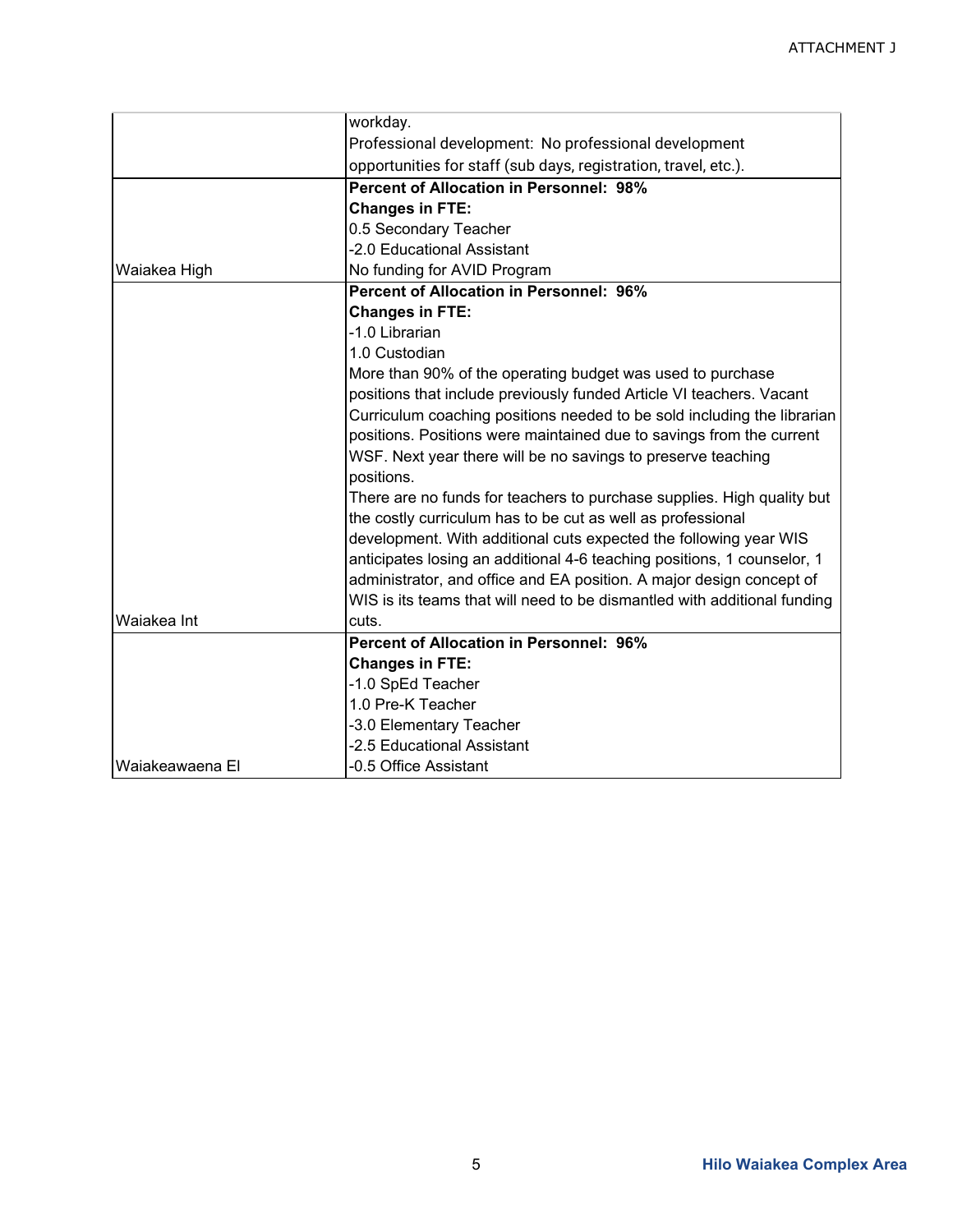

# **Kau-Keaau-Pahoa Complex Area**

1 - High School, 1 - Middle School, 5 - Elementary Schools, 2 - Combination Schools Senate District No. 2, 3 House District No. 3, 4, 5

# **COMPLEX AREA INFORMATION**

### **FUNCTIONAL STATEMENT**

A Complex Area consists of one or more school complexes, each school complex consisting of a high school and its feeder middle and elementary schools that feed into it. The complex area office, led by a Complex Area Superintendent (CAS) consist of functions that meet the needs of the respective portfolio of schools, students, parents, employees, educators, and community stakeholders to focus on transforming school design and learning experiences through strong leadership, student voice, and educator and school-community collaboration that leads to strong student outcomes. The CAS and staff are tasked with providing support and direction to schools within that geographic region, by situating resources with decision making closer to schools as a means of improving student learning.

### **ALLOCATED INDEX COMPLEX AREA ALLOCATION FUNDS**

| School Year 2020-2021 | School Year 2021-2022 | Percentage Change |
|-----------------------|-----------------------|-------------------|
| \$1,240,912           | \$1,121,237           | $-9.64\%$         |

### **PROJECTED COMPLEX-LEVEL POSITIONS (General Funds)**

| <b>Type of Position</b>    | School Year 2020-<br>2021 | <b>School Year 2021-</b><br>2022 | Percentage<br>Change |
|----------------------------|---------------------------|----------------------------------|----------------------|
| <b>Educational Officer</b> | 5.00                      | 5.00                             | 0.00%                |
| Teacher                    | 1.00                      | 1.00                             | 0.00%                |
| Classified                 | 7.00                      | 7.00                             | 0.00%                |

### **COMPLEX PROGRAMMATIC IMPACTS**

● Impacts won't be felt further in regards to positions at the complex level. KKP has been short staffed in this area since the inception of the complex systems 15 plus years ago.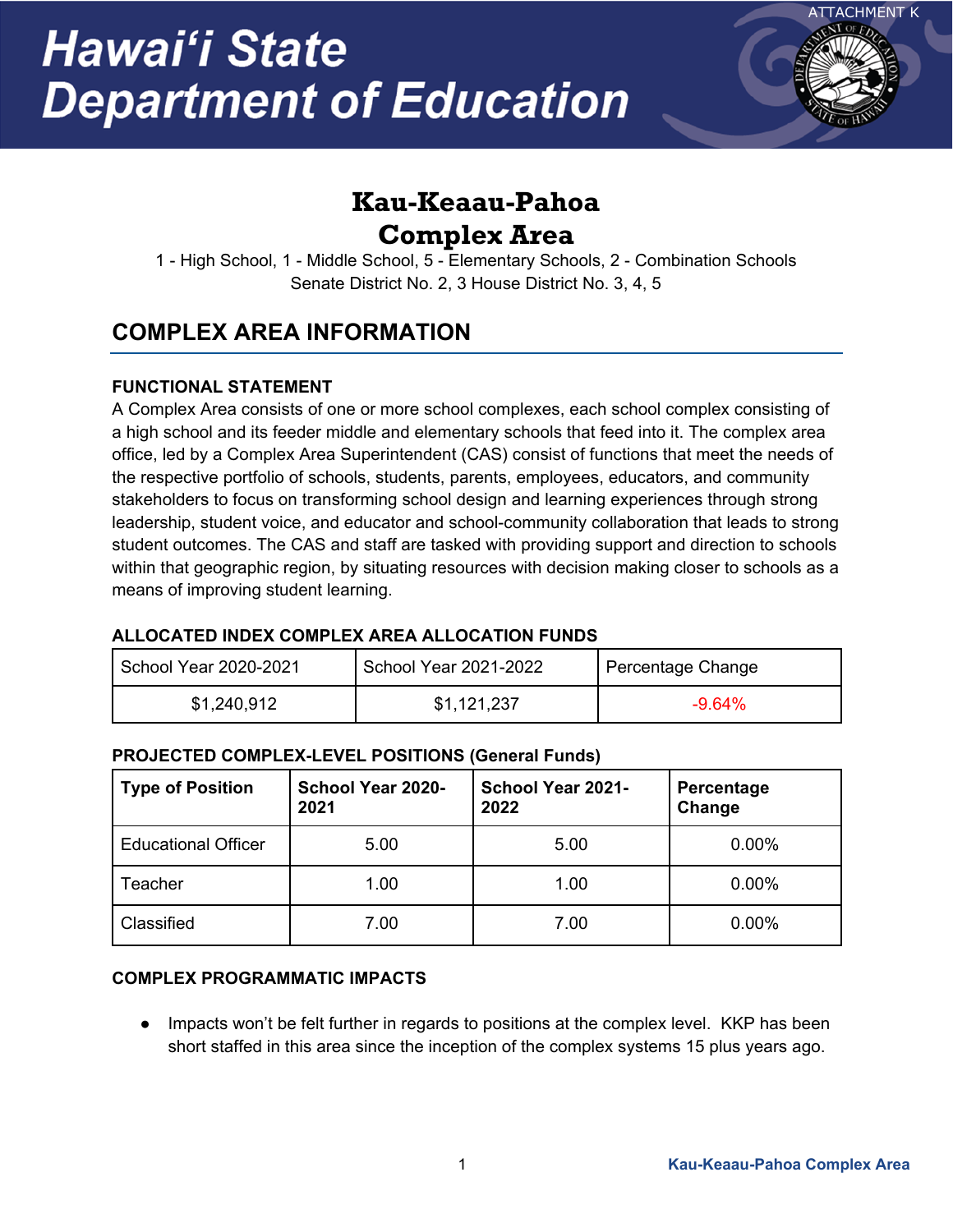# **SCHOOL-LEVEL INFORMATION**

### **STUDENT ENROLLMENT**

| School Year (SY)<br>2020-2021<br>(projected) | SY 2020-2021<br>(official) | SY 2021-2022<br>(projected) | Percentage Change<br>(projected to<br>projected) |
|----------------------------------------------|----------------------------|-----------------------------|--------------------------------------------------|
| 5,552                                        | 5,550                      | 5,650                       | 1 77%                                            |

#### **ALLOCATED WEIGHTED STUDENT FORMULA FUNDS**

| SY 2020-2021<br>(projected) | SY 2020-2021<br>(official) | SY 2021-2022<br>(projected) | Percentage Change<br>(projected to<br>projected) |
|-----------------------------|----------------------------|-----------------------------|--------------------------------------------------|
| \$32,997,086                | \$32,092,979               | \$30,459,609                | $-7.69\%$                                        |

### **ALLOCATED SPECIAL EDUCATION PER PUPIL ALLOCATION FUNDS**

| SY 2020-2021          | SY 2020-2021         | SY 2021-2022          | Percentage Change |
|-----------------------|----------------------|-----------------------|-------------------|
| (projected: April 30, | (official: April 30, | (projected: April 30, |                   |
| 2019 count)           | 2020 count)          | 2020 count)           |                   |
| \$12,788,971          | \$13,044,380         | \$11,439,091          | $-10.56\%$        |

| <b>Type of Position</b>              | SY 2020-2021<br><b>Financial Plan</b> | SY 2021-2022<br><b>Financial Plan</b> | Percentage<br>Change |
|--------------------------------------|---------------------------------------|---------------------------------------|----------------------|
| <b>Educational Officer</b>           | 29.00                                 | 26.00                                 | $-10.34%$            |
| Teacher                              | 434.00                                | 414.00                                | $-4.61%$             |
| Classified -<br>(Instructional)      | 106.00                                | 93.00                                 | $-12.26%$            |
| Classified - (Non-<br>Instructional) | 143.50                                | 140.75                                | $-1.92%$             |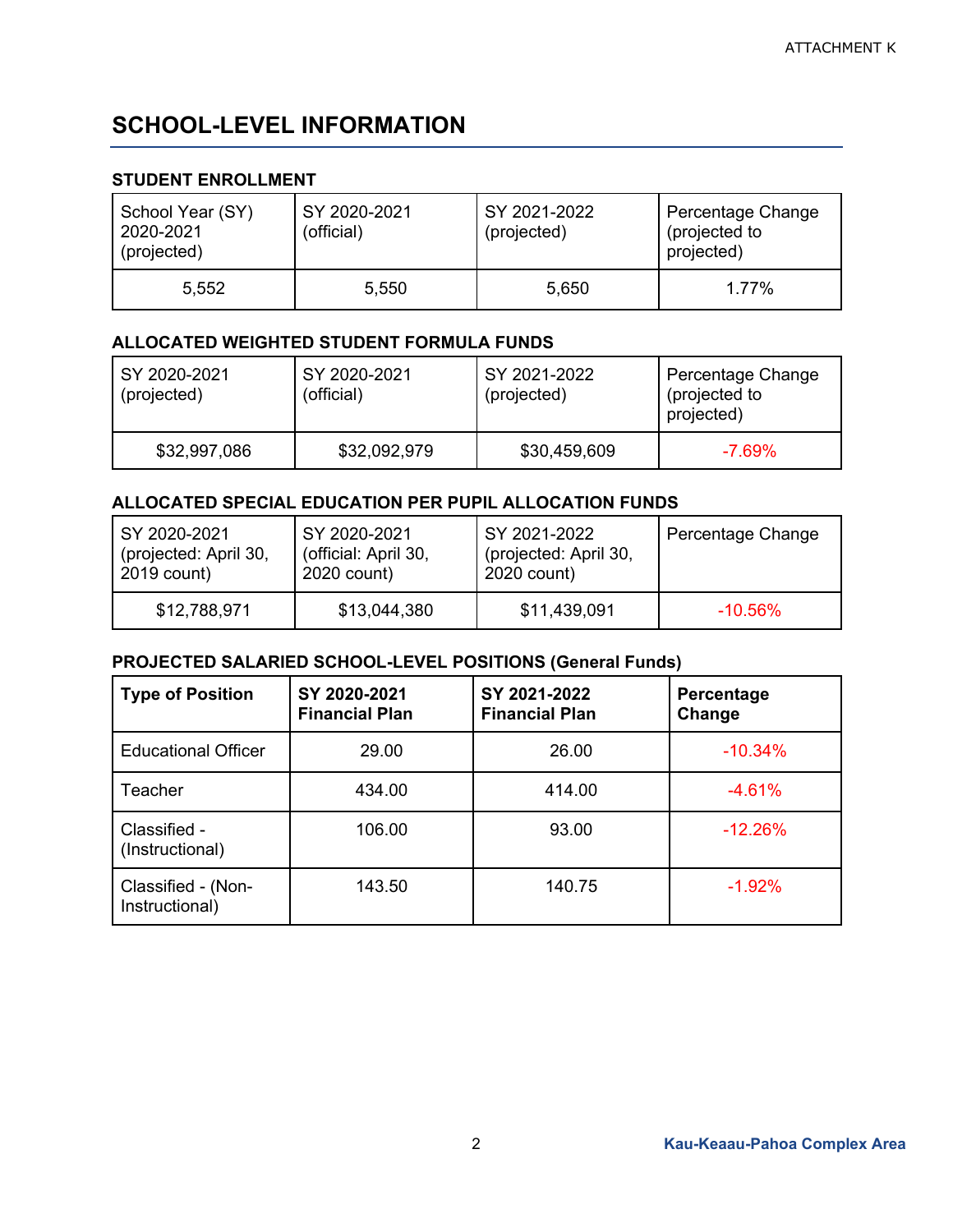# **Kau-Keaau-Pahoa**

The reduction in positions including teacher positions will be managed and mitigated by cutting services to students and our community. The long term effects for a geographically isolated and hard to staff area is where this community will be hardest hit. As funding becomes available other areas especially those in areas of less poverty and trauma and those areas not requiring long commute distances and time will be filled first. Traditionally if a budget event takes 5 years to rebound areas like KKP and a few other complexes will see 300% longer turnaround times. I foresee KKP feeling these impacts for the next 15 plus years.

| <b>SCHOOL</b>           | <b>Impacts of Budget Reductions</b>                                                                                                                                                                                                                                                                                                                                                                                                                                                                                                                                                                                                                                                |  |
|-------------------------|------------------------------------------------------------------------------------------------------------------------------------------------------------------------------------------------------------------------------------------------------------------------------------------------------------------------------------------------------------------------------------------------------------------------------------------------------------------------------------------------------------------------------------------------------------------------------------------------------------------------------------------------------------------------------------|--|
| <b>Kau Complex</b>      |                                                                                                                                                                                                                                                                                                                                                                                                                                                                                                                                                                                                                                                                                    |  |
| Kau High & Pahala El    | KHPES will cut teacher positions and reduce course offerings in the high<br>and middle levels. We are considering a reduction of an administrator and<br>have the VP position split 1/3 el., 1/3 mid. 1/3 Hi. KHPES will reduce<br>transportation services for our students that live in the remote communities<br>of Na'alehu and Ocean View. Finally, we will reallocate federal money to<br>best meet student needs.                                                                                                                                                                                                                                                            |  |
| Naalehu El              | NES has already reduced teacher and EA positions to balance our budget.<br>Further cuts in early intervention services will occur with supplemental<br>services provided using federal funding.                                                                                                                                                                                                                                                                                                                                                                                                                                                                                    |  |
| <b>Keaau Complex</b>    |                                                                                                                                                                                                                                                                                                                                                                                                                                                                                                                                                                                                                                                                                    |  |
| Keaau El                | Teacher positions have been reduced as well as an administrator position.<br>We are trying to keep most of the student supports in place with the help of<br>complex ICAA funds.                                                                                                                                                                                                                                                                                                                                                                                                                                                                                                   |  |
| Keaau High              | Reduction in force at all levels of the organization. Teacher, EA, and<br>administrator positions have been reduced from both WSF and SPA.                                                                                                                                                                                                                                                                                                                                                                                                                                                                                                                                         |  |
| <b>Keaau Middle</b>     | Reduction in a VP position. Reduction in teacher and EA from SPA.<br>Dropping AVID and other student support programs. Federal funds will<br>allow for afterschool programs to continue. Transportation for those<br>programs will be reduced though.                                                                                                                                                                                                                                                                                                                                                                                                                              |  |
| <b>Mountain View El</b> | MES hasn't reduced services for SY 21-22 but will consider cuts for the<br>following school years as needed. We have reduced teacher positions and<br>will reduce campus supports of PTTs and adult supervisors where<br>possible.                                                                                                                                                                                                                                                                                                                                                                                                                                                 |  |
| <b>Pahoa Complex</b>    |                                                                                                                                                                                                                                                                                                                                                                                                                                                                                                                                                                                                                                                                                    |  |
| Keonepoko El            | The impact of the loss of funding will primarily cause an adjustment to<br>instructional positions and instructional supports at KEOES.                                                                                                                                                                                                                                                                                                                                                                                                                                                                                                                                            |  |
| Pahoa El                | PES is reducing two teacher positions and 2 EA positions. We will also<br>postpone two of our PD contracts until funding becomes available.<br>PHIS is consolidating supports and splitting positions between the high<br>school and the middle school. Reduction of 3 teacher positions has<br>occurred and course offerings reduced in both the middle and the high<br>school. Students have the opportunity to meet the middle-level promotion<br>requirements and high school students have enough opportunity to meet<br>graduation requirements. PHIS will try to keep essential CTE offerings and<br>will put our quest toward industry certification on hold until funding |  |
| Pahoa High & Int        | becomes available.                                                                                                                                                                                                                                                                                                                                                                                                                                                                                                                                                                                                                                                                 |  |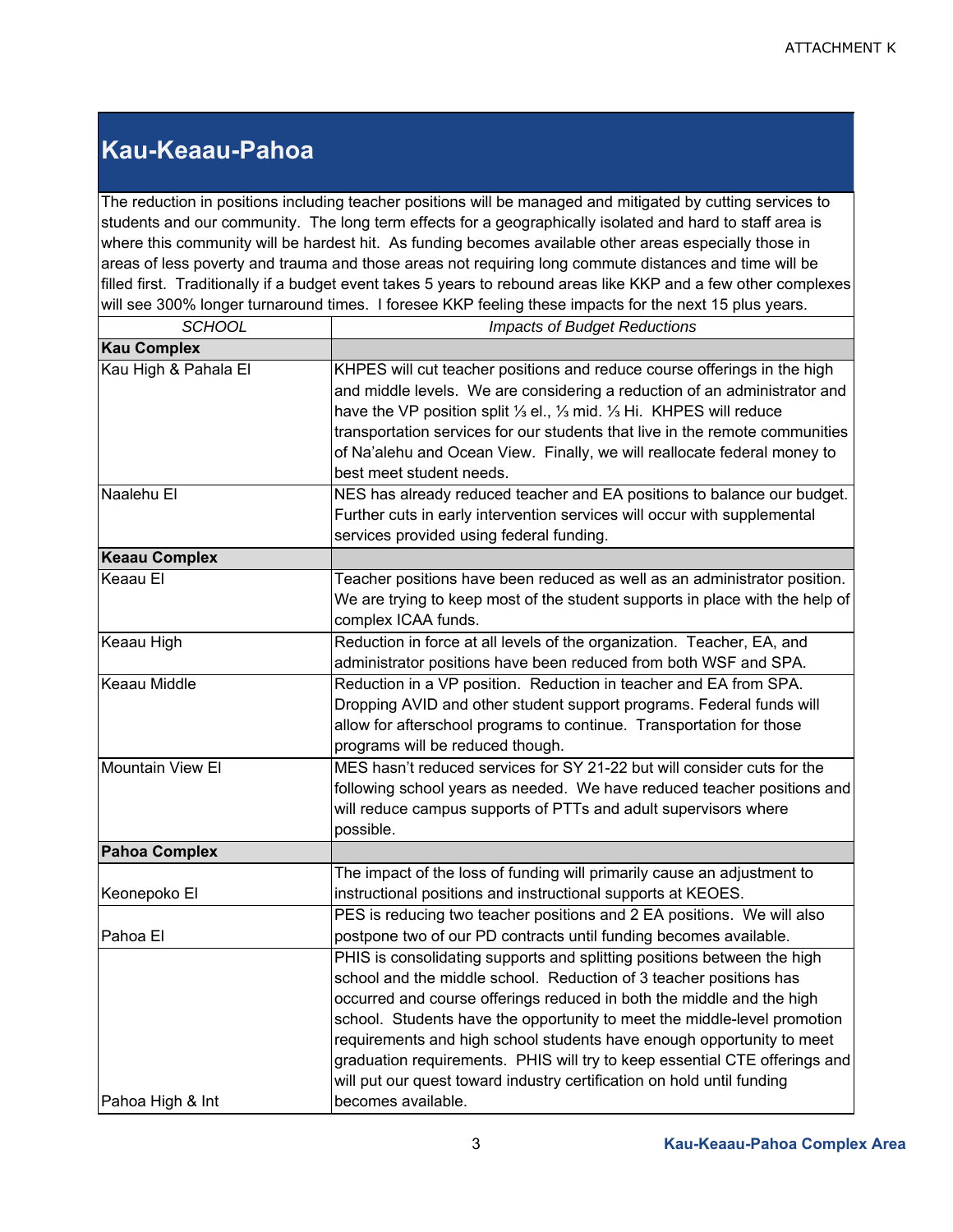

# **Honokaa-Kealakehe-Kohala-Konawaena Complex Area**

3 - High Schools, 3 - Middle Schools, 9 - Elementary Schools, 4 - Combination Schools Senate District No. 3, 4 House District No. 1, 5, 6, 7

# **COMPLEX AREA INFORMATION**

## **FUNCTIONAL STATEMENT**

A Complex Area consists of one or more school complexes, each school complex consisting of a high school and its feeder middle and elementary schools that feed into it. The complex area office, led by a Complex Area Superintendent (CAS) consist of functions that meet the needs of the respective portfolio of schools, students, parents, employees, educators, and community stakeholders to focus on transforming school design and learning experiences through strong leadership, student voice, and educator and school-community collaboration that leads to strong student outcomes. The CAS and staff are tasked with providing support and direction to schools within that geographic region, by situating resources with decision making closer to schools as a means of improving student learning.

### **ALLOCATED INDEX COMPLEX AREA ALLOCATION FUNDS**

| School Year 2020-2021 | School Year 2021-2022 | Percentage Change |
|-----------------------|-----------------------|-------------------|
| \$1,535,719           | \$1,400,759           | $-8.79\%$         |

### **PROJECTED COMPLEX-LEVEL POSITIONS (General Funds)**

| <b>Type of Position</b>    | <b>School Year 2020-</b><br>2021 | <b>School Year 2021-</b><br>2022 | Percentage<br>Change |
|----------------------------|----------------------------------|----------------------------------|----------------------|
| <b>Educational Officer</b> | 4.00                             | 4.00                             | 0.00%                |
| Teacher                    | 6.00                             | 7.00                             | 16.67%               |
| Classified                 | 8.00                             | 6.00                             | $-25.00\%$           |

### **COMPLEX PROGRAMMATIC IMPACTS**

● The increase of one resource teacher position is not reflective of an increase in positions. It is currently a placeholder until other means can be secured to fund a position that was set to be unfunded. In the end result, the complex will be eliminating one resource teacher position that was provided by means outside of complex funds and cannot be sustained with funds at the complex. With 19 schools in the complex area, the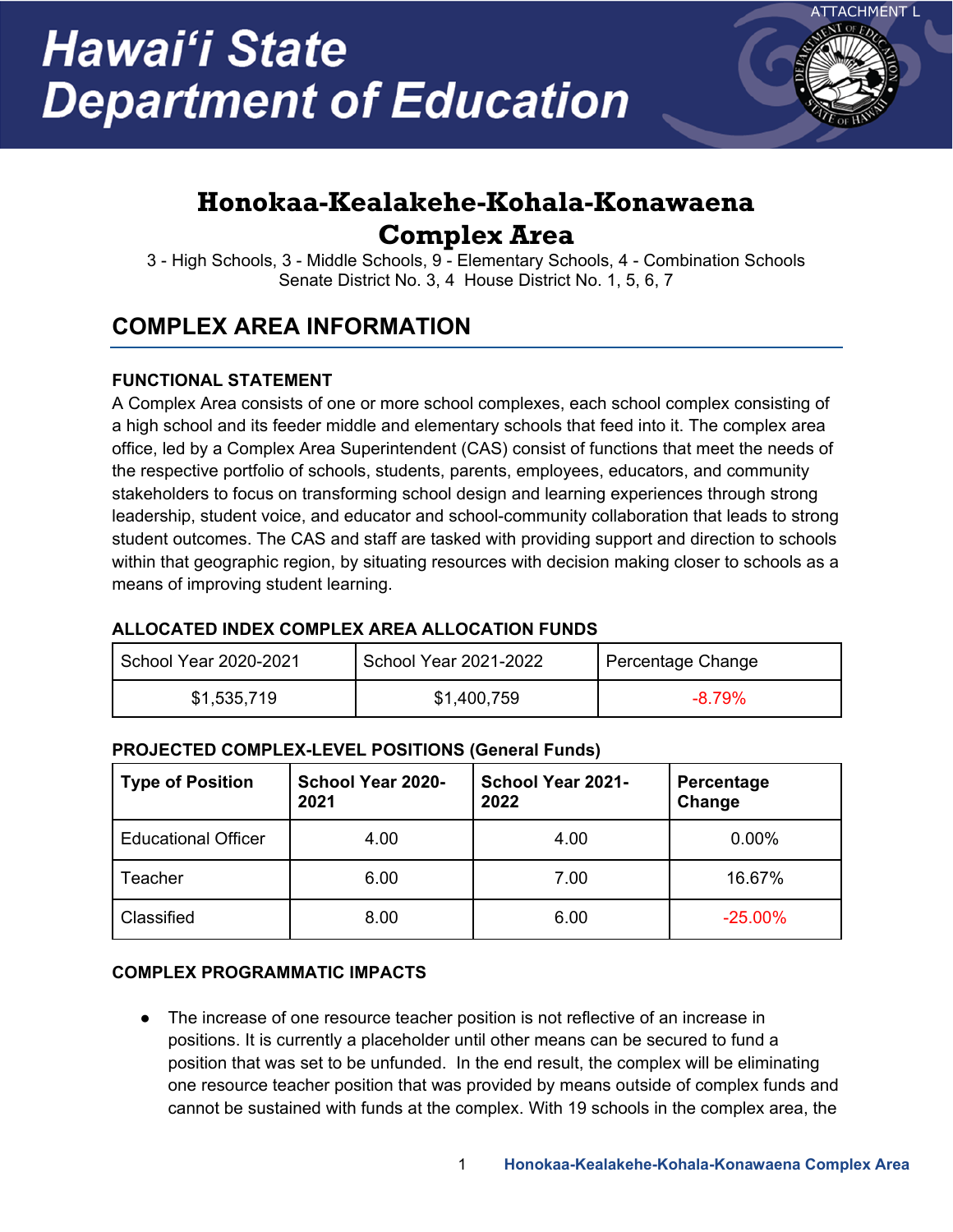reduction of one position will have a significant impact on our ability to provide support services to our schools efficiently.

● Reduction in operational support positions to minimize services that provide direct services to support instruction. Two classified positions are being eliminated: 1 Office Assistant and one ASA. This will add an additional burden on schools to assume the responsibilities that these positions were facilitating requests and monitoring progress (i.e., facility support for repair and maintenance and CIP projects).

## **SCHOOL-LEVEL INFORMATION**

### **STUDENT ENROLLMENT**

| School Year (SY)<br>2020-2021<br>(projected) | SY 2020-2021<br>(official) | SY 2021-2022<br>(projected) | Percentage Change<br>(projected to<br>projected) |
|----------------------------------------------|----------------------------|-----------------------------|--------------------------------------------------|
| 10,239                                       | 10,001                     | 10,112                      | $-1.24%$                                         |

### **ALLOCATED WEIGHTED STUDENT FORMULA FUNDS**

| SY 2020-2021<br>(projected) | SY 2020-2021<br>(official) | SY 2021-2022<br>(projected) | Percentage Change<br>(projected to<br>projected) |
|-----------------------------|----------------------------|-----------------------------|--------------------------------------------------|
| \$61,314,494                | \$58,561,659               | \$55,328,408                | $-9.76\%$                                        |

### **ALLOCATED SPECIAL EDUCATION PER PUPIL ALLOCATION FUNDS**

| SY 2020-2021          | SY 2020-2021         | SY 2021-2022          | Percentage Change |
|-----------------------|----------------------|-----------------------|-------------------|
| (projected: April 30, | (official: April 30, | (projected: April 30, |                   |
| 2019 count)           | 2020 count)          | 2020 count)           |                   |
| \$16,743,391          | \$16,402,812         | \$14,440,131          | $-13.76\%$        |

| <b>Type of Position</b>              | SY 2020-2021<br><b>Financial Plan</b> | SY 2021-2022<br><b>Financial Plan</b> | Percentage<br>Change |
|--------------------------------------|---------------------------------------|---------------------------------------|----------------------|
| <b>Educational Officer</b>           | 50.00                                 | 45.00                                 | $-10.00\%$           |
| Teacher                              | 763.00                                | 701.50                                | $-8.06%$             |
| Classified -<br>(Instructional)      | 146.75                                | 121.75                                | $-17.04%$            |
| Classified - (Non-<br>Instructional) | 221.25                                | 209.50                                | $-5.31%$             |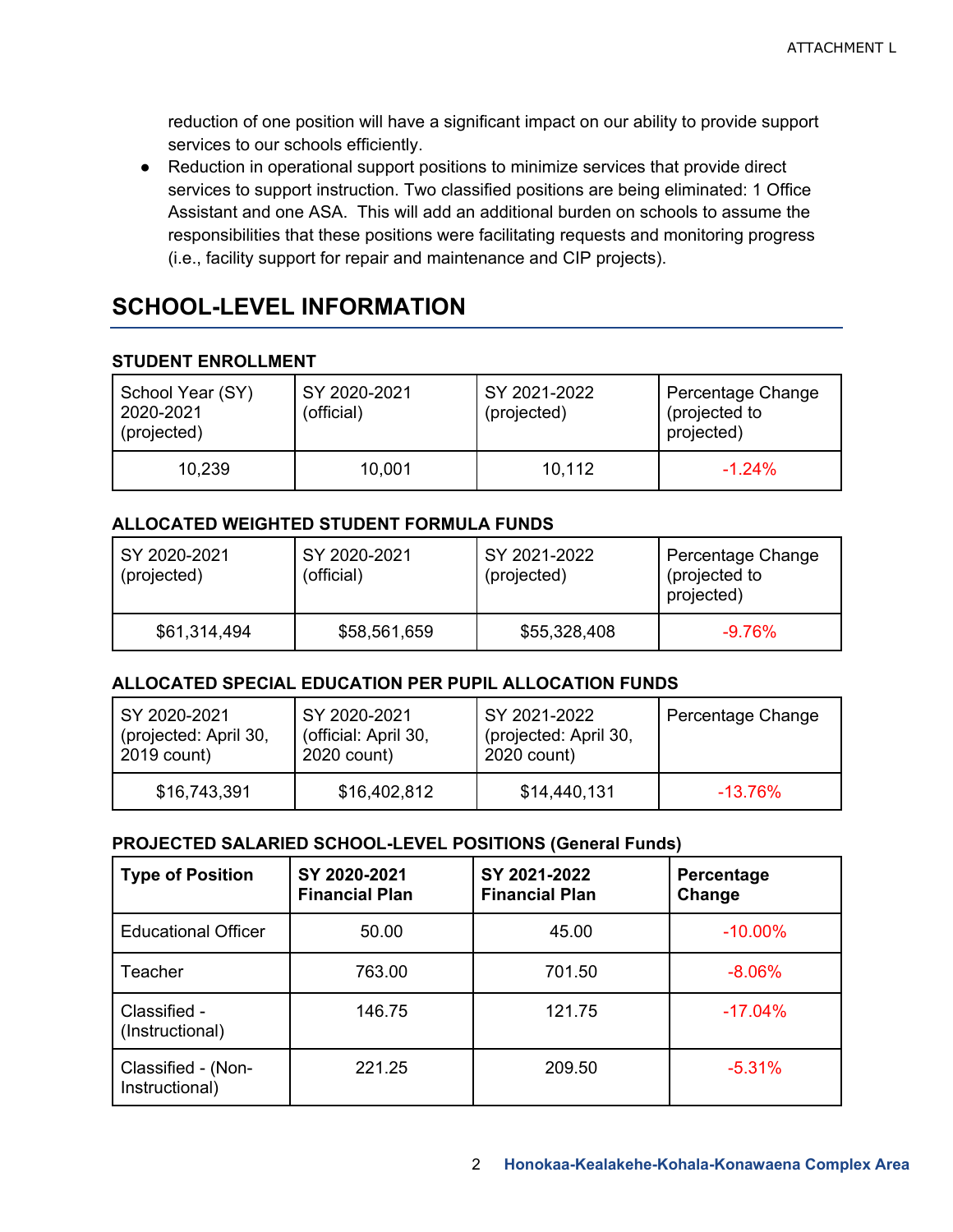# **Honokaa-Kealakehe-Kohala-Konawaena**

| <b>SCHOOL</b>          | <b>Impacts of Budget Reductions</b>                                                                                                                                                                                                                                                                                                                                                                                                                                                                                                                                                                                                                                                                                                                                                                                                                                                                                                 |  |  |
|------------------------|-------------------------------------------------------------------------------------------------------------------------------------------------------------------------------------------------------------------------------------------------------------------------------------------------------------------------------------------------------------------------------------------------------------------------------------------------------------------------------------------------------------------------------------------------------------------------------------------------------------------------------------------------------------------------------------------------------------------------------------------------------------------------------------------------------------------------------------------------------------------------------------------------------------------------------------|--|--|
| <b>Honokaa Complex</b> |                                                                                                                                                                                                                                                                                                                                                                                                                                                                                                                                                                                                                                                                                                                                                                                                                                                                                                                                     |  |  |
| Honokaa El             | Honokaa Elementary School is projected to lose about \$187,076 in<br>WSF and \$65,563 in SPPA. Financial resources are being reallocated<br>into positions that will save money and address school needs as best<br>as possible. Positions eliminated: 1 VP, 1 teacher (sped), 2.50 FTE<br>educational assistants. Technology upgrades have been placed on<br>hold. All school monies have gone to purchase salaried positions for<br>the 21-22 school year and casual payroll will need to be supported<br>solely from Title 1 funding. Any professional development has<br>become "organic" in nature and collaborative between schools to<br>avoid costs. In addition, our operating budget for next year will come<br>solely from carryover funding which we are very fortunate to have and<br>be allowed to carry over. If we did not have carryover monies, the<br>cuts would have needed to be much deeper than the current. |  |  |
| Honokaa High & Int     | Honokaa High and Intermediate School are projected to lose about<br>\$335,296 in WSF and \$48,549 in SPPA funding. Budget cuts have<br>resulted in key personnel for the following resource support positions:<br>a counselor, a security attendant, a middle school science teacher<br>position, and a half-time EA. Equipment purchases (computers) to<br>upgrade outdated equipment and to support student learning is on<br>hold. Honokaa High School is in their initial year of a three-year plan<br>to implement a Career Academy Model as part of their school design<br>in order to prepare students for successful transitions to pursue<br>fulfilling careers. Reduction in funding will curtail the school's ability to<br>put into place key personnel to ensure sustained programming.                                                                                                                                |  |  |
| Paauilo El & Int       | Paauilo Elementary and Intermediate School are projected to lose<br>about \$38,668 in WSF funding. Paauilo has made adjustments to the<br>previous budget cut and can maintain personnel at current levels.<br>However, to balance the budget, adjustments have been made by<br>placing technology equipment on hold and decreasing classroom<br>supplies by 50%.                                                                                                                                                                                                                                                                                                                                                                                                                                                                                                                                                                   |  |  |
| Waimea El              | Waimea Elementary School is projected to lose about \$161,059 in<br>WSF and \$88,297 in SPPA funding. These budget cuts have resulted<br>in a reduction of 9 teacher positions (4 from Sped PPA and 5 from<br>WSF) and 1 VP. A part of the reductions in force includes the<br>expectation that projected student counts in Sped will result in monies<br>needing to be returned. Already in this current year, the school has<br>sold 3 (0.5) EA positions that were vacant to prepare for the reduction<br>next year. This will impact support to students next year when they<br>are back on campus. The school needs to replace computers as much<br>of the inventory is outdated; however, the budget cuts over the current<br>year have already left the school in a position where upgrades are not<br>possible. In addition; two of the reduced positions in the SPED PPA                                                   |  |  |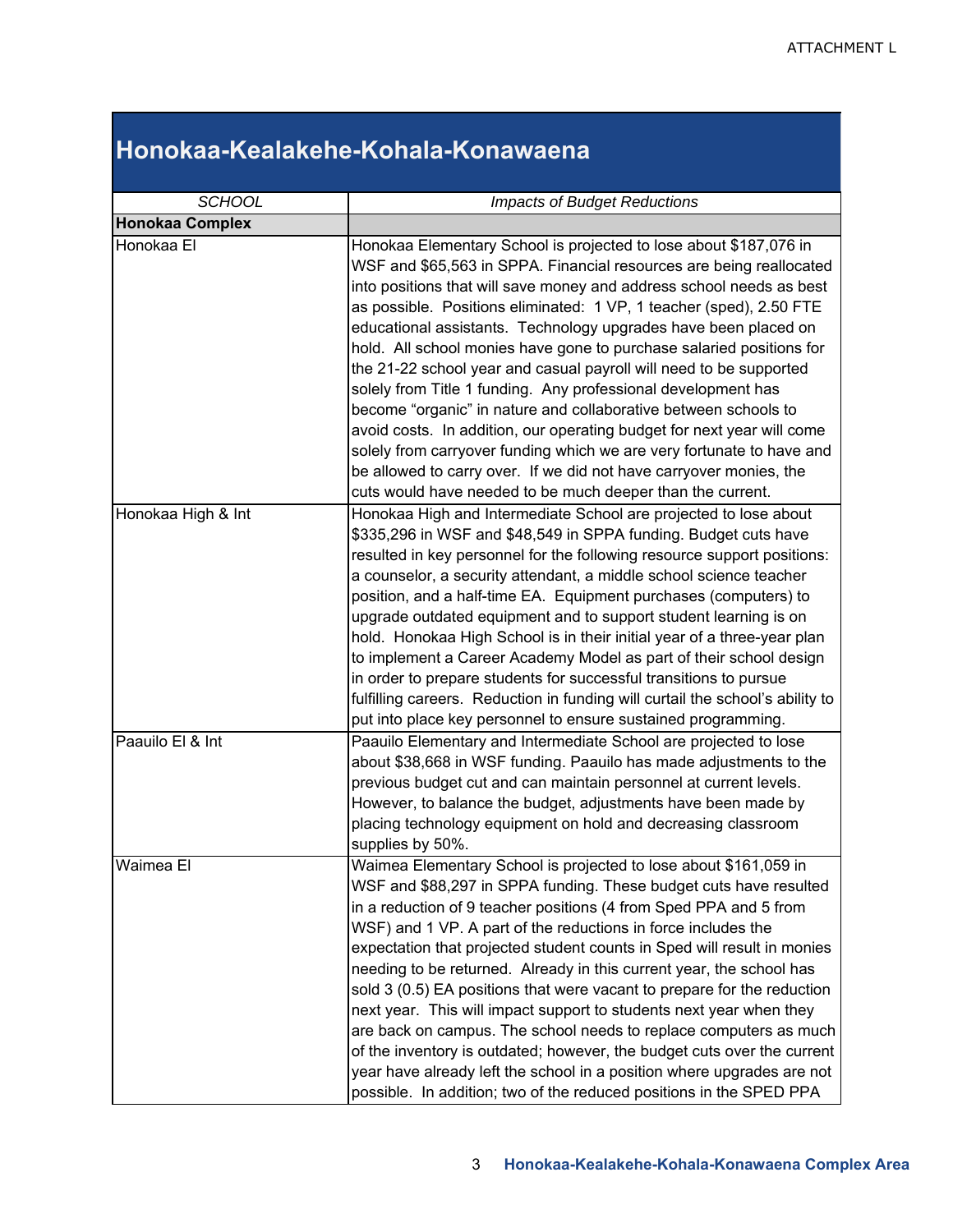|                          | were previously supported by the District (DES) for a district-ABA         |  |  |
|--------------------------|----------------------------------------------------------------------------|--|--|
|                          | intensive behavior program. With the reduction, the school will not be     |  |  |
|                          | able to sustain this program without additional funding from the district. |  |  |
| <b>Kealakehe Complex</b> |                                                                            |  |  |
| Holualoa El              | Holualoa Elementary School is projected to lose about \$39,466 in          |  |  |
|                          | WSF and \$17,972 in SPPA funding. Holualoa Elementary has                  |  |  |
|                          | reallocated resources to meet school needs that have resulted in a         |  |  |
|                          | reduction of 2 teachers, hours for tutorial services, and substitute and   |  |  |
|                          | stipend monies for professional development.                               |  |  |
| Kealakehe El             | Kealakehe Elementary School is projected to lose about \$244,066 in        |  |  |
|                          | WSF and \$228,786 in SPPA funding. The number of general                   |  |  |
|                          | education teacher positions are projected to be reduced by 3.5             |  |  |
|                          | teacher positions. In addition, the following positions have been          |  |  |
|                          | eliminated: 3.0 EA positions, 1.0 preschool teacher, 1 library aide, 1     |  |  |
|                          |                                                                            |  |  |
|                          | school security position, 1 vice principal position. The reduction in the  |  |  |
|                          | number of PTT hours will correspond to a reduction in the level of         |  |  |
|                          | support for RTI for our students in need.                                  |  |  |
| Kealakehe High           | Kealakehe High School is projected to be in a deficit of \$682,283 in      |  |  |
|                          | WSF and \$156,047 in SPPA funding. To address the deficit, school          |  |  |
|                          | personnel will be reduced by 5.5 teaching positions; 5 EAs, 1 library      |  |  |
|                          | assistant, 1 sped teacher, 6 EAs, .5 SSA; These reductions may             |  |  |
|                          | possibly increase class sizes, restrict course offerings, co-curricular    |  |  |
|                          | opportunities, and retention of staff long-term.                           |  |  |
| Kealakehe Int            | Kealakehe Intermediate School is projected to lose about \$176,563 in      |  |  |
|                          | WSF and \$170,403 in SPPA funding. These projected cuts will impact        |  |  |
|                          | personnel. To balance the budget, 5.5 general ed. teachers, 3 SPED         |  |  |
|                          | teachers, and 2 educational assistants are anticipated reductions.         |  |  |
|                          | Other impacts to the school as a result of projected budget cuts: the      |  |  |
|                          | offering of full distance learning asynchronous curriculum will be made    |  |  |
|                          | to all students to help manage safety and well-being of those learning     |  |  |
|                          | on campus in the face to face setting, more professional development       |  |  |
|                          | will be offered in house and within the school day as there shall be       |  |  |
|                          | substantially less funds for stipends and substitute teachers, there       |  |  |
|                          | shall be substantially less funds for instructional supplies.              |  |  |
| Waikoloa El & Middle     | Waikoloa Elementary and Middle School are projected to lose about          |  |  |
|                          | \$338,062 in WSF and \$107,030 in SPPA funding. Personnel                  |  |  |
|                          | reductions include 1 secondary teacher, 2 elementary teachers, 1           |  |  |
|                          | counselor, 1 Article VI, and 2 Sped teachers for a total of 6 teaching     |  |  |
|                          | and resource positions. Additionally, there are scheduled reductions       |  |  |
|                          | in tutorial services, lunch supervision, and casual employees. The         |  |  |
|                          | largest impact on instruction will be on elective offerings. Offerings     |  |  |
|                          | such as Art and PE have been eliminated in order to provide core           |  |  |
|                          | instruction.                                                               |  |  |
| <b>Kohala Complex</b>    |                                                                            |  |  |
|                          | Kohala Elementary School is projected to lose about \$86,862 in WSF        |  |  |
|                          | funding. 1 EA; 1 user Tech; 2 Sped EAs; elimination of PTT hours;          |  |  |
|                          | and a reduction in classroom supplies are anticipated. Additionally,       |  |  |
| Kohala El                | the school has committed to the Success for All program to address         |  |  |
|                          |                                                                            |  |  |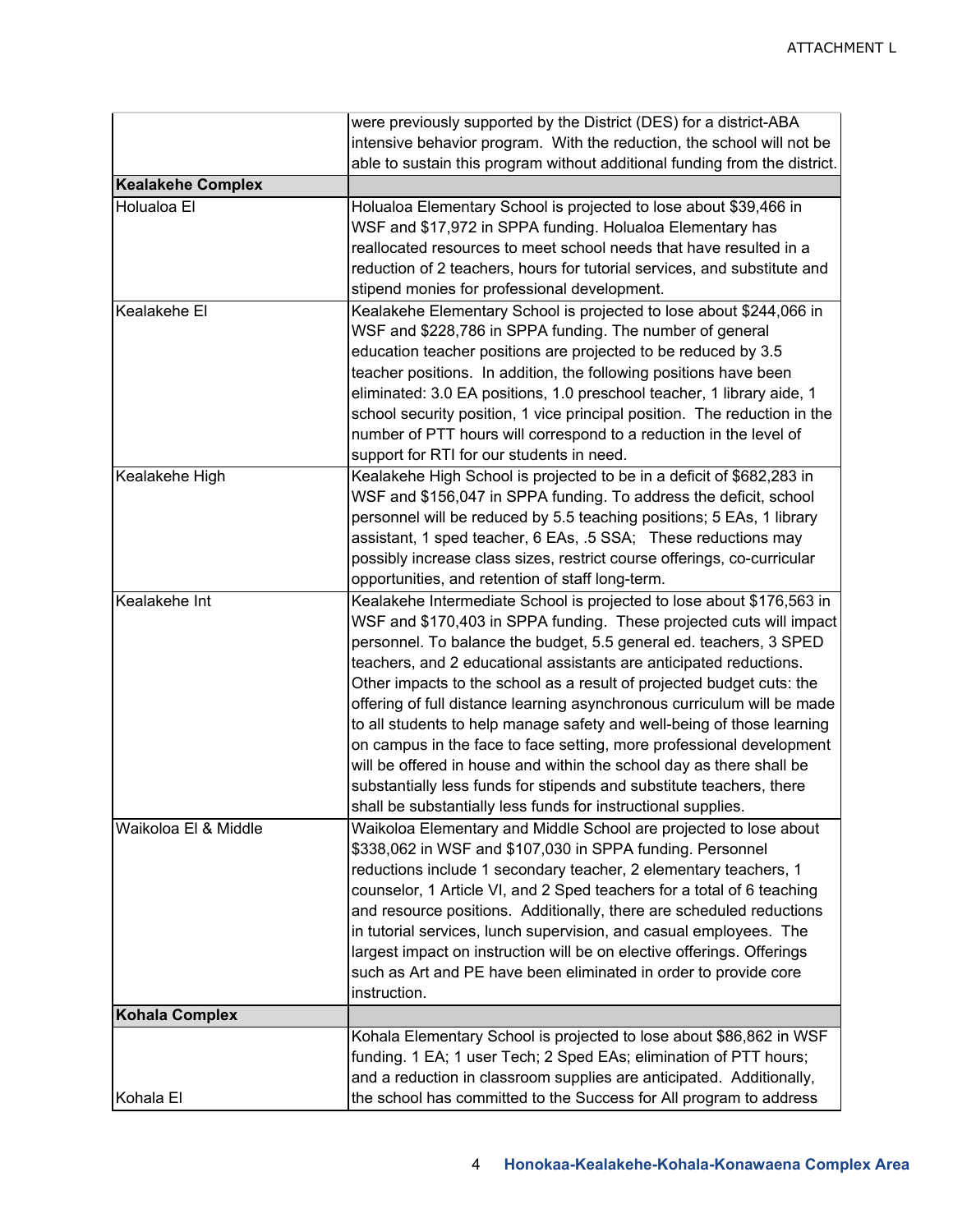|                          | the need to improve reading in the early grades. The ability to run the   |  |  |
|--------------------------|---------------------------------------------------------------------------|--|--|
|                          | program with fidelity (i.e., teaching training, small group instruction,  |  |  |
|                          | materials) will be jeopardized with continued cuts to the budget. In      |  |  |
|                          | order to maintain a core instructional program, elimination of the        |  |  |
|                          | school garden program has been necessary.                                 |  |  |
|                          | Kohala High School is projected to lose about \$51,120 in WSF and         |  |  |
|                          | \$65,293 in SPPA funding. To account for the decrease in WSF and          |  |  |
|                          | SPPA funding, a reduction in personnel is necessary. Elimination of       |  |  |
|                          | 1.5 Sped teacher positions will be necessary as well as a reduction in    |  |  |
|                          | PTT hours, substitute funding, and classroom supplies. Kohala High        |  |  |
|                          | School is in year one of a three-year implementation plan to develop a    |  |  |
|                          | Career Academy Model. The reduction in substitute funding will            |  |  |
|                          | present an obstacle to implementing necessary professional                |  |  |
|                          | development for staff related to the implementation plan and will curtail |  |  |
|                          | the school's ability to place key personnel in place to ensure sustained  |  |  |
|                          | programming. A new Criminal Justice pathway is going to be offered        |  |  |
|                          | next year as well, and budget cuts will greatly impact the ability to buy |  |  |
|                          | essential supplies and begin to develop this foundational piece of the    |  |  |
| Kohala High              | new Academy.                                                              |  |  |
|                          | Kohala Middle School is projected to lose about \$71,454 in WSF and       |  |  |
|                          | \$35,936 in SPPA funding. Kohala Middle will reduce personnel by 2.0      |  |  |
|                          | positions (1.5 teachers, .5 Educational Assistant). Additionally, the     |  |  |
|                          | school will be unable to restore its VP position it lost in SY 2019-20 in |  |  |
|                          | order to balance the budget. The current reductions have severely         |  |  |
|                          | decreased monies available for instructional supplies and computer        |  |  |
| Kohala Middle            | equipment.                                                                |  |  |
| <b>Konawaena Complex</b> |                                                                           |  |  |
|                          | Honaunau Elementary School is projected to lose about \$37,409 in         |  |  |
|                          | WSF and \$46,365 in SPPA funding. Honaunau has addressed                  |  |  |
|                          | decreases in the budget by combining positions (i.e., reducing .5 FTE     |  |  |
|                          | counselor and combining counselor and SSC position to create a 1.0        |  |  |
|                          | FTE position). The school has also reduced PTT hours, classroom           |  |  |
|                          | supply money, and placed a moratorium on instructional equipment.         |  |  |
|                          | The reduction in PTT hours will negatively impact the school's EL         |  |  |
|                          | supports and RTI efforts to address gaps in student skills in reading     |  |  |
| Honaunau El              | and math.                                                                 |  |  |
|                          | Ho'okena Elementary School is projected to lose about \$40,657 in         |  |  |
|                          | WSF and \$76,592 in SPPA funding. The school will need to operate         |  |  |
|                          | with one less Article VI teacher. As a result, the school is forced to    |  |  |
|                          | have a grade 3/4 combo class and a 4/5 combo class, as opposed to         |  |  |
|                          | having one teacher per grade level. PTT hours have been reduced by        |  |  |
|                          | half as well as a reduction in professional development opportunities     |  |  |
|                          | and classroom supply monies for the classroom. Ho'okena                   |  |  |
|                          | Elementary has committed to the Success for All program in both           |  |  |
|                          | reading and math. Budget cuts place implementation of the program         |  |  |
| Ho'okena El              | with fidelity in jeopardy.                                                |  |  |
|                          |                                                                           |  |  |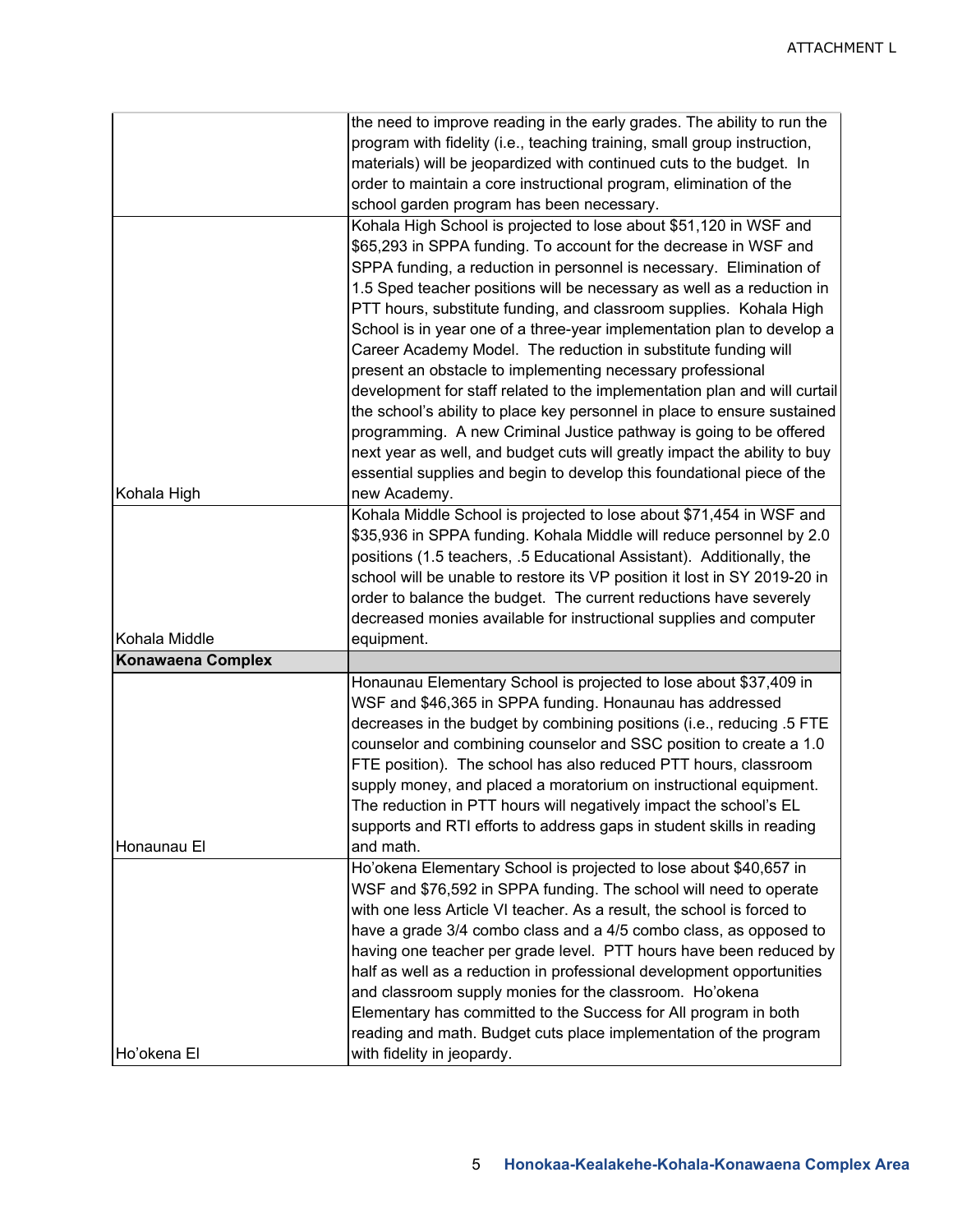|                           | Kahakai Elementary School is projected to lose about \$114,006 in       |
|---------------------------|-------------------------------------------------------------------------|
|                           | WSF and \$91,152 in SPPA funding. WSF reductions include -three         |
|                           | teaching positions, approx. 1/3 cuts in tutorial services and PTT hours |
|                           | and \$66,000 cut in supplies for the classroom; Reductions in SPPA      |
| Kahakai El                | funding cuts include 3 teacher positions and 2 Educational assistants.  |
|                           | Ke Kula o Ehunuikaimalino is projected to lose about \$57,361in WSF     |
|                           | and \$37,441 in SPPA funding. Budget cuts will result in 1.5 teaching   |
| Ke Kula o Ehunuikaimalino | positions serving general ed and Sped and 1 office assistant position.  |
|                           | Konawaena Elementary School is projected to lose about \$236,641 in     |
|                           | WSF funding and \$64,000 in SPPA funding. This translates into a        |
|                           | reduction in certificated personnel (4 teachers). It also will reduce   |
|                           | access to substitutes and stipends to support professional              |
| Konawaena El              | development, tutors, and classroom supplies.                            |
|                           | Konawaena High School is projected to lose about \$134,881 in WSF       |
|                           | and \$72,590 in SPPA funding. In terms of personnel, these projected    |
|                           | cuts will result in the elimination of 1 WSF teacher position and; 1    |
| Konawaena High            | SPPA funded teacher position.                                           |
|                           | Konawaena Middle School is projected to lose about \$200,321 in WSF     |
|                           | and \$84,407 in SPPA funding. In order to balance the reduced budget    |
|                           | in WSF and SPPA, decisions have been made to eliminate the              |
|                           | following positions: 1 Librarian, 1 Sped teacher, .5 FTE. EA, and 1     |
|                           | Office Assistant. The school's plans to replenish and update their      |
|                           | computer devices for student learning purposes have been put on hold    |
|                           | as well as the need to scale back professional development              |
| Konawaena Middle          | opportunities with less access to substitutes and stipend monies.       |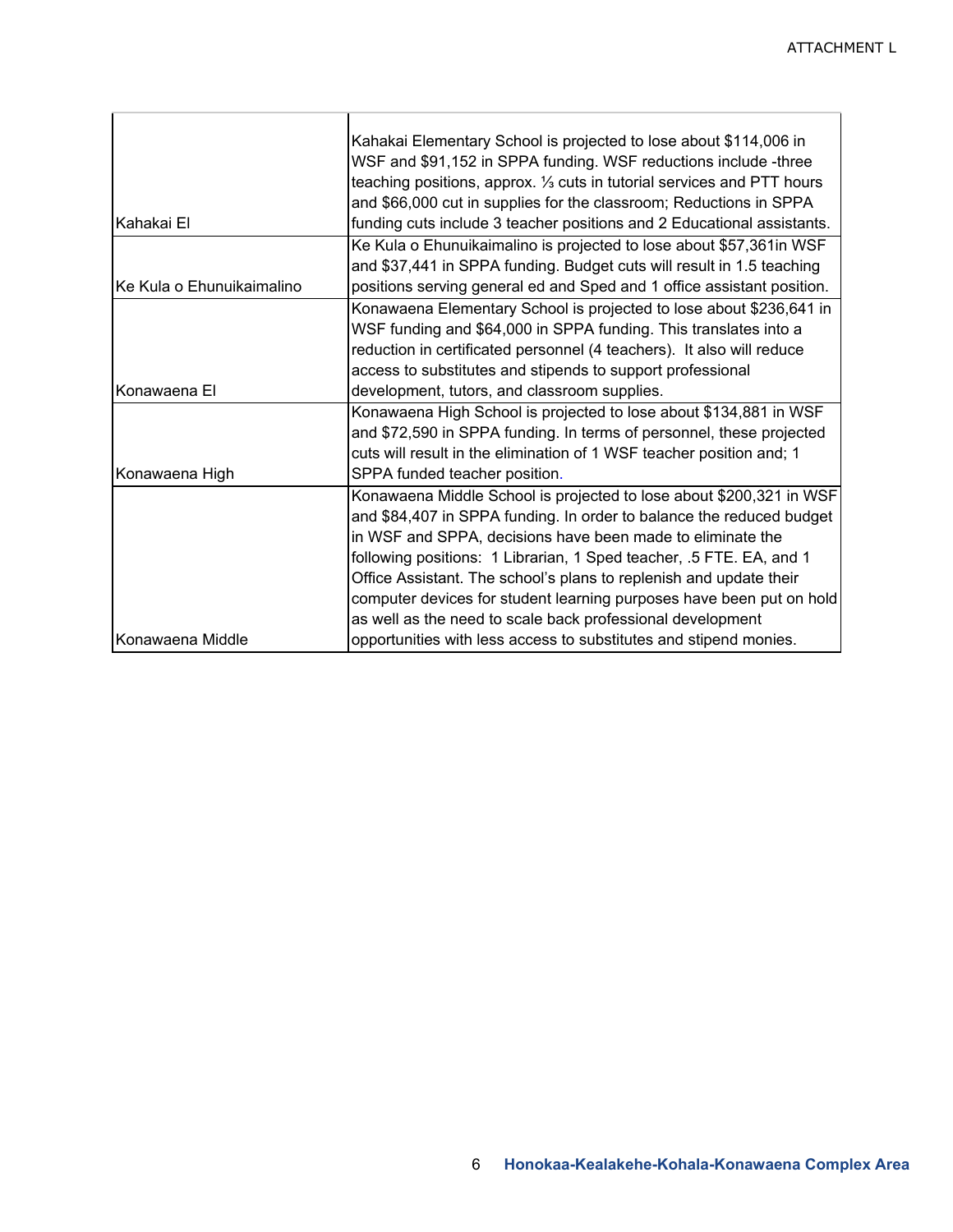

# **Baldwin-Kekaulike-Maui Complex Area**

3 - High Schools, 4 - Middle Schools, 13 - Elementary Schools Senate District No. 5, 6, 7 House District No. 8, 9, 11, 12, 13

# **COMPLEX AREA INFORMATION**

## **FUNCTIONAL STATEMENT**

A Complex Area consists of one or more school complexes, each school complex consisting of a high school and its feeder middle and elementary schools that feed into it. The complex area office, led by a Complex Area Superintendent (CAS) consist of functions that meet the needs of the respective portfolio of schools, students, parents, employees, educators, and community stakeholders to focus on transforming school design and learning experiences through strong leadership, student voice, and educator and school-community collaboration that leads to strong student outcomes. The CAS and staff are tasked with providing support and direction to schools within that geographic region, by situating resources with decision making closer to schools as a means of improving student learning.

### **ALLOCATED INDEX COMPLEX AREA ALLOCATION FUNDS**

| School Year 2020-2021 | School Year 2021-2022 | Percentage Change |
|-----------------------|-----------------------|-------------------|
| \$1,676,185           | \$1,506,153           | $-10.14\%$        |

### **PROJECTED COMPLEX-LEVEL POSITIONS (General Funds)**

| <b>Type of Position</b>    | School Year 2020-<br>2021 | <b>School Year 2021-</b><br>2022 | Percentage<br>Change |
|----------------------------|---------------------------|----------------------------------|----------------------|
| <b>Educational Officer</b> | 5.00                      | 5.00                             | 0.00%                |
| Teacher                    | 7.5.                      | 6.50                             | $-13.33%$            |
| Classified                 | 10.00                     | 8.00                             | $-20.00\%$           |

### **COMPLEX PROGRAMMATIC IMPACTS**

**•** Impact on complex programs includes the ability to effectively provide evidence**based professional development to our educators because we have to reduce our complex level staff. This includes a negative impact on traditional professional development support with the added coaching support and follow up to ensure**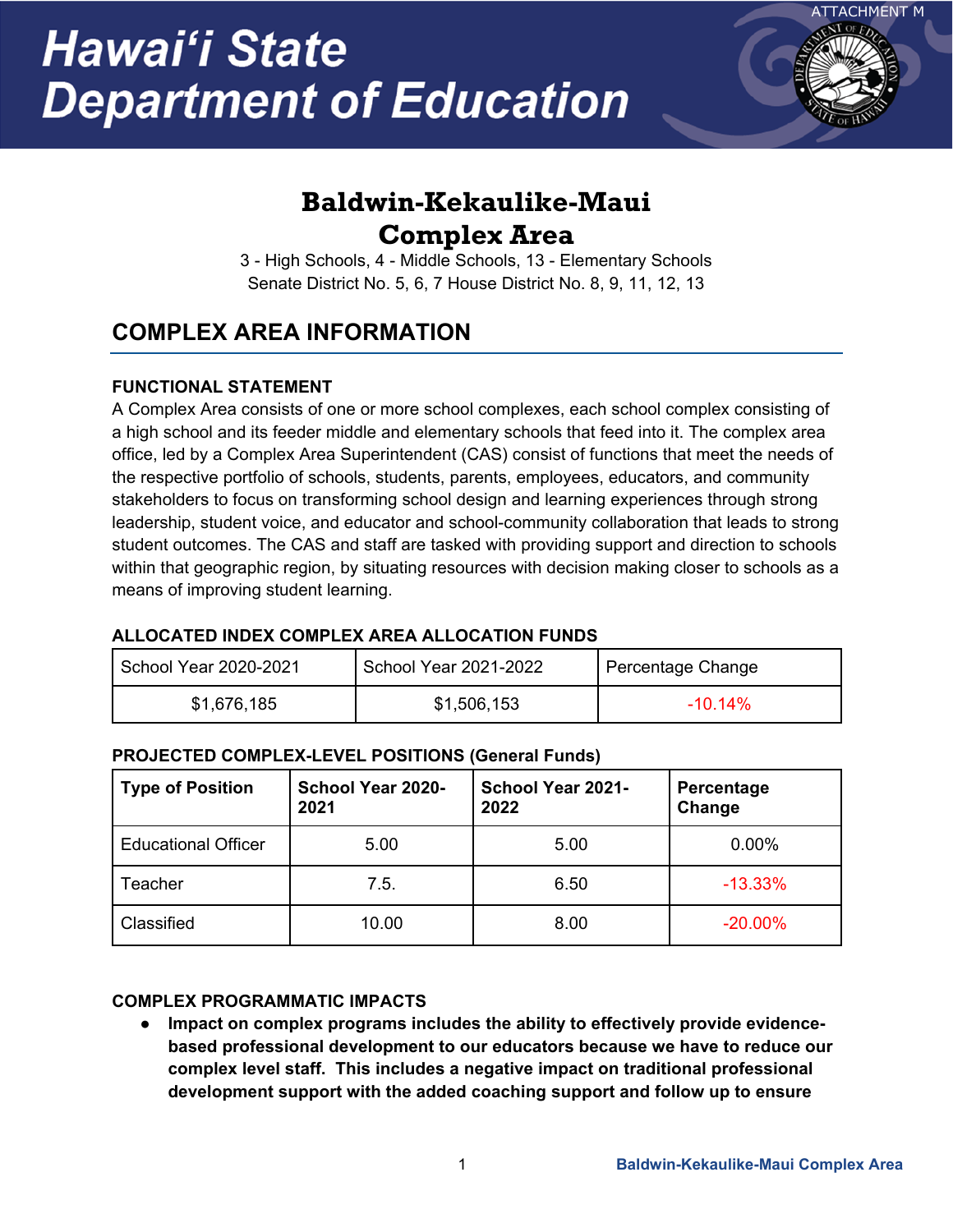**implementation of whatever the professional development is focused on is done with fidelity. The professional development sessions we focus on at the complex level are best practices in curriculum and instruction that teachers then use to ensure students receive the best possible instruction at all levels of support. We focus on best practices for students at the core level of instruction that impact all subject areas as well as specific support that includes best practices for providing instruction to students with special needs (SPED, EL, Low SES). The direct includes our Induction and Mentoring programs, our Project Based Learning and Science, PD, our new initiatives in Strategy Instruction for students with learning disabilities, our early literacy coaching to name but a few.** 

## **SCHOOL-LEVEL INFORMATION**

#### **STUDENT ENROLLMENT**

| School Year (SY)<br>2020-2021<br>(projected) | SY 2020-2021<br>(official) | SY 2021-2022<br>(projected) | Percentage Change<br>(projected to<br>projected) |
|----------------------------------------------|----------------------------|-----------------------------|--------------------------------------------------|
| 15,988                                       | 15,532                     | 15,921                      | $-0.42%$                                         |

#### **ALLOCATED WEIGHTED STUDENT FORMULA FUNDS**

| SY 2020-2021<br>(projected) | SY 2020-2021<br>(official) | SY 2021-2022<br>(projected) | Percentage Change<br>(projected to<br>projected) |
|-----------------------------|----------------------------|-----------------------------|--------------------------------------------------|
| \$88,781,755                | \$84,142,853               | \$80,177,764                | $-9.69\%$                                        |

### **ALLOCATED SPECIAL EDUCATION PER PUPIL ALLOCATION FUNDS**

| SY 2020-2021          | SY 2020-2021         | SY 2021-2022          | Percentage Change |
|-----------------------|----------------------|-----------------------|-------------------|
| (projected: April 30, | (official: April 30, | (projected: April 30, |                   |
| 2019 count)           | 2020 count)          | 2020 count)           |                   |
| \$23,968,898          | \$24,549,092         | \$21,481,249          | $-10.38\%$        |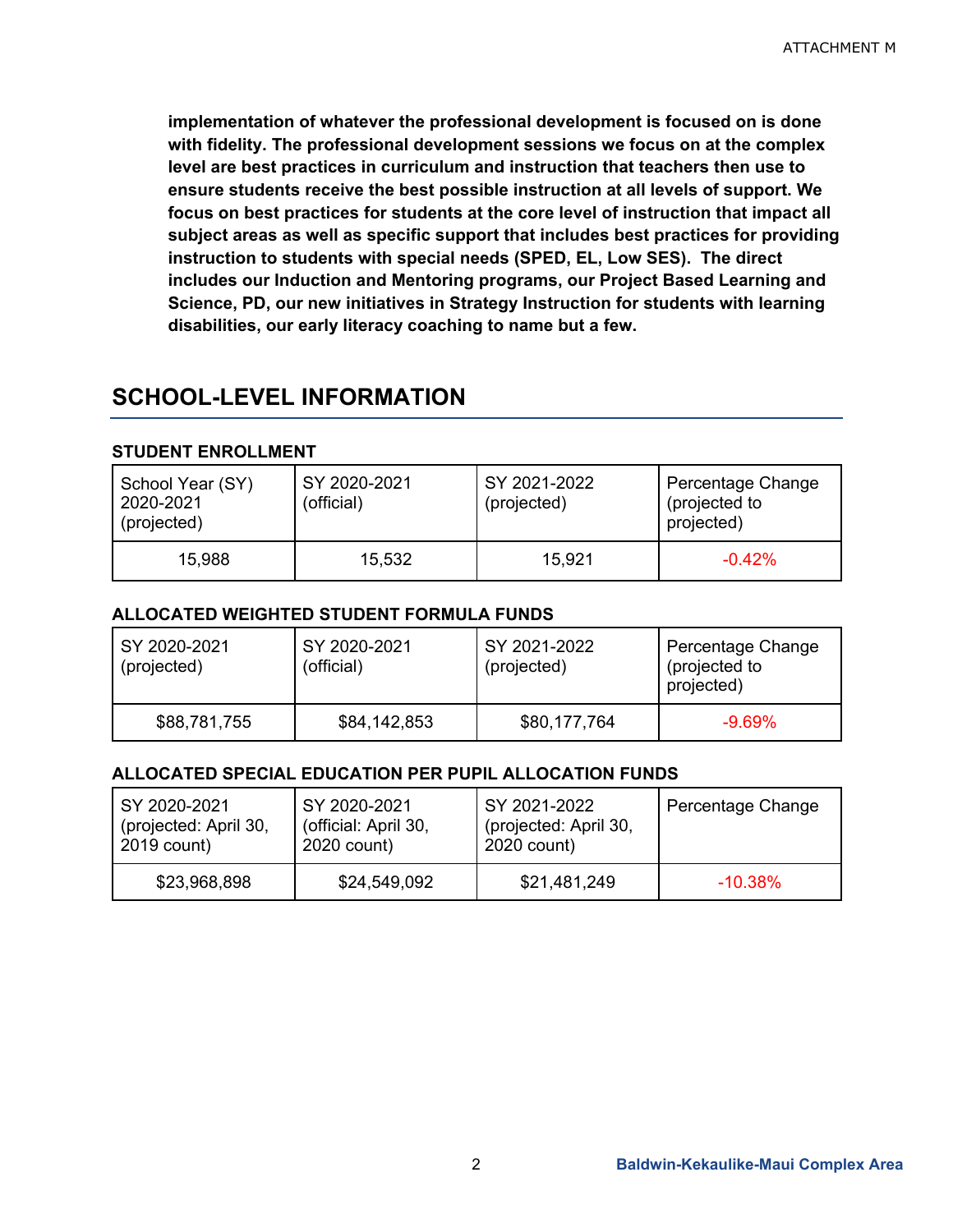| <b>Type of Position</b>              | SY 2020-2021<br><b>Financial Plan</b> | SY 2021-2022<br><b>Financial Plan</b> | Percentage<br>Change |
|--------------------------------------|---------------------------------------|---------------------------------------|----------------------|
| <b>Educational Officer</b>           | 59.00                                 | 56.00                                 | $-5.08%$             |
| Teacher                              | 1,173.50                              | 1,089.50                              | $-7.16%$             |
| Classified -<br>(Instructional)      | 246.958                               | 214.25                                | $-13.24%$            |
| Classified - (Non-<br>Instructional) | 311.125                               | 297.25                                | $-4.46%$             |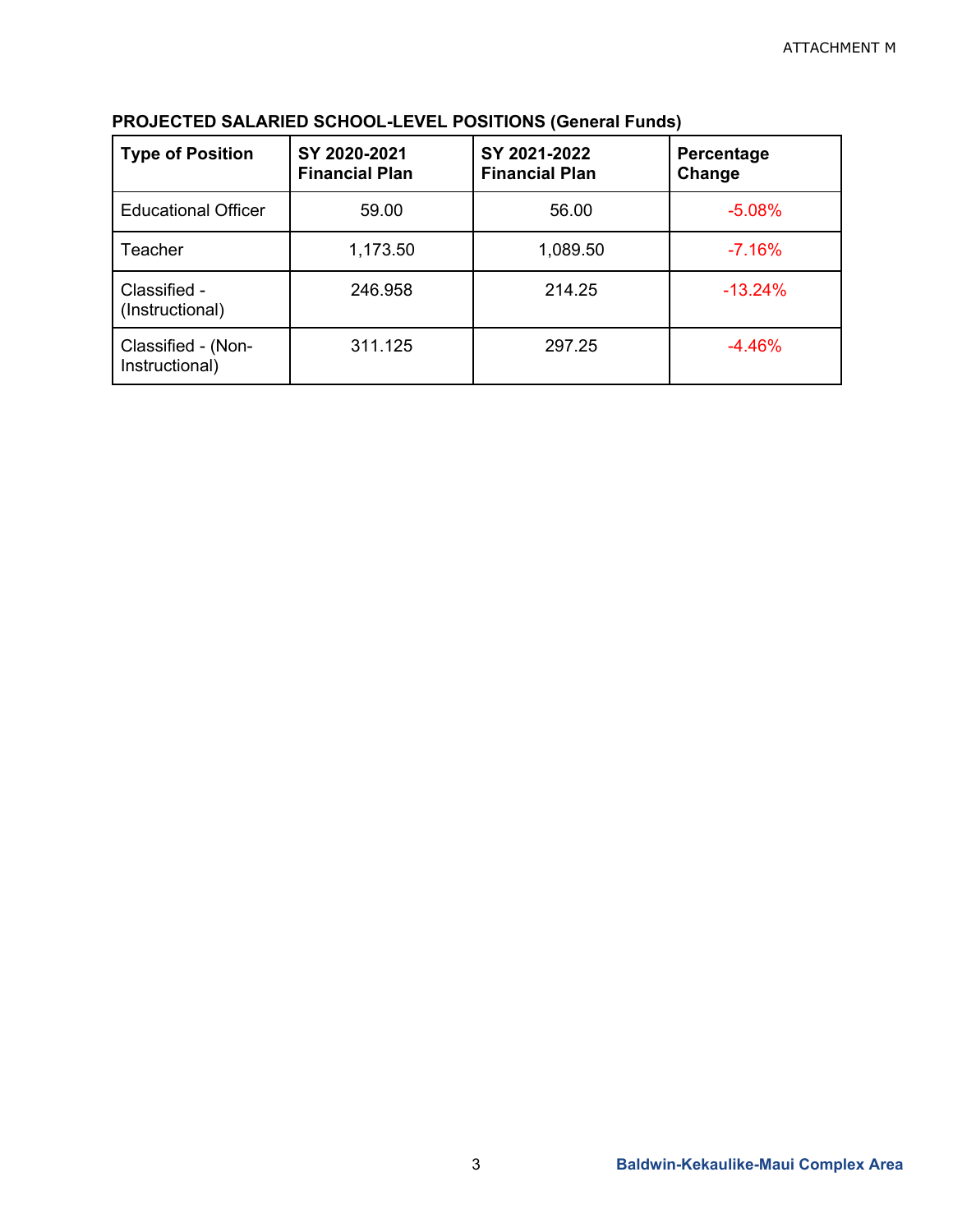# **Baldwin-Kekaulike-Maui**

| <b>SCHOOL</b>            | <b>Impacts of Budget Reductions</b>                                                                                                                                                                                                                                                                                                                                                                                                   |  |  |
|--------------------------|---------------------------------------------------------------------------------------------------------------------------------------------------------------------------------------------------------------------------------------------------------------------------------------------------------------------------------------------------------------------------------------------------------------------------------------|--|--|
| <b>Baldwin Complex</b>   |                                                                                                                                                                                                                                                                                                                                                                                                                                       |  |  |
| <b>Baldwin High</b>      | The 10% budget cut will result in a reduction in both certificated, and<br>classified positions, in addition to part-time teachers. Class sizes will<br>increase and due to the cuts in SPPA funding (SPED), we will see a<br>reduction in our teaching staff for students with disabilities (Our<br>Educational Assistants count will decrease as well).                                                                             |  |  |
| lao Int                  | Budget reductions will result in approximately 10% fewer staff and<br>minimal operating funds in 2021-2022. The consequences of these<br>reductions are larger class sizes, fewer intervention programs, and an<br>overall decrease in our capacity to meet student needs. This will<br>negatively impact the safety, learning, and success of our students in a<br>time when they are most vulnerable.                               |  |  |
| Puu Kukui                | The Budget reduction will result in fewer classified and certificated<br>positions. Class sizes will increase as will workload for individuals.                                                                                                                                                                                                                                                                                       |  |  |
| Waihee El                | Budget cuts will have a negative impact on the number of general<br>education, special education teachers, educational assistance, and<br>part-time teachers. Fewer staff would resort to larger class sizes and<br>increase the workload for our staff.                                                                                                                                                                              |  |  |
| <b>Wailuku El</b>        | The reduction and periodic budget balancing through teacher pay cuts<br>will increase class sizes, and create a situation where our teaching staff<br>will find less satisfaction, those positions will need to be replaced soon,<br>and teaching will seem even less attractive as a career for young<br>professionals.                                                                                                              |  |  |
| <b>Kekaulike Complex</b> |                                                                                                                                                                                                                                                                                                                                                                                                                                       |  |  |
| Haiku El                 | Reduced staff in both the gen ed and special ed classrooms. Loss of<br>activities and supplies for students, larger class sizes.                                                                                                                                                                                                                                                                                                      |  |  |
| Kalama Int               | Budget restrictions will result in fewer staff (both certificated and<br>classified), and as a result, class size will increase, and some critical<br>services to students will likely decrease, including support interventions<br>and social-emotional services. In addition, the general operating<br>budget of the school will decrease, resulting in less quality opportunities<br>for students and staff to succeed and thrive. |  |  |
| Kekaulike High           | The 10% budget cut will result in a reduction in both certificated, and<br>classified positions. Class sizes will increase and due to the cuts in<br>SPPA funding (SPED), we will see a reduction in our teaching staff for<br>students with disabilities as well.                                                                                                                                                                    |  |  |
| Kula El                  | Budget cuts will result in fewer staff (gen ed and sped teachers) and<br>class sizes will increase. We will have no funding for our RTI program<br>and a reduction in classroom materials and supplies.                                                                                                                                                                                                                               |  |  |
| Makawao El               | Budget cuts will affect staffing levels for both certificated and classified<br>staff. The loss of these positions will limit our ability to meet students'<br>needs, especially with interventions and support for all students across<br>campus.                                                                                                                                                                                    |  |  |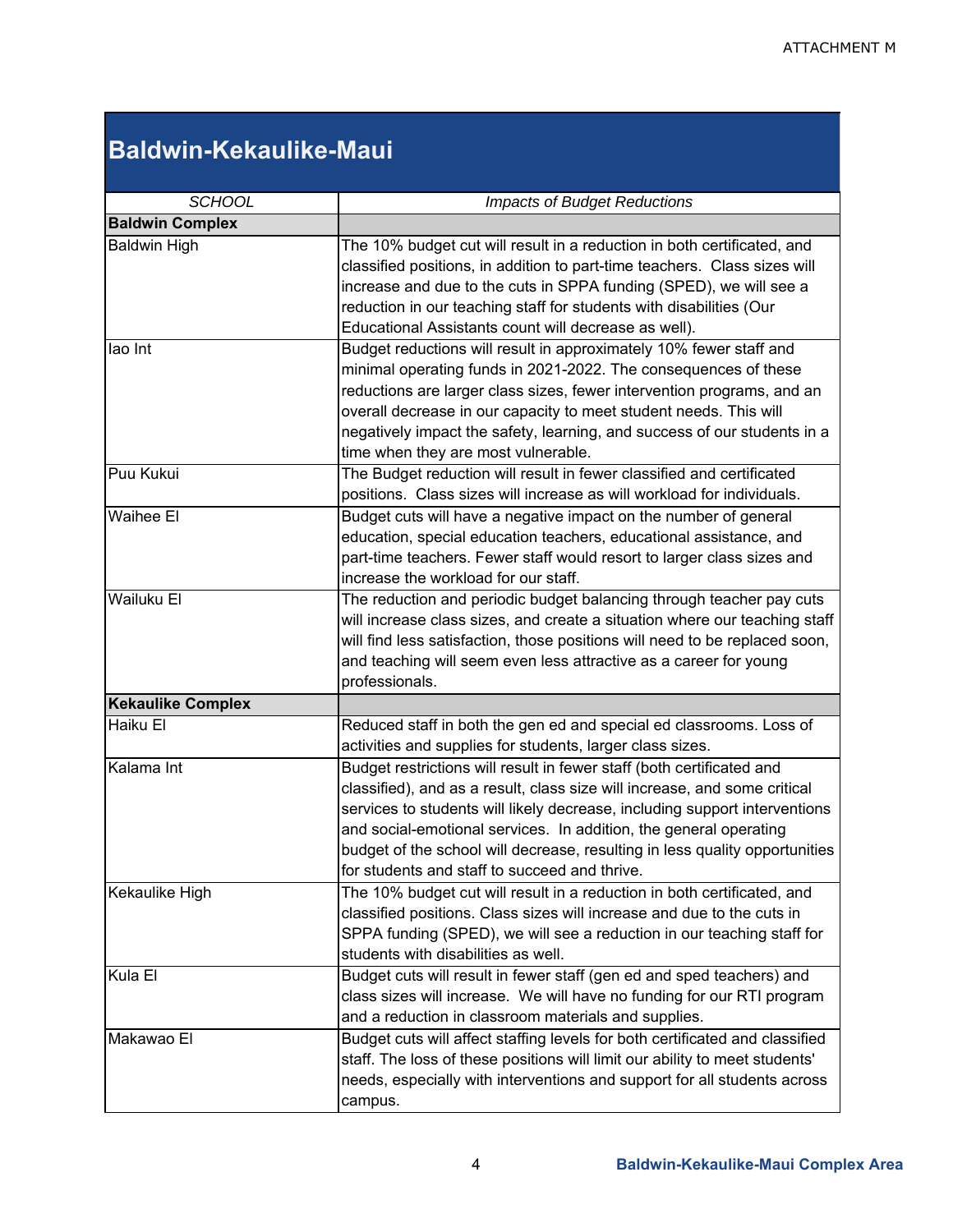| Paia El             | The budget cuts will be a huge reduction for our operating budget           |  |
|---------------------|-----------------------------------------------------------------------------|--|
|                     | causing the school to reduce or eliminate needed programs such as Rtl       |  |
|                     | and Artist in the Schools creative movement program.                        |  |
| Pukalani El         | The budget cut will result in fewer resources and personnel to help         |  |
|                     | students, from those who are struggling to our most gifted students.        |  |
| <b>Maui Complex</b> |                                                                             |  |
|                     | Budget cuts will negatively impact the number of general education and      |  |
|                     | special education teachers at our school, making it even more difficult     |  |
| Kahului El          | to recoup student learning loss due to COVID-19.                            |  |
|                     | Budget cuts will not only eliminate positions at our school which support   |  |
|                     | our most vulnerable learners but also caused us to make difficult           |  |
|                     | decisions. We will be eliminating programs and support curriculum           |  |
|                     | materials that we have used in our instruction in order to maintain         |  |
|                     | needed positions on our campus. Our teachers will not have as many          |  |
|                     | resources and tools to use with our students that will need additional      |  |
|                     | support in order to supplement the instruction affected since March         |  |
|                     | 2019. We have eliminated as many teaching and support positions as          |  |
| Kamalii El          | possible, which will result in larger class sizes.                          |  |
|                     | This significant reduction of the budget directly impacts the growth and    |  |
|                     |                                                                             |  |
|                     | achievement of students due to a necessary reduction in the number of       |  |
|                     | certificated and classified positions. These positions, which are only      |  |
|                     | being cut due to a lack of funding, are used to not only keep class sizes   |  |
|                     | at a number that allows teachers to meet the needs of their diverse         |  |
|                     | learners, but our school will also not have the necessary support           |  |
|                     | personnel to provide additional levels of intervention. This will create an |  |
| Kihei El            | achievement gap and limit growth opportunities for all of our learners.     |  |
|                     | Budget cuts will impact all that we do - reduction in staff limits the      |  |
|                     | degree to which we can continue implementation of programs, state-          |  |
|                     | focused initiatives; decrease in the number of classes, thus increasing     |  |
|                     | class sizes; less operating funds to carry out all functions in and out of  |  |
| Lihikai El          | the classrooms.                                                             |  |
|                     | Budget cuts will impact reduction in certificated and classified staff and  |  |
| Lokelani Int        | decrease the number of electives we provide.                                |  |
|                     | The 10% budget cut will limit support programs and positions (EAs)          |  |
|                     | which means the school will not have the support personnel to provide       |  |
|                     | much-needed levels of intervention for vulnerable students. The cut will    |  |
|                     | also result in larger class sizes. We will not be able to replace outdated  |  |
|                     | technology/Chromebooks used in the classrooms. We will also have to         |  |
|                     | cut some curriculum programs being used as supports for students and        |  |
| Maui High           | other supplies requested by teachers.                                       |  |
|                     | The reduction in budget cuts will eliminate a critical RTI program, close   |  |
|                     | our school's library, reduce our fine arts programs, and eliminate our      |  |
|                     | student activities position. We will also have to eliminate our coaching    |  |
|                     | for teachers and reduce supplies for the classrooms which directly          |  |
| Maui Waena Int      | impacts students negatively.                                                |  |
|                     | We have had to reduce teaching staff by 20%, increasing class size,         |  |
|                     | and limiting support services. We will be running on a minimal              |  |
| Pomaikai El         | operational budget.                                                         |  |
|                     |                                                                             |  |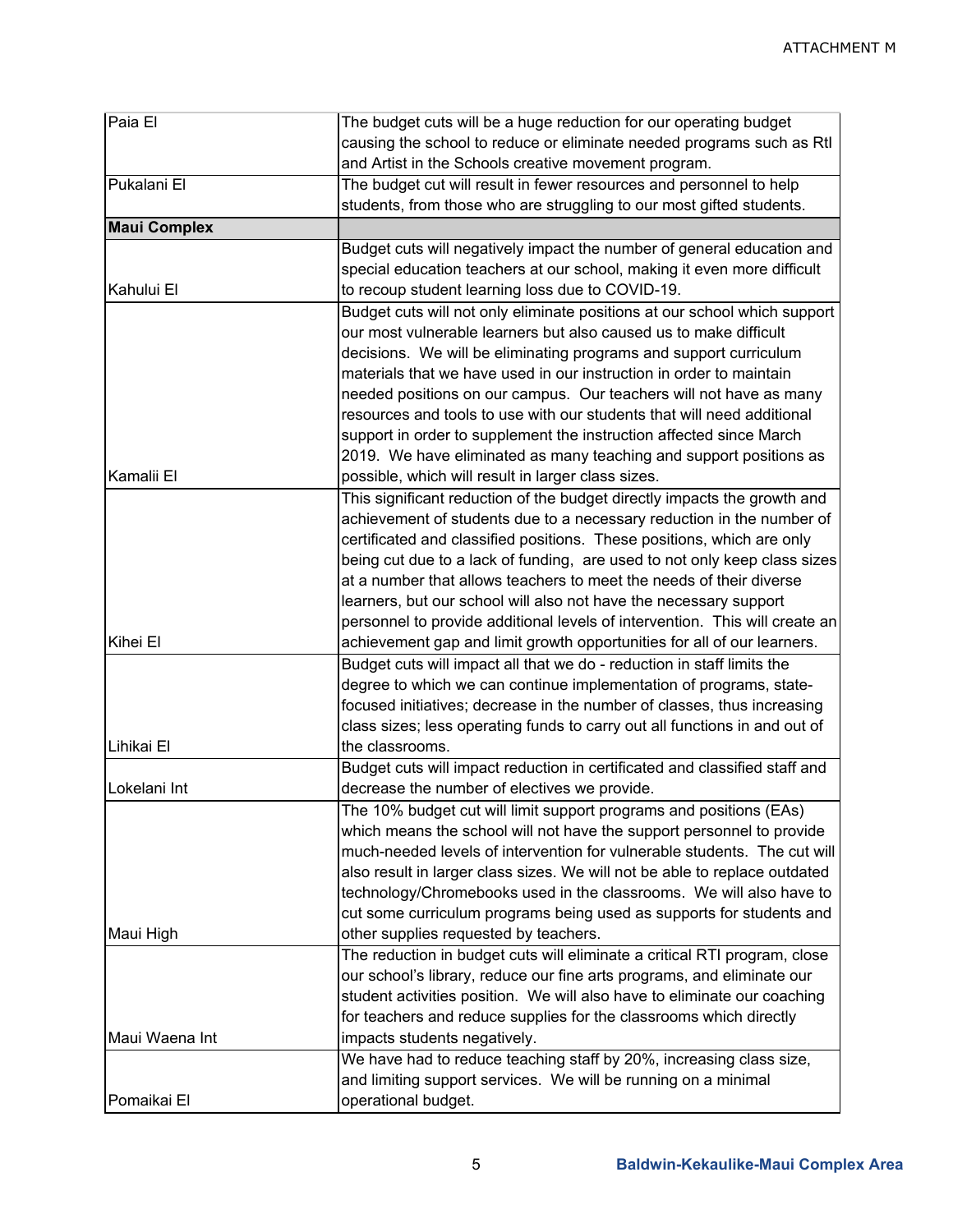

# **Hana-Lahainaluna-Lanai-Molokai Complex Area**

2 - High Schools, 2 - Middle Schools, 5 - Elementary Schools, 2 - Combination Schools Senate District No. 6, 7 House District No. 10, 13

# **COMPLEX AREA INFORMATION**

### **FUNCTIONAL STATEMENT**

A Complex Area consists of one or more school complexes, each school complex consisting of a high school and its feeder middle and elementary schools that feed into it. The complex area office, led by a Complex Area Superintendent (CAS) consist of functions that meet the needs of the respective portfolio of schools, students, parents, employees, educators and community stakeholders to focus on transforming school design and learning experiences through strong leadership, student voice, and educator and school community collaboration that leads to strong student outcomes. The CAS and staff are tasked with providing support and direction to schools within that geographic region, by situating resources with decision making closer to schools as a means of improving student learning.

### **ALLOCATED INDEX COMPLEX AREA ALLOCATION FUNDS**

| School Year 2020-2021 | School Year 2021-2022 | Percentage Change |
|-----------------------|-----------------------|-------------------|
| \$1,147,269           | \$1,055,557           | $-7.99\%$         |

### **PROJECTED COMPLEX-LEVEL POSITIONS (General Funds)**

| <b>Type of Position</b>    | <b>School Year 2020-</b><br>2021 | School Year 2021-<br>2022 | Percentage<br>Change |
|----------------------------|----------------------------------|---------------------------|----------------------|
| <b>Educational Officer</b> | 3.00                             | 3.00                      | 0.00%                |
| Teacher                    | 1.00                             | 1.00                      | 0.00%                |
| Classified                 | 7.50                             | 7.50                      | 0.00%                |

### **COMPLEX PROGRAMMATIC IMPACTS**

**• TRAVEL:** No funding for Complex Area Support Team travel to provide professional development, support, observation/visitations, school liaison support, Complex Area Superintendent travel to our 4 geographic areas (air & ferry)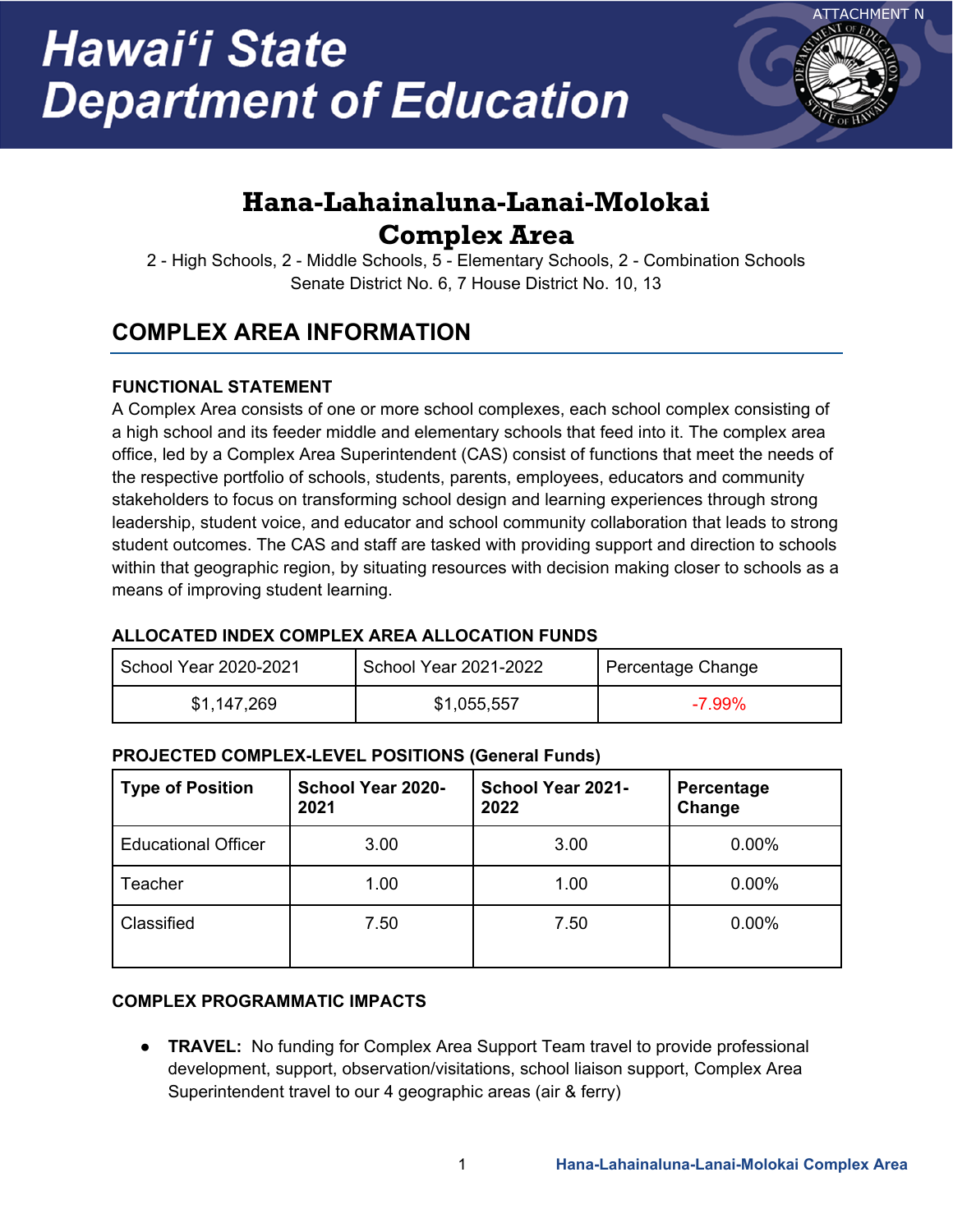- **TRAVEL PER DIEM:** ground transportation & per diem
- **PROFESSIONAL DEVELOPMENT:** Contract Services Math Project, Project Based Learning, ECRI, Amplify Science
- **FEDERAL FUNDS NECESSITY: HLLM CA has become increasingly more dependent** upon state and Federal (Title II-approved plan) funding over the past 8 years to fund District level instructional and CA support staff positions (e.g. CAO).
	- SY 21-22: 5 of the 6 District level Resource Teacher Positions will be federal/state-funded

### **SUMMARY:**

- Due to the geographical configuration of HLLM, typically all schools along with the Complex Area Support Team (CAST) spend sizable amounts on travel-related costs between islands for Professional Development, in-person school level supports, and EO meetings throughout each year.
- Carryover cost-saving funds from restricted travel, coupled with those from distance learning delivery approach, in-person professional development due to COVID-19 has allowed schools and the CAST positions to be funded.
- Some schools spent their entire WSF budget for 2021-22 on positions and will use carryover funds to cover operating expenses
- Funds for positions and operations were also impacted by the costs related to required PPE and increased sanitation supplies and staff at school sites (more Custodial and Classroom Cleaner hours/positions)
- The schools currently receiving WSF Reserve funds will lose the funding for 3.5 FTE teachers beginning with SY 2022-23 (Hana, Lanai, Molokai High, Molokai Middle, Maunaloa, Kaunakakai, and Kilohana)

## **SCHOOL-LEVEL INFORMATION**

#### **STUDENT ENROLLMENT**

| School Year (SY)<br>2020-2021<br>(projected) | SY 2020-2021<br>(official) | SY 2021-2022<br>(projected) | Percentage Change<br>(projected to<br>projected) |
|----------------------------------------------|----------------------------|-----------------------------|--------------------------------------------------|
| 5,209                                        | 5,003                      | 5,242                       | .63%                                             |

#### **ALLOCATED WEIGHTED STUDENT FORMULA FUNDS**

| SY 2020-2021<br>(projected) | SY 2020-2021<br>(official) | SY 2021-2022<br>(projected) | Percentage Change<br>(projected to<br>projected) |
|-----------------------------|----------------------------|-----------------------------|--------------------------------------------------|
| \$31,634,808                | \$29,871,124               | \$29,129,578                | $-7.92\%$                                        |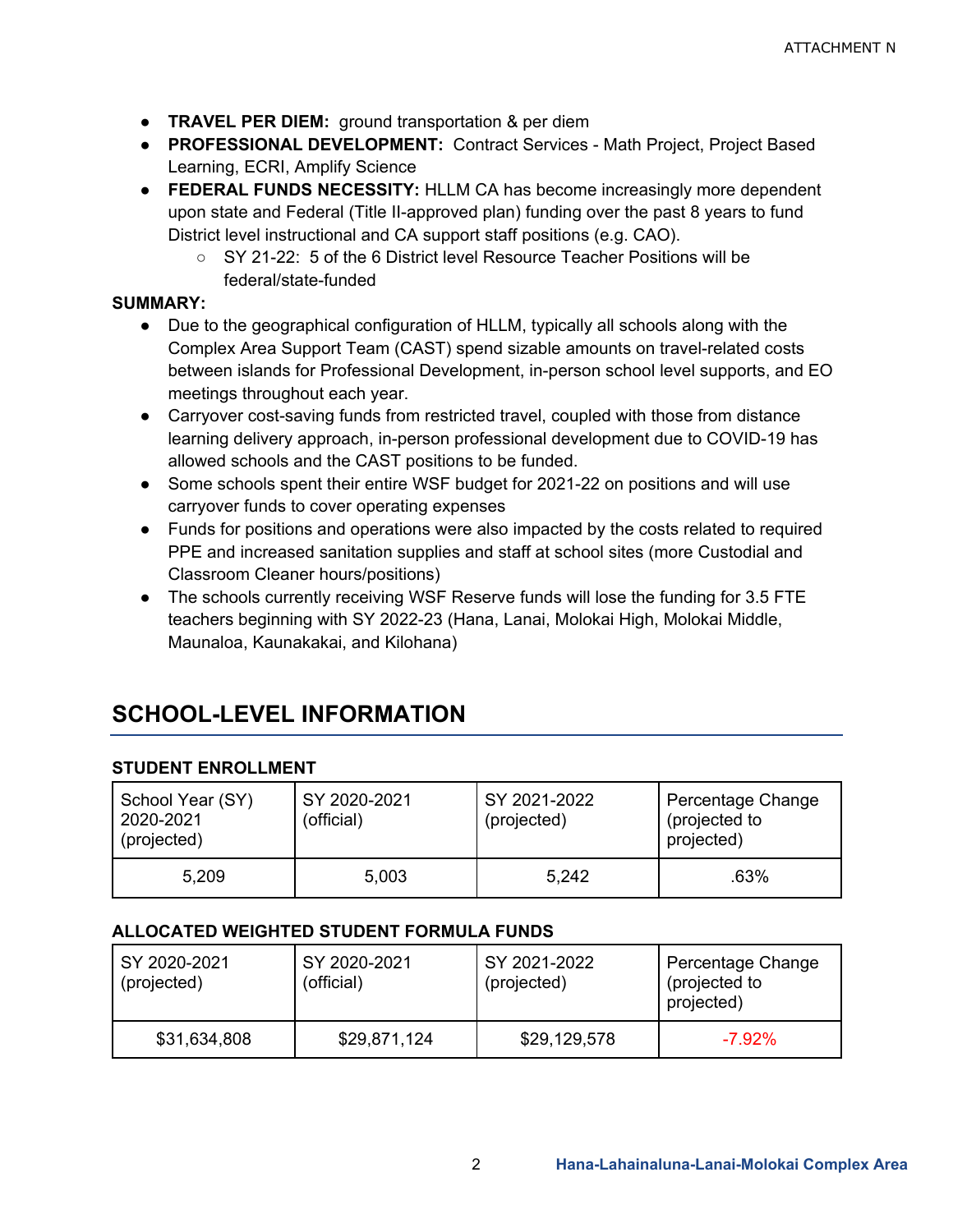#### **ALLOCATED SPECIAL EDUCATION PER PUPIL ALLOCATION FUNDS**

| SY 2020-2021          | SY 2020-2021         | SY 2021-2022          | Percentage Change |
|-----------------------|----------------------|-----------------------|-------------------|
| (projected: April 30, | (official: April 30, | (projected: April 30, |                   |
| 2019 count)           | 2020 count)          | 2020 count)           |                   |
| \$8,517,763           | \$8,318,570          | \$7,321,713           | $-14.04\%$        |

#### **PROJECTED SALARIED SCHOOL-LEVEL POSITIONS (General Funds)**

| <b>Type of Position</b>              | SY 2020-2021<br><b>Financial Plan</b> | SY 2021-2022<br><b>Financial Plan</b> | Percentage<br>Change |
|--------------------------------------|---------------------------------------|---------------------------------------|----------------------|
| <b>Educational Officer</b>           | 30.00                                 | 30.00                                 | 0.00%                |
| Teacher                              | 418.00                                | 396.50                                | $-5.14%$             |
| Classified -<br>(Instructional)      | 70.50                                 | 70.625                                | 0.18%                |
| Classified - (Non-<br>Instructional) | 121.75                                | 119.75                                | $-1.64%$             |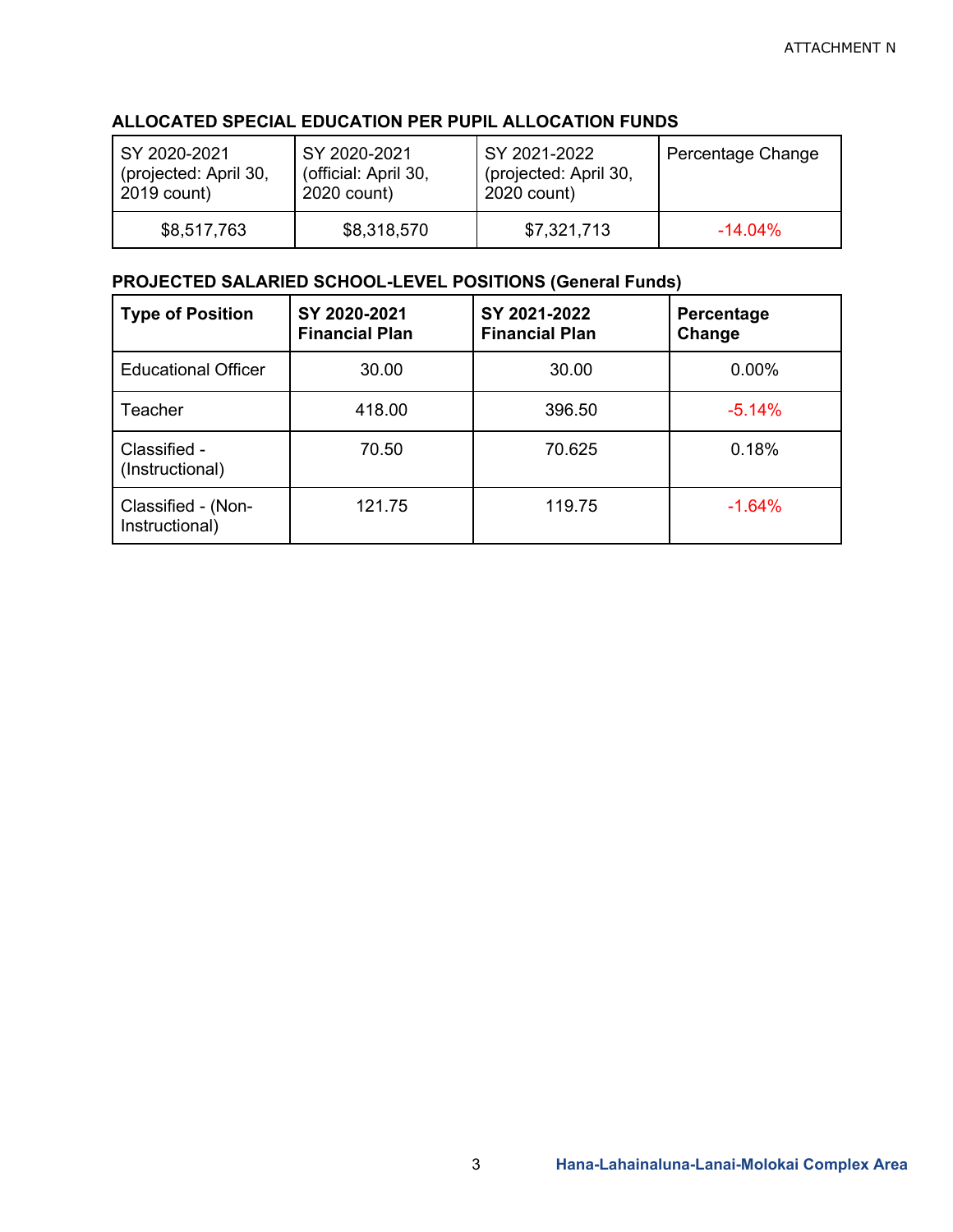# **Hana-Lahainaluna-Lanai-Molokai**

| <b>SCHOOL</b>              |                                                                                                                                                                                                                                                                                 |  |  |
|----------------------------|---------------------------------------------------------------------------------------------------------------------------------------------------------------------------------------------------------------------------------------------------------------------------------|--|--|
|                            | <b>Impacts of Budget Reductions</b>                                                                                                                                                                                                                                             |  |  |
| <b>Hana Complex</b>        |                                                                                                                                                                                                                                                                                 |  |  |
| Hana High & El             | <b>WSF</b><br>Positions eliminated:<br>(1) FTE Teacher (RTI / Full Distance Learning)<br>Not filling the position of a retired teacher.<br>$\circ$<br>(2) Kula Kaiapuni Teacher Positions<br>Managing internally<br>$\circ$                                                     |  |  |
|                            | SPPA:<br>N/A<br>$\bullet$                                                                                                                                                                                                                                                       |  |  |
| <b>Lahainaluna Complex</b> |                                                                                                                                                                                                                                                                                 |  |  |
| Kamehameha III El          | <b>WSF</b><br>Positions eliminated:<br>(3) FTE support staff positions (Clerk, Security, PTT)<br>$\bullet$<br><b>Other Cuts</b><br>classroom supply funds<br>$\bullet$<br>classroom equipment to update technology.<br>$\bullet$                                                |  |  |
|                            | <b>SPPA:</b><br>N/A                                                                                                                                                                                                                                                             |  |  |
| Lahaina Int                | <b>WSF</b><br>Positions eliminated:<br>(1) Teacher Position<br>WASC/Title I - Moved from WSF to Title I funds.<br>$\circ$<br>*Using carryover funds from the 20-21 to keep other positions.<br><b>SPPA</b><br>Positions eliminated:<br>(4) Sped Teaching Positions              |  |  |
| Lahainaluna High           | <b>WSF</b><br>Positions eliminated:<br>(4.5) Teacher Positions<br>(1.5) EA Positions<br>Other Cuts:<br>Supplies, Online Program/Resources<br>$\bullet$<br><b>SPPA</b><br>Positions eliminated:<br>(3) Sped Teaching Positions<br>$\bullet$<br>(1) Sped EA Position<br>$\bullet$ |  |  |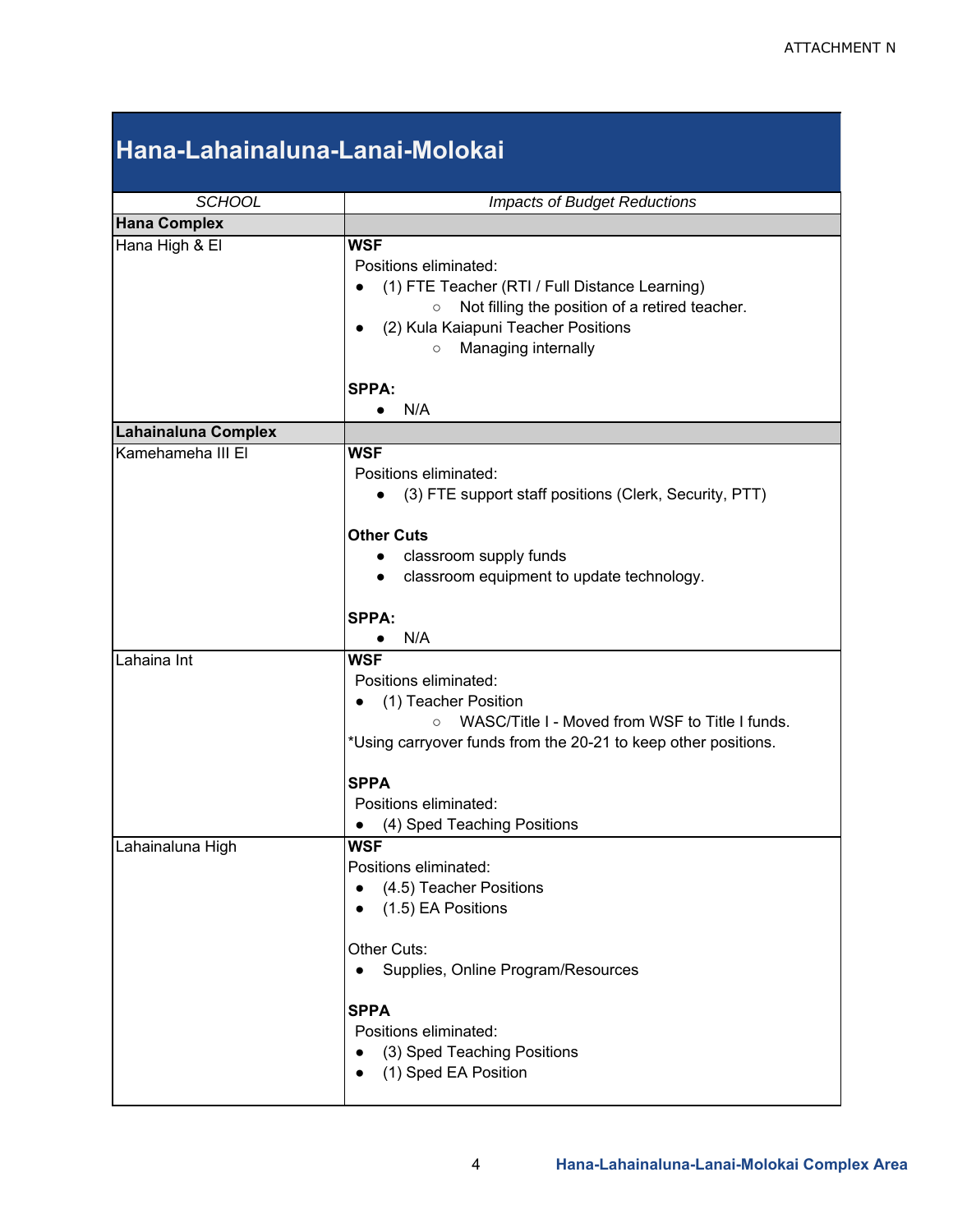| Nahienaena El          | <b>WSF</b>                                                                    |  |  |
|------------------------|-------------------------------------------------------------------------------|--|--|
|                        | Positions eliminated:                                                         |  |  |
|                        | (2.5) Teaching Positions<br>$\bullet$                                         |  |  |
|                        | *Using carryover funds from the 20-21 to keep other positions                 |  |  |
|                        |                                                                               |  |  |
|                        | <b>SPPA</b>                                                                   |  |  |
|                        | Positions eliminated:                                                         |  |  |
|                        | (2) Sped Teaching Positions<br>$\bullet$                                      |  |  |
| Lanai Complex          |                                                                               |  |  |
| Lanai High & El        | <b>WSF</b>                                                                    |  |  |
|                        | Positions eliminated:                                                         |  |  |
|                        | (3) Teacher Positions                                                         |  |  |
|                        | (1) Classified Position                                                       |  |  |
|                        | (2) PTT Positions                                                             |  |  |
|                        | Student Activities Coordinator--eliminated,                                   |  |  |
|                        |                                                                               |  |  |
|                        | Elementary Computer Teacher--eliminated,<br>$\bullet$                         |  |  |
|                        | School Bought SPED position--eliminated (funded in SY 20-<br>$\bullet$        |  |  |
|                        | 21, but not for SY 21-22),                                                    |  |  |
|                        | PCNC--eliminated (previously funded as a 17 hour PTT),<br>$\bullet$           |  |  |
|                        | Office Clerk/SSC Clerk (position eliminated, will fund with a 17<br>$\bullet$ |  |  |
|                        | hour PTT),                                                                    |  |  |
|                        | ELL PTT (previously funded 3 positions, will fund 2 for                       |  |  |
|                        | SY 21-22).                                                                    |  |  |
|                        |                                                                               |  |  |
|                        | Programs:                                                                     |  |  |
|                        | professional development (PBL and Center for Tomorrow's<br>$\bullet$          |  |  |
|                        | Leaders, reduced by \$54,000), and                                            |  |  |
|                        | stipend and sub days to attend PD (reduced by \$17,883).                      |  |  |
|                        |                                                                               |  |  |
|                        | Supplies:                                                                     |  |  |
|                        | Classroom supplies for 50 teachers (reduced by \$14,200),<br>$\bullet$        |  |  |
|                        | Electives/additional CTE supplies/equipment (reduced by                       |  |  |
|                        | $$7,500$ ).                                                                   |  |  |
|                        |                                                                               |  |  |
|                        | <b>SPPA</b>                                                                   |  |  |
|                        | (3) Sped Teaching Positions                                                   |  |  |
|                        | (0.25) EA Position                                                            |  |  |
|                        |                                                                               |  |  |
| <b>Molokai Complex</b> |                                                                               |  |  |
|                        | Mainly programs                                                               |  |  |
|                        | Supplies.                                                                     |  |  |
|                        |                                                                               |  |  |
|                        | <b>SPPA</b>                                                                   |  |  |
|                        | Positions eliminated:                                                         |  |  |
|                        | 1 Sped Teaching Positions                                                     |  |  |
| Kaunakakai El          | 2 EA Positions                                                                |  |  |
|                        | <b>WSF</b>                                                                    |  |  |
|                        | Positions eliminated:                                                         |  |  |
| Kilohana El            | (1) Curriculum Coordinator                                                    |  |  |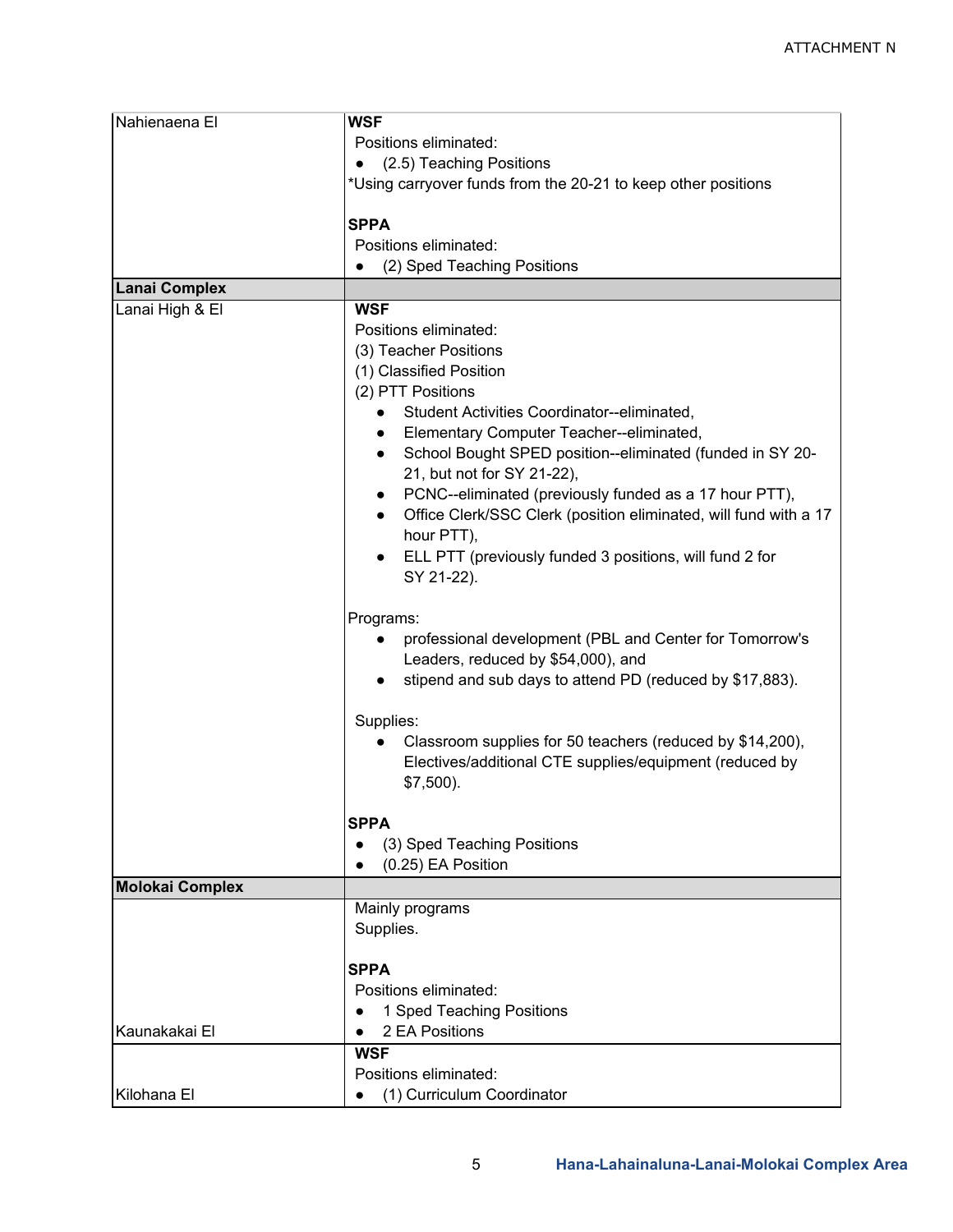|                | (1) Student Services Coordinator.                               |  |  |
|----------------|-----------------------------------------------------------------|--|--|
|                | (2) "Specials" PTT (4 to 2 SY 19-20)                            |  |  |
|                |                                                                 |  |  |
|                | Supplies:                                                       |  |  |
|                | Substitute Teacher days for PD.<br>$\bullet$                    |  |  |
|                | Reduced Classroom Supply dollars.<br>$\bullet$                  |  |  |
|                | No library books will be purchased.<br>$\bullet$                |  |  |
|                | Limited tech purchases; only if an Elmo, projector, or computer |  |  |
|                | breaks.                                                         |  |  |
|                |                                                                 |  |  |
|                | *Superintendent's Reserve Funds allowed Kilohana to keep 3      |  |  |
|                | classroom teachers.                                             |  |  |
|                |                                                                 |  |  |
|                | <b>SPPA</b>                                                     |  |  |
|                | Positions eliminated:                                           |  |  |
|                | (0.5) EA Position<br>$\bullet$                                  |  |  |
|                | <b>WSF</b>                                                      |  |  |
|                | Positions eliminated:                                           |  |  |
|                | • (1) Teacher Position                                          |  |  |
|                | *Using carryover to fund positions (1.0)                        |  |  |
|                |                                                                 |  |  |
|                | <b>SPPA</b>                                                     |  |  |
|                | Positions eliminated:                                           |  |  |
|                | (0.5) Sped Teacher Position                                     |  |  |
| Maunaloa El    | (0.75) EA Position<br>$\bullet$                                 |  |  |
|                | <b>WSF</b>                                                      |  |  |
|                | *Superintendent's Reserve Funds allowed Molokai HS to keep 4    |  |  |
|                | teacher positions.                                              |  |  |
|                | <b>SPPA</b>                                                     |  |  |
|                | Positions eliminated:                                           |  |  |
| Molokai High   | (1.5) EA Position<br>$\bullet$                                  |  |  |
|                | <b>WSF</b>                                                      |  |  |
|                | Positions eliminated:                                           |  |  |
|                | (4) Hourly Positions<br>$\bullet$                               |  |  |
|                | <b>SPPA</b>                                                     |  |  |
| Molokai Middle | N/A                                                             |  |  |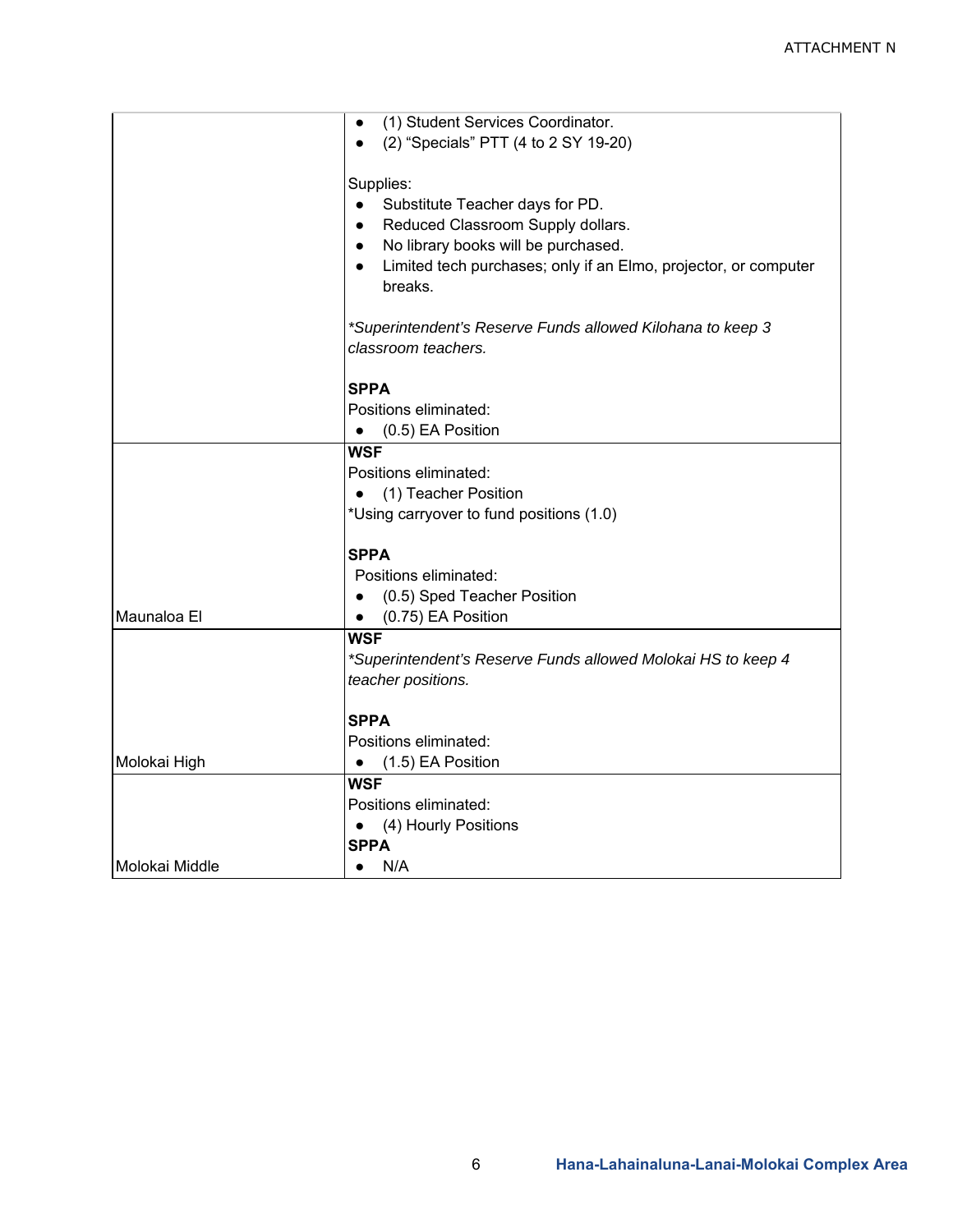

## **Kapaa-Kauai-Waimea Complex Area**

3 - High Schools, 3 - Middle Schools, 9 - Elementary Schools, 1 - Combination School Senate District No. 8 House District No. 14, 15, 16

## **COMPLEX AREA INFORMATION**

### **FUNCTIONAL STATEMENT**

A Complex Area consists of one or more school complexes, each school complex consisting of a high school and its feeder middle and elementary schools that feed into it. The complex area office, led by a Complex Area Superintendent (CAS) consist of functions that meet the needs of the respective portfolio of schools, students, parents, employees, educators, and community stakeholders to focus on transforming school design and learning experiences through strong leadership, student voice, and educator and school-community collaboration that leads to strong student outcomes. The CAS and staff are tasked with providing support and direction to schools within that geographic region, by situating resources with decision making closer to schools as a means of improving student learning.

### **ALLOCATED INDEX COMPLEX AREA ALLOCATION FUNDS**

| School Year 2020-2021 | School Year 2021-2022 | Percentage Change |
|-----------------------|-----------------------|-------------------|
| \$1,355,367           | \$1,206,774           | $-10.96\%$        |

### **PROJECTED COMPLEX-LEVEL POSITIONS (General Funds)**

| <b>Type of Position</b>    | School Year 2020-<br>2021 | School Year 2021-<br>2022 | Percentage<br>Change |
|----------------------------|---------------------------|---------------------------|----------------------|
| <b>Educational Officer</b> | 4.0                       | 4.0                       | 0.00%                |
| Teacher                    | 4.5                       | 4.0                       | $-11.11%$            |
| Classified                 | 8.5                       | 7.5                       | $-11.76%$            |

### **COMPLEX PROGRAMMATIC IMPACTS**

**Personnel - Loss of Kokee Discovery Center Resource Teacher - KDC**: This position is essential to the provision of services to all complex area schools deeply connected to Na Hopena A'o. The cut of the KDC RT would leave us with a profound loss of connection to our culture and place based learning through the unique resources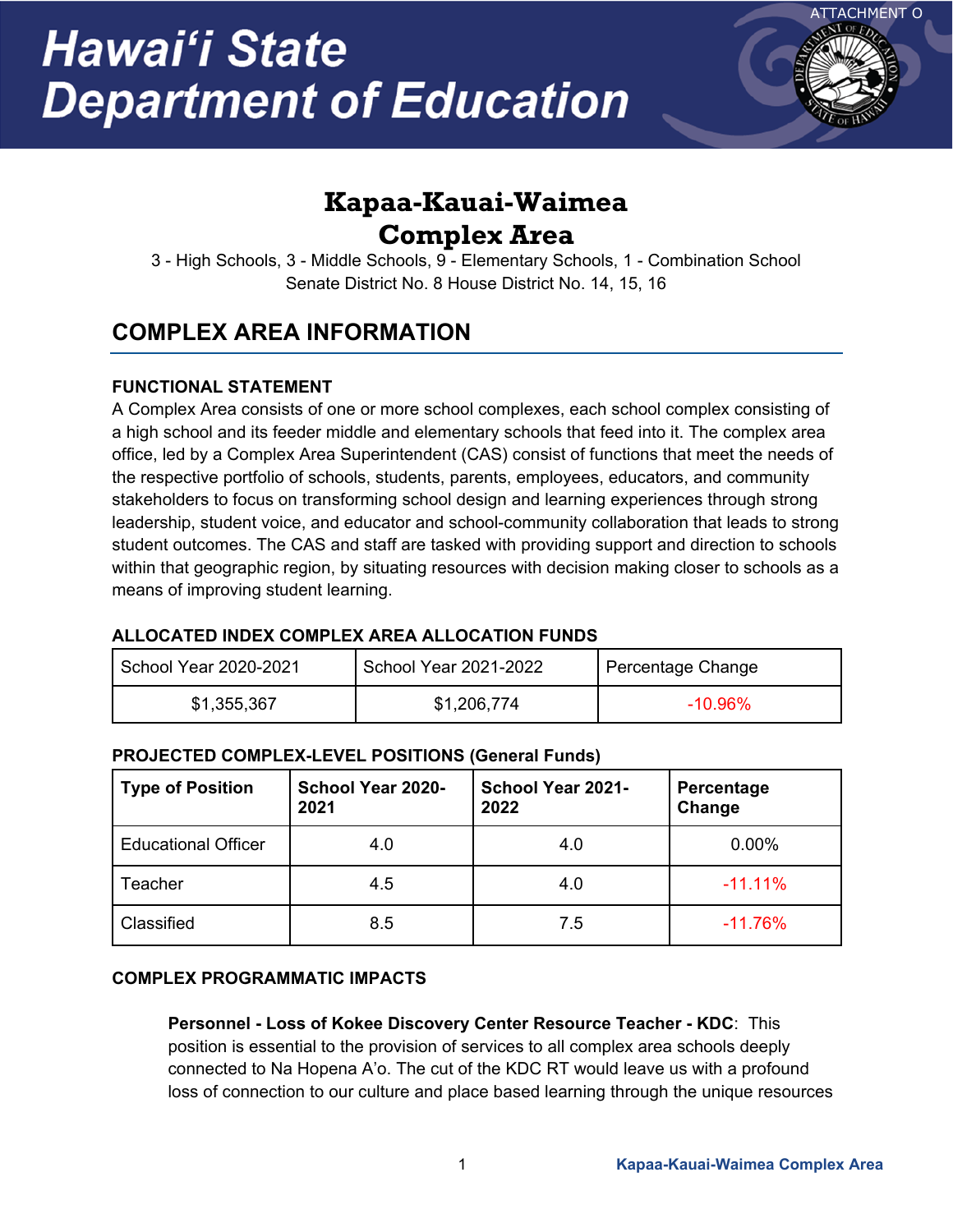found in Kokee State Park. This would cause a loss of access to learning about environmental sciences and the kind of authentic learning that can only be found in the outdoors to promote a deep understanding of the need to be responsible stewards of our island. This program supports student and adult groups from around the state (both public and private industry). We will actively seek other resources to support this program. The bottom line is we should not have to.

**Personnel - Loss of Kaua'i Performing Arts Center RT - KPAC:** Loss of the KPAC RT would leave us with no coordinator for performing arts-based learning that comes with the program. KPAC uses the medium of theater to engage, enlighten, and motivate our youth towards responsible, productive, and fulfilling lives as community members. KPAC aims to provide broad access to theater experiences by reaching out across diverse backgrounds to engage youth from all across the island as both actors and audience. We work to ensure that each and every student who has the curiosity or the passion for theater has an equal opportunity to experience this life-changing art form.

**Personnel - Loss of Sped Full Release Mentor:** The loss of this position again puts the burden of support upon teachers at the school level. The highly specialized nature of the teaching support needed for new SPED teachers requires a unique set of skills. Thereby limiting the number of teachers that have the capacity to act as mentors. Losing this position is likely to have a negative impact on attrition rates of new sped teachers let alone the job satisfaction of current sped teachers who will have the added workload of acting as mentors.

**Personnel - Loss of Inclusive Practices RT:** The loss of this position will ultimately lead to an abrupt halt of momentum toward decreasing the performance gap between sped and regular education students. A vital statistic for our complex area and state. Not having a teacher to foster the implementation of inclusive practices across the complex area will stop our capacity to support teachers at the classroom level through guided professional development and collaboration - limiting the quality of instruction for at-risk gap students severely.

**Operations - Loss of school level funds:** The loss of school level funds does not directly affect the ICAA budget, but services no longer being offered at the school level will lead to a need for more support from the complex area. And lack of funding at the complex area will lead to more work for all levels of staff. For example, coaches and curriculum coordinators being moved back into the classroom by schools due to their budget cuts will leave key processes like data teams and professional learning communities up to already overburdened teachers - who will seek that support from the limited complex area staff that remains after the complex area budget cuts. These complex area personnel can take on new duties, but doing so will then limit the complex area staff capacity to manage the larger initiatives around federal and state programs connected to equity of access and school improvement initiatives (i.e., Title I, Title II, Title III, and WASC). Ultimately, leading to less capacity to support programs such as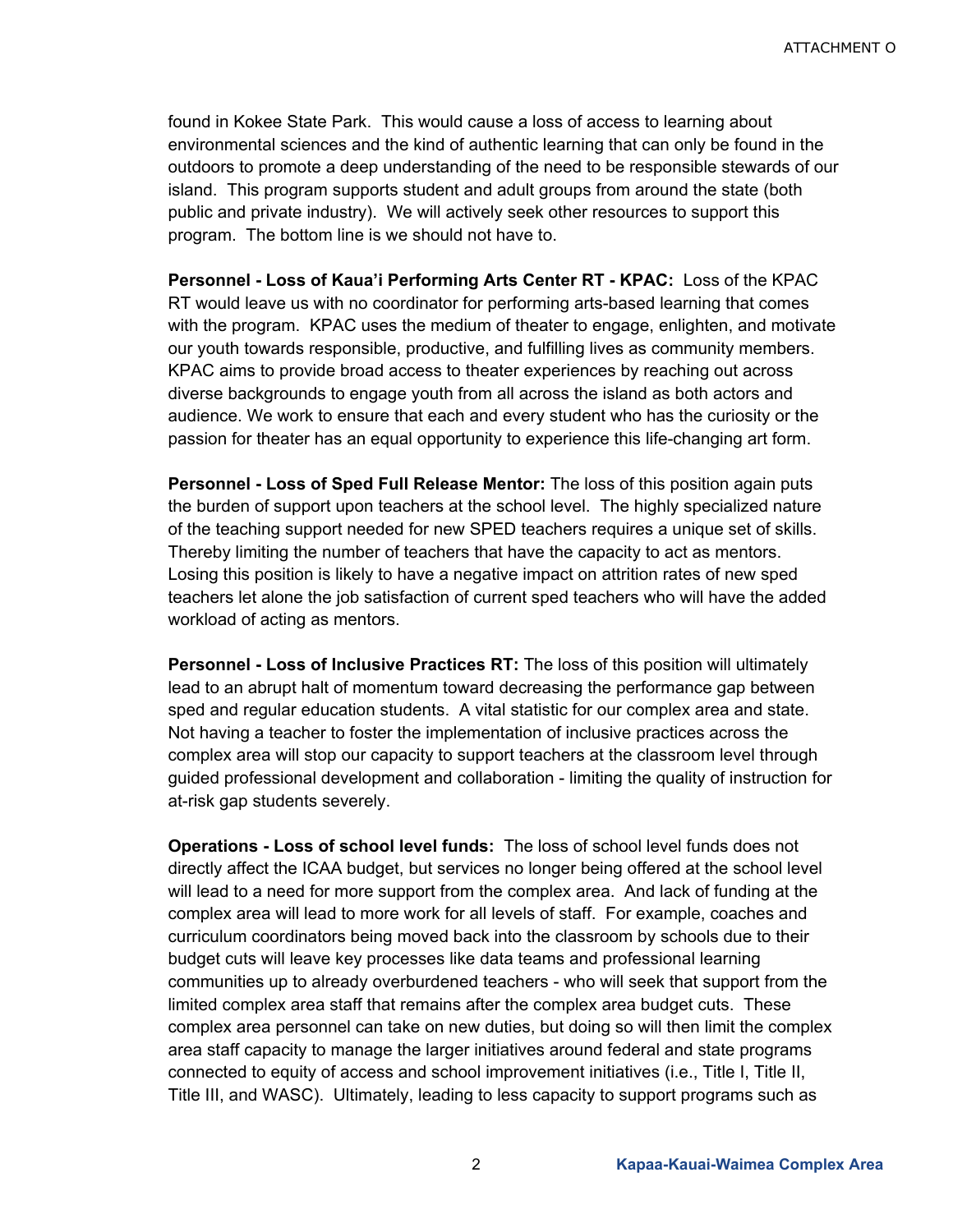ELL, Teacher Induction and Mentoring, Accreditation, CTE, Academies of Kaua'i, and Na Hopena A'o or HA Community Days.

### **SCHOOL-LEVEL INFORMATION**

#### **STUDENT ENROLLMENT**

| School Year (SY)<br>2020-2021<br>(projected) | SY 2020-2021<br>(official) | SY 2021-2022<br>(projected) | Percentage Change<br>(projected to<br>projected) |
|----------------------------------------------|----------------------------|-----------------------------|--------------------------------------------------|
| 9.331                                        | 9.125                      | 9,189                       | $-1.52\%$                                        |

#### **ALLOCATED WEIGHTED STUDENT FORMULA FUNDS**

| SY 2020-2021<br>(projected) | SY 2020-2021<br>(official) | SY 2021-2022<br>(projected) | Percentage Change<br>(projected to<br>projected) |
|-----------------------------|----------------------------|-----------------------------|--------------------------------------------------|
| \$52,664,125                | \$49,948,701               | \$46,968,482                | $-10.82\%$                                       |

#### **ALLOCATED SPECIAL EDUCATION PER PUPIL ALLOCATION FUNDS**

| SY 2020-2021          | SY 2020-2021         | SY 2021-2022          | Percentage Change |
|-----------------------|----------------------|-----------------------|-------------------|
| (projected: April 30, | (official: April 30, | (projected: April 30, |                   |
| 2019 count)           | 2020 count)          | 2020 count)           |                   |
| \$13,530,221          | \$13,519,705         | \$11,903,917          | $-12.02\%$        |

#### **PROJECTED SALARIED SCHOOL-LEVEL POSITIONS (General Funds)**

| <b>Type of Position</b>              | SY 2020-2021<br><b>Financial Plan</b> | SY 2021-2022<br><b>Financial Plan</b> | Percentage<br>Change |
|--------------------------------------|---------------------------------------|---------------------------------------|----------------------|
| <b>Educational Officer</b>           | 38.00                                 | 32.00                                 | $-15.79%$            |
| Teacher                              | 686.50                                | 627.00                                | $-8.67%$             |
| Classified -<br>(Instructional)      | 114.75                                | 98.50                                 | $-14.16%$            |
| Classified - (Non-<br>Instructional) | 175.125                               | 171.125                               | $-2.28%$             |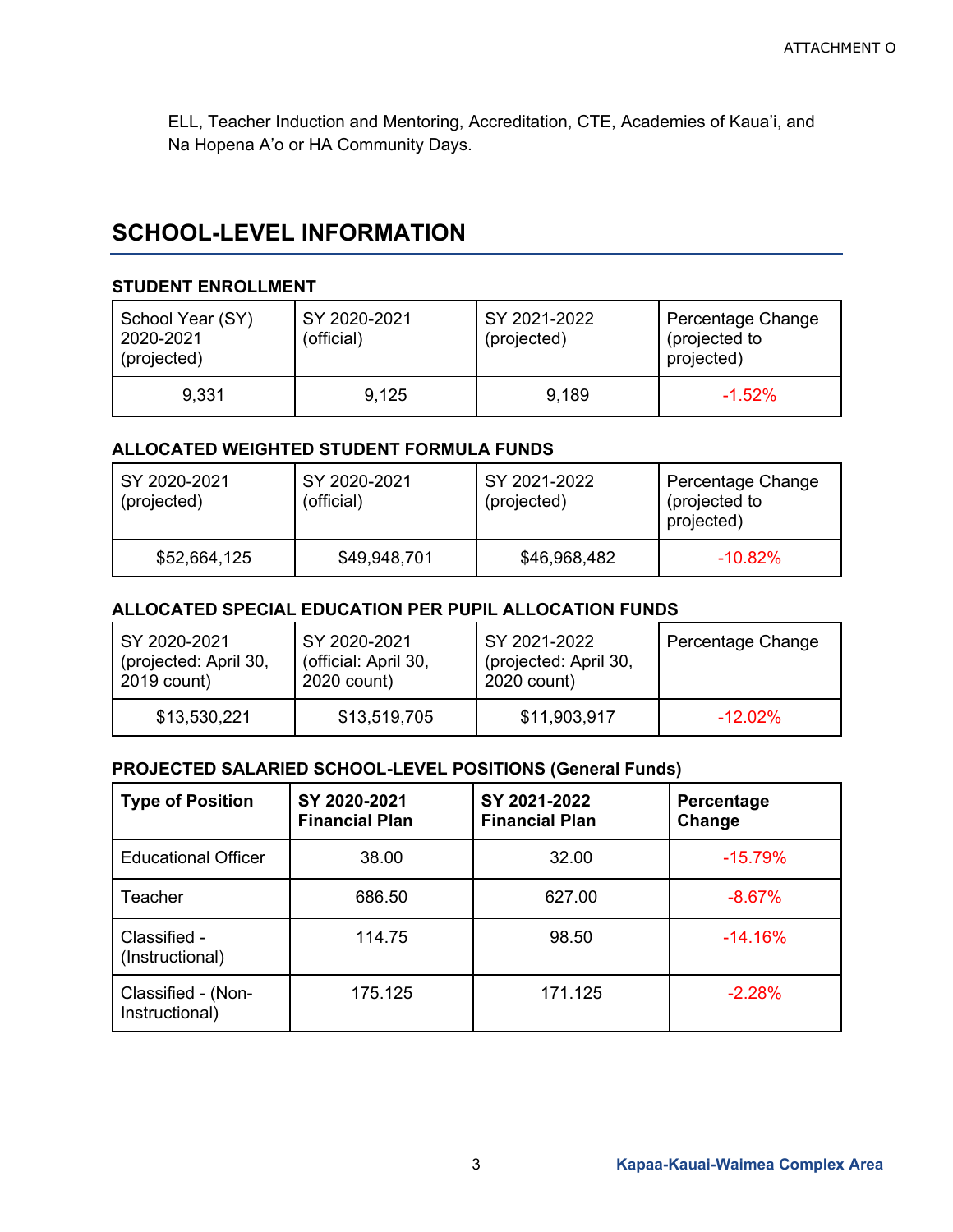# **Kapaa-Kauai-Waimea**

| <b>SCHOOL</b>        | <b>Impacts of Budget Reductions</b>                                                                                                                                                                                                                                                                                                                                                                                                                                                                                                                                                                         |  |
|----------------------|-------------------------------------------------------------------------------------------------------------------------------------------------------------------------------------------------------------------------------------------------------------------------------------------------------------------------------------------------------------------------------------------------------------------------------------------------------------------------------------------------------------------------------------------------------------------------------------------------------------|--|
| <b>Kapaa Complex</b> |                                                                                                                                                                                                                                                                                                                                                                                                                                                                                                                                                                                                             |  |
| Hanalei El           | FTE positions being lost in Personnel Services:<br>Elimination of two general education teacher lines<br>1.<br>Elimination of our Tier 3 intervention PTT<br>2 <sup>1</sup><br>This is the only tier 3 intervention service we have at<br>а.<br>Hanalei School. This intervention (Barton) has proven<br>to play a major role as a "stop gap" for our general<br>education students who may possibly be referred for<br>special education testing.<br>3. Elimination of Technology funding<br>Many of our screens and or projectors have exhausted<br>а.<br>their lifespan<br>b. GoGuardian-security filter |  |
|                      | Even with the projected increase in student enrollment for the next<br>school year, the budget cuts limit our ability to replace previously cut<br>positions:<br>1 FTE Teacher (Academic Coach)<br><b>PSAP</b><br><b>PCNC</b><br>The elimination of additional positions on top of previous cuts we have                                                                                                                                                                                                                                                                                                    |  |
|                      | made will severely impact the educational supports provided to our<br>students.                                                                                                                                                                                                                                                                                                                                                                                                                                                                                                                             |  |
| Kapaa El             | FTE positions being lost in Personnel Services<br>1. Loss of 8 teaching positions<br>2. Loss of 3 Special Ed positions<br>Elimination of our Tier 3 intervention program - 4 teachers<br><b>Other Expenses</b><br>Impact on Devices such as Chromebook or iPads purchases<br>to keep inventory up to date.<br>Impact on the continuation of online software and applications<br>Impact on professional development resources focusing on<br>building our Multi-tiered System of Supports                                                                                                                    |  |
|                      | The current budget reductions will significantly impact school<br>operations and programs. We will need to cut 8 regular education<br>teaching positions and 3 special education teaching positions. This<br>will result in larger class sizes. If we have to provide 6 feet distance<br>between students in the classroom, it will affect our blended schedule<br>from A/B rotation to maybe A/B/C rotation. Thus students will be able<br>to attend school in-person from 50% to 30% of the time for the school                                                                                           |  |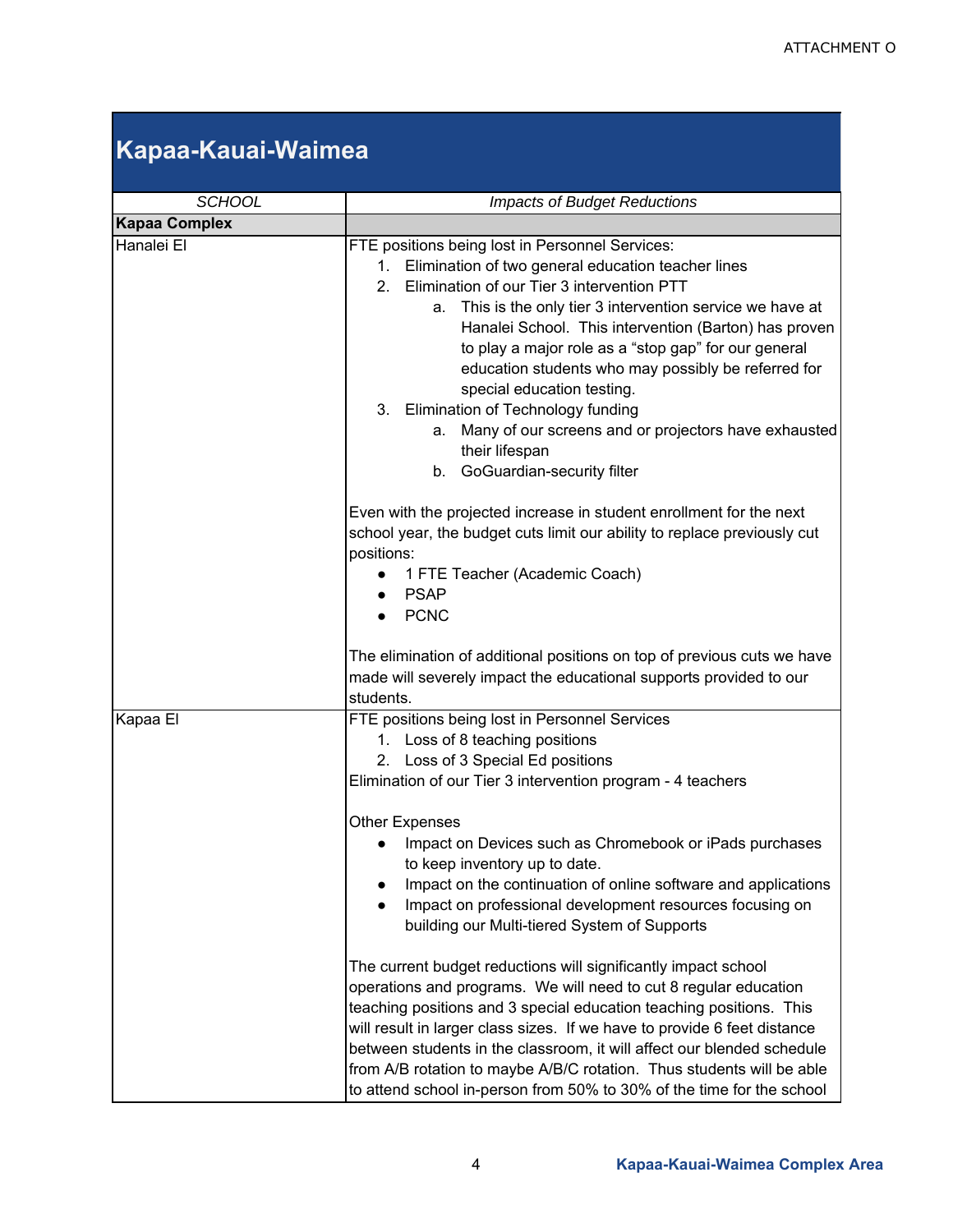|              | year. This will dramatically impact student progress. Technology         |
|--------------|--------------------------------------------------------------------------|
|              | funds will be cut. We will not be able to provide for the needs of our   |
|              | students regarding devices and programs. We will also not be able to     |
|              | replace outdated devices or audio/visual equipment that teachers use     |
|              | with their students. Our Tier 3 intervention program will be eliminated, |
|              | affecting the students who need this extra service.                      |
| Kapaa High   | FTE positions being lost in Personnel Services:                          |
|              | 1. Loss of 1 librarian                                                   |
|              | 2. Loss of 2 Special Ed positions                                        |
|              | 3. SSC will also pick up grade level counselor duties                    |
|              |                                                                          |
|              | <b>Other Expenses</b>                                                    |
|              | 1. Achieve 3000                                                          |
|              | 2. Edmentum (credit recovery)                                            |
|              | 3. Impact on Chromebook purchases to keep inventory up to date           |
|              | 4. Reduction of Early College courses offered because we can't pay       |
|              | our normal cost 25% of Early College tuition and 100% of books           |
|              | 5. Athletic funding will be severely impacted                            |
|              | 6. Reduction of classroom supplies will impact learning                  |
|              | 7. Reduction in the number of career certifications that students can    |
|              | receive(OSHA, ServSafe, CPR, etc.) due to lack of funding                |
|              |                                                                          |
|              | As a full inclusion academy high school, we are obligated to prepare     |
|              | ALL of our students for success after high school. This reduction of     |
|              | funding will put a heavier load on special education teachers. Student   |
|              | Services will also be impacted because our SSC will be picking up        |
|              | grade level counselor duties. The use of technology may be in            |
|              | jeopardy due to a lack of devices and other technological supports.      |
|              | Our focus on reading and improvement of Lexile levels will be            |
|              |                                                                          |
|              | impacted as paying for ACHIEVE 3000 will be difficult. Struggling        |
|              | students and graduation rates may decline due to possibly not having     |
|              | the funding to pay for Edmentum, our credit recovery program. Our        |
|              | almost 500 athletes (almost 50% of our population) will not be able to   |
|              | have the proper equipment and supports to be competitive in order to     |
|              | receive scholarships, etc. This overall reduction will impact all realms |
|              | of school operations.                                                    |
| Kapaa Middle | WSF - Unable to add sold positions from 20-21 or add additional          |
|              | positions:                                                               |
|              | 1.5 FTE Teacher Positions                                                |
|              | 1 FTE Security Attendant                                                 |
|              | <b>SPPA</b>                                                              |
|              | 1.0 FTE teacher cut (will fund with WSF)                                 |
|              | <b>Other Expenses</b>                                                    |
|              | Impact on Chromebook purchases to keep inventory up to<br>$\bullet$      |
|              | date.                                                                    |
|              | Impact on the continuation of online software and applications           |
|              | Impact on professional development resources focusing on                 |
|              | building our Multi-tiered System of Supports                             |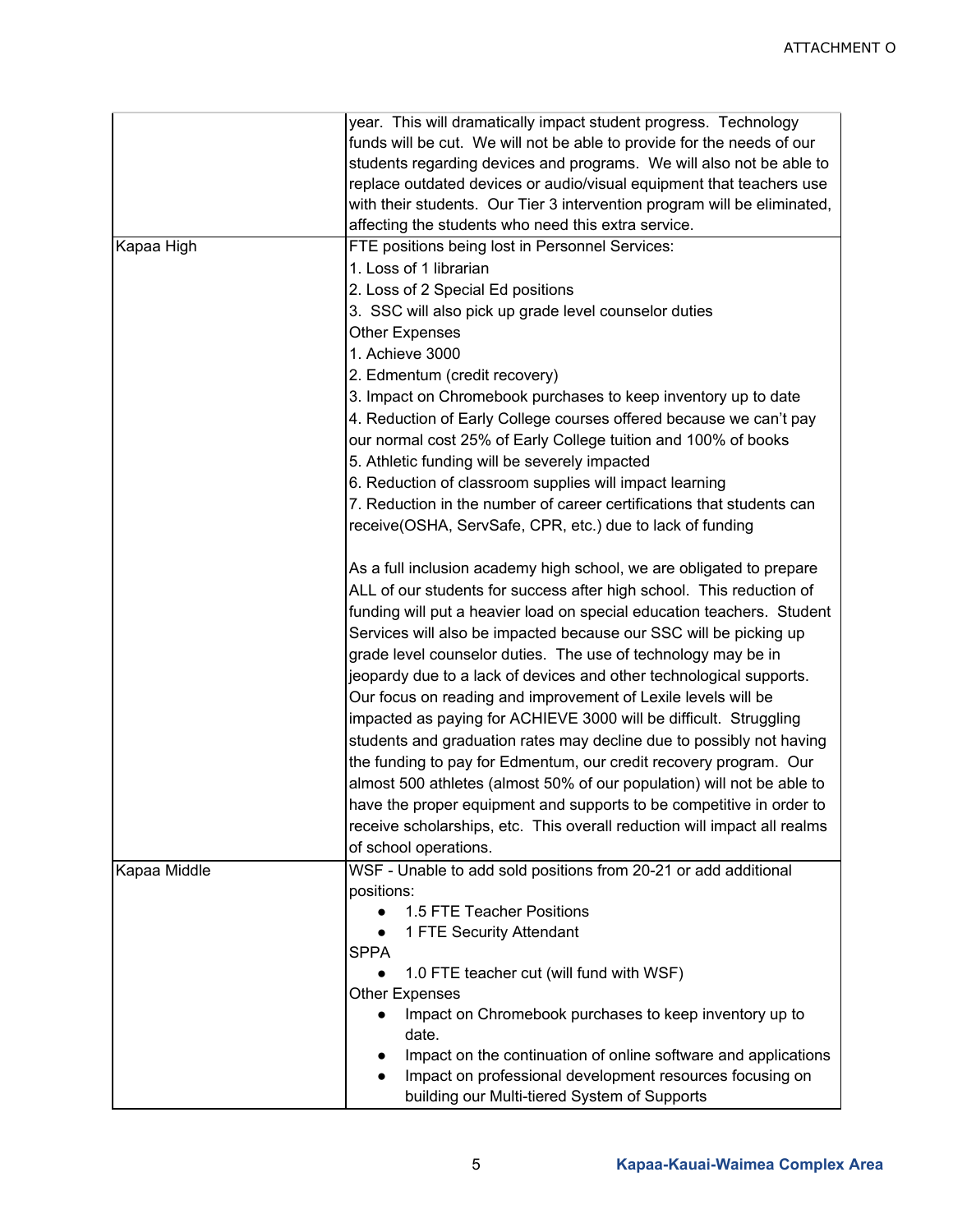<u> 1980 - Johann Barbara, martxa alemaniar arg</u>

|                   | At first glance, the budget cuts may not look impactful to our school<br>due to the fact that we are not cutting any personnel. However, our<br>school's focus is on a Multi-tiered System of Supports (MTSS). In<br>order to support the whole child, we had plans to reduce class sizes in<br>order to support Tier I instruction and to expand services for at-risk<br>students during and after school. Without the reduction in class sizes<br>and expansion of services, our ability to address the growing needs of<br>our student body will be greatly hindered.                                                                    |
|-------------------|---------------------------------------------------------------------------------------------------------------------------------------------------------------------------------------------------------------------------------------------------------------------------------------------------------------------------------------------------------------------------------------------------------------------------------------------------------------------------------------------------------------------------------------------------------------------------------------------------------------------------------------------|
|                   | Our development of our MTSS may also be delayed due to the lack of<br>funds to continue professional development and coaching support for<br>our teachers. This will directly impact how quickly we can build and<br>implement our plan which will continue to affect student outcomes<br>adversely.                                                                                                                                                                                                                                                                                                                                        |
|                   | The reduction of funds will also hinder our ability to keep our<br>technology (hardware and software) up to date. We will not be able to<br>build a replacement rotation for our current student devices. We will<br>also have to discontinue the use of many of the software and online<br>applications that have become especially necessary during the<br>COVID-19 pandemic.                                                                                                                                                                                                                                                             |
|                   | As a school looking to make a turn-around, these budget cuts will likely<br>widen the achievement gap amongst our students.                                                                                                                                                                                                                                                                                                                                                                                                                                                                                                                 |
| <b>Kilauea El</b> | FTE positions being lost in Personnel Services:<br>Teachers (2)<br><b>Educational Assistants 0.5</b><br>Other Personal Services being lost:<br>PE/Music PTTs (2)<br>Other Expenses (subscriptions)<br>Website<br><b>Generation Genius</b><br>Achieve 3000<br>PCNC position (now paid through Title I)<br>iReady<br>Discovery Ed<br>How many FTE positions are being lost in Support Services?<br>Adult Supervisor (1)<br>Other support expenses<br>Technology funds have been depleted<br>Are there programs that will no longer continue due to a decrease in<br>funding?<br>After School program will need to be funded through donations |
|                   |                                                                                                                                                                                                                                                                                                                                                                                                                                                                                                                                                                                                                                             |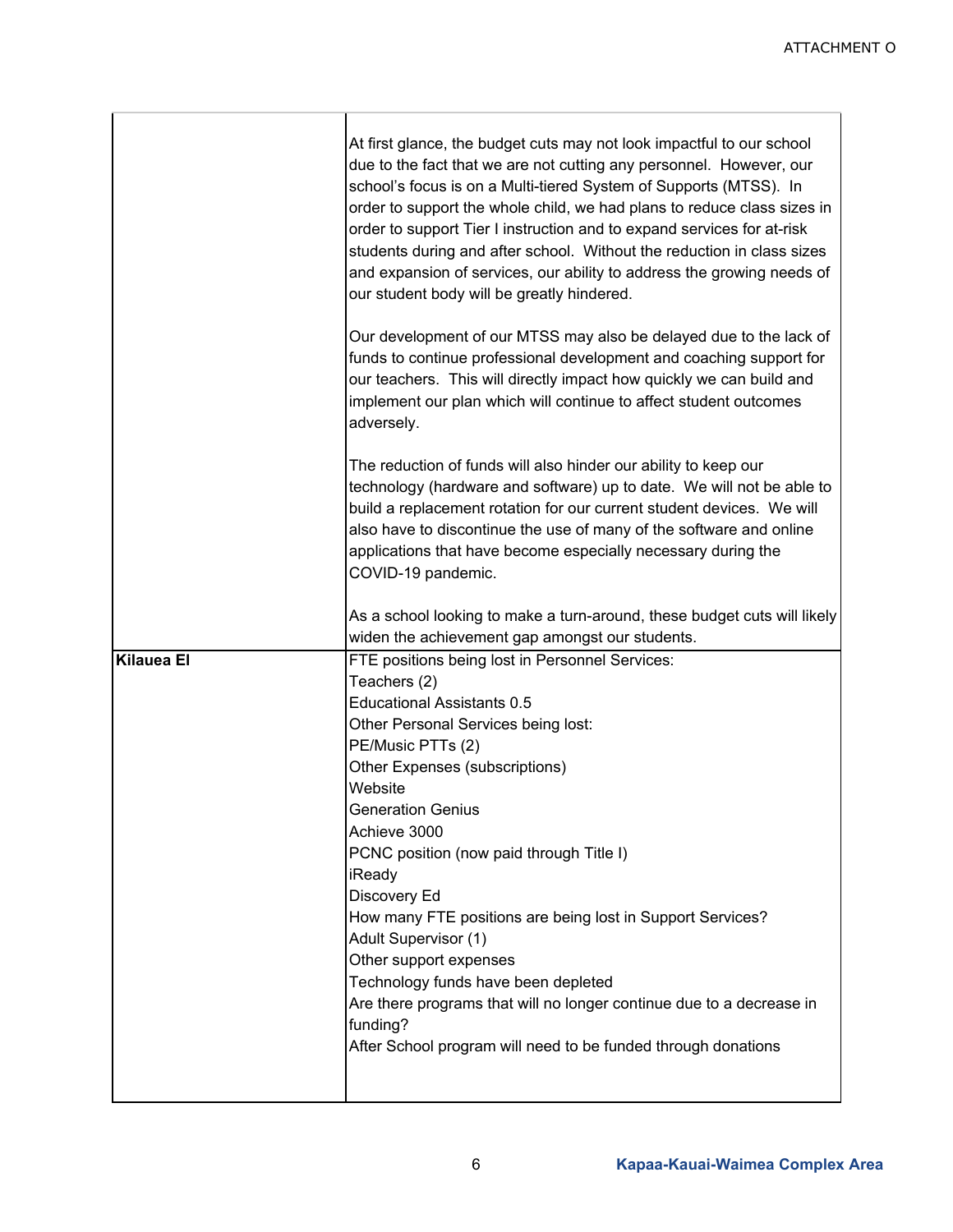| <b>Kauai Complex</b> |                                                                                                                                                                                                                                                                                                                                                                                                                                                                                                                                                                                                                                                                                                                                                                                                                                                                                                                                                                                                                                                                                                                                                                                                                                                                                                                                                                              |
|----------------------|------------------------------------------------------------------------------------------------------------------------------------------------------------------------------------------------------------------------------------------------------------------------------------------------------------------------------------------------------------------------------------------------------------------------------------------------------------------------------------------------------------------------------------------------------------------------------------------------------------------------------------------------------------------------------------------------------------------------------------------------------------------------------------------------------------------------------------------------------------------------------------------------------------------------------------------------------------------------------------------------------------------------------------------------------------------------------------------------------------------------------------------------------------------------------------------------------------------------------------------------------------------------------------------------------------------------------------------------------------------------------|
| Kamakahelei Middle   | CKMS is projected to lose approximately \$375,000 in WSF funding.<br>The impact on personnel services will result in the cutting of 2.0 FTE<br>teaching positions. We anticipate we will be able to save all teaching<br>positions in Special Education, however, we plan to only be able to<br>afford 4.25 FTE educational assistant positions with the remaining<br>SPPA funds. This will incur a reduction of 1.50 FTE or 2 educational<br>assistant positions.                                                                                                                                                                                                                                                                                                                                                                                                                                                                                                                                                                                                                                                                                                                                                                                                                                                                                                           |
|                      | The unforeseen reduction in enrollment caused by the pandemic<br>resulted in having to cancel subscriptions and prioritize curriculum<br>resources based on affordability. In addition, we cut a 1.0 FTE Vice<br>Principal position, and a 1.0 FTE School Security Attendant position.<br>There was an approximate \$225,000 shortfall at the start of SY 20-21.<br>The reduction of \$375,000 for SY 21-22 will result in these positions<br>not being added back to the salaried financial plan and in the non-<br>renewal of subscriptions for the 21-22 school year. Having been a<br>one-to-one school for 4 years we are uncertain that we will be able to<br>afford new Chromebooks as the costs have increased while availability<br>has decreased. We are anticipating a cost of approximately \$56,000<br>for Chromebooks along with \$40,000 for our "Go Guardian" license<br>(Digital Management System). In addition, the budget for teacher<br>classroom supplies will be reduced or cut completely, while our<br>sanitation supply budget will be increased.                                                                                                                                                                                                                                                                                                  |
|                      | The reduction of teaching positions, educational assistants, and other<br>resources will have a negative impact on the delivery of services to<br>students especially in this time in which student need is greater. We<br>have been a full inclusion school for ELA and Math with co-teachers at<br>every grade level but may need to redesign our master schedule due<br>to the reduction in resource personnel. The impact on the budget<br>reduction will further negatively impact an already stressed system of<br>support for students and teachers. Coaching positions will be affected<br>and responsibilities will be severely limited thereby decreasing teacher<br>opportunity for job-embedded professional development and<br>mentoring. Reducing two teaching positions will severely impact<br>student choice and opportunity for exploration in terms of elective<br>classes which is an important component in middle school design. This<br>may mean less opportunity for physical education, STEM, Art, Media<br>Production, or music. Finally, a reduction in support personnel<br>reduces the availability of supervision coverage in managing students<br>during unstructured time. This will cause teachers to handle more<br>discipline on their own while burdening other support personnel to take<br>on more which is already causing "burnout." |
| Kauai High           | SY 21-22 budget cuts will dramatically impact our students'<br>achievement, sustain our graduation rates, and decrease our already<br>wide achievement gap. With the reduction in force and limited<br>program/curricular resources, the school's ability to focus on                                                                                                                                                                                                                                                                                                                                                                                                                                                                                                                                                                                                                                                                                                                                                                                                                                                                                                                                                                                                                                                                                                        |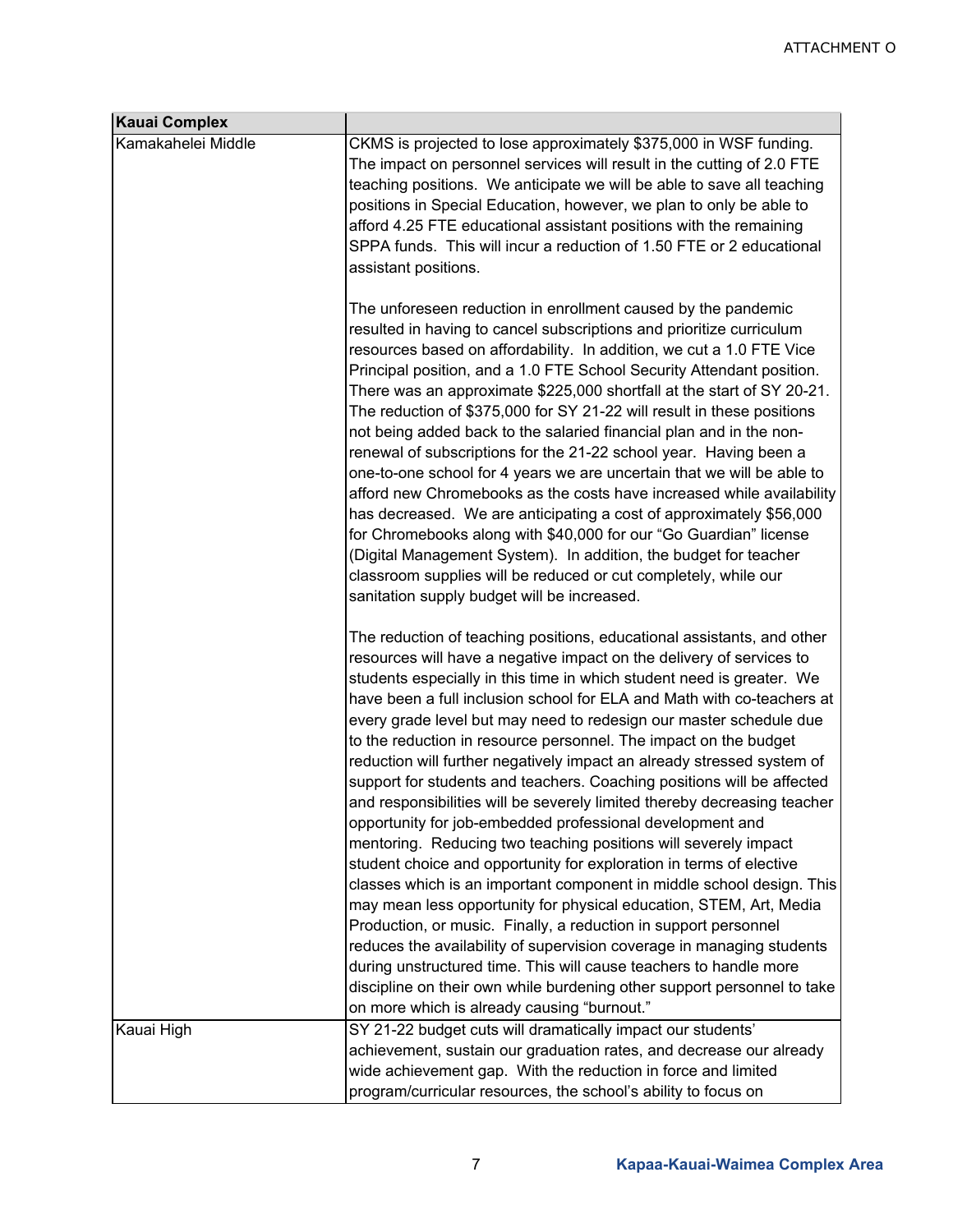academic/social/civic equity, on our academy school design and support our student's ability to innovate will be limited Although we have increased our percentage of low SES from 38% to 42%, our school does not meet the requirement to be a Title 1 school despite our feeder schools Title 1 status.

Personnel Cuts: (1-VP, 1-SPED Teacher, 3-Article V1, and 2-EAs) Loss of special education and Article VI positions will negatively impact our ability to provide the Least Restrictive Environment (LRE) for special education students in the general education setting, effectively care coordinate their IEPs and collaborate with general education peers for access to the general education curriculum. Class sizes will be increased. With a population of 1100+ students, the loss of a vice principal will influence discipline, counseling, and supervision. Support certificated personnel will need to be readjusted into teaching lines. The amount of curricular, support and assistance to staff working directly with students would be decreased. They also provide assistance with state compliance programs such as mentoring, testing, accreditation, MTSS, IEP/504, ELL/MEP/M-V monitoring. Activities, tasks, paperwork related to the above will need to be redistributed or become the main responsibility of the school principal.

#### Program Impact:

The decrease in WSF funding will greatly impact the ability to develop and implement enabling activities needed for growth in student achievement. We will not be able to cover the cost or afford the appropriate number of student seats for credit recovery, reading and math intervention programs, Early College (25% of total class cost and student books, supplies, etc.), curriculum e-upgrades, and content area consumables for Science, Fine Arts, and CTE. Reductions to WSF will also impact our ability to move forward with our second phase of our Academy model (school design). Funding for training, collaboration, curriculum development, and facilities upgrades will delay the implementation of our upper academies, and our students' opportunities for work-based learning and industry certifications would be minimal. With more than 50% of student-athletes, we would not have the ability to continue to provide the necessary co-curricular support.

School Systems Impact:

The ability to communicate with our students and families for website costs, day to day operations necessary for health, safety, and repair/maintenance will need to be adjusted and/or changed due to budget restraints. Our technology plan to update, replenish devices, equipment, security programs, and ongoing curricular applications will be reduced by at least 75%.

If the reimbursement for schools for PPE supplies purchased in the Spring/Summer months is delayed further, we will need to continue to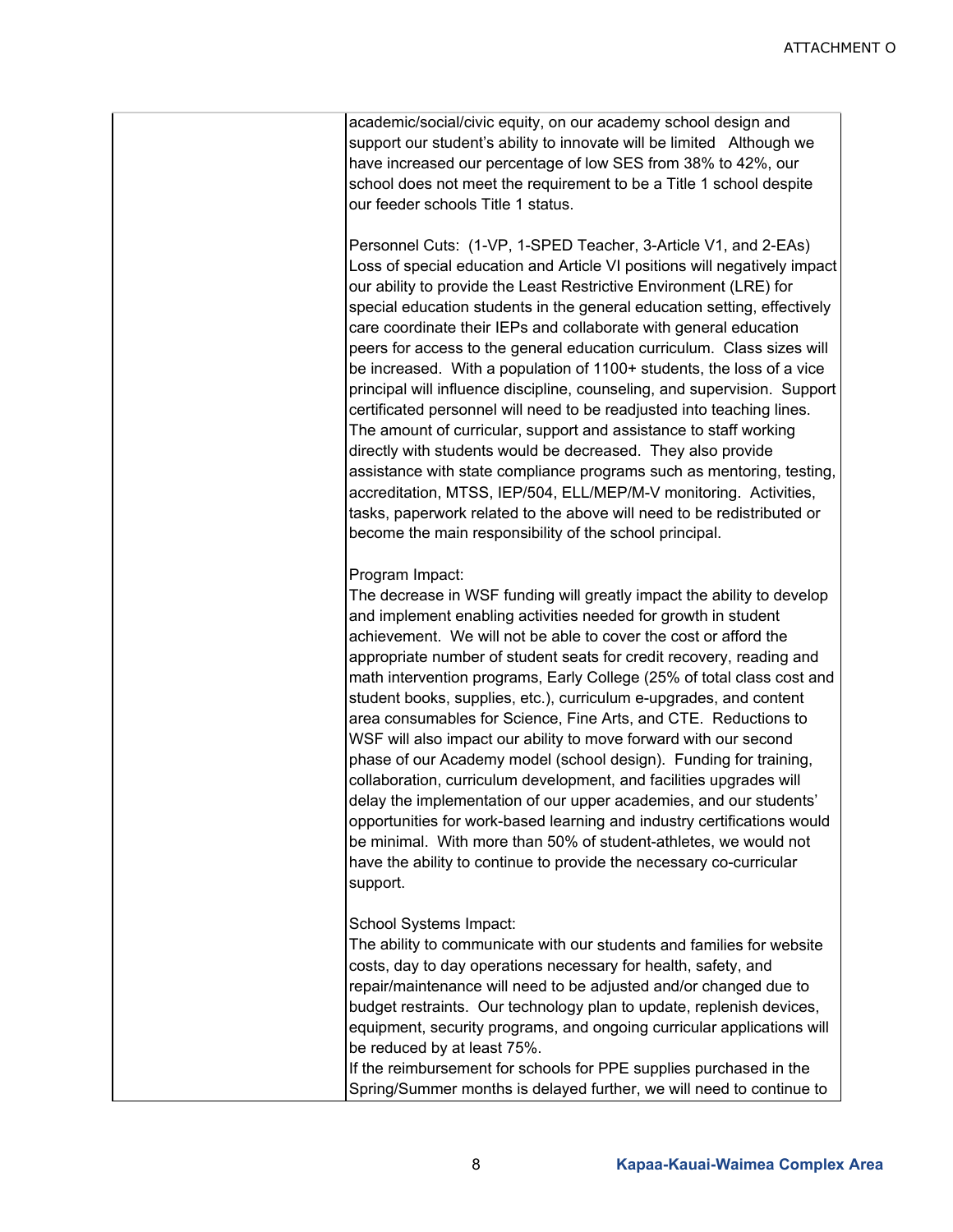|                  | use WSF for COVID related expenses (not PPE) such as barriers,             |
|------------------|----------------------------------------------------------------------------|
|                  | special supplies for student activities/logistics, cleaning disbursements, |
|                  | signage. Funding for direct student achievement will have to be utilized   |
|                  | to ensure health and safety procedures are being followed.                 |
| Kaumualii El     | The impact of budget reduction                                             |
|                  | -Loss of VP position                                                       |
|                  | -Reducing 5 teacher lines                                                  |
|                  | -Move SSC to 10 month                                                      |
|                  | -Stipends for PD                                                           |
|                  | -After-school tutoring and enrichment                                      |
|                  | -No PE, Art, Library, Computer Science. Academic Coaches                   |
|                  | This reduction in school budget and positions will have a great impact     |
|                  | on the quality of services, programs, and especially our school system     |
|                  | We no longer will be able to support our new teacher mentoring             |
|                  |                                                                            |
|                  | program as academic coaches will be placed back into teaching lines        |
|                  | to accommodate budget cuts. With the loss of our Vice Principal line,      |
|                  | Response to Intervention programs and Inclusion programs will be           |
|                  | limited as well as oversight and support. All enrichment and extra         |
|                  | support for tutoring will be eliminated.                                   |
| Koloa El         | Although it may not seem at first that Koloa Elementary is taking a        |
|                  | financial hit, we are. Our projected enrollment for the 2020-21 SY was     |
|                  | 305, our projected enrollment for the 2021-22 SY is 325. We currently      |
|                  | have 340 students enrolled at Koloa Elementary. We are growing, and        |
|                  | with growth comes additional needs and expenses.                           |
|                  | We are cutting one FTE teacher in the 2021-2022 SY. (26 to 25) It is       |
|                  | impossible to provide for more students with fewer resources,              |
|                  | especially with the current pandemic and the social distancing             |
|                  | requirements. In order to keep to an A/B blended rotation, I will have     |
|                  |                                                                            |
|                  | to create more homeroom classes (to keep numbers in each class low         |
|                  | to allow for 6' of social distancing). Due to budget cuts, I will not be   |
|                  | able to add new positions to accommodate our growth. There is a            |
|                  | very good possibility that support staff will have to be placed back into  |
|                  | classrooms. This could potentially eliminate our coaching (Effective       |
|                  | Instructional Strategies & New Teacher Mentoring) and our teacher          |
|                  | planning time. Our ability to provide RTI services to our struggling       |
|                  | students will also be impacted.                                            |
|                  |                                                                            |
|                  | Our ability to provide for our teachers and students will be impacted as   |
|                  | well. The ability to pay for needed subscriptions will be lost. We will    |
|                  | not be able to replace old technology whether it be teacher laptops,       |
|                  | smartboards, projectors, or student devices, etc., which will result in    |
|                  | greater frustration and increased stress. The effects of the budget        |
|                  | cuts go way beyond the actual dollar figures.                              |
| <b>Wilcox El</b> | Elimination of the following:                                              |
|                  | (1) Vice-Principal's position                                              |
|                  | (2) General Education position                                             |
|                  |                                                                            |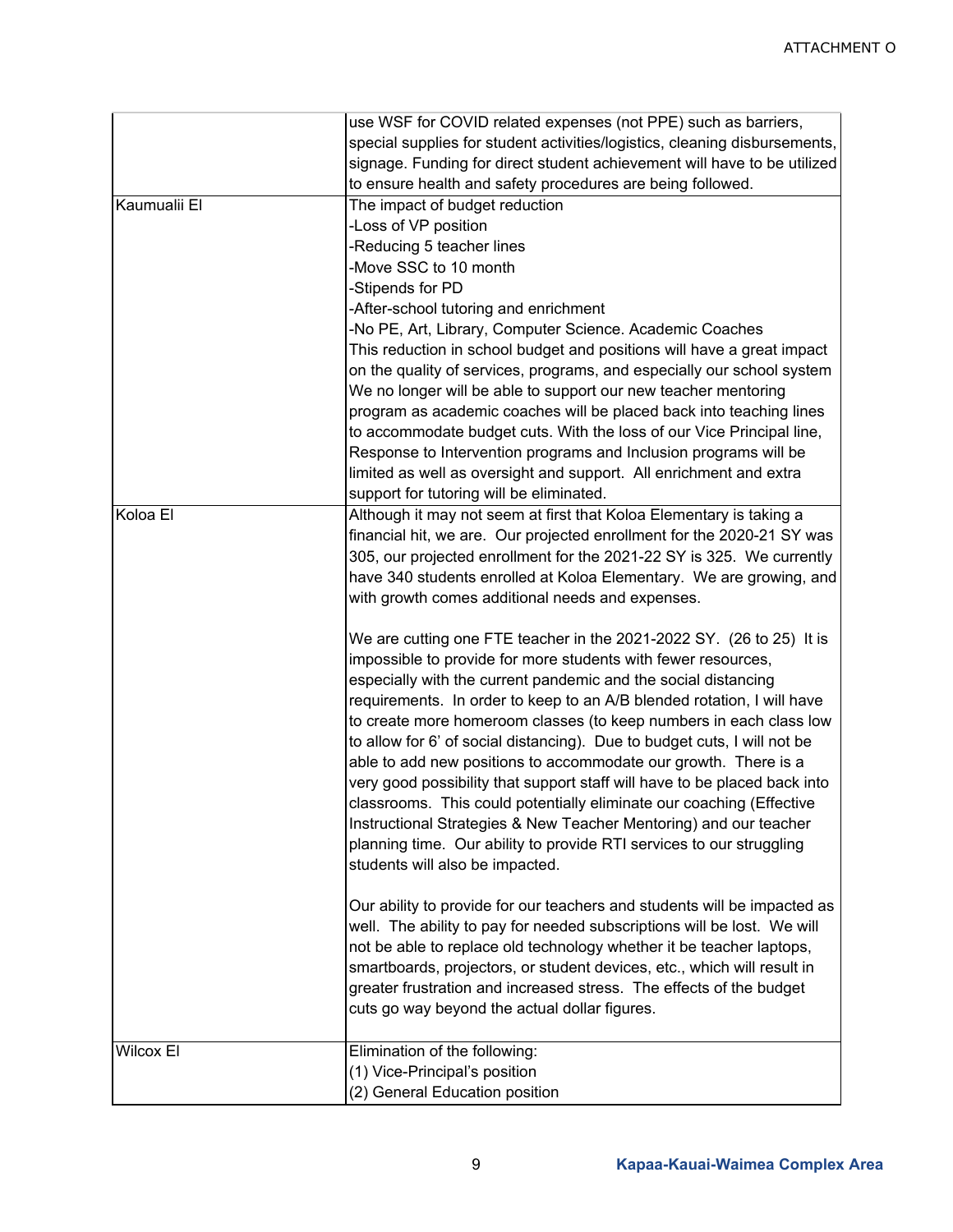|                       | (1) Special Education position<br>(2) EA positions<br>Move SCC from 12 mo. to 10 mo.<br>Reduction of B and C funds from WSF<br>Many of the programs and processes (PLC, RTI, STEM, Art, Library,<br>Consultation for Excellence in Instruction) that result in positive                                                                                                                                                                                                                                                                                                                                                                                                                                                                                                                                                                                                                                                                                                                                                                                                                                                                                                                                                                                                                                                                                                                                                                                                                                         |
|-----------------------|-----------------------------------------------------------------------------------------------------------------------------------------------------------------------------------------------------------------------------------------------------------------------------------------------------------------------------------------------------------------------------------------------------------------------------------------------------------------------------------------------------------------------------------------------------------------------------------------------------------------------------------------------------------------------------------------------------------------------------------------------------------------------------------------------------------------------------------------------------------------------------------------------------------------------------------------------------------------------------------------------------------------------------------------------------------------------------------------------------------------------------------------------------------------------------------------------------------------------------------------------------------------------------------------------------------------------------------------------------------------------------------------------------------------------------------------------------------------------------------------------------------------|
|                       | outcomes for all students will be downsized or eliminated due to the<br>lack of funding.                                                                                                                                                                                                                                                                                                                                                                                                                                                                                                                                                                                                                                                                                                                                                                                                                                                                                                                                                                                                                                                                                                                                                                                                                                                                                                                                                                                                                        |
| <b>Waimea Complex</b> |                                                                                                                                                                                                                                                                                                                                                                                                                                                                                                                                                                                                                                                                                                                                                                                                                                                                                                                                                                                                                                                                                                                                                                                                                                                                                                                                                                                                                                                                                                                 |
|                       | The loss of funds for the next school year will greatly affect the<br>way we do business at 'Ele'ele Elementary. Based on last year's<br>decrease in funding we had already cut the VP, .5 librarian, and<br>3 teaching positions. With this year's budget cut we will not be<br>able to gain back any of those positions for next year along with<br>relooking at how we provide additional support to students. As a<br>Title 1 school with 53% qualifying for F/R lunch, a larger number<br>of MVA students, technology concerns, and building repairs it is<br>a daunting task for all administrators to meet the needs of our<br>school community.<br>Unable to sustain a quality RtI program<br>Need to decrease our PPT positions by at least<br>$\circ$<br>1. K-3 grades are supported by 3 PPTs as a<br>language arts intervention support. This was<br>designed as a preventative measure to increase<br>students' success in reading/writing. Our PPTs<br>are used to provide Tier III support to these 4<br>grade levels. Due to this decrease, our plans for<br>next year will involve less Tier III groups which<br>means fewer students being provided direct<br>instructional support in developing appropriate<br>skills in reading.<br>Unable to provide quality Data Team processes for<br>teachers and Special Activities for students<br>Need to decrease our PTT positions by at least 1.<br>$\circ$<br>We already deleted the PE program and<br>currently, we have 3 PTTs providing Art, |
|                       | Hawaiian Studies, & Character Education. The<br>"special" activities allow time during the day for<br>our teachers to meet in Data Teams, It also<br>allows us a specific time to address the creative                                                                                                                                                                                                                                                                                                                                                                                                                                                                                                                                                                                                                                                                                                                                                                                                                                                                                                                                                                                                                                                                                                                                                                                                                                                                                                          |
| Eleele El             | and social-emotional needs of students.<br>Data Team time is a facilitated block<br>during the day for teachers to analyze<br>common assessments and schoolwide<br>data. Using this data teachers plan                                                                                                                                                                                                                                                                                                                                                                                                                                                                                                                                                                                                                                                                                                                                                                                                                                                                                                                                                                                                                                                                                                                                                                                                                                                                                                          |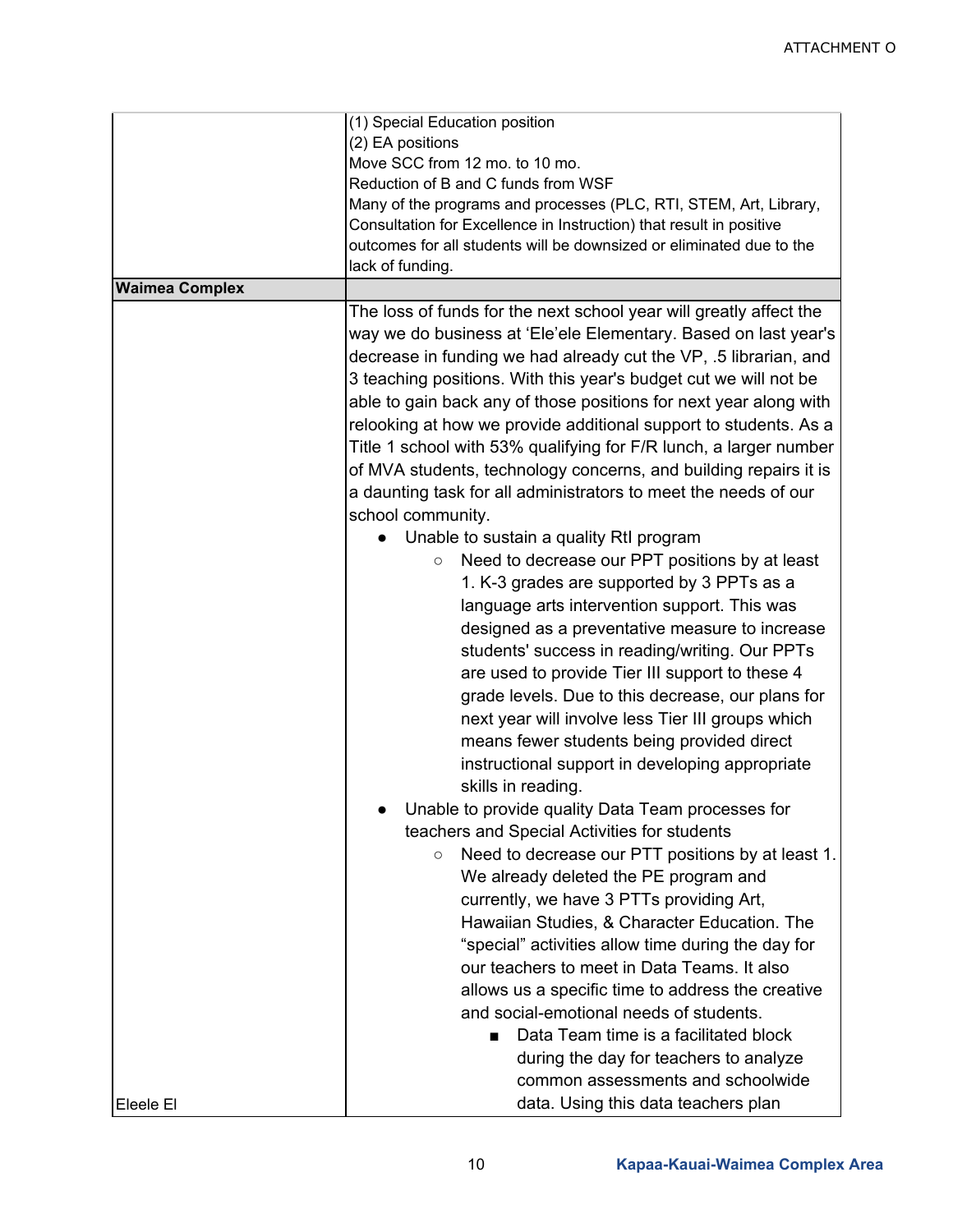| specific instruction to meet the various                 |
|----------------------------------------------------------|
| needs of their students.                                 |
| Pacing Guides are reviewed and updated                   |
| during this time to allow for consistency                |
| and sharing of best practices. Teachers                  |
| use the pacing guides to plan common                     |
| assessments and common instructional                     |
|                                                          |
| strategies.                                              |
| Data Teams allow for professional                        |
| conversations within the grade level and                 |
| builds teaming and problem-solving                       |
| support.                                                 |
| Students will not have access to the fine                |
| arts curriculum.                                         |
| Not able to fund an Article VI position                  |
| This will decrease the support to our special<br>$\circ$ |
| education department which will impact the               |
| already heavy workload of our special education          |
| teachers.                                                |
| Decrease in the number of Educational Assistants         |
| Based on the number of special education<br>$\circ$      |
| students we currently have one EA for each               |
| grade level, with the cuts for next year we will         |
| need to decrease our EAs by 2. This will impact          |
| the classroom support to teachers as well as             |
| delay our plans for moving toward more inclusion         |
| practices for our special education program.             |
| Decrease in the number of Adult Supervisors by at least  |
| one                                                      |
| Our adult supervisors provide much-needed<br>$\circ$     |
| support during our recess, lunch, and end of day         |
| supervision. We were able to add 2 more Adult            |
| Supervisor positions this year which allowed             |
| teachers to be scheduled for only one recess             |
|                                                          |
| duty per day rather than two duties a day. With          |
| the decrease of funds, we will need to go back to        |
| teachers having 2 recess duties a day and                |
| teachers will also need to volunteer to monitor          |
| the afternoon pick up area.                              |
| Unable to provide updated technology for our teachers    |
| and students                                             |
| Limited funds to purchase updated Chromebooks<br>$\circ$ |
| for students or laptops for teachers.                    |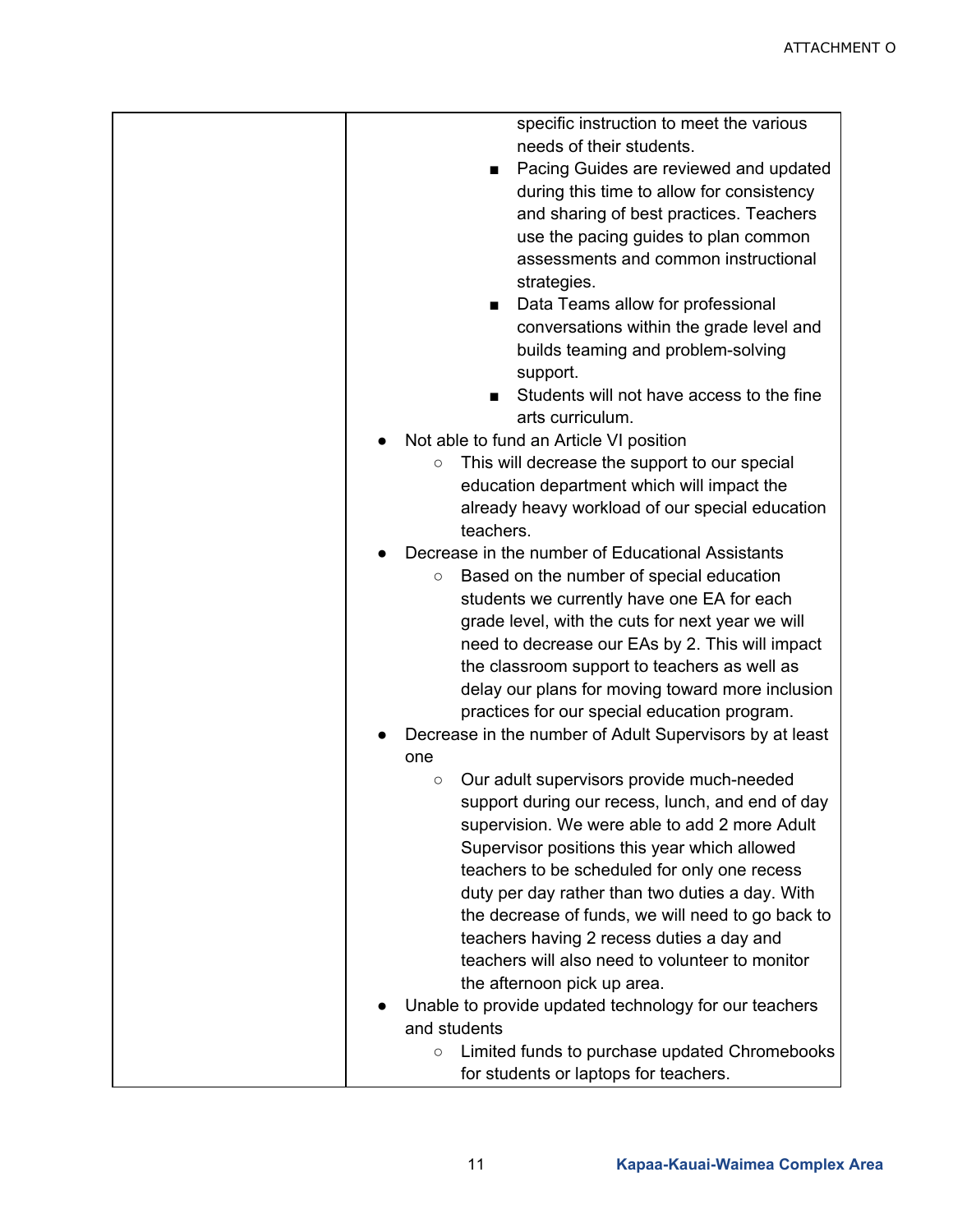|            | Limited funds for our instructional tools. This year<br>$\circ$                                                                                                                                                                                                                                               |
|------------|---------------------------------------------------------------------------------------------------------------------------------------------------------------------------------------------------------------------------------------------------------------------------------------------------------------|
|            | we purchased online instructional tools                                                                                                                                                                                                                                                                       |
|            | necessary to meet the needs of our students and                                                                                                                                                                                                                                                               |
|            | families. Online programs are costly so we are                                                                                                                                                                                                                                                                |
|            | not sure which ones will need to be deleted and                                                                                                                                                                                                                                                               |
|            | how we will continue to support our students.                                                                                                                                                                                                                                                                 |
|            | Funding shortages for the 2021-22 SY will adversely affect our efforts                                                                                                                                                                                                                                        |
|            | in reducing the achievement gap at Kalaheo Elementary. The loss of                                                                                                                                                                                                                                            |
|            | a .5 FTE teaching position will eliminate our Tier 3 RtI teaching line for                                                                                                                                                                                                                                    |
|            | high-need students, and the loss of a .5 FTE librarian will not only                                                                                                                                                                                                                                          |
|            | affect literacy enrichment for all students, but it will also eliminate                                                                                                                                                                                                                                       |
|            | "Specials" coverage for grade-level teachers to meet in data teams.                                                                                                                                                                                                                                           |
|            | Additional loss in funding for 2021-22 SY will result in the elimination of<br>1 FTE Article VI teaching position, 1 FTE SpEd teaching position, and<br>a .75 FTE SpEd EA position. Needless to say, taking away these<br>much needed SpEd positions will directly impact our students with<br>special needs. |
|            | Kalaheo Elementary does not receive Title I funds. All expenditures                                                                                                                                                                                                                                           |
|            | on personnel and operating expenses have been streamlined and                                                                                                                                                                                                                                                 |
|            | accounted for--leaving no additional funding for 2 PTT positions in                                                                                                                                                                                                                                           |
|            | STEM and PE--both of which are used to provide enrichment for                                                                                                                                                                                                                                                 |
|            | students as well as data team coverage for grade-level teachers. In                                                                                                                                                                                                                                           |
|            | addition, there are no remaining funds to sustain the inventory and                                                                                                                                                                                                                                           |
|            | maintenance of students' Chromebooks for distance and in-class                                                                                                                                                                                                                                                |
|            | learning. Furthermore, the school lacks funding to purchase additional                                                                                                                                                                                                                                        |
|            | PPE supplies. As a whole, these funds are critical to student learning,                                                                                                                                                                                                                                       |
|            | well-being, and safety for all during the COVID-19 Pandemic.                                                                                                                                                                                                                                                  |
| Kalaheo El |                                                                                                                                                                                                                                                                                                               |
|            | Impact on Personnel and Instructional Support:                                                                                                                                                                                                                                                                |
|            | Inability to reinstate the following positions that were<br>1.                                                                                                                                                                                                                                                |
|            | previously cut 20-21 school year::                                                                                                                                                                                                                                                                            |
|            | <b>Instructional Coach</b><br>а.                                                                                                                                                                                                                                                                              |
|            | PE Teacher<br>b.                                                                                                                                                                                                                                                                                              |
|            | ELL/Title I/ WASC Coordinator.<br>C.<br>d. SEL 50% PPT.                                                                                                                                                                                                                                                       |
|            | e. SCC 50% Clerk                                                                                                                                                                                                                                                                                              |
|            | Elimination of the following positions for the next school year:<br>2.                                                                                                                                                                                                                                        |
|            | a. Library Assistant                                                                                                                                                                                                                                                                                          |
|            | b. 0.5 PSAP EA                                                                                                                                                                                                                                                                                                |
|            | c. PCNC                                                                                                                                                                                                                                                                                                       |
|            | Reduction to our RtI PPE/PPTs from 4 to 2 or maybe none.<br>3.                                                                                                                                                                                                                                                |
|            | Elimination of our Summer Bridge program for at-risk students.<br>4.                                                                                                                                                                                                                                          |
|            | Elimination of Grade Level Planning days in the summer.<br>5.                                                                                                                                                                                                                                                 |
|            | Reduction to the Grade Level Planning days during the school<br>6.                                                                                                                                                                                                                                            |
|            | year from 4 to 1.                                                                                                                                                                                                                                                                                             |
| Kekaha El  | Elimination of our all-day ART Meetings.<br>7.                                                                                                                                                                                                                                                                |